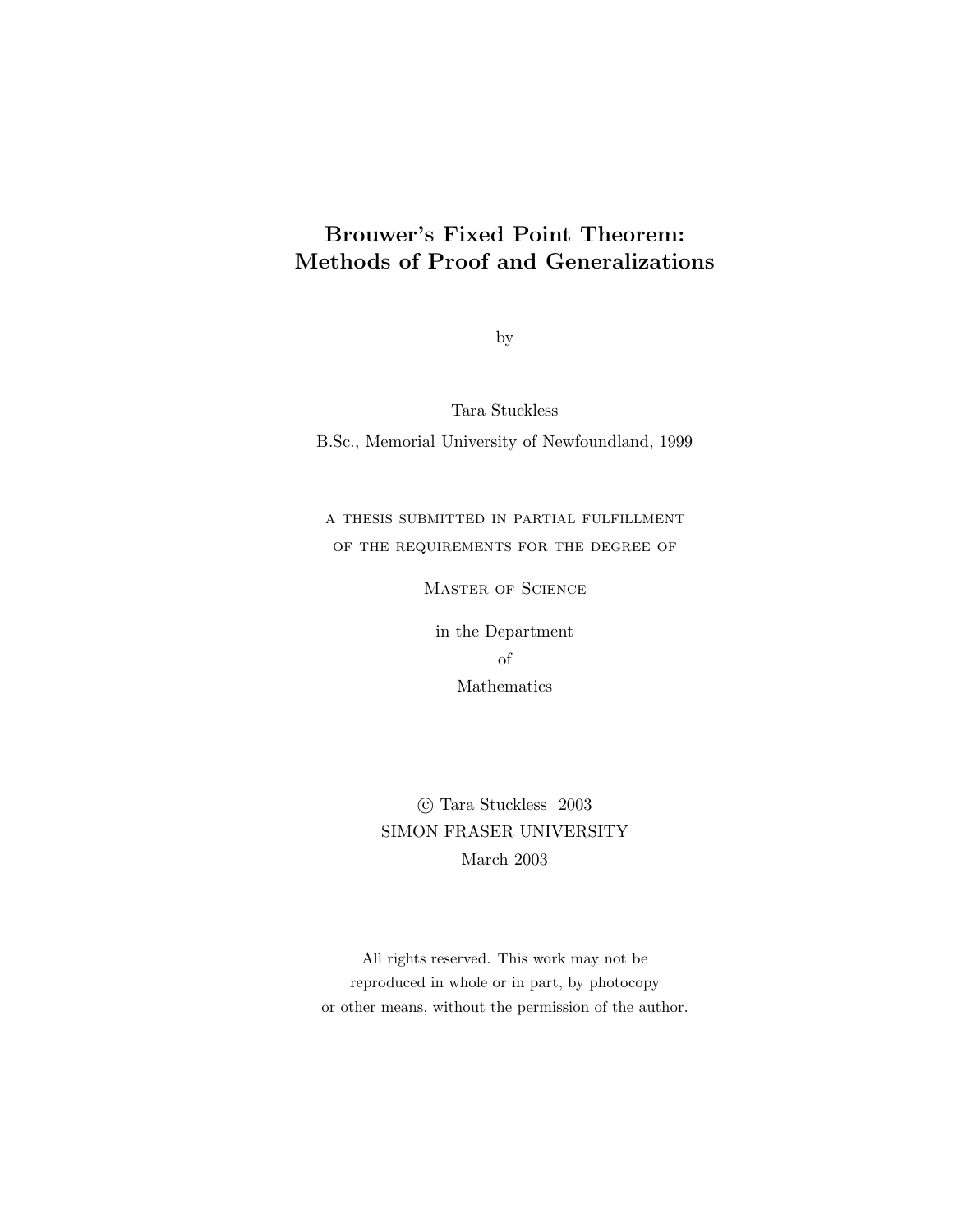### **APPROVAL**

| Name:                                      | Tara Stuckless                                                           |
|--------------------------------------------|--------------------------------------------------------------------------|
| Degree:                                    | Master of Science                                                        |
| Title of thesis:                           | Brouwer's Fixed Point Theorem: Methods of Proof and Gen-<br>eralizations |
| <b>Examining Committee:</b> Dr. P. Borwein |                                                                          |

Chair

Dr. J.M. Borwein Senior Supervisor

Dr. A. Lachlan Department of Mathematics

Dr. S. Choi Department of Mathematics

**Date Approved:**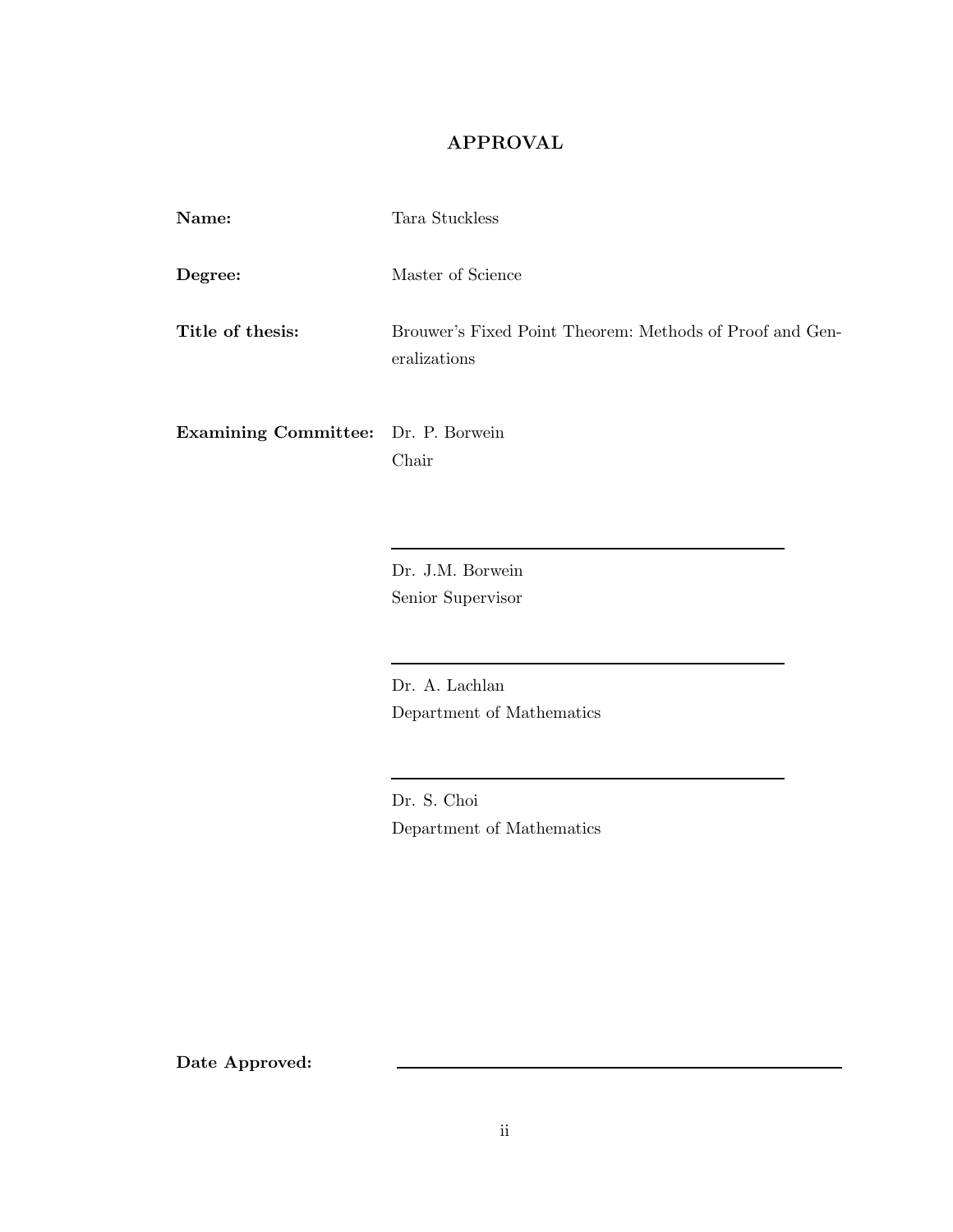# **Abstract**

The familiar Brouwer fixed point theorem says that any continuous self-map  $f$  on a compact convex subset X of finite dimensional Euclidean space **E** must leave at least one point fixed. This result is easy to state, but notoriously complicated to prove. We will give a sample of the various methods of proof available, ranging from the degree-theoretical methods used by Brouwer in the early 20th century, up to a recent proof based on an alternate change of variables formula for multiple integrals. We will also explore extensions of the theorem based on generalizations the space  $\mathbf{E}$ , the set  $X$ , and the function  $f$ .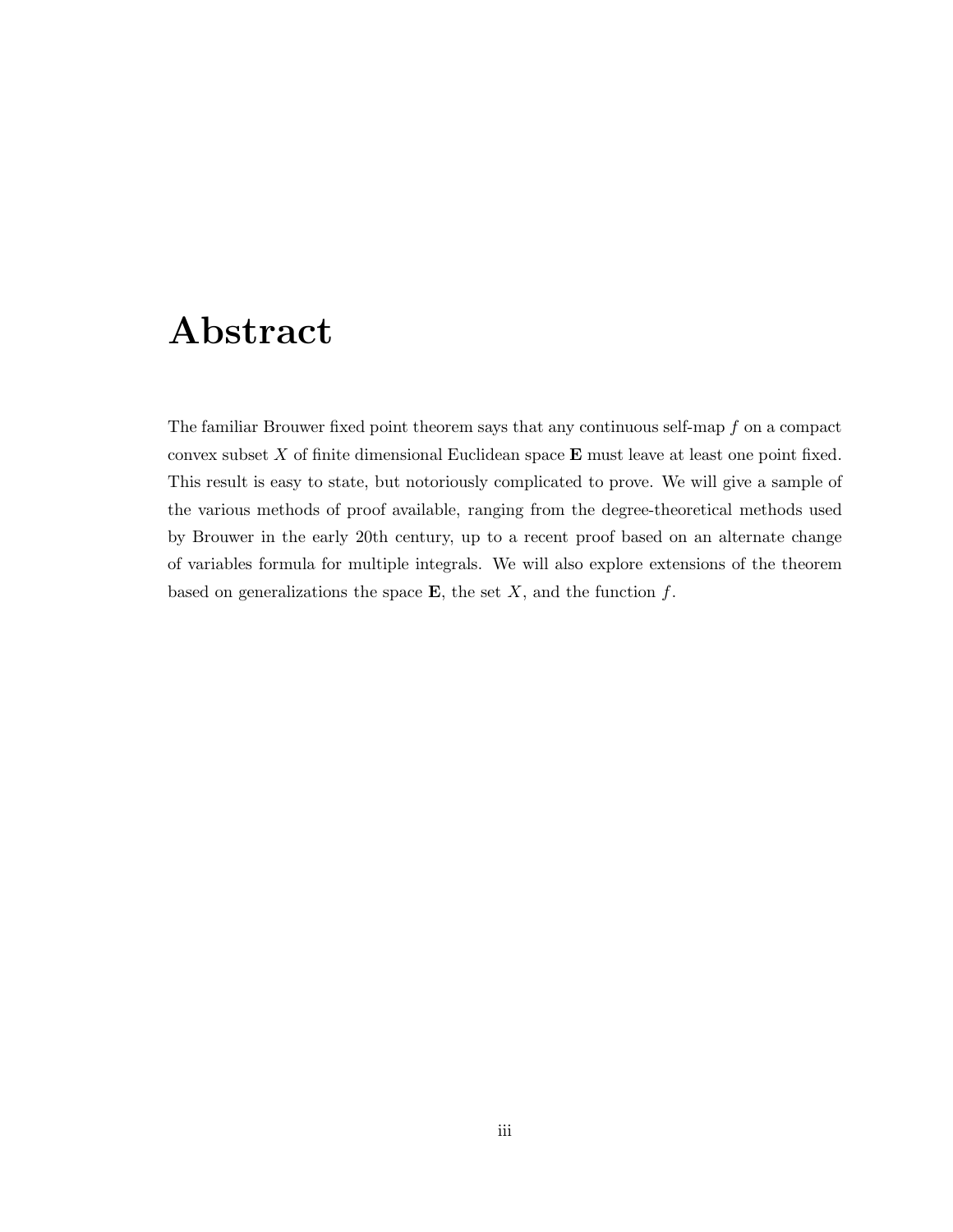# **Acknowledgments**

First and foremost I would like to thank my supervisor, Dr. Jonathan Borwein, for his direction, advice, and patience.

I also thank Daniel Dyer, for his support and help in everything I do.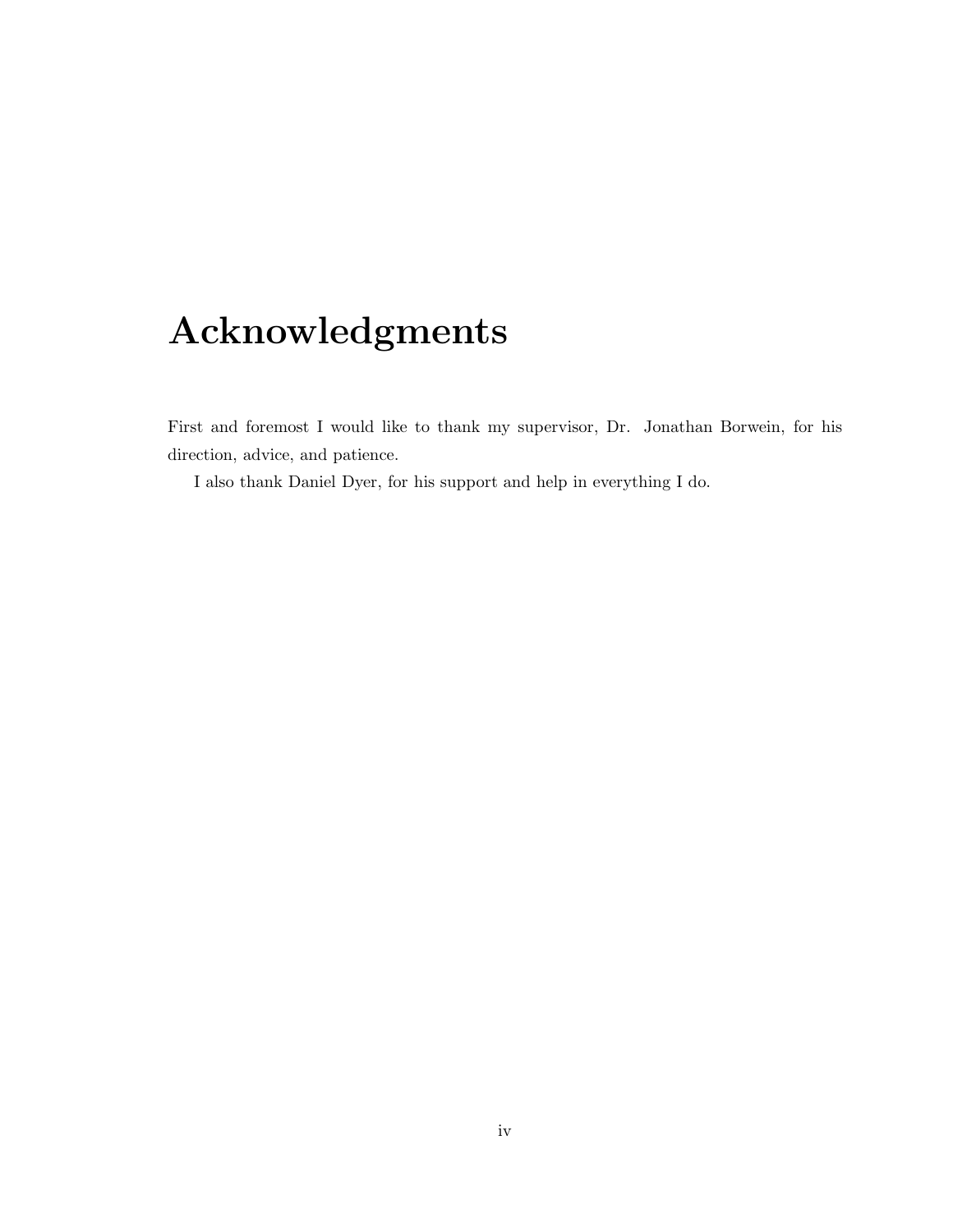# **Contents**

|                |     |                 |                                                       | $\overline{\mathbf{ii}}$ |  |
|----------------|-----|-----------------|-------------------------------------------------------|--------------------------|--|
| iii            |     |                 |                                                       |                          |  |
| iv             |     |                 |                                                       |                          |  |
| $\mathbf{V}$   |     |                 |                                                       |                          |  |
|                |     |                 |                                                       |                          |  |
| $\mathbf{1}$   |     |                 |                                                       | $\overline{1}$           |  |
|                | 1.1 |                 |                                                       | $\mathbf{1}$             |  |
|                |     | 1.1.1           | Background on Simplexes and Triangulations            | $5\overline{)}$          |  |
|                |     | 1.1.2           | Background in Analysis and Topology                   | $\overline{5}$           |  |
|                |     | 1.1.3           | Upper Semicontinuous Multifunctions                   | 6                        |  |
| $\overline{2}$ |     |                 |                                                       | $\overline{7}$           |  |
|                | 2.1 |                 |                                                       | 8                        |  |
|                |     | 2.1.1           | The Degree of a Self–map on $\mathbf{S}^{n-1}$        | 9                        |  |
|                |     | 2.1.2           |                                                       | 15                       |  |
|                |     | 2.1.3           |                                                       | 16                       |  |
|                | 2.2 |                 |                                                       | 20                       |  |
|                |     | 2.2.1           |                                                       | 21                       |  |
|                |     | 2.2.2           | An Alternate Change of Variables Formula              | 26                       |  |
|                |     | 2.2.3           |                                                       | 31                       |  |
| 3              |     | Generalizations |                                                       | 34                       |  |
|                | 3.1 |                 |                                                       | 35                       |  |
|                |     | 3.1.1           | Schauder's Fixed Point Theorem                        | 35                       |  |
|                |     | 3.1.2           | Tychonoff's Fixed Point Theorem                       | 37                       |  |
|                | 3.2 |                 | Fixed Point Properties for Closed Bounded Convex Sets | 39                       |  |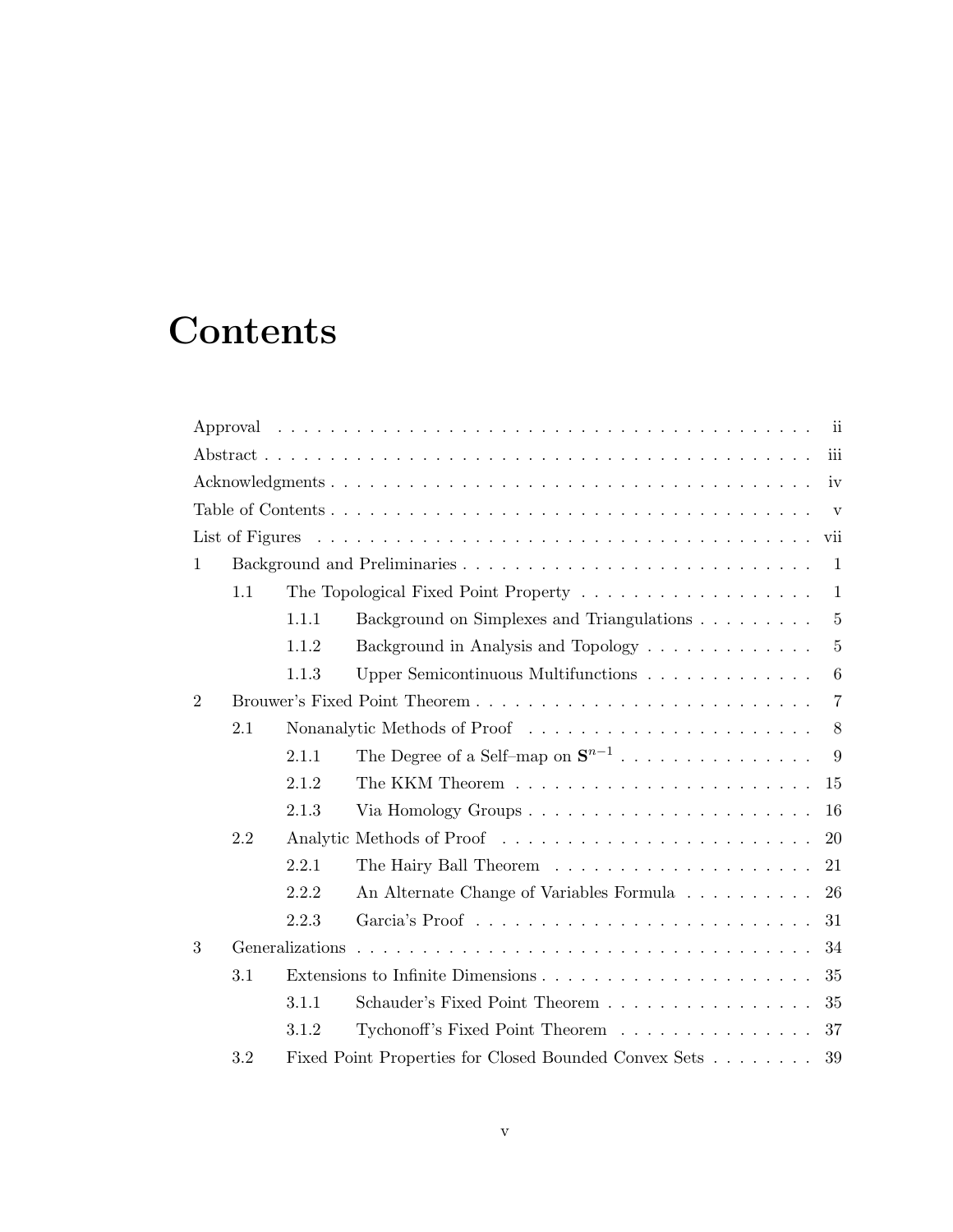|                |     | Theorems with Boundary Conditions $\ldots \ldots \ldots \ldots 39$<br>3.2.1                 |  |  |
|----------------|-----|---------------------------------------------------------------------------------------------|--|--|
|                |     | 3.2.2                                                                                       |  |  |
|                | 3.3 |                                                                                             |  |  |
| $\overline{4}$ |     |                                                                                             |  |  |
|                | 4.1 |                                                                                             |  |  |
|                | 4.2 |                                                                                             |  |  |
|                | 4.3 |                                                                                             |  |  |
| $5^{\circ}$    |     |                                                                                             |  |  |
|                | 5.1 |                                                                                             |  |  |
|                | 5.2 | Solutions to Differential Equations $\dots \dots \dots \dots \dots \dots \dots \dots \dots$ |  |  |
|                | 5.3 |                                                                                             |  |  |
|                | 5.4 |                                                                                             |  |  |
|                | 5.5 | A Note on the Fundamental Theorem of Algebra 63                                             |  |  |
|                |     | Appendix: A Compact Contractible Set Without the tfpp 64                                    |  |  |
|                |     |                                                                                             |  |  |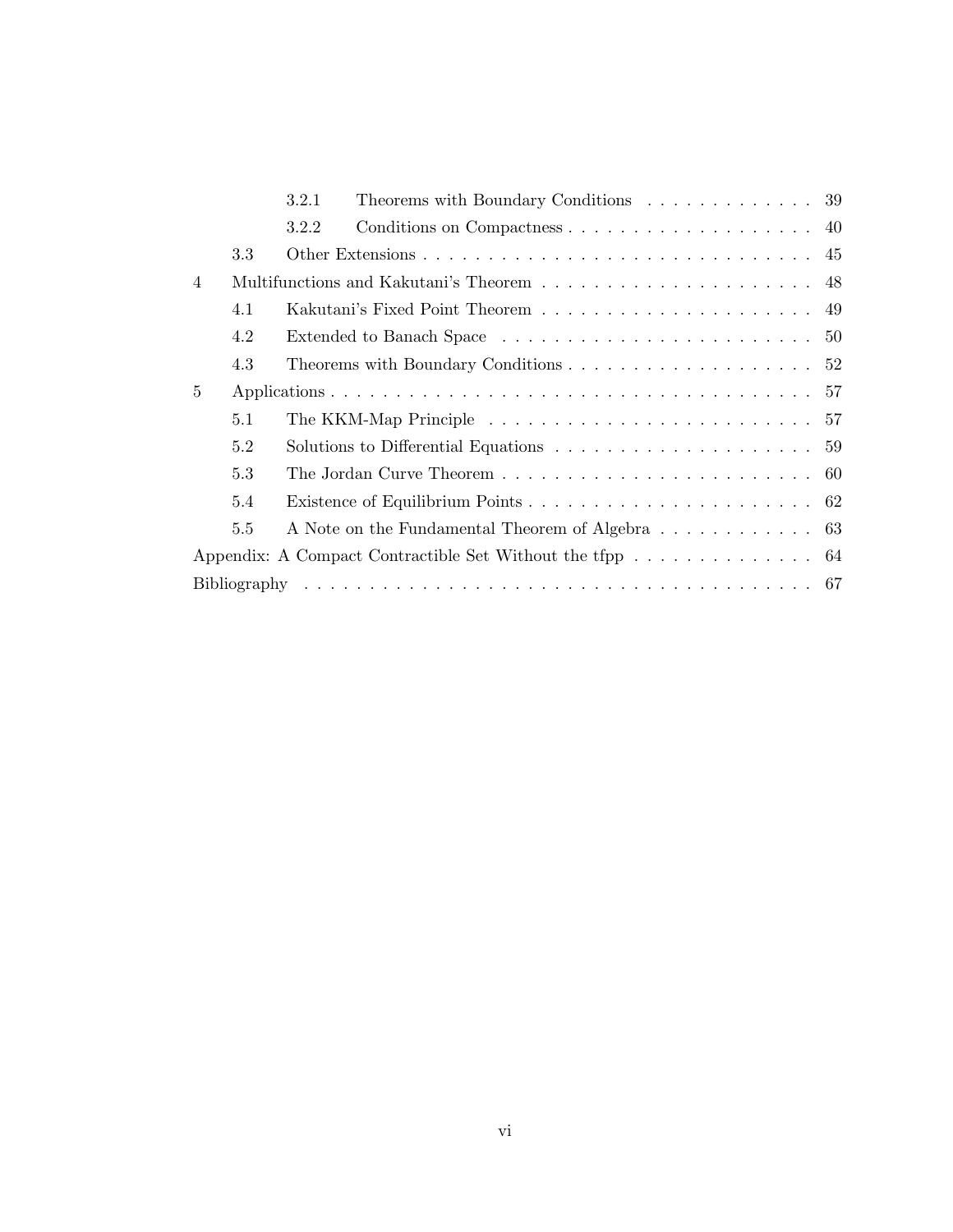# **List of Figures**

| 2.1 The two cases in the proof of lemma $2.1.2 \ldots \ldots \ldots \ldots \ldots \ldots \ldots 12$ |  |
|-----------------------------------------------------------------------------------------------------|--|
|                                                                                                     |  |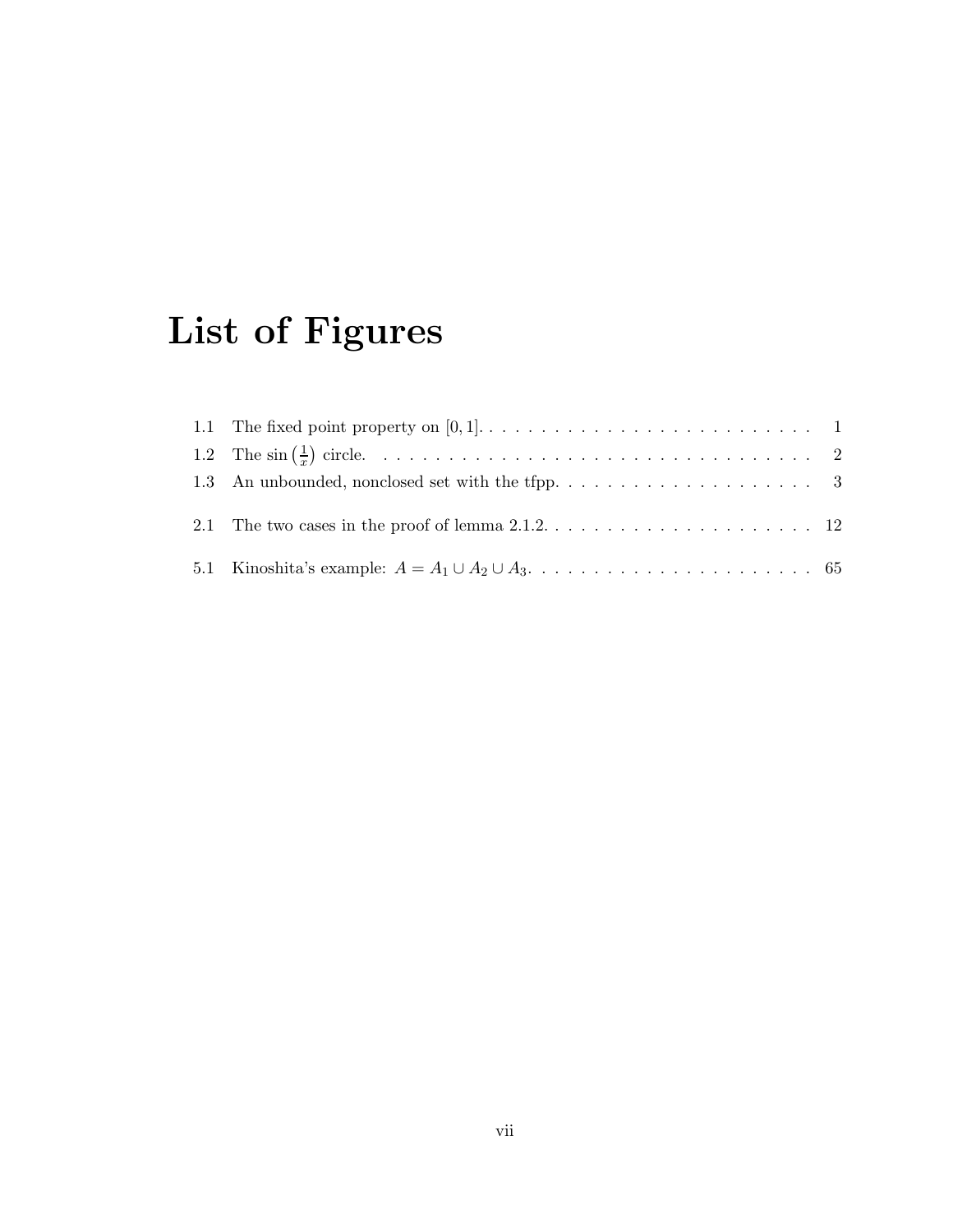## **Chapter 1**

# **Background and Preliminaries**

## **1.1 The Topological Fixed Point Property**

A fixed point of a function  $f: X \to X$  is an element  $x \in X$  that satisfies  $f(x) = x$ . Given a set  $X$ , it is possible to ask what types of functions on  $X$  have a fixed point. Alternatively, we could consider a class of functions, and investigate the kinds of sets on which a function in our class will have a fixed point. It is the latter course of investigation that is the main subject here. A set  $X$  is said to have the **topological fixed point property** (tfpp) provided every continuous self–map on  $X$  has a fixed point. Clearly the space  $\mathbb{R}^n$  does not have the topological fixed point property. It is not hard to see the closed unit interval does have the fixed point property.



Figure 1.1: The fixed point property on [0, 1].

As the above picture illustrates, if  $f : [0,1] \to [0,1]$  is a continuous function with no fixed point in [0, 1), then  $f(0) \neq 0$ . As we let x vary continuously from 0 to 1, by our assumption, and continuity of f,  $f(x)$  must always stay between x and 1. This forces  $f(1) = 1$ .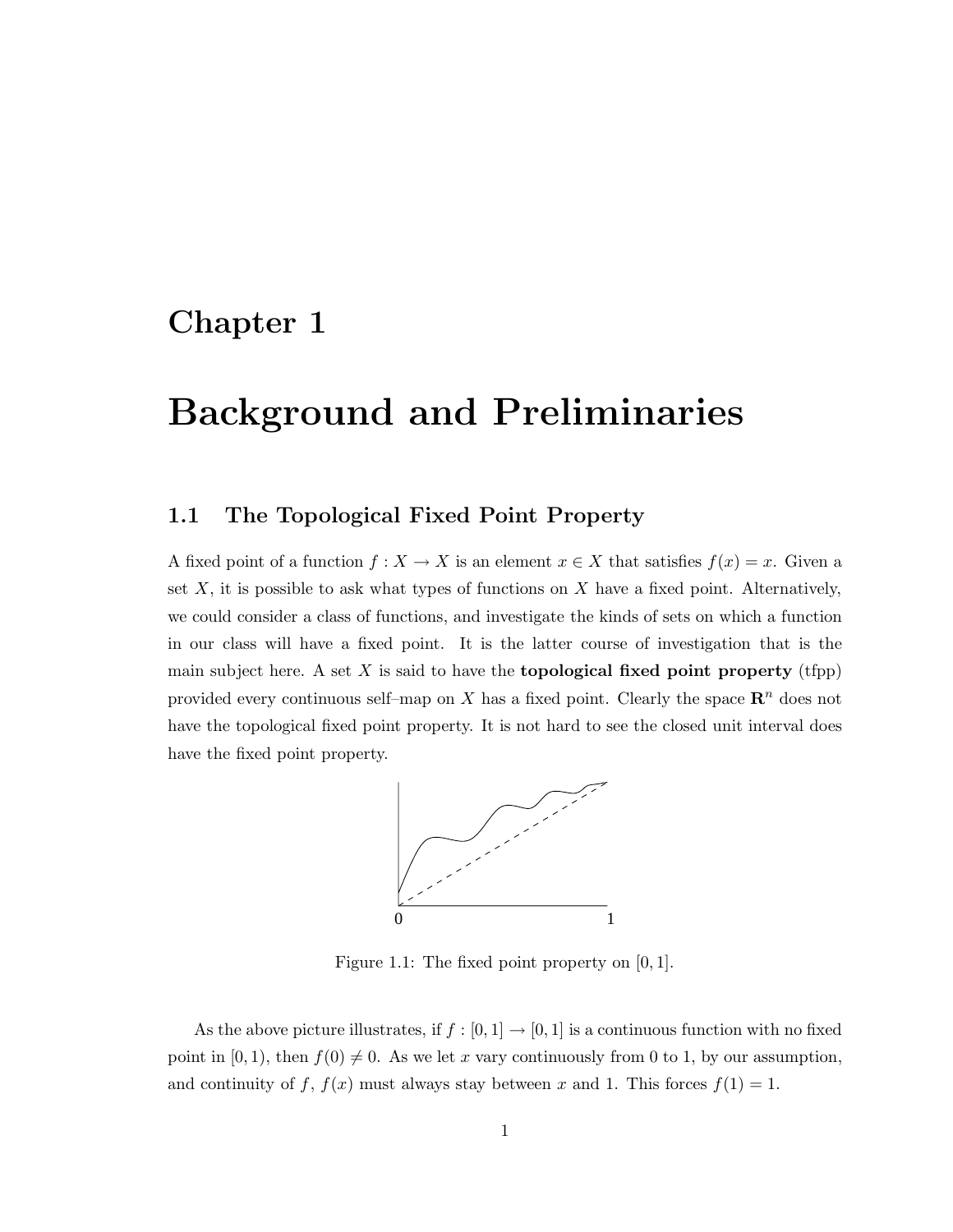In general, it is not known exactly what type of sets possess the tfpp. At the very least, we might expect that such a set would have to contain its limit points. Otherwise a continuous function might be able to shift each element of X closer to a missing limit point. Thus it seems reasonable that compactness be a required property. However this is clearly not sufficient. For example, the set  $[0, 1] \cup [2, 3]$  does not have the tfpp. In light of this, we might also ask that our set have no "holes" in it. For in this case we might consider a rotation around the missing set. Thus, it might be prudent to restrict ourselves to contractible sets. That is, sets that can be continuously deformed to a point. Of course, this property alone would not guarantee a fixed point for f. For example  $(0,1)$  does not have the tfpp. The next logical step would be to consider whether sets with both properties, sets that are compact and contractible, have the tfpp. This question was posed by Borsuk in 1932, and remained open for more than 20 years. It was answered in the negative when Kinoshita [38] gave a beautiful example of a compact, contractible set without the topological fixed point property. What we need is something a little stronger than contractibility. Any convex set is contractible. It turns out that compact and convex is sufficient to ensure the existence of fixed points. Also, among convex sets, compactness is necessary [39].

However, there do exist sets that are nonconvex that do have the tfpp. One interesting example is the  $\sin(\frac{1}{x})$  circle. This set consists of the closure of the set  $\{(x, y) : y = \sin(\frac{1}{x}), 0 <$  $x \leq \frac{1}{\pi}$ , together with an arc joining the points  $(0, 1)$  and  $(\frac{1}{\pi}, 0)$ .



Figure 1.2: The  $\sin\left(\frac{1}{x}\right)$  circle.

An argument similar to that above for the unit interval shows that this set has the tfpp. This "nowhere left to go" reasoning is sometimes referred to as the "dog chasing a rabbit"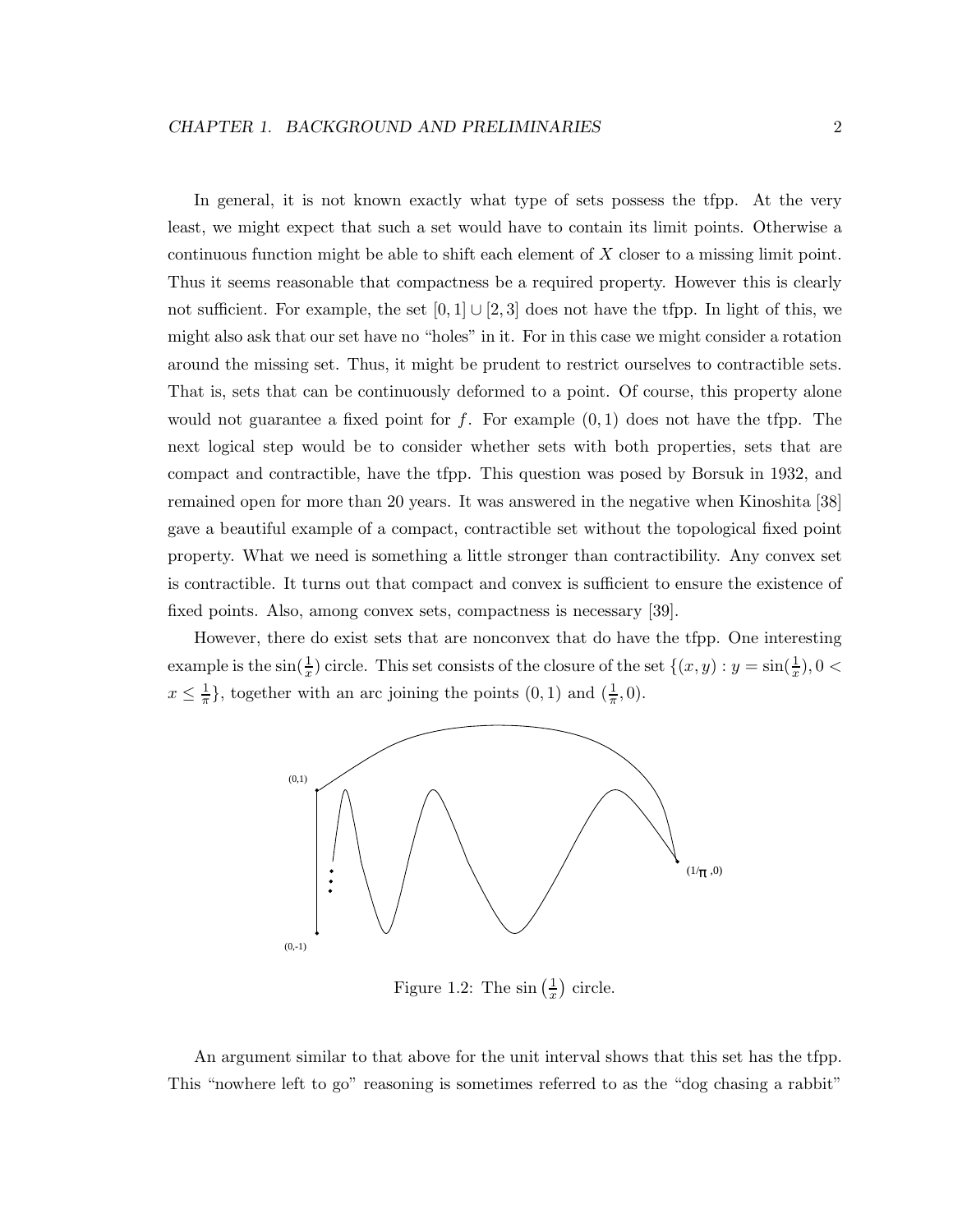argument.

The following is an interesting example of a set in  $\mathbb{R}^2$  that is neither convex, nor compact, but still has the topological fixed point property.



Figure 1.3: An unbounded, nonclosed set with the tfpp.

The figure consists of a base segment  $X_0 = [0, 1]$  on the x–axis, with vertical segments  $X_n$ starting at the point  $(\frac{1}{n}, 0)$  and extending to  $(\frac{1}{n}, n)$ . This set is neither closed nor bounded, thus certainly not compact. To see that X has the fixed point property, let  $f: X \to X$ be continuous. Denote by  $x_n$  the point  $(\frac{1}{n}, 0)$ . There are three cases to consider. First, if there is an  $n \in \mathbb{N}$  with  $f(x_n) = x_n$ , then we are done. Else, suppose there is an n such that  $f(x_n) \in X_n \setminus \{x_n\}$ . Now let r be a retraction of X onto  $X_n$ . Then  $r \circ f : X_n \to X_n$  is continuous, and thus has a fixed point, say  $x_0$ . By our assumption,  $x_0$  cannot be  $x_n$ , and hence  $x_0 = r(f(x_0)) = f(x_0)$ . The final case to consider is that for every  $n \in \mathbb{N}$ ,  $f(x_n)$  is not in  $X_n$ . Then let r be the retraction of X onto  $X_0$ , and a similar argument as in the previous case gives us a fixed point for f.

Thus among nonconvex sets, compactness and contractibility do not have a direct relationship with the topological fixed point property. In general, it is not known what types on nonconvex sets have the property. For a discussion of various types of nonconvex sets, and the tfpp, see [6].

Some useful facts about the topological fixed point property are immediately obtained.

**Remark 1** *The topological fixed point property is a topological invariant.*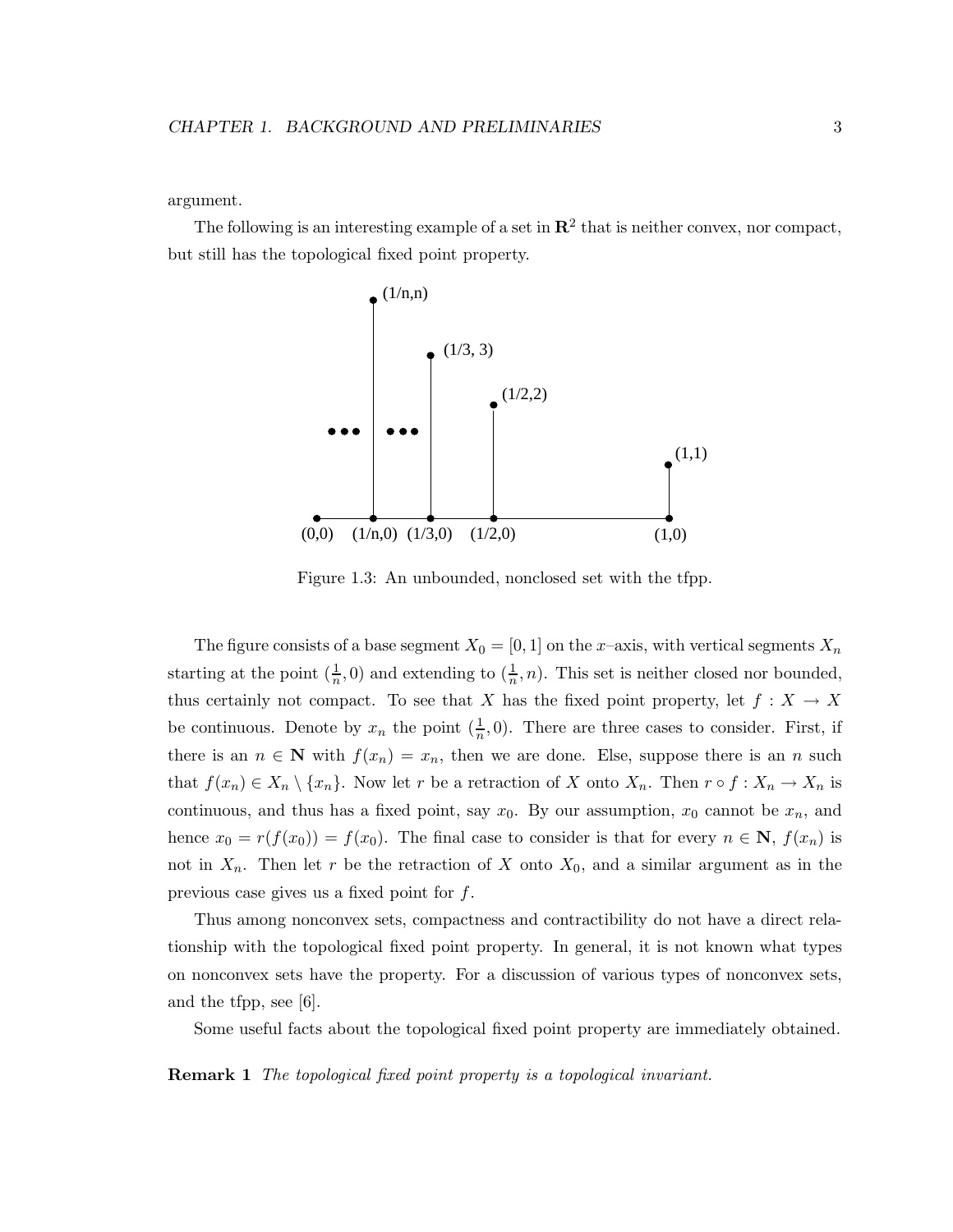PROOF. Suppose X has the tfpp, and let  $h : X \to Y$  be a homeomorphism. Suppose  $f: Y \to Y$  is continuous. Then  $h^{-1} \circ f \circ h: X \to X$  is continuous, and by supposition has a fixed point, x. Then  $f(h(x)) = h(x)$ , and Y has the tfpp.

A retraction of a set X onto a subset  $Y \subseteq X$  is a continuous function  $r : X \to f(X) = Y$ such that  $f|_Y$  is the identity map.

### **Remark 2** *The topological fixed point property is preserved under retractions.*

PROOF. Suppose X has the tfpp, and let  $r : X \to Y$  be a retraction. Suppose  $f : Y \to Y$ is continuous. Then  $f \circ r : X \to X$  is a continuous self–map of X, so for some x,  $f \circ r(x) = x$ . Since  $x \in Y$ ,  $r(x) = x$ , and x is a fixed point of f. Thus Y has the tfpp.

Brouwer's theorem is the assertion that a compact convex set in  $\mathbb{R}^n$  has the topological fixed point property. In this thesis we give a brief survey of some of the main results in topological fixed point theory, with a particular focus on Brouwer's fixed point theorem. It has been estimated that while 95% of mathematicians can state Brouwer's theorem, less than 10% know how to prove it [27]. Chapter two may help to remedy this. We present several different proofs using tools from various fields, their conception ranging in time periods from 1910, up to only a few years ago. Some of the proofs are analytic, while others rely more on combinatorial and algebraic methods. It is the author's hope that any mathematician will relate to one of the methods demonstrated.

Brouwer's theorem has been generalized in numerous ways. In chapter three, we highlight what we hope are some of the main points in this development for single valued mappings. The basic extensions are Schauder's and Tychonoff's fixed point theorems. We also mention fixed point properties of closed bounded sets based on boundary conditions, and assumptions involving compactness. In chapter four, we give the multifunction analog of Brouwer's theorem, and also of some of the results in chapter three. The final chapter is a brief note meant to illustrate the wide range of applications that Brouwer's theorem and its descendants have had in mathematics.

ш

 $\blacksquare$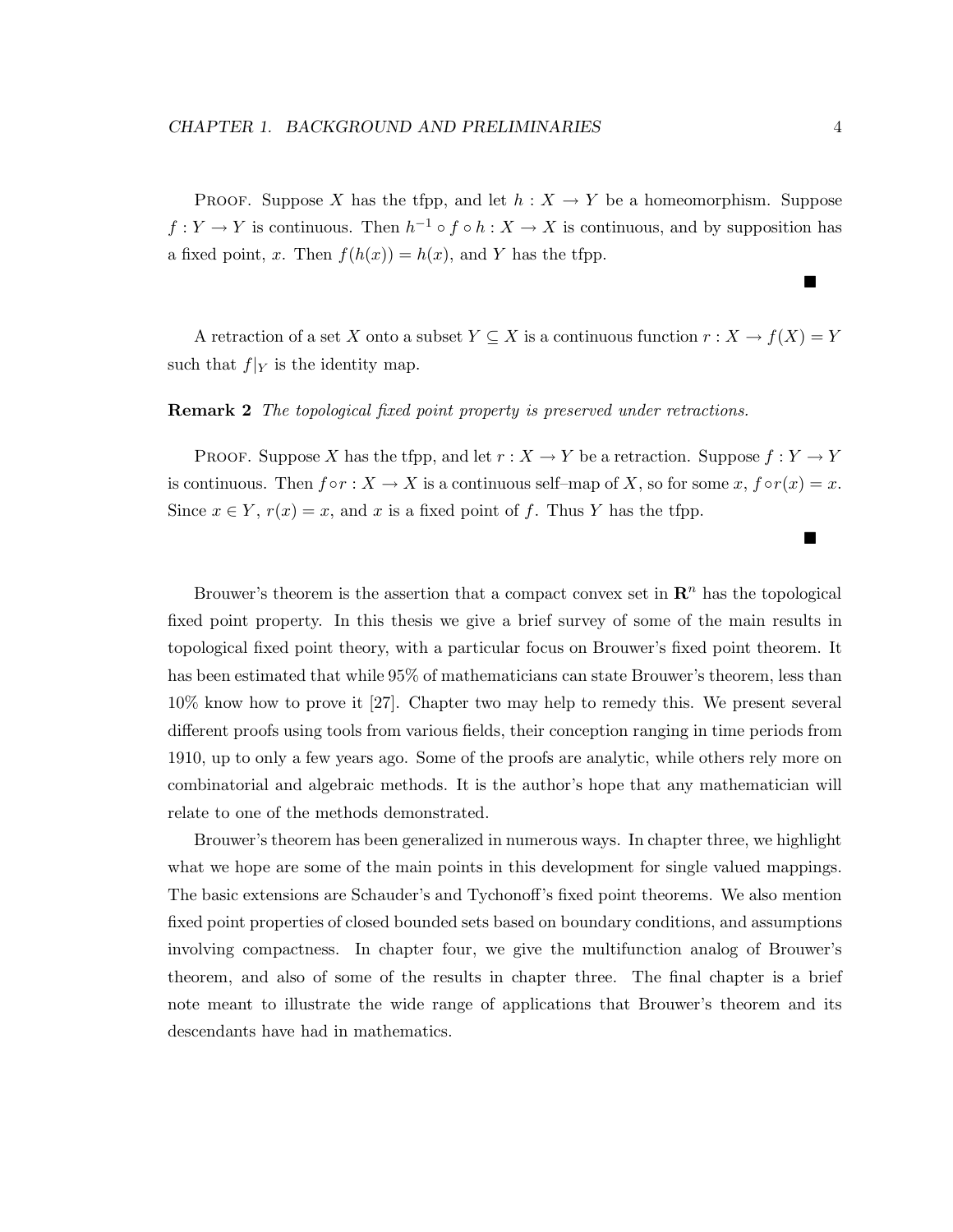### **1.1.1 Background on Simplexes and Triangulations**

The closed convex hull of a subset  $A = \{a_i, \ldots, a_k\} \subseteq \mathbb{R}^n$  is the set  $\overline{\text{conv}}(A) = \{\sum_{i=1}^k \lambda_i a_i : A_i \neq b_i\}$  $\lambda_i \geq 0, \sum \lambda_i = 1$ . A subset S of  $\mathbb{R}^n$  is called a k-simplex, or k-dimensional sim**plex**, provided there exists a set  $V = \{v_0, \dots, v_k\}$ , such that the vectors  $(v_1 - v_0)$ ,  $(v_2 - v_0)$  $v_0, \dots, (v_k - v_0)$  are linearly independent, and  $S = \overline{\text{conv}}\{v_0, \dots, v_k\}$ . The  $v_i$  are called the *vertices* of S. If context is clear, we may simply write  $S = \{v_0, \ldots, v_k\}$  to refer to the simplex S. A  $p$ -face of S is the closed convex hull of any subset of p points in V. The ordering of the set V determines an orientation of the simplex. If two orderings differ by an even permutation, then they induce the same orientation. If they differ by an odd permutation, they induce opposite orientations of the simplex  $S$ . A finite collection  $K$  of simplexes that contains the faces of each of its members, and is such that any two members of  $K$  who intersect do so in a face, is called a **simplicial complex**. A **simplicial subdivision** of a k–simplex S is obtained by adding vertices to the vertex set of  $S$ , and then adding new faces to S in such a way that a simplicial complex is obtained. A  $k$ -simplex in this new collection is called a k**–subsimplex** of the complex. A triangulation of a topological space X consists of a simplicial complex K, and a homeomorphism  $h: |K| \to X$ , where  $|K|$  is the complex K thought of as a subset of Euclidean space, endowed with the subspace topology.

A **labeling** of a k–simplex, or simplicial complex, S is a function  $\mu$  that maps the set of vertices  $V = \{v_0, v_1, \dots, v_k\}$  of S to the set of integers  $\{0, \dots, k\}$ . A labeling of a k-simplex is said to be **proper** provided this mapping is a bijection. A simplicial subdivision  $S'$  of a k–simplex S is properly labeled provided  $\mu|_S$  is a proper labeling, and for any vertex  $v \in S'$ contained in a face of S carrying the labels  $i_0, i_1, \dots, i_m$ ,  $\mu(v)$  is one of  $i_0, i_1, \dots, i_m$ . A k–subsimplex S of a properly labeled simplicial subdivision is called **distinguished** if  $\mu$ maps S onto the set  $\{0, 1, \dots, k\}$ . It is true that any properly labeled simplicial subdivision of a  $k$ -simplex S contains an odd number of distinguished  $k$ -subsimplexes.

#### **1.1.2 Background in Analysis and Topology**

Let **E** be a topological space, and  $X \subseteq \mathbf{E}$ . A function f is **continuous** if the inverse image under f of an open set is open. An **open cover** of X is a collection of open sets whose union contains X. We say X is **compact** provided every open cover has a finite subcover. This is equivalent to stating that every collection of closed sets in  $X$  with the finite intersection property has nonempty intersection. A metric space is compact provided every sequence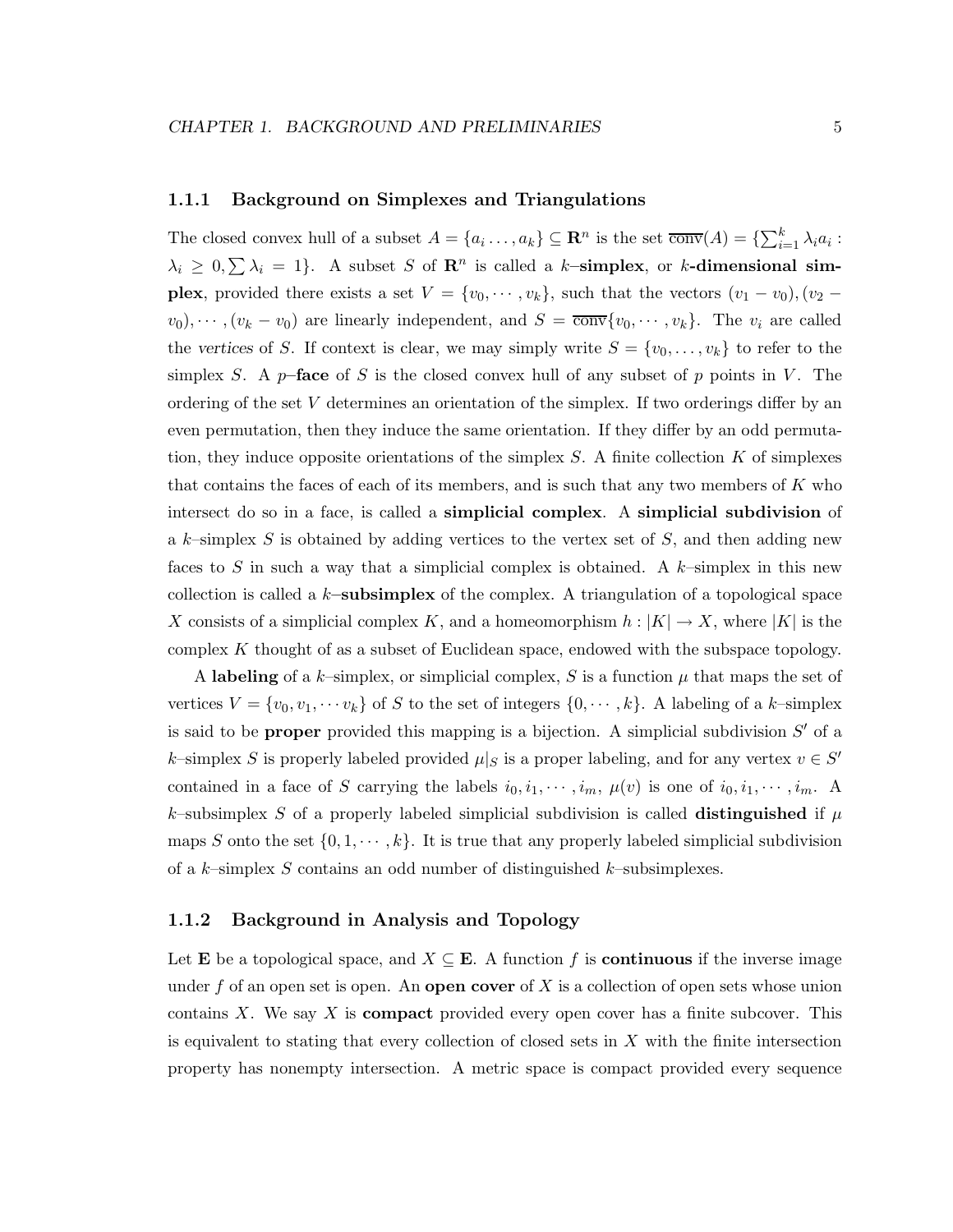has a convergent subsequence. In  $\mathbb{R}^n$  compactness is equivalent to closed and bounded. If f is continuous, and X is compact, then  $f(X)$  is compact. Any closed subset of a compact space is compact. If points in  $X$  can be separated by disjoint open sets, then we say  $X$  is **Hausdorff**. In a Hausdorff space compact subsets are closed. A compact Hausdorff space is **normal**, by which we mean closed sets can be separated by disjoint open sets.

A family  $\{U_i\}_{i\in I}$  of subsets of X is called **neighbourhood finite** (nbd–finite) if each x in X has a neighbourhood V such that  $V \cap U_i \neq \emptyset$  for at most finitely many  $i \in I$ . For X Hausdorff, a family  $\{\beta_i\}_{i\in I}$  of continuous real valued maps is a **partition of unity** on X, provided the supports of the  $\beta_i$  form a nbd–finite closed covering of X,  $0 \leq \beta_i(x) \leq 1$ , and  $\sum \beta_i(x) = 1$ , for each x in X. Given an open cover  $\{U_i\}_{i\in I}$  of X, we say a partition of unity  $\{\beta_i\}_{i\in I}$  is **subordinate** to this cover if for each i, the support of  $\beta_i$  lies in  $U_i$ . If X is (para)compact then any open cover of X admits a partition of unity subordinate to it. A **topological vector space** is a vector space equipped with a topology such that scalar multiplication and vector addition are continuous. In what follows, we must be able to topologically distinguish points. Thus we assume that all spaces are Hausdorff.

### **1.1.3 Upper Semicontinuous Multifunctions**

Let X and Y be topological spaces. A **multifunction**  $F: X \to 2^Y$  is a mapping that sends points x in X to subsets  $F(x)$  of Y. We write  $\bigcup_{x\in X} F(x) = F(X)$ . For  $y \in Y$ , we define the inverse of F at y to be  $F^{-1}(y) = \{x \in X : y \in F(x)\}.$  For  $B \subseteq Y$ ,  $F^{-1}(B) = \{x \in X : y \in F(x)\}$ .  $F(x) \cap B \neq \emptyset$ . The **graph of** F is the set  $Gr(F) = \{(x, y) \in X \times Y : y \in F(x)\}$ . We say that F is **upper semicontinuous** (usc) at  $x \in X$  if for every neighbourhood V of  $F(x)$ , there exists a neighbourhood U of x with  $F(U) \subseteq V$ . We say that  $F: X \to 2^Y$  is usc if it is usc at every  $x \in X$ . If Y is compact, and the images  $F(x)$  are closed, then F is usc if and only if  $Gr(F)$  is closed in  $X \times Y$ . In this case, if Y is compact, we also have that F is usc if  $x_n \to x$ ,  $y_n \to y$ , and  $y_n \in F(x_n)$ , together imply that  $y \in F(x)$ . In a topological vector space, a usc multifunction with nonempty, compact, convex images is called a *cusco* for short. Some facts about *cuscos* are immediate.

**Proposition 1** Let X be a compact subset of a topological vector space. If  $F: X \to 2^X$  is *a* cusco, and  $f: X \to X$  *is linear, then*  $f \circ F: f(X) \to 2^{f(X)}$  *is a cusco.* 

**Proposition 2** *Let*  $X \subseteq Y$  *be subsets of a Banach space, with* X *closed.* If  $F : X \to 2^X$  *is a* cusco, and  $f: Y \to X$  *is continuous, then*  $F \circ f: Y \to 2^Y$  *is a cusco.*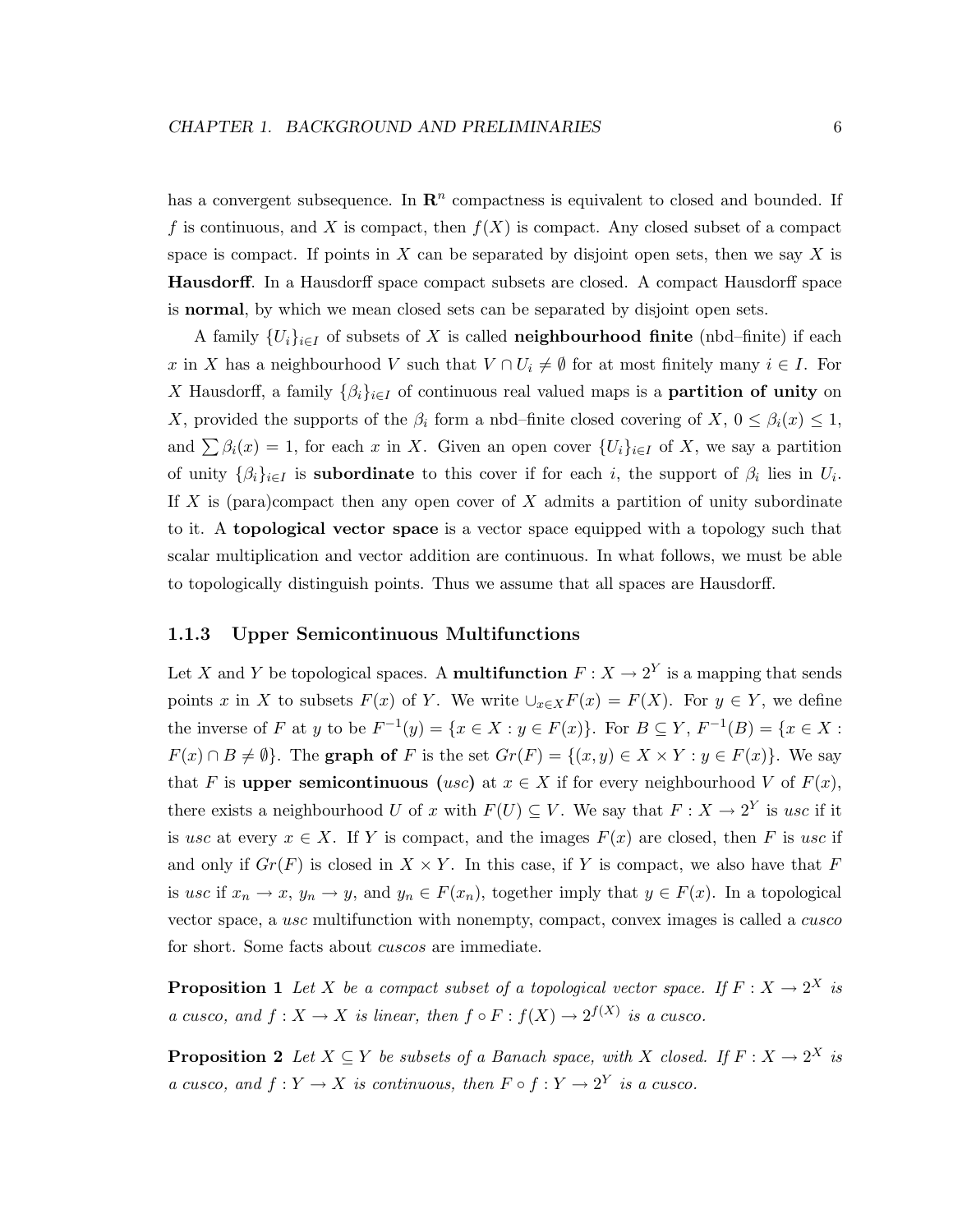## **Chapter 2**

# **Brouwer's Fixed Point Theorem**

Brouwer's fixed point theorem is the assertion that the class of compact convex sets in  $\mathbb{R}^n$ has the fixed point property. As is often the case, Brouwer was not the first to prove "his" theorem. The result has its roots at least as far back as 1817, when Bolzano's intermediate value theorem appeared. In 1883 Poincaré generalized this result in what is known as the Bolzano-Poincaré-Miranda theorem.

**Theorem 2.0.1** *Let*  $f : \mathbb{R}^n \to \mathbb{R}^n$  *be continuous, and suppose that*  $|x_i| \leq a_i$ *, for some prescribed set of reals*  $a_i > 0$ *, and*  $1 \leq i \leq n$ *. Further suppose that on each face*  $x_i = a_i$ *, we have*  $f_i(x) > 0$ *, and for*  $x_i = -a_i$ *, we have*  $f_i(x) < 0$ *. Then there exists* x *such that*  $f(x)=0.$ 

Miranda's name has been attached to this theorem because in 1941 he proved that it was in fact equivalent to Brouwer's theorem. This wasn't the only equivalent result to preclude Brouwer's publication of his theorem. In 1904, Bohl used Green's Theorem to prove that there could be no retraction of the *n*–cube onto its boundary [8]. There does not seem to be evidence that Bohl made the short leap from this to deduce Brouwer's theorem. Following this, in 1909 Brouwer proved the theorem in  $\mathbb{R}^3$ . Then in 1910, using Kronecker indices, Hadamard published a proof of the theorem for general  $n$  in the appendix of a book by Tannery [54]. It wasn't until 1912 that Brouwer himself published his proof in  $\mathbb{R}^n$  [13]. He used simplicial approximations and the degree of a map to prove his theorem in the setting of an  $n$ -simplex.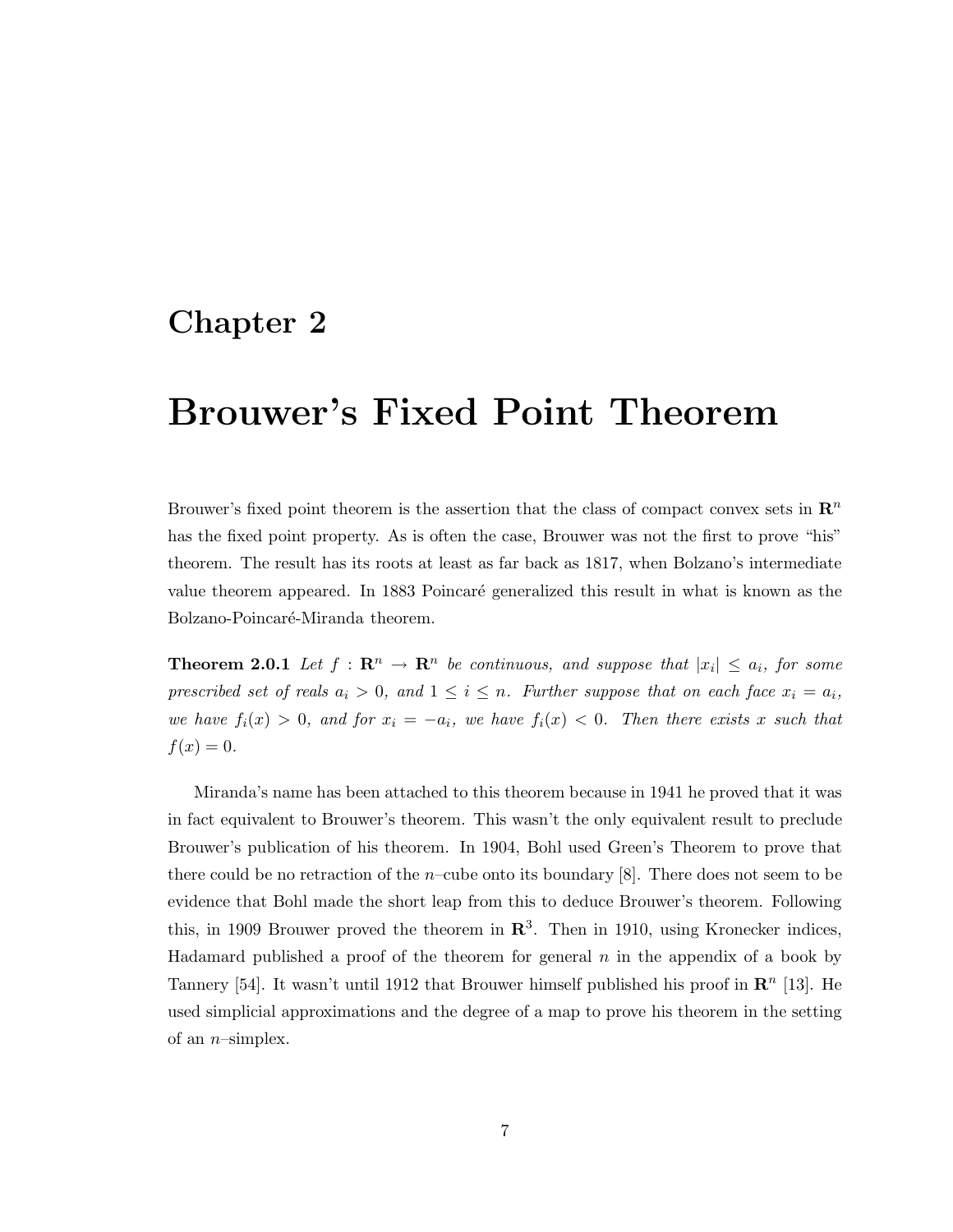|  | 1883 : Bolzano-Poincaré-Miranda theorem.                                     |
|--|------------------------------------------------------------------------------|
|  | <b>1904</b> : Bohl proves no retraction of <i>n</i> -cube onto its boundary. |
|  | <b>1909</b> : Brouwer proves Brouwer's theorem in $\mathbb{R}^3$ .           |
|  | <b>1910</b> : Hadamard proves Brouwer's theorem in $\mathbb{R}^n$ .          |
|  | <b>1912</b> : Brouwer proves Brouwer's theorem in $\mathbb{R}^n$ .           |
|  |                                                                              |

It seems to have been generally accepted that Brouwer knew the theorem to be true in 1910. In fact, Hadamard knew of the theorem through a letter from Brouwer himself, which he received that same year [26]. Still, it is clear that Brouwer was not the first to prove the Brouwer fixed point theorem. It is somewhat ironic that decades his name was the one attached to the result, when decades later his intuitionist philosophy dictated he reject his nonconstructive proof [14]. We state now, Brouwer's fixed point theorem.

**Theorem 2.0.2 (Brouwer's Fixed Point Theorem)** *Any compact convex subset of* **R**<sup>n</sup> *has the fixed point property.*

Brouwer's original proof used complicated ideas such as the degree of a map. In the decades that followed, mathematicians searched for proofs that were simpler, or somehow better, or that used the language of a certain field. In this chapter we explore various proofs of the theorem, ranging from the early 20th century, up to the beginning of the 21st. We have divided the chapter into two sections; nonanalytic proofs, and analytic proofs. By analytic, we mean that a student with knowledge of calculus and some real analysis should be able to understand the proofs.

### **2.1 Nonanalytic Methods of Proof**

In general, the proofs in this section are the earlier methods used to prove Brouwer's theorem. Brouwer himself used the notion of the degree of a map on the sphere, and it is a proof based on this literature that we present first. The second method we illustrate uses the famous KKM theorem. It is relatively easy to derive Brouwer's theorem from KKM, but the section has been shortened in that we leave out the proof of Sperner's lemma. Still, the proof of the lemma is not hard, and thus this may be the most elementary proof we show. The final nonanalytic proof we give uses the *n*th–homology groups of a topological space X. There is some difficulty in setting up the language in this section, but once it is in place, it provides an immediate proof of Brouwer's theorem.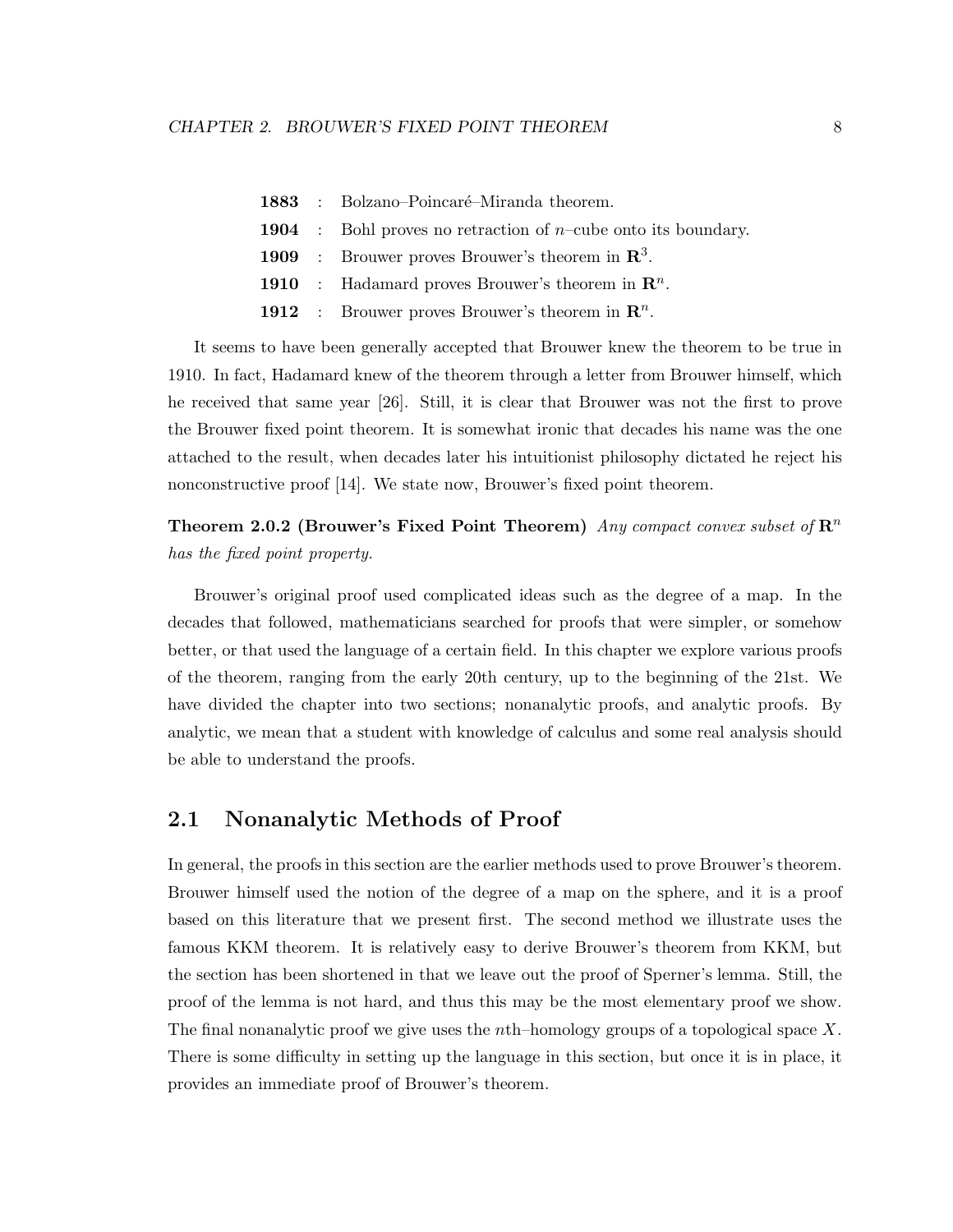### 2.1.1 The Degree of a Self–map on S<sup>n−1</sup>

The proof given by Brouwer in 1912 was based on the notion of the degree of a continuous function  $f: \mathbf{S}^{n-1} \to \mathbf{S}^{n-1}$ . The following version of the proof can be found in Dugundji [21]. When  $n = 2$ , the degree of f, deg(f), can be thought of as the net number of times  $f(x)$ travels around the unit circle as we let  $x$  make one counterclockwise trip around. Formally, choose set of points  $\{x_0, x_1, \ldots, x_p\}$  taken in counterclockwise order around  $S^1$  such that  $|x_{i+1} - x_i| < 1$ . Then each segment  $[x_i, x_{i+1}]$  is a 1-simplex in  $\mathbb{R}^2$ . Think of this segment as an arc on the unit circle, rather than a straight line segment. That is, let  $[x_i, x_{i+1}]$  be the projection from the origin through the line segment onto to circle. Then the union  $\bigcup [x_i, x_{i+1}] = T$  is a triangulation of  $S^1$ .

The set  $\{f(x_0),...,f(x_p)\}\$  will be another ordered set of points around  $S^1$ , but the points may not follow each other counterclockwise around  $S^1$ . The function f may reverse the orientation of some pairs of these points. We say that the image simplex  $[f(x_i), f(x_{i+1})]$  has positive orientation if as x travels from  $x_i$  to  $x_{i+1}$ ,  $f(x)$  traverses the segment  $[f(x_i), f(x_{i+1})]$ in a counterclockwise manner. If  $f(x)$  travels in the opposite direction, we say this 1–simplex has negative orientation.

Next, fix  $x \in S^1$  such that x is not on the boundary of any of the image segments  $[f(x_i), f(x_{i+1})]$ . Then the number of positively oriented image segments containing x, minus the number of negatively oriented segments, is called the degree of  $f$  at  $x$  with respect to the given triangulation  $T$ . With a little effort it can be seen that this degree is actually independent of  $x$  and  $T$ .

In general, an *n*-simplex S in  $\mathbb{R}^n$  is the convex hull of a set of  $n + 1$  points, called vertices. By fixing the order of the vertices, we consider  $S$  to be an ordered simplex.  $S$  is said to be nondegenerate provided the volume of this hull in  $\mathbb{R}^n$  is nonzero. That is, S is nondegenerate provided its  $n + 1$  vertices do not all lie on an  $(n - 1)$ –hyperplane. If we write  $S = \overline{\text{conv}}\{x_0, \ldots, x_n\}$ , and  $x_i = (x_i^1, \ldots, x_i^n) \in \mathbb{R}^n$ , then this nondegeneracy condition is equivalent to

$$
\det(S) = \begin{vmatrix} x_0^1 & \cdots & x_0^n & 1 \\ x_1^1 & \cdots & x_1^n & 1 \\ \vdots & \cdots & \vdots & \vdots \\ x_n^1 & \cdots & x_n^n & 1 \end{vmatrix} \neq 0.
$$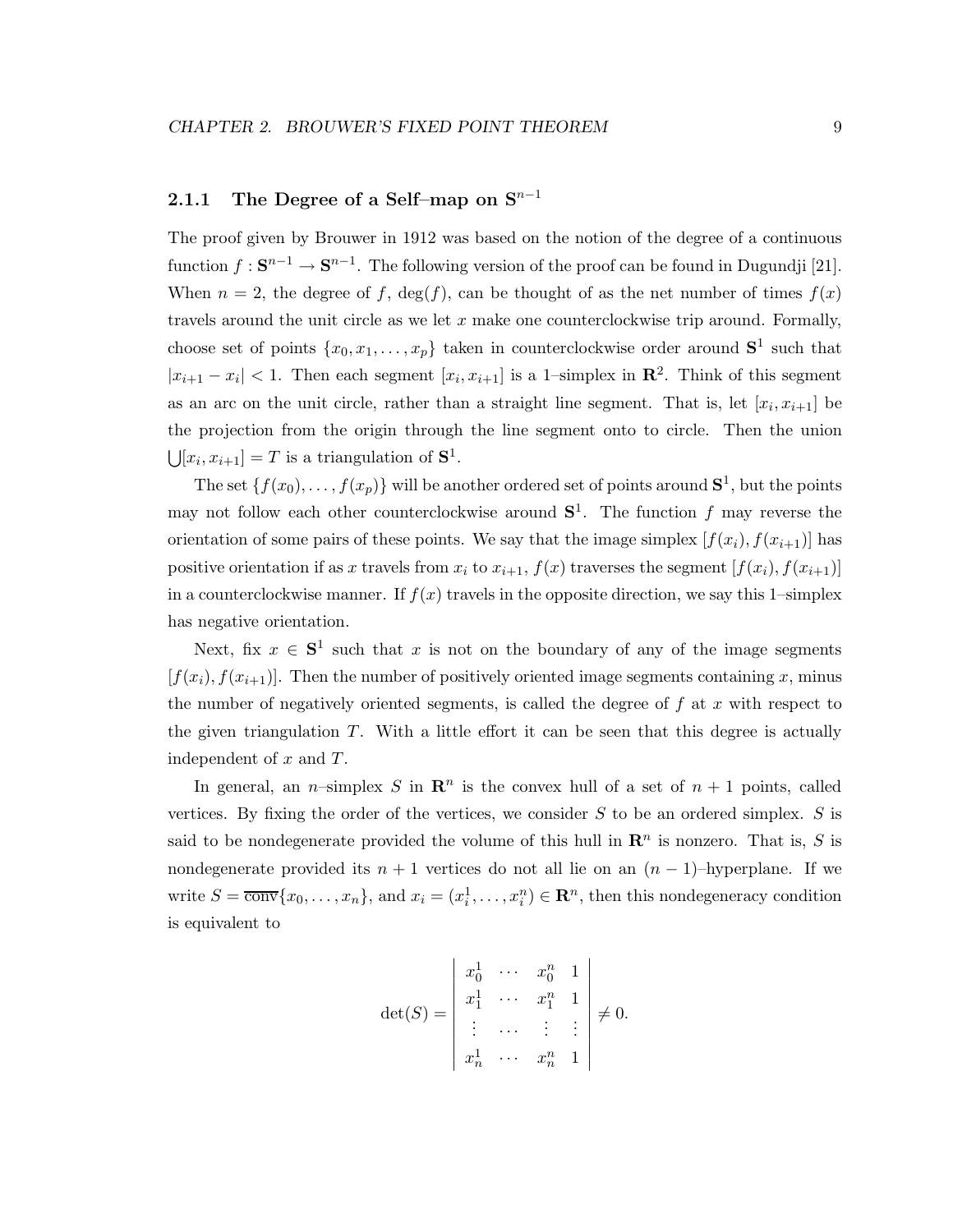Further, if  $\det(S) > 0$  we say the *n*-simplex S is **positively oriented**. If  $\det(S) < 0$ , then S is **negatively oriented**. From the rules for matrix determinants, we see that even permutations of the order of the vertices of S will not change its orientation, odd ones will reverse the sign of  $\det(S)$ .

**Lemma 2.1.1** *Let* S and S' be two oriented n–simplexes with

$$
S = \{x_0, x_1, \dots, x_n\},
$$
  

$$
S' = \{x'_0, x_1, \dots, x_n\}.
$$

*Then* S and S' have the same orientation if and only if  $x_0$  and  $x'_0$  lie on the same side of *the*  $(n-1)$ *–hyperplane H containing*  $\{x_1, \ldots, x_n\}$ *.* 

PROOF. Let  $S = \{x_0, x_1, \ldots, x_n\}$ , and  $S' = \{x'_0, x_1, \ldots, x_n\}$ . If  $x_0$  and  $x'_0$  lie on opposite sides of H then  $\bar{x} = tx_0 + (1-t)x'_0 \in H$  for some  $t \in (0,1)$ . Then the n-simplex  $\bar{S}$  with vertices  $\{\bar{x}, x_1, \ldots, x_n\}$  is degenerate, and

$$
\det(\bar{S}) = t \det(S) + (1 - t) \det(S') = 0.
$$

This is possible only when  $S$  and  $S'$  have opposite orientation.

As in the discussion for  $n = 1$ , we shall need to look at triangulations living on the unit sphere  $S^{n-1}$ . Any set of n points on  $S^{n-1}$  that do not lie on the same  $n-2$ –hyperplane determine an  $(n-1)$ –simplex S. We say a simplex S is proper if  $\text{diam}(S) < 1$ . In this case the projection from the origin through S, onto  $S^{n-1}$  determines a set  $\tilde{S}$  that is proper in the same sense, i.e., diam( $\tilde{S}$ ) < 1. Such a projection will be called the spherical  $(n-1)$ – simplex corresponding to S. The vertex set of  $\tilde{S}$  is the same as that of S. The ordering and orientation of the projection is inherited from the original simplex. A spherical  $(n - 1)$ – simplex  $\tilde{S}$  will be said to be degenerate in the case that the simplex determined by its vertices, along with the point **0**, is a degenerate n–simplex. A triangulation of  $S^{n-1}$  is a finite collection  $T = \bigcup \tilde{S}$  of nondegenerate ordered spherical  $(n-1)$ –simplexes covering  $S^{n-1}$  and satisfying two properties. First, members of T intersect only in a common face, and second, for any  $\tilde{S} \in T$ , each  $(n-2)$ –face of  $\tilde{S}$  is shared with exactly one other member of T. The vertices of T are the union of the vertices of the  $\tilde{S} \in T$ . A function that maps vertices of T into  $S^{n-1}$  is called a proper vertex map provided that for each  $\tilde{S} \in T$ , the

 $\blacksquare$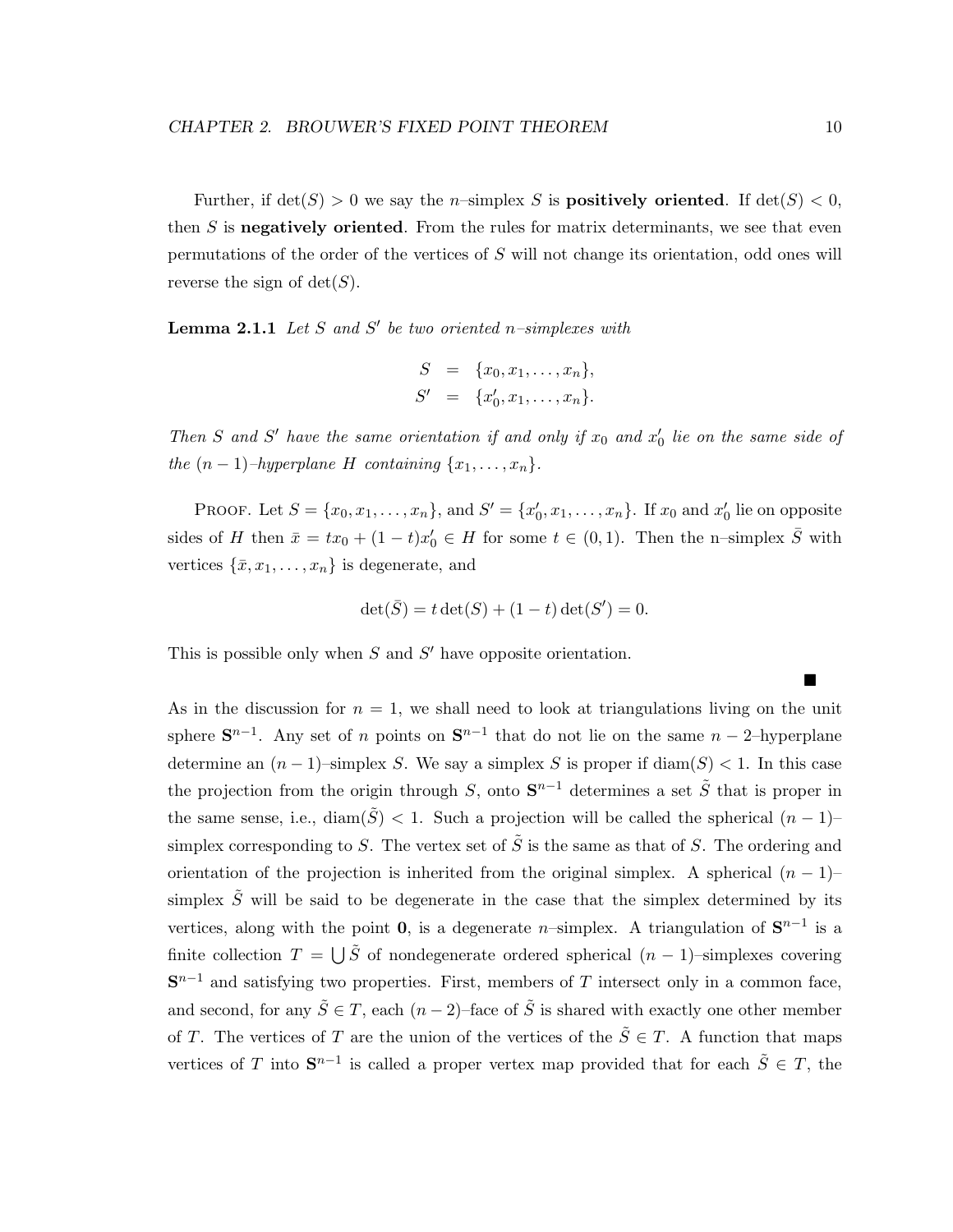simplex determined by the image of the vertices of  $\tilde{S}$  is proper, and hence has an associated proper spherical simplex.

With the above definitions in place, let T be a triangulation of  $S^{n-1}$ . Using the orientability of  $S^{n-1}$ , assume all simplexes are oriented positively. Let  $f : T \to S^{n-1}$  be a proper vertex map. Fix  $x \in S^{n-1}$  such that x is not on the boundary of  $f(\tilde{S})$  for any  $\tilde{S} \in T$ . Let  $p(f,T,x)$  be the number of positively oriented spherical simplexes  $f(\tilde{S})$  containing x, and  $n(f,T,x)$  the number of negatively oriented spherical simplexes containing x. Then we define the degree of  $f$  with respect to  $T$  and  $x$  to be

$$
\deg(f, T, x) = p(f, T, x) - n(f, T, x).
$$

**Lemma 2.1.2** For a given triangulation T of  $S^{n-1}$ , with each  $\tilde{S} \in T$  positively oriented, and a proper vertex map f,  $deg(f,T,x)$  *is independent of the choice of* x.

PROOF. We prove the case where for each  $\tilde{S} \in T$ ,  $f(\tilde{S})$  determines a nondegenerate spherical  $(n-1)$ –simplex. Let  $f: T \to \mathbf{S}^{n-1}$  be a proper vertex map. Pick any two points y,z ∈  $\mathbf{S}^{n-1}$  that do not lie on the boundary of  $f(\tilde{S})$  for any  $\tilde{S} \in T$ . We will show that  $deg(f,T,y) = deg(f,T,z)$ . To this end, let C be an arc in  $\mathbf{S}^{n-1}$  joining y and z that doesn't pass through any face of dimension less than  $(n-2)$  of any spherical  $(n-1)$ –simplex of  $f(\tilde{S})$ . We consider what happens to  $deg(f,T,x)$  as we let x move from y to z.

Clearly, for the degree to change, x has to travel across some  $(n-2)$ –face of some simplex in  $f(T)$ . Call one such simplex  $f(\tilde{S}_1)$ , where  $\tilde{S}_1 = \{x_0, x_1, \ldots, x_{n-1}\}$ , and the  $(n-2)$ -face x crosses is  $A = \{f(x_1), f(x_2), \ldots, f(x_{n-1})\}$ . Now, to  $\tilde{S}_1$  there corresponds exactly one other simplex in T that shares the face  $\{x_1, \ldots, x_{n-1}\}$ . Call this simplex  $\tilde{S}_2$ , and write  $\tilde{S}_2 = \{x'_0, x_2, x_1, \ldots, x_{n-1}\},\$  where the ordering of the vertices is chosen to give  $\tilde{S}_2$  positive orientation. Note that  $f(\tilde{S}_2)$  is a simplex in  $f(T)$  that shares the  $(n-2)$ -face that our point x crosses. We write

$$
f(\tilde{S}_1) = \{f(x_0), f(x_1), f(x_2), \dots, f(x_{n-1})\}
$$
  

$$
f(\tilde{S}_2) = \{f(x'_0), f(x_2), f(x_1), \dots, f(x_{n-1})\}.
$$

There are two cases to consider. First, suppose  $f(x_0)$ , and  $f(x'_0)$  are on the same side of the hyperplane determined by the vertices of  $A$ . As  $x$  travels through the face  $A$  it either enters both  $f(\tilde{S}_1)$  and  $f(\tilde{S}_2)$ , or it leaves both. Then by lemma 2.1.1, the simplexes  $f(\tilde{S}_1)$ and  $f(\tilde{S}_2)$  have opposite orientation. In either case, the net change in  $p(f,T,x) - n(f,T,x)$ is zero.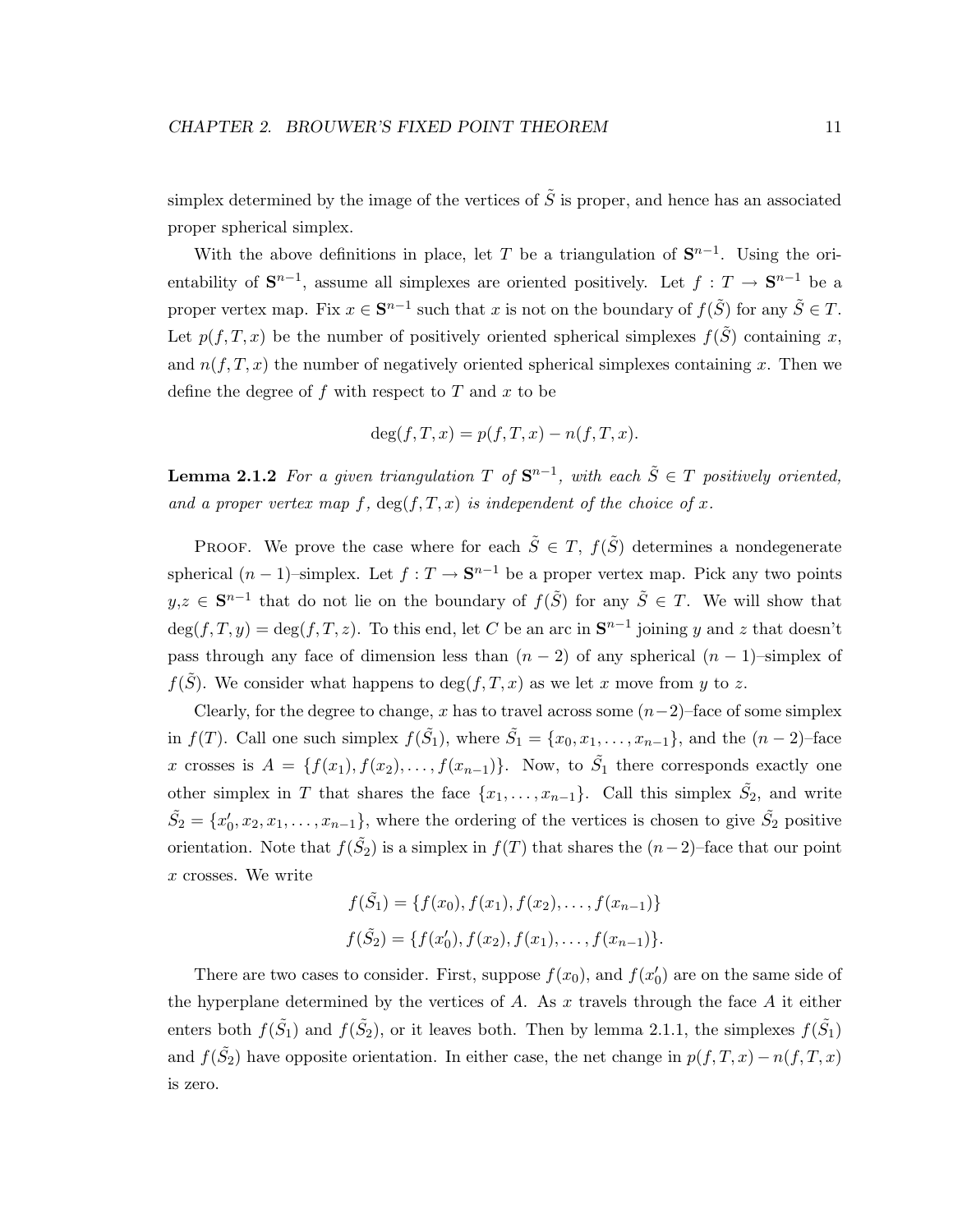Next suppose  $f(x_0)$  and  $f(x'_0)$  lie on opposite sides of A. As x passes through A it must leave one of  $f(\tilde{S}_1)$  or  $f(\tilde{S}_2)$ , and enter the other. Again, by the lemma,  $f(\tilde{S}_1)$  and  $f(\tilde{S}_2)$ have the same orientation. Again, there is no net change in  $\deg(f, T, x)$ .



Figure 2.1: The two cases in the proof of lemma 2.1.2.

We address the case when some of the  $f(\tilde{S})$ ,  $\tilde{S} \in T$ , may be degenerate. To do this we will reduce it to the previous one by approximating  $f$  with another proper vertex map  $g$ . Suppose f maps  $\tilde{S}$  to a degenerate simplex  $f(\tilde{S})$ . This means that some vertex in  $\tilde{S}$  gets mapped to the  $(n-3)$ –hyperplane containing the remaining  $(n-2)$  vertices. Now, y and z lie in the interior of  $f(\tilde{S})$  for each  $\tilde{S}$ . Thus we can slightly perturb f at the offending vertex so that its image is no longer in the  $(n-1)$ –hyperplane, and we haven't altered the orientation or number of simplexes  $f(S)$  containing y or z. That is, we can find an  $\epsilon > 0$  and a proper vertex map  $g: T \to \mathbf{S}^{n-1}$  that has no degenerate  $g(\tilde{S})$ , and  $|f(x) - g(x)| < \epsilon$  for each vertex  $x \in T$ . We have that  $\deg(f,T,y) = \deg(g,T,y)$ , and  $\deg(f,T,z) = \deg(g,T,z)$ . So via g, and the previous nondegenerate case, we see  $\deg(f,T,y) = \deg(f,T,z)$ .

Thus we may write  $deg(f, T)$  without any ambiguity. From the above argument we obtain the following useful lemma.

**Lemma 2.1.3** *Let*  $f, g : T → S^{n-1}$  *be proper vertex maps, and*  $x ∈ S^{n-1}$  *not on the boundary of any of any*  $f(\tilde{S})$ *,*  $\tilde{S} \in T$ *. There exists an*  $\epsilon > 0$  *such that if*  $|f(y) - g(y)| < \epsilon$ *for all vertices in* T, then  $deg(f,T,x) = deg(g,T,x)$ *.* 

■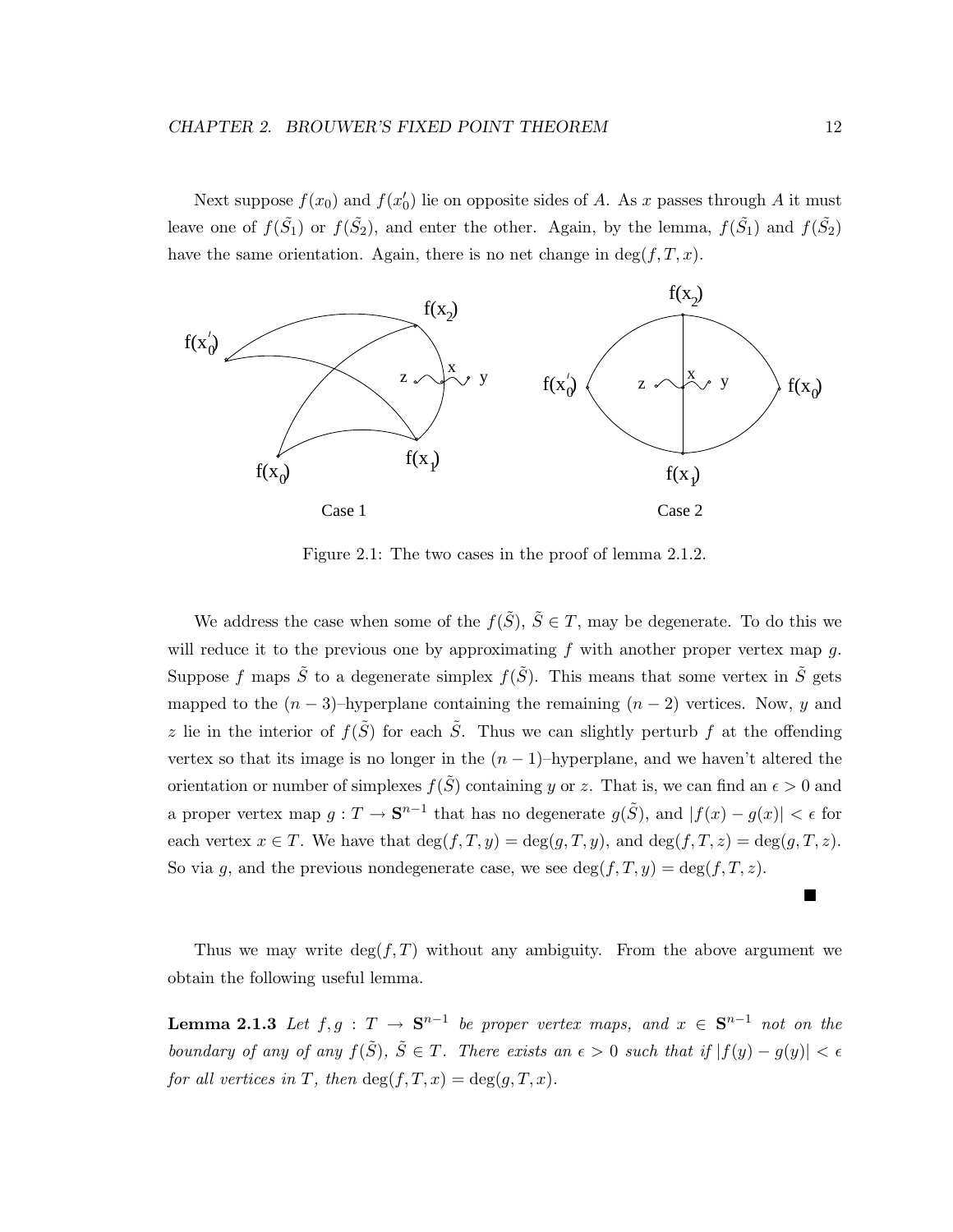Given a triangulation  $T$  we can refine  $T$  by adding a finite set of points to its vertex set. We then need only add faces to  $T$  to preserve the triangulation properties. Barycentric subdivision is one example of a refinement procedure. See Armstrong [1] or Dugundji [21] for references.

Until now, the function f has been defined only on the vertices of  $T$ . We can extend the above concepts to a continuous  $f : \mathbf{S}^{n-1} \to \mathbf{S}^{n-1}$ , since any such function induces a vertex map on a  $T$  by restricting its domain to the set of vertices of  $T$ . For an arbitrary triangulation  $T, f$  may not be a proper vertex map. It follows from the continuity of  $f$ , and the compactness of  $S^{n-1}$ , that we can find a refinement T' of T such that diam( $f(\tilde{S})$ ) < 1 for each  $\tilde{S} \in T'$ . Thus we can speak of the degree of a continuous function f with respect to a triangulation T.

**Lemma 2.1.4** deg( $f$ , $T$ ) *is independent of the choice of*  $T$ *.* 

PROOF. Let  $T_1$  and  $T_2$  be two triangulations of  $\mathbf{S}^{n-1}$ , both inducing proper vertex maps of f. Then let  $T_3$  be a common refinement of both. We will show that if  $T'$  is a refinement of T, then  $\deg(f,T) = \deg(f,T')$ .

Suppose  $T'$  is a refinement of T formed by adding a single vertex to T. Note that if the image of just the new simplexes created by adding this new point covers all of  $S^{n-1}$ , then there must have been a simplex in the original triangulation that violated the property diam( $f(S)$ ) < 1. Thus we can pick  $x \in S^{n-1}$  that is not in the image of any of the newly created simplexes. Thus  $\deg(f, T, x) = \deg(f, T', x)$ . By induction, we see that any refinement of  $T$  will not alter the degree. Thus via the common refinement, we see  $deg(f, T_1) = deg(f, T_2).$ 

From this point we may write  $\deg(f)$  to refer to the degree of f.

## **Theorem 2.1.5** *If*  $f, g : \mathbf{S}^{n-1} \to \mathbf{S}^{n-1}$  *are homotopic, then* deg( $f$ ) = deg( $g$ ).

PROOF. Let  $f, g : \mathbf{S}^{n-1} \to \mathbf{S}^{n-1}$ , and  $F : \mathbf{S}^{n-1} \times I \to \mathbf{S}^{n-1}$  be a homotopy of f and g. So F is continuous, and  $F(x, 0) = f(x)$ ,  $F(x, 1) = g(x)$ . First note that by compactness of  $\mathbf{S}^{n-1} \times I$ , F is uniformly continuous. Thus  $\exists \delta > 0$  such that for any  $t \in I$ , and  $x, y \in \mathbf{S}^{n-1}$ satisfying  $|x - y| < \delta$ , we have  $|F(x, t) - F(y, t)| < 1$ . Choose a triangulation T of  $S^{n-1}$ 

Г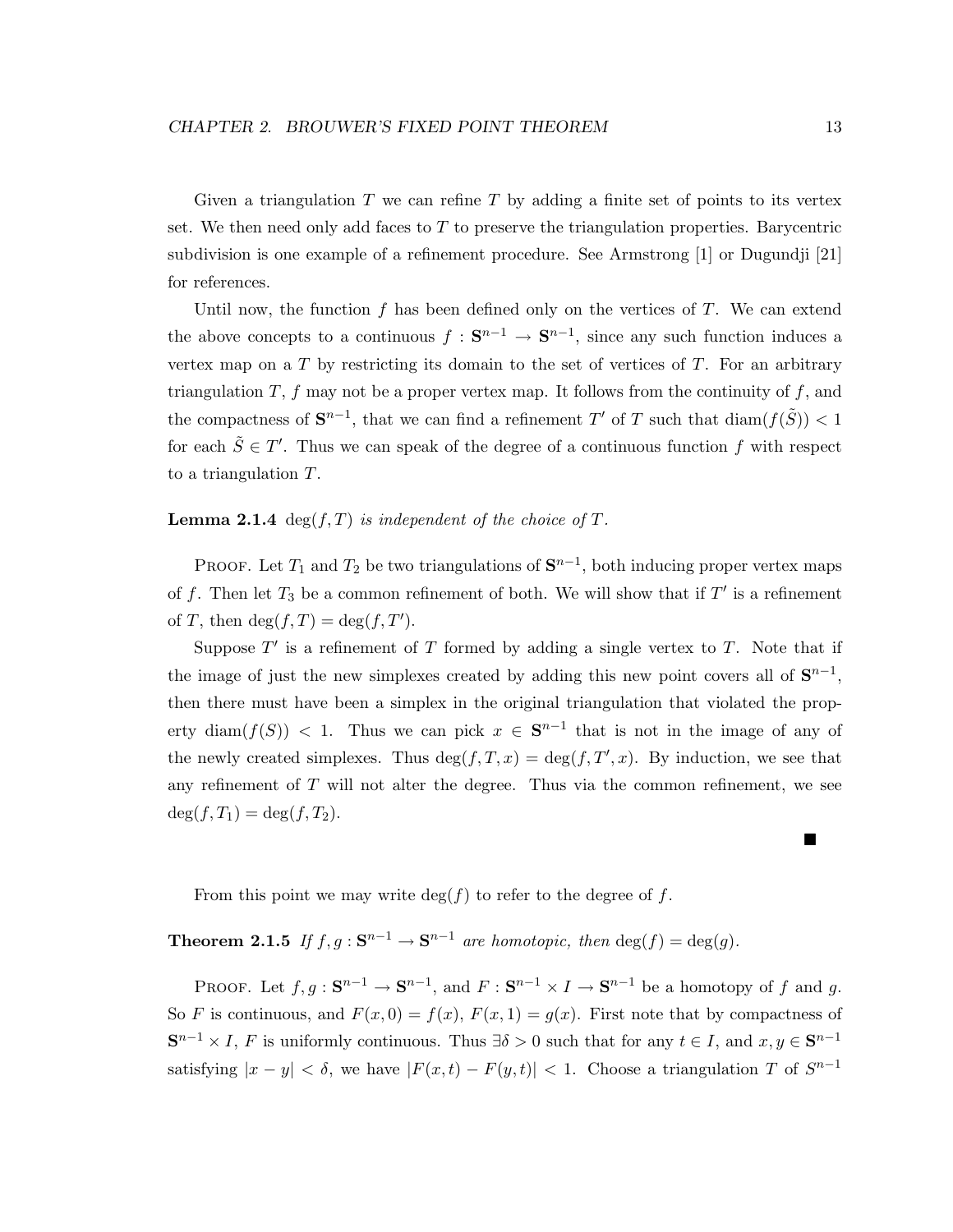such that  $\text{diam}(\tilde{S}) < \delta$  for all  $\tilde{S} \in T$ . Then for each t, the function  $F(\cdot, t)$  induces a proper vertex map of T.

Now, by the previous lemma, there is an  $\epsilon > 0$  such that if  $|F(x,t) - h(x)| < \epsilon$  for every vertex  $x \in T$ , then  $\deg(F(\cdot, t)) = \deg(h)$ . Fix such an  $\epsilon$ . Again, by uniform continuity of F, choose  $\delta > 0$  such that for any  $x \in \mathbf{S}^{n-1}$ ,  $|F(x,t) - F(x,t')| < \epsilon$  whenever  $|t-t'| < \delta$ . Thus we have shown that the function mapping t to  $\deg(F(\cdot,t))$  is a continuous integer valued function, and hence, must be a constant function. Then  $\deg(f) = \deg(g)$ .

**Example 1** *The degree of*  $id : \mathbf{S}^n \to \mathbf{S}^n$  *is* 1*.* 

PROOF. Follows from the definition.

With the above machinery in place, we can prove that the unit sphere is not a retract of the unit ball. This result is a well known equivalence of Brouwer's theorem.

**Lemma 2.1.6** *Suppose*  $f : \mathbf{S}^{n-1} \to \mathbf{S}^{n-1}$  *has a continuous extension to*  $\mathbf{B}^n$ *. Then*  $f$  *is homotopic to a constant function.*

PROOF. Let  $\bar{f}: \mathbf{B}^n \to \mathbf{S}^{n-1}$  be a continuous extension of f. Define  $F: \mathbf{S}^{n-1} \times I \to \mathbf{S}^{n-1}$ by  $F(x,t) = \overline{f}((1-t)x)$ . Then F is a homotopy of f to the constant map that sends x to  $f(0)$ .

**Theorem 2.1.7**  $S^{n-1}$  *is not a retract of*  $B^n$ .

PROOF. Suppose  $r : \mathbf{B}^n \to \mathbf{S}^{n-1}$  is a retraction. Then  $r|_{\mathbf{S}^{n-1}} = id : \mathbf{S}^{n-1} \to \mathbf{S}^{n-1}$  would have a continuous extension to **B**<sup>n</sup>. Thus, by the previous lemma,  $id : S^{n-1} \to S^{n-1}$  is homotopic to a constant function. On the other hand, the degree of the constant map is 0, while the degree of  $id : \mathbf{S}^{n-1} \to \mathbf{S}^{n-1}$  is 1. By theorem 2.1.5, these functions cannot be homotopic.

П

 $\blacksquare$ 

■

■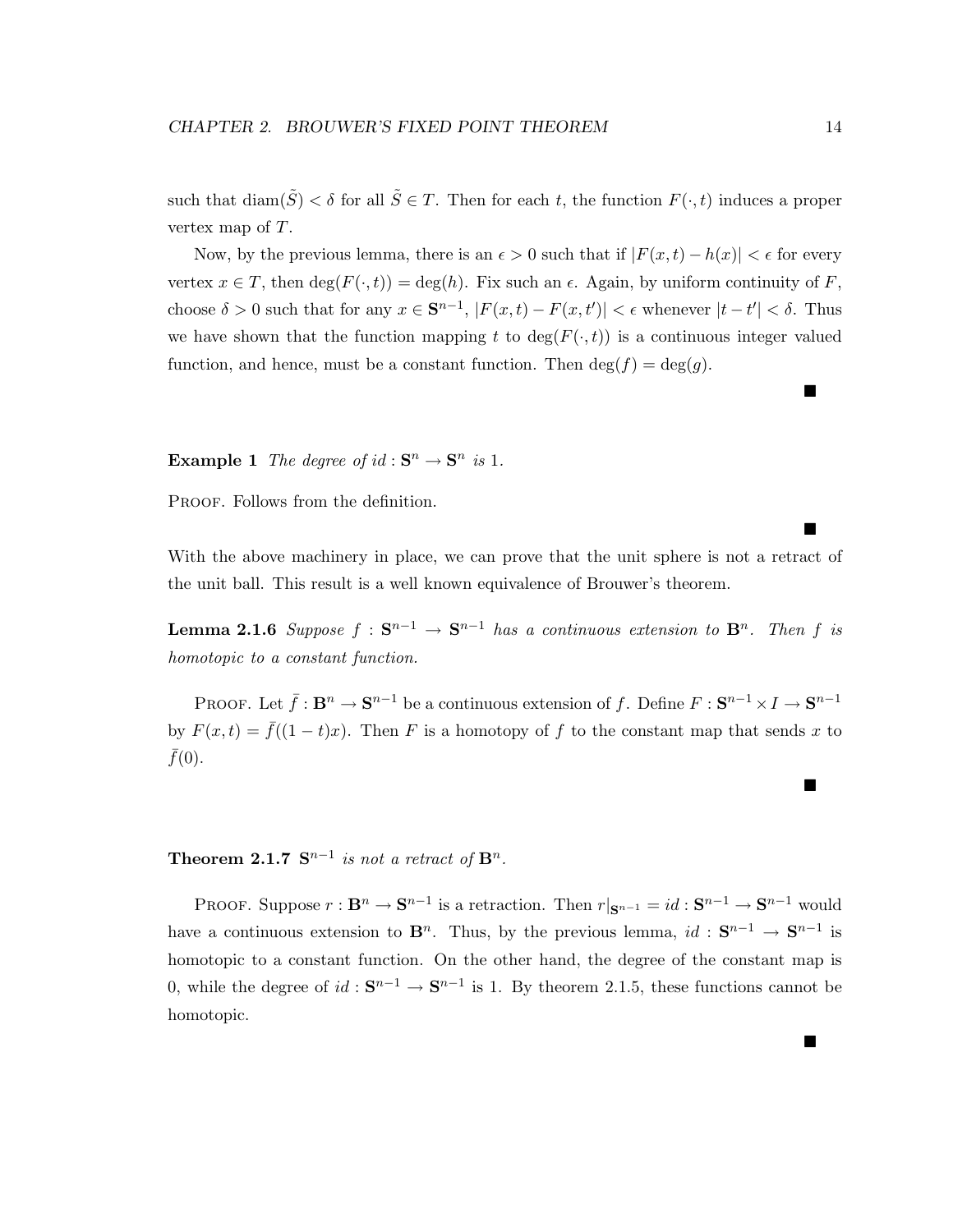From here, we easily deduce Brouwer's theorem. Assume the continuous map  $f : \mathbf{B}^n \to$  $\mathbf{B}^n$  is fixed point free. Then define g to be the function that maps a point x to the projection from **0** through x onto  $S^{n-1}$ . Then g is a continuous retract of the unit ball onto the unit sphere, violating the above theorem.

### **2.1.2 The KKM Theorem**

The following section looks at a proof of Brouwer's theorem that follows from an elegant combinatorial result on simplicial subdivisions proven in 1928 by Sperner. A year after this lemma was published, Knaster, Kuratowski and Mazurkiewicz used it to prove the so called KKM theorem, from which they deduced the Brouwer fixed point theorem. The ease at which they obtained Brouwer's theorem caused speculation as to the possible equivalence of these three theorems. The question remained open for almost 50 years, until in 1974 Yoseloff [56] showed that Brouwer implies Sperner's lemma. Below we show how to obtain the KKM theorem from Sperner's lemma, and then apply it to obtain Brouwer's theorem.

**Theorem 2.1.8 (Sperner's Lemma)** *Any properly labeled simplicial subdivision of a* k*– simplex has an odd number of distinguished* k*–subsimplexes.*

We leave out the proof of this lemma, but note that it is not difficult. See for example [27], where a proof using only a counting argument and mathematical induction is given. As such, the proof of Brouwer's theorem given in this section may be the most elementary.

**Theorem 2.1.9 (KKM)** Let  $S = \overline{conv} \{v_0, v_1, \dots, v_k\}$  be a k–simplex. Suppose  $A_0, A_1, \dots, A_k$ *are closed subsets of* S *such that*

$$
\overline{conv}\{v_{i_o}, v_{i_1}, \cdots, v_{i_m}\} \subseteq \bigcup_{j=0}^m A_{i_j}
$$

*holds for any subset*  $\{v_{i_j}\}\$  of  $\{v_i\}_{i=0}^k$ . Then  $\bigcap_{i=0}^k A_i \neq \emptyset$ .

PROOF. Let  $S = \overline{\text{conv}}\{v_0, v_1, \dots, v_k\}$  be a k-simplex. For each  $n \in \mathbb{N}$ , there is a simplicial subdivision  $S<sup>n</sup>$  of S such that the diameter of each k–subsimplex of  $S<sup>n</sup>$  is less than  $\frac{1}{n}$ . Dress S with a proper labeling of its vertices, so  $v_i$  is labeled with i. We extend this to a proper labeling of  $S<sup>n</sup>$  as follows. For each vertex q of  $S<sup>n</sup>$ , there is a smallest face  $\overline{\text{conv}}\{v_{i_o}, v_{i_1}, \cdots, v_{i_m}\}\$  of S containing q. Then by our assumption,  $q \in A_{i_j}$  for some j,  $0 \leq j \leq m$ . Assign to q the label  $i_j$ . Thus we obtain the desired labeling on  $S^n$ .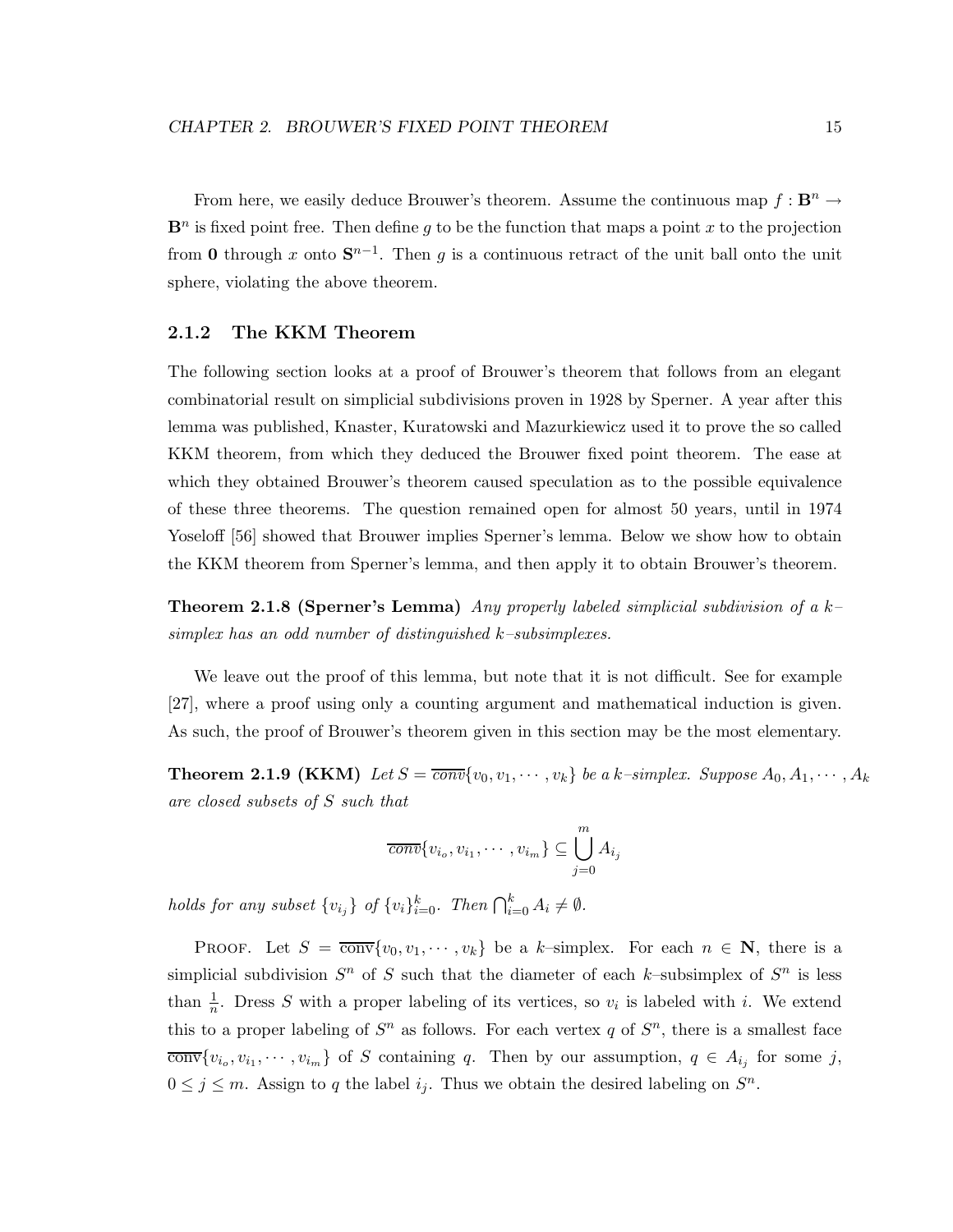Now, by Sperner's lemma,  $S^n$  has a distinguished k-subsimplex, say  $\overline{\text{conv}}\{q_o^n, q_1^n, \cdots, q_k^n\}$ . Upon relabeling if necessary, we can assume that the vertex  $q_i^n$  carries the label i, and thus is a member of  $A_i$  by our construction. Now compactness of S guarantees a convergent subsequence of  $\{q_i^n\}_{n=1}^{\infty}$  for each i. Since the diameter of the k–subsimplexes goes to zero, these sequences must converge to a common point. Since each  $A_i$  is closed in S, this limit must be in  $\bigcap_{i=0}^k A_i$ .

From the above lemma, we can easily deduce Brouwer's theorem. Let  $S$  be a  $k$ -simplex with vertices  $\{v_0, v_1, \dots, v_k\}$ , and f be a continuous self-map on S. For  $x \in S$  we have  $x = \sum_{i=0}^{k} x_i v_i$ , with  $\sum_{i=0}^{k} x_i = 1$ , and  $x_i \ge 0$ . Define

$$
A_i = \{ x \in S : f_i(x) \le x_i \}.
$$

From the continuity of the components of f, we see that each  $A_i$  is indeed a closed subset of S. By applying the KKM theorem to these  $A_i$  we get some point  $y \in S$  such that  $f_i(y) \leq y_i$ for each i. But since  $\sum y_i = 1 = \sum (f(y))_i$ , we must have  $y_i = (f(y))_i$  for each i. That is,  $f(y) = y.$ 

Of course, this theorem extends to any closed convex subset in  $\mathbb{R}^n$  since any such a set is a retract of an  $n$ -simplex.

### **2.1.3 Via Homology Groups**

To give a good sampling of the methods with which Brouwer's theorem may be proven, it is necessary to discuss homology groups. Of all the methods discussed, it is from the language of the material in this section that Brouwer's theorem flows most naturally. The difficulty is that this language takes quite a bit of work to establish. For this reason, we will show how homology groups are defined on simplicial complexes, and compute some of these groups for triangulations of the ball and sphere. We will discuss, though not prove, how these ideas are extended to arbitrary topological spaces, and use the homology groups of  $\mathbf{B}^n$  and  $S^{n-1}$ to prove Brouwer's theorem. For references, see [1].

The first thing we must do is define  $H_q(K)$ , the qth–homology group of K, where K is a simplicial complex. To do so, we consider the set of all  $q$ -simplexes in K. Each  $q$ simplex can be oriented in one of two ways. To each  $q$ -simplex z in K we assign one of those orientations to be positive, and call  $-z$  the  $q$ -simplex z oriented in the opposite way.

■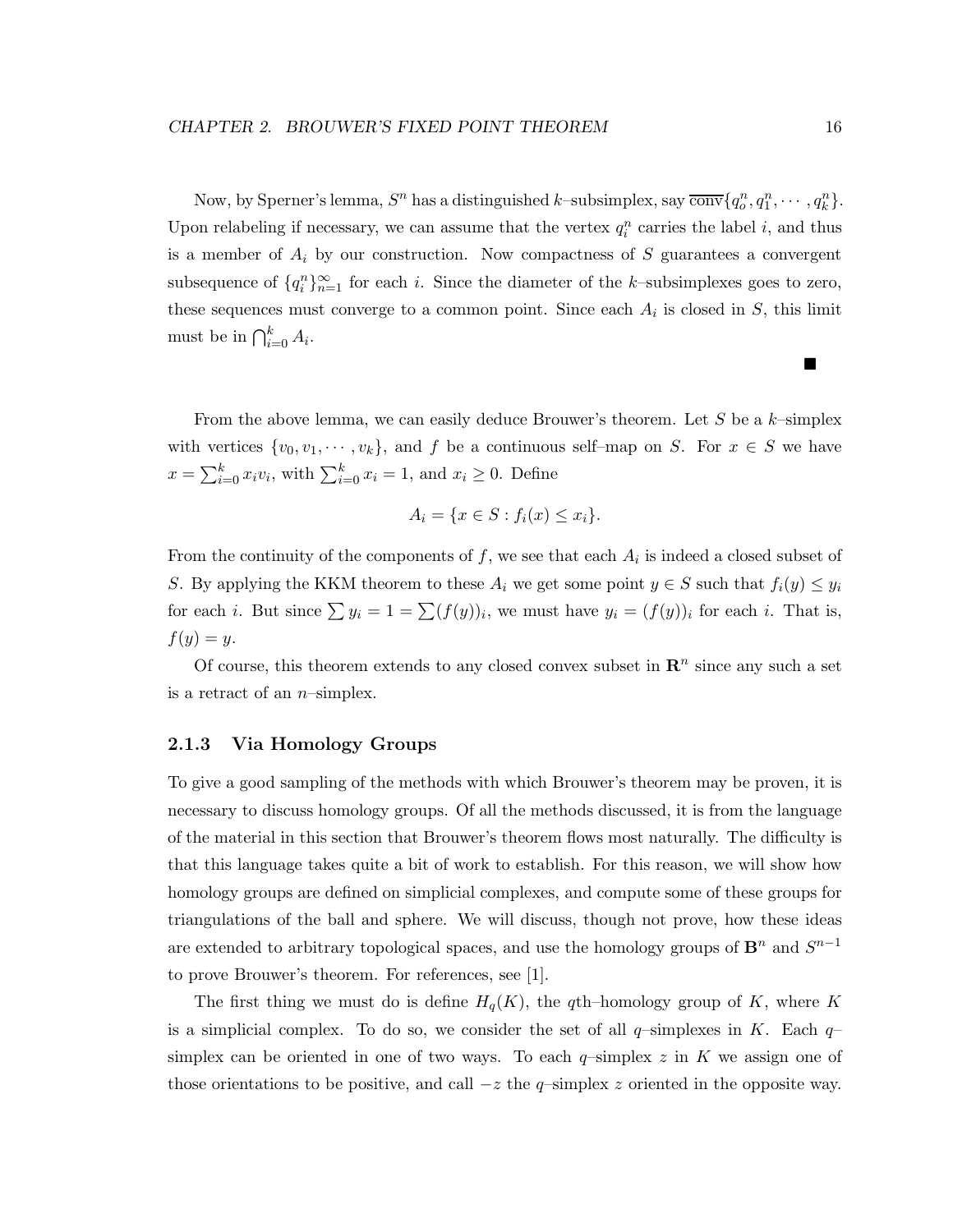The qth–chain group of K, denoted  $C_q(K)$ , is the free abelian group generated by these oriented q-simplexes. The elements of  $C_q(K)$  are called q-chains. The boundary function  $\partial: C_q(K) \to C_{q-1}(K)$  maps a q-chain to its  $(q-1)$ -dimensional boundary, a  $(q-1)$ -chain in  $C_{q-1}(K)$ . It is defined for each q-simplex  $z = (v_0, \ldots, v_q)$  by

$$
\partial(v_0, \ldots, v_q) = \sum_{i=0}^q (-1)^i (v_0, \ldots, \hat{v}_i, \ldots, v_q),
$$

where  $(v_0,\ldots,\hat{v}_i,\ldots,v_q)$  is the simplex formed by deleting  $v_i$  from the vertex set of z. Then  $\partial$  is extended linearly for longer q–chains.

Let  $Z_q(K)$  be the kernel of  $\partial : C_q(K) \to C_{q-1}(K)$ . Thus  $Z_q(K)$  consists of those qchains that have zero boundary. We call these chains  $q$ -cycles. Next, we define  $B_q(K)$  to be the image of the map  $\partial: C_{q+1}(K) \to C_q(K)$ . Elements of  $B_q(K)$  are called bounding q–cycles, as they bound the  $(q + 1)$ –simplex that was their preimage under  $\partial$ .

### **Proposition 3**  $B_q(K) \subseteq Z_q(K)$ .

PROOF. We need only show  $\partial(\partial(z)) = 0$  for each  $(q+1)$ –simplex  $z \in C_{q+1}(K)$ . Indeed, for such a  $z = (v_0, \ldots, v_{q+1})$  we have

$$
\partial(\partial(z)) = \partial \left( \sum_{i=0}^{q+1} (-1)^i (v_0, \dots, \hat{v}_i, \dots v_{q+1}) \right)
$$
  
\n
$$
= \sum_{i=0}^{q+1} (-1)^i \partial(v_0, \dots, \hat{v}_i, \dots v_{q+1})
$$
  
\n
$$
= \sum_{i=0}^{q+1} (-1)^i \left( \sum_{j=0}^{i-1} (-1)^j (v_0, \dots, \hat{v}_j, \dots, \hat{v}_i, \dots, v_{q+1}) \right)
$$
  
\n
$$
+ \sum_{i=0}^{q+1} (-1)^i \left( \sum_{j=i+1}^{q+1} (-1)^{j+1} (v_0, \dots, \hat{v}_i, \dots, \hat{v}_j, \dots, v_{q+1}) \right)
$$
  
\n
$$
= 0
$$

We can now define the  $q\text{th}$ -homology group of a simplicial complex K.

$$
H_q(K) = \frac{Z_q(K)}{B_q(K)}
$$

■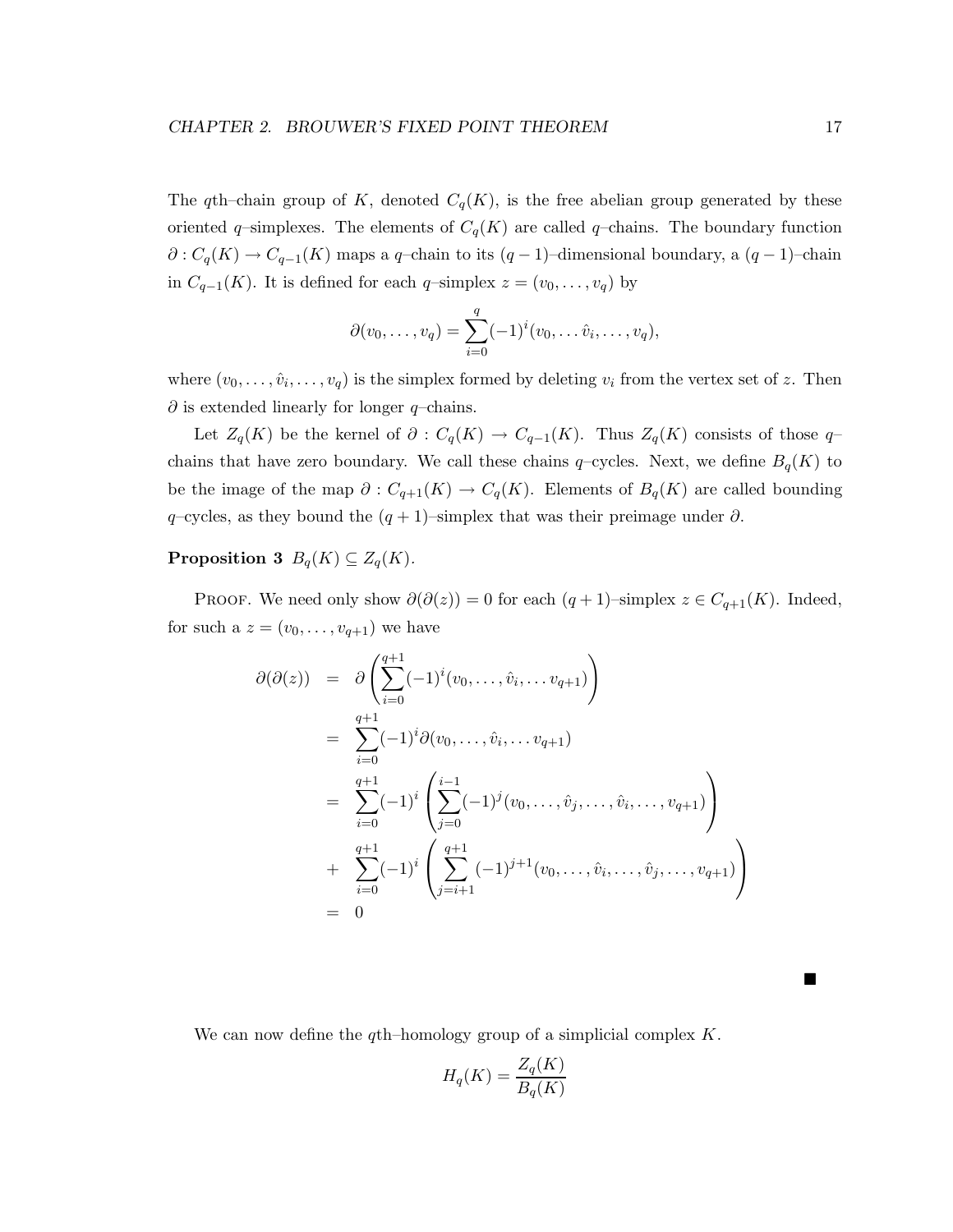For  $q = 0$ ,  $Z_0(K) = C_0(K)$ , which is generated by the vertex set of K. If K is connected we can connect any two vectors v, w by an edge path, whose boundary is  $v - w$ . Then every vertex represents the same elements in  $H_0(K)$ . That is,  $H_0(K) \cong \mathbb{Z}$ .

For  $q > 0$ , we intuitively think of  $H_q(K)$  as measuring in a sense, the q-dimensional holes in K. For example, if K is the simplicial complex formed by taking an  $n$ -simplex with all of its faces, then we would expect every  $q$ -cycle to be a bounding cycle, and thus  $H_q(K) = 0$ , the trivial group, for  $0 < q \leq n$ . This is, in fact, the case.

**Proposition 4** *Let* K *be the simplicial complex formed by an* n*–simplex with all of its faces. Then*  $H_q(K) = 0$  *for*  $0 < q \leq n$ *.* 

PROOF. Label one of the vertices of K as  $v$ . Call the simplicial complex determined by removing v and its associated faces, L. Define  $d_q: C_q(K) \to C_{q+1}(K)$  by

$$
d_q(v_0, \dots, v_q) = \begin{cases} (v, v_0, \dots, v_q) & \text{if } v \neq v_i, 0 \le i \le q, \\ 0 & \text{otherwise,} \end{cases}
$$
(2.1)

for q-simplexes, and extend linearly to all of  $C_q(K)$ . Given a q-simplex  $z = (v_0, \ldots, v_q)$ , if  $v$  is not a vertex of  $z$ , then

$$
\partial(d_q(z)) = \partial(v, v_0, \dots, v_q)
$$
  
=  $(v_0, \dots, v_q) = \sum_{i=0}^q (-1)^{i+1} (v, v_0, \dots, \hat{v}_i, \dots, v_q)$   
=  $z - d_{q-1}(\partial(z)).$ 

If v is a vertex of z, then without loss of generality, write  $z = (v, v_0, \ldots, v_{q-1})$ . Then  $\partial(d_q(z))=0$ , and

$$
d_{q-1}(\partial(z)) = d_{q-1}\left(\sum_{i=0}^q (-1)^i (v, v_0, \dots, \hat{v}_i, \dots, v_{q-1})\right)
$$
  
= 
$$
\sum_{i=0}^q (-1)^i d_{q-1}(v, v_0, \dots, \hat{v}_i, \dots, v_{q-1}).
$$

Each term in the sum having  $v$  as a vertex will get mapped to zero. Thus the only remaining term is  $d_{q-1}(v_0,\ldots v_{q-1}) = z$ . Thus we have proven in any case that  $\partial(d_q(z)) =$  $z-d_{q-1}(\partial(z)).$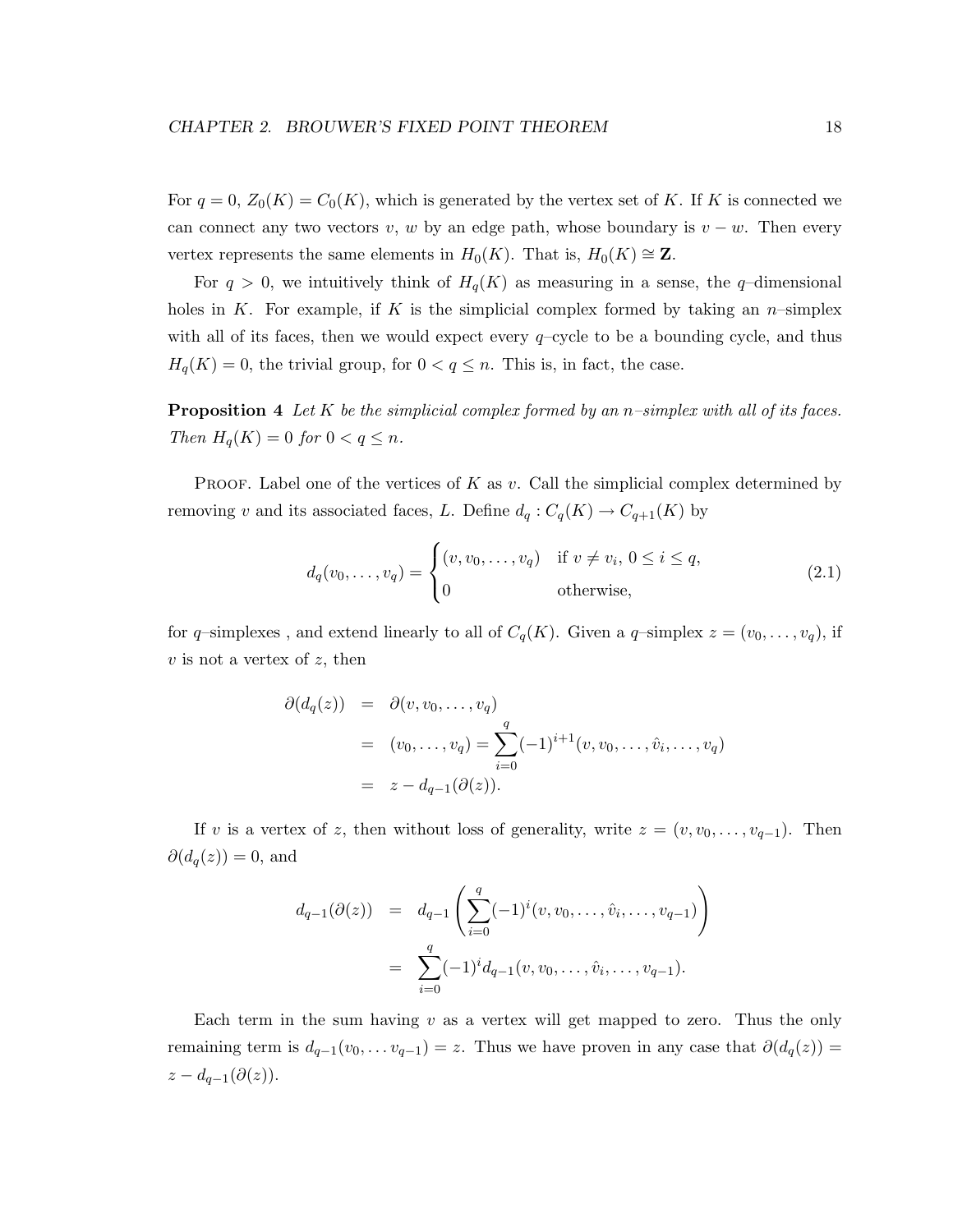Now, given a q-cycle z in  $Z_q(K)$ ,  $d_q(z)$  is a  $(q+1)$ –chain, and  $\partial(d_q(z)) = z - d_{q-1}(\partial(z)) =$ z. Thus every q-cycle is a bounding cycle. That is,  $Z_q(K) = B_q(K)$ , and so  $H_q(K) = 0$ , the trivial group.

Next, let K be as above; an n–simplex with all of its faces. Let  $K^{n-1}$  be the boundary of K, with all of its faces, again thought of as a simplicial complex. Thus  $K^{n-1}$  is composed of all the  $q$ –simplexes of K with dimension less than n. We will compute the  $q$ th–homology groups of  $K^{n-1}$ .

**Proposition 5** *For*  $0 \le q \le n - 1$ *,*  $H_q(K^{n-1}) = 0$ *.* 

PROOF. It follows from the above example, since for  $0 \le q \le n-1$ , K and  $K^{n-1}$  have the same  $q$ -simplexes.

### **Proposition 6**  $H_{n-1}(K^{n-1}) = \mathbf{Z}$ *.*

PROOF.  $K^{n-1}$  has no n–simplexes. Thus none of its  $(n-1)$ –cycles can be bounding cycles. Then  $B_{n-1}(K^{n-1}) = 0$ , and  $H_{n-1}(K^{n-1}) = Z_{n-1}(K^{n-1})$ . Further, since K and  $K^{n-1}$  have the same  $(n-1)$ –cycles,  $Z_{n-1}(K^{n-1}) = Z_{n-1}(K)$ . Now, from Proposition 4,  $H_{n-1}(K) = 0$ , and  $Z_{n-1}(K) = B_{n-1}(K)$ . But since there is only one n-simplex in K,  $C_n(K)$  is generated by a single element. Thus  $B_{n-1}(K)$  has a single generator. It follows that  $H_{n-1}(K^{n-1})$  is infinite cyclic.

From here, our proof of Brouwer's theorem follows by arguing that K and  $K^{n-1}$  are triangulations of  $\mathbf{B}^n$  and  $\mathbf{S}^{n-1}$  respectively, and that homology groups are a homotopy invariant. Thus we can define  $H_q(\mathbf{B}^n) = H_q(K)$ , and  $H_q(\mathbf{S}^{n-1}) = H_q(K^{n-1})$ . We also need the following theorems.

**Theorem 2.1.10** *A continuous function*  $f : |K| \rightarrow |L|$  *induces a homomorphism*  $f_{q^*}: H_q(K) \rightarrow H_q(L)$  *for each q.* 

 $\blacksquare$ 

 $\blacksquare$ 

■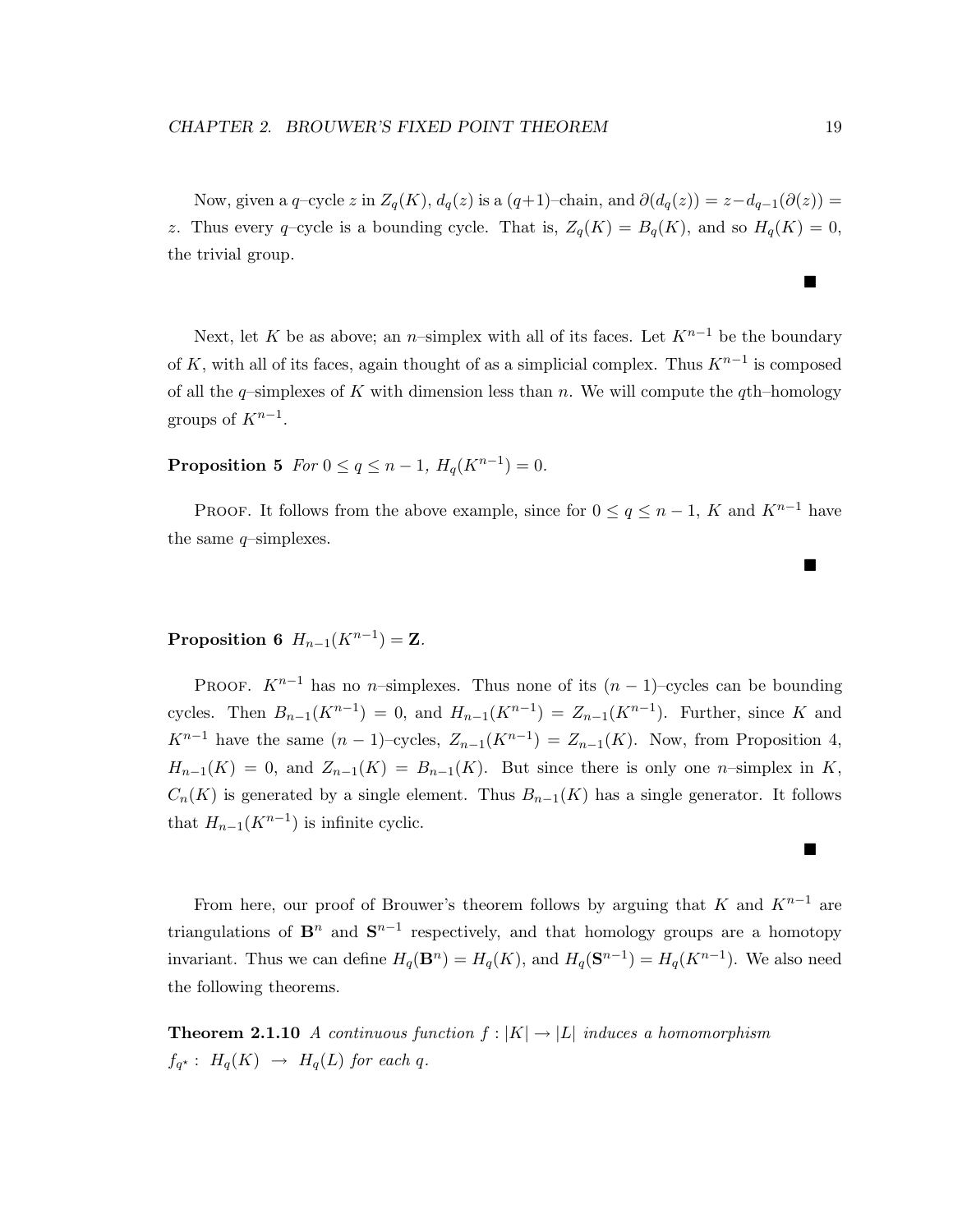**Theorem 2.1.11** *If*  $f : |K| \rightarrow |K|$  *is the identity, then*  $f_{q^*} : H_q(K) \rightarrow H_q(K)$  *is the identity homomorphism.* Also, if  $f : |K| \rightarrow |L|$ ,  $g : |L| \rightarrow |M|$  are continuous, then  $(g \circ f)_{q^*} = g_{q^*} \circ f_{q^*}.$ 

We give a brief discussion of the proof of Theorem 2.1.10. The details and the proof of Theorem 2.1.11 can be found in [1]. Theorem 2.1.10 is proven first for a class of mappings, called simplicial maps, that take simplexes of K linearly into simplexes of  $L$ . Given  $s$ :  $|K| \to |L|$ , we define  $s_q : C_q(K) \to C_q(L)$  naturally by  $s_q(v_0,\ldots,v_q)=(s(v_0),\ldots,s(v_q)),$ when each  $s(v_i)$  is distinct, and zero otherwise. It is then shown that  $s_q$  sends q-cycles and bounding q–cycles in  $C_q(K)$  into respectively q–cycles and bounding q–cycles in  $C_q(L)$ . Thus,  $s_q$  induces a homomorphism  $s_{q^*}: H_q(K) \to H_q(L)$ . To extend this idea to any continuous function  $f : |K| \to |L|$  it is shown that we can subdivide K and L into finer simplicial complexes for which we can find a simplicial map s that is as close as we want to f.

With the above machinery, we can prove Brouwer's theorem. Suppose  $f : \mathbf{B}^n \to \mathbf{B}^n$ is continuous, and fixed point free. Then, as is familiar by now, define  $g : \mathbf{B}^n \to \mathbf{S}^{n-1}$  by mapping x to the intersection of the ray extending from  $f(x)$  through x, with  $S^{n-1}$ . Then g is a continuous function. Let  $\iota : \mathbf{S}^{n-1} \to \mathbf{B}^n$  be the inclusion mapping,  $\iota(x) = x$ . Then by Theorem 2.1.10, both g and  $\iota$  induce homomorphisms,  $g_{\star}$  and  $\iota_{\star}$ , of the  $(n-1)$ th homology groups.

$$
H_{n-1}(\mathbf{S}^{n-1}) \xrightarrow{\iota_{\star}} H_{n-1}(\mathbf{B}^n) \xrightarrow{g_{\star}} H_{n-1}(\mathbf{S}^{n-1})
$$

Now, since  $g \circ \iota : \mathbf{S}^{n-1} \to \mathbf{S}^{n-1}$  is the identity, by Theorem 2.1.11,  $G_{\star} \circ \iota_{\star}$  is the identity homomorphism. Then  $g_{\star}$  must be onto. But from Proposition 4,  $H_{n-1}(\mathbf{B}^n) = 0$ , while Proposition 6 tells us  $H_{n-1}(\mathbf{S}^{n-1}) = \mathbf{Z}$ . Thus we have a contradiction, so f must have had a fixed point.

### **2.2 Analytic Methods of Proof**

From section 2.1.1, we could have proceeded to define the characteristic function of a nonvanishing vector field  $f : \mathbf{S}^{n-1} \to \mathbf{S}^{n-1}$ . Then using facts about the degree of this function, we would have obtained another classical result in topology, known as the Hairy ball theorem. Until the 1970's, both this result and Brouwer's theorem were proven using combinatorial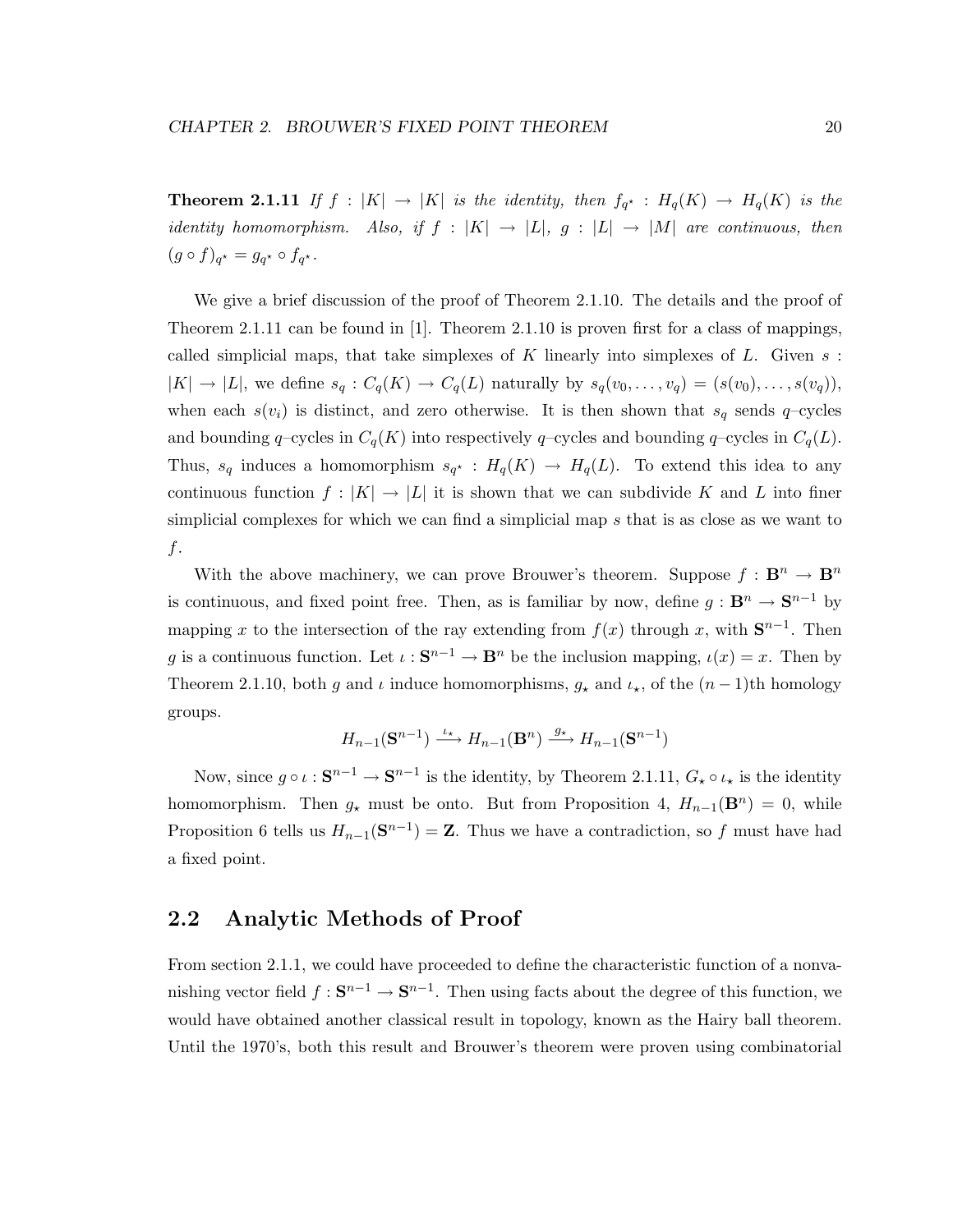arguments, homology theory, differential forms, or geometric topology. In 1978, John Milnor published self described "strange" proofs of these results that are nicely analytic in nature. This description prompted subsequent authors to attempt "less strange" versions of his proof, as can be seen in Rogers  $[48]$  and Gröger  $[32]$ .

Milnor's proof of the standard change of variables formula, the Weierstrauss approximation theorem, and the observation that  $(1+t^2)^{\frac{n}{2}}$  is not a polynomial in t for odd n, to obtain a contradiction in a volume computation, and then prove the hairy ball theorem. Recently, Lax used a more sophisticated approximation technique, along with some standard results in single variable calculus, to prove an alternate change of variables formula in multiple integrals [40]. This new change of variables formula can be used to obtain the traditional one [41], and also has the advantage of yielding Brouwer's theorem as an almost immediate corollary. We end this section with a proof credited to Garcia that again uses the Weierstrauss approximation theorem, but invokes Green's theorem as its main machinery.

There are many other proofs of Brouwer that are analytic in nature. See, for example, Samelson [49], Kannai [37], Baez-Duarte [5], and Su [53].

### **2.2.1 The Hairy Ball Theorem**

Milnor's proof is interesting not only because of its analytic nature, but because it follows from a calculation of volume in  $\mathbb{R}^n$ , and the fact that  $(1+t^2)^{\frac{n}{2}}$  is not a polynomial for odd n. This version of the original proof can be found in [29].

**Lemma 2.2.1** *Let*  $f : A \to \mathbb{R}^n$  *be continuously differentiable over a neighbourhood of the compact set* A. Then there exists a Lipschitz constant L such that for all  $x, y, \in A$ ,

$$
||f(x) - f(y)|| \le L||x - y||.
$$

PROOF. Cover A with a finite number of balls  $U_1, U_2, \ldots, U_p$ , such that f is continuously differentiable on  $\overline{U_k}$ ,  $1 \leq k \leq p$ . First we obtain a Lipschitz constant for f on  $U_k$ . By continuity of the partials on  $\overline{U_k}$ , we can choose a constant  $c_{ij}^k = \max_{i,j,k} \left\{ \frac{\partial f_i}{\partial x_j}(x) : x \in \overline{U_k} \right\}$ . Using the triangle inequality, and the Mean Value property we obtain for  $x, y \in U_k$ ,

$$
||f(x) - f(y)|| \le \sum_{i=1}^{n} |f_i(x) - f_i(y)| \le \sum_{i=1}^{n} \sum_{j=1}^{n} c_{ij}^k ||x - y|| = L_k ||x - y||,
$$

where  $L_k = \sum_{i,j=1}^n c_{ij}^k$ .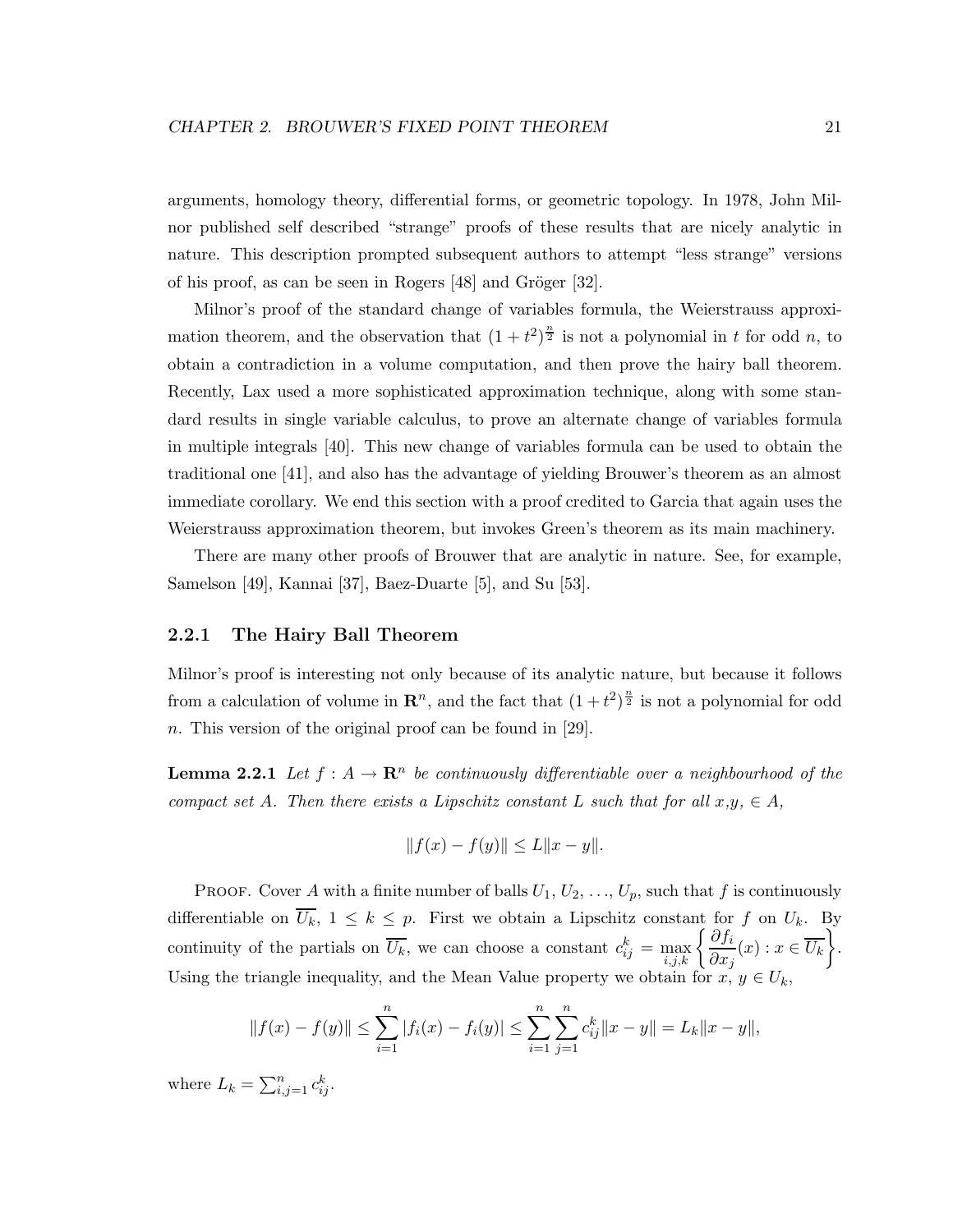Next we consider the set of  $x,y \in A$  such that x and y are not both in one of the  $U_k$ . This set can be expressed as  $W = (A \times A) \setminus \bigcup_{k=1}^p U_k \times U_k$ . Consider the function  $g: W \to \mathbb{R}^n$ defined by  $g(x, y) = ||x - y||$ . This function is continuous over the compact set W, and thus achieves its minimum. Since  $x \neq y$ , we have  $\min_{y \in W} ||x - y|| = \epsilon > 0$ . So we obtain the following bound:

$$
||f(x) - f(y)|| \le \epsilon^{-1} \text{diam } f(A)||x - y||.
$$

Choose  $L = \max\{L_1, L_2, \ldots, L_p, \epsilon^{-1} \text{diam}(f(A))\}$ , and we have obtained the desired Lipschitz constant.

**Lemma 2.2.2** *Suppose*  $A \subseteq \mathbb{R}^n$  *is compact, and*  $v : A \to \mathbb{R}^n$  *is continuously differentiable in a neighbourhood of A. Then there exists an interval*  $(-\epsilon, \epsilon)$  *on which the function*  $t \mapsto$  $|f_t(A)|$  *is a polynomial.* 

PROOF. We will apply the Change of Variables formula to obtain the desired expression for the volume of  $f_t(A)$ . Thus we need to show that  $f_t$  is one–to–one and continuously differentiable, and that  $D_x f_x$  (the derivative of  $f_t$  at  $x$ ) is invertible for  $x \in A$ . To this end, by the previous lemma, let L be the Lipschitz constant for v, and suppose  $|t| < L^{-1}$ . Then  $f_t(x) - f_t(y)$  implies that  $||v(x) - v(y)|| = t^{-1} ||x - y|| \le L||x - y||$ . From out choice of t, this is possible only if  $x = y$ . Thus  $f_t$  is one-to-one. Continuous differentiability of  $f_t$  follows from that of its component parts.

Next,  $D_x f_t = I + t \left[ \frac{\partial v_i}{\partial x_i} \right]$  $\left[\frac{\partial v_i}{\partial x_j}(x)\right]$  has a strictly positive determinant for t sufficiently small, say less than K. Set  $\epsilon = \min\{K, L^{-1}\}\$ . The for  $|t| < \epsilon$ , and  $x \in A$ , we have  $D_x f_t$  is invertible. Thus we may express the volume of  $f_t(A)$  by

$$
\text{vol} f_t(A) = \int_A |\det(D_x f_t)| dx.
$$

We may write  $\det(D_x f_t) = 1 + ta_1(x) + t^2 a_2(x) + \cdots + t^n a_n(x)$ , where each  $a_i$  is a continuous function. Upon integrating this expression over  $A$ , we obtain

$$
\mathrm{vol} f_t(A) = \mathrm{vol} A + t\alpha_1 + t^2 \alpha_2 + \cdots + t^n \alpha_n,
$$

where  $\alpha_i = \int_A a_i(x) dx$ .

 $\blacksquare$ 

Г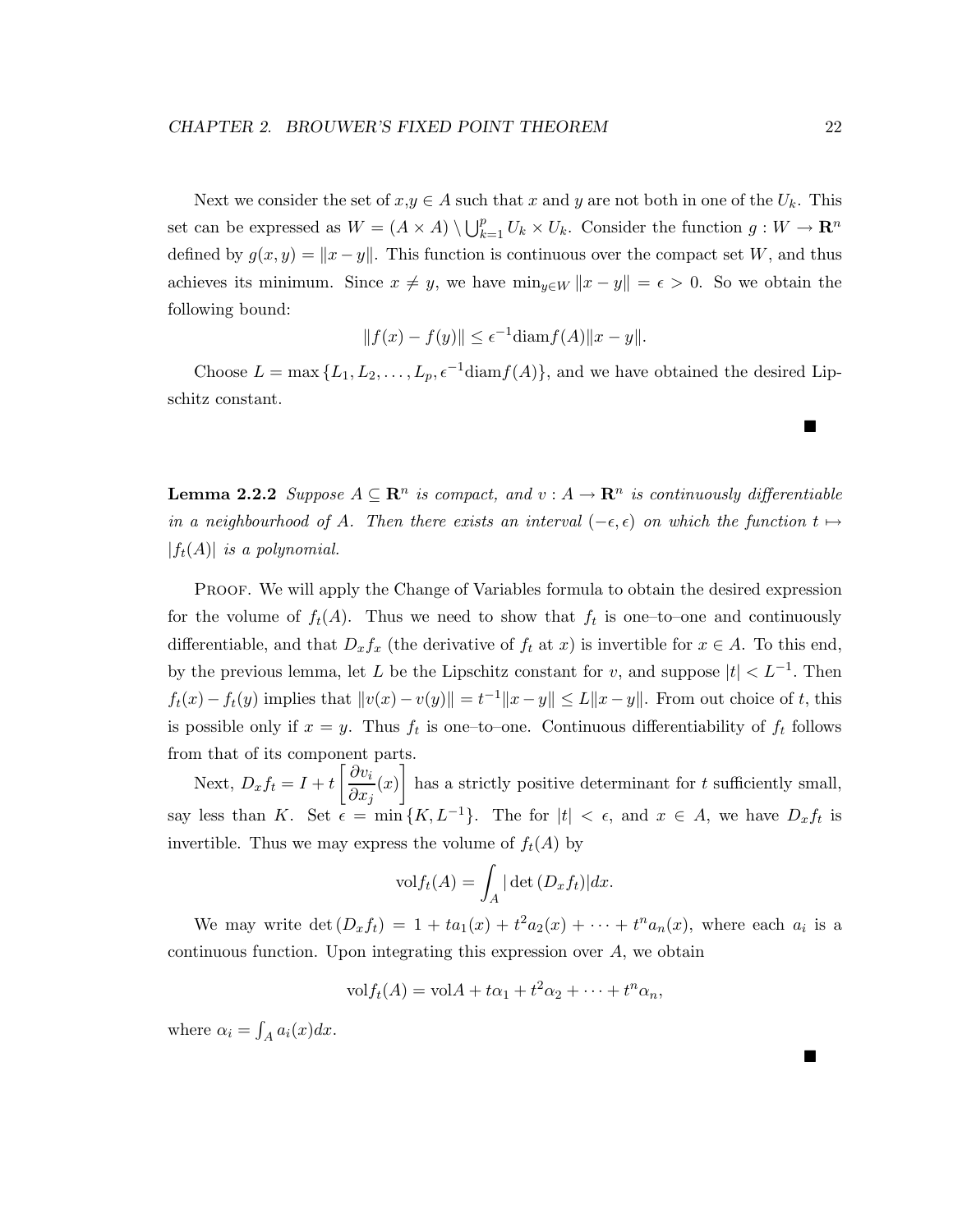**Lemma 2.2.3** *Suppose*  $v : \mathbf{S}^{n-1} \to \mathbf{R}^n$  *is a normed vector field tangent to*  $\mathbf{S}^{n-1}$ *, continuously differentiable on a neighbourhood of*  $S^{n-1}$ *. Then for*  $t > 0$  *small enough, the function*  $f_t: \mathbf{S}^{n-1} \to (1+t^2)^{\frac{1}{2}} \mathbf{S}^{n-1}$  *is onto.* 

PROOF. First we show the function is well defined. Indeed, for  $x \in S^{n-1}$ , the norm of  $f_t(x)$  can be computed by considering  $||f_t(x)||^2 = ||x + tv(x)||^2 = \langle x + tv(x), x + tv(x) \rangle$ . From this we obtain  $||f_t(x)|| = \sqrt{1 + t^2}$ .

To show  $f_t$  is onto, first define A to be the set  $A = \{x \in \mathbb{R}^n : \frac{1}{2} \le ||x||^{\frac{3}{2}}\}$  $\frac{3}{2}$ , and extend  $f_t$ to all of A by setting  $v(x) = ||x||v\left(\frac{x}{||x||}\right)$  $\Vert x \Vert$ for x no on the unit sphere. Note that v is still continuously differentiable, and so by Lemma 2.2.1 has a Lipschitz constant L on A.

Fix  $w \in \sqrt{1+t^2}S^{n-1}$ , and let  $z \in S^{n-1}$  be such that  $w = \sqrt{1+t^2}z$ . Then for  $t < \min{\{\frac{1}{3}, L^{-1}\}}$ , the function  $g: x \mapsto z - tv(x)$  maps A into A, and is a contraction mapping. Thus by the Banach Contraction Principle,  $g$  has a fixed point, say  $x$ , in  $A$ . So  $x = z - tv(x)$ . Since  $z \in \mathbb{S}^{n-1}$ , we have  $||x + tv(x)||^2 = 1$ . Expanding the inner product  $\langle x+tv(x), x+tv(x) \rangle$  gives  $||x|| = (1+t^2)^{\frac{1}{2}}$ . Then  $y = (1+t^2)^{\frac{1}{2}}x \in \mathbf{S}^{n-1}$ , and  $y+tv(y) = w$ . Thus  $f_t$  is onto.

**Theorem 2.2.4 (Hairy Ball Theorem - Weak Version)** *The sphere* **S**2<sup>k</sup> *does not possess a continuously differentiable field of unit tangent vectors.*

PROOF. Suppose the contrary, and let  $v : S^{2k} \to \mathbb{R}^n$  be such a vector field. Select  $0 < a < 1 < b$ , and extend v to the set  $A = \{x \in \mathbb{R}^n : a \leq ||x|| \leq b\}$  by defining  $v(x) = ||x||v \left(\frac{x}{||x||} \right)$  $\Vert x \Vert$ ), as in Lemma 2.2.3. Note that for  $x \in S^{n-1}$ , and  $r > 0$ ,  $F_t(rx) =$  $rx + tv(rx) = rf_t(x)$ . Thus by Lemma 2.2.3,  $f_t$  maps the sphere  $S_r$  of radius r onto  $(1+t^2)^{\frac{1}{2}}S_r$ . Thus  $f_t(A) = (1+t^2)^{\frac{1}{2}}A$  for small enough t, and so

$$
|f_t(A)| = (1+t^2)^{2k+1} 2|A|.
$$

This contradicts Lemma 2.2.2 since the right hand side,  $\sqrt{1+t^2}(1+t^2)^k|A|$ , cannot be a polynomial.

■

П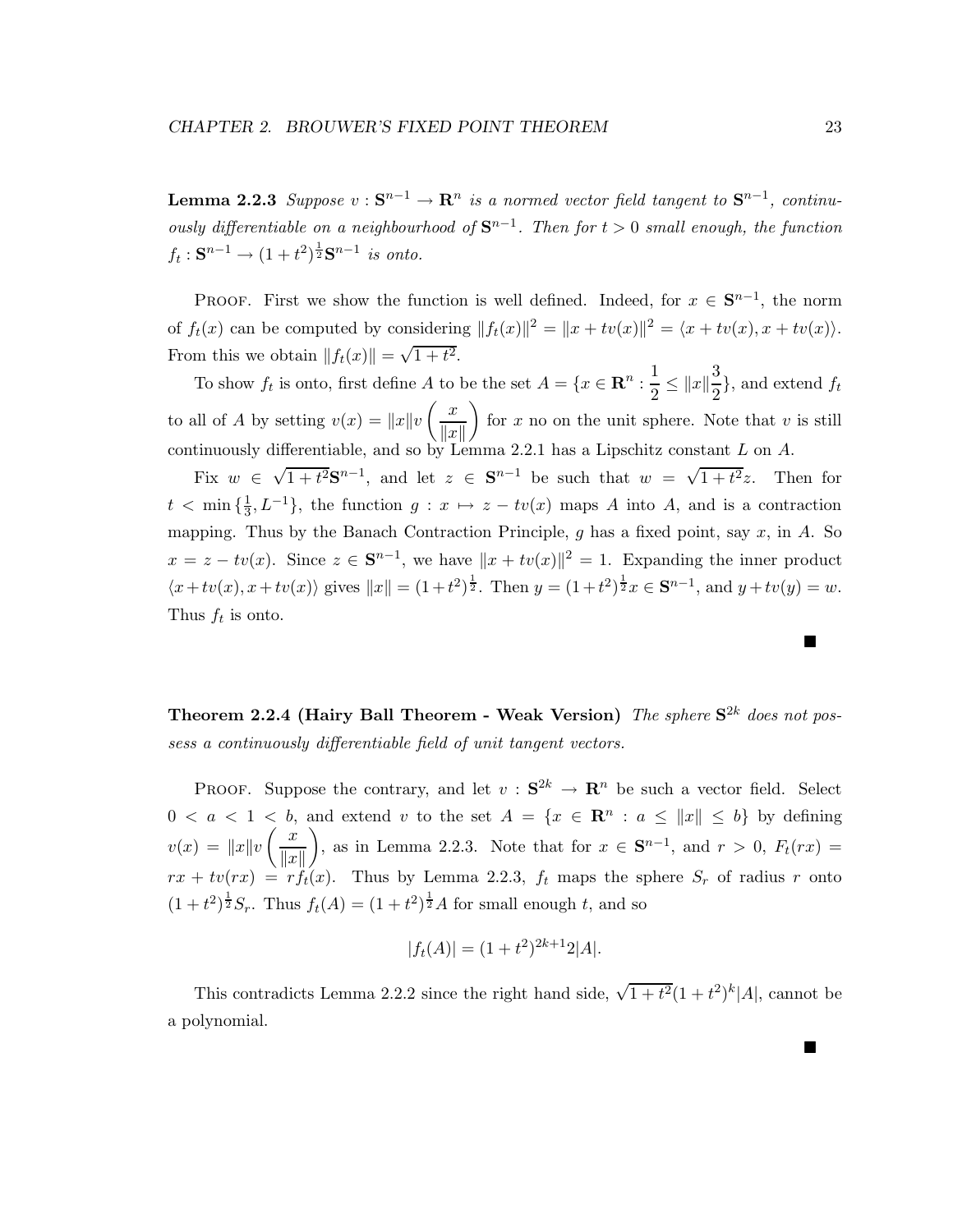**Theorem 2.2.5 (Hairy Ball Theorem - Strong Version)** *There does not exist a continuous nonzero vector field* v *tangent to*  $S^{2k}$ *.* 

PROOF. Suppose  $v : \mathbf{S}^{2k} \to \mathbf{R}^n$  is such a vector field. Let  $m = \min \{||v(x)|| : x \in \mathbf{S}^{2k}\}\$ 0. By the Weierstrass approximation theorem, each component  $v_i$  of v can be approximated by a polynomial  $p_i : \mathbf{S}^{2k} \to \mathbf{R}$  such that  $||p(x) - v(x)|| < \frac{m}{2}$  for all  $x \in \mathbf{S}^{2k}$ . Then p is  $C^1$ and nonzero, since  $||p(x)|| \ge ||v(x)|| - ||p(x) - v(x)|| \ge m - \frac{m}{2} = \frac{m}{2}$ . Using p, we obtain a C<sup>1</sup> nonzero vector field q that is tangent to  $S^{2k}$ . Define  $q(x) = p(x) - \langle p(x), x \rangle x$ . Then q inherits its continuous differentiability from  $p$ , and

$$
||q(x)|| \ge ||p(x)|| - ||q(x) - p(x)||
$$
  
\n
$$
> \frac{m}{2} - |\langle p(x), x \rangle|
$$
  
\n
$$
= \frac{m}{2} - |\langle p(x) - v(x), x \rangle|
$$
  
\n
$$
\ge \frac{m}{2} - ||p(x) - v(x)||
$$
  
\n
$$
> 0.
$$

The proof is complete upon observing that  $\frac{q(\cdot)}{\|q(\cdot)\|}$  contradicts Theorem 2.2.4.

To proceed to the proof of Brouwer's Theorem we need one more piece of machinery. The unit ball in  $\mathbb{R}^n$  can be projected onto the lower hemisphere of the unit sphere in  $\mathbb{R}^{n+1}$ with a stereographic projection. Write  $\mathbf{R}^{n+1} = \{(x, x_{n+1}) : x \in \mathbf{R}^n, x_{n+1} \in \mathbf{R}\}\.$  Then for  $x \in \mathbb{R}^n$  this projection is defined by

$$
S_{+}(x) = \left(\frac{2x}{\|x\|^2 + 1}, \frac{\|x\|^2 - 1}{\|x\|^2 + 1}\right).
$$

Hence  $S_+(x)$  is the intersection with  $S^n$  of the ray starting at  $(0,1) \in S^n$  and passing through  $x \in \mathbf{B}^n$ . Clearly, this mapping is  $C^1$ . The image of  $\mathbf{B}^n$  under  $S_+$  is the lower hemisphere of  $\mathbf{S}^n$ , which we denote by  $S^n_{-}$ .

Similarly, we can define the projection  $S_$  from  $(0, -1)$  of  $\mathbf{B}^n$  onto  $S_+^n$ , the upper hemisphere of  $S^n$ .

$$
S_{-}(x) = \left(\frac{2x}{\|x\|^2 + 1}, \frac{1 - \|x\|^2}{1 + \|x\|^2}\right).
$$

Now we are ready to prove Brouwer's theorem.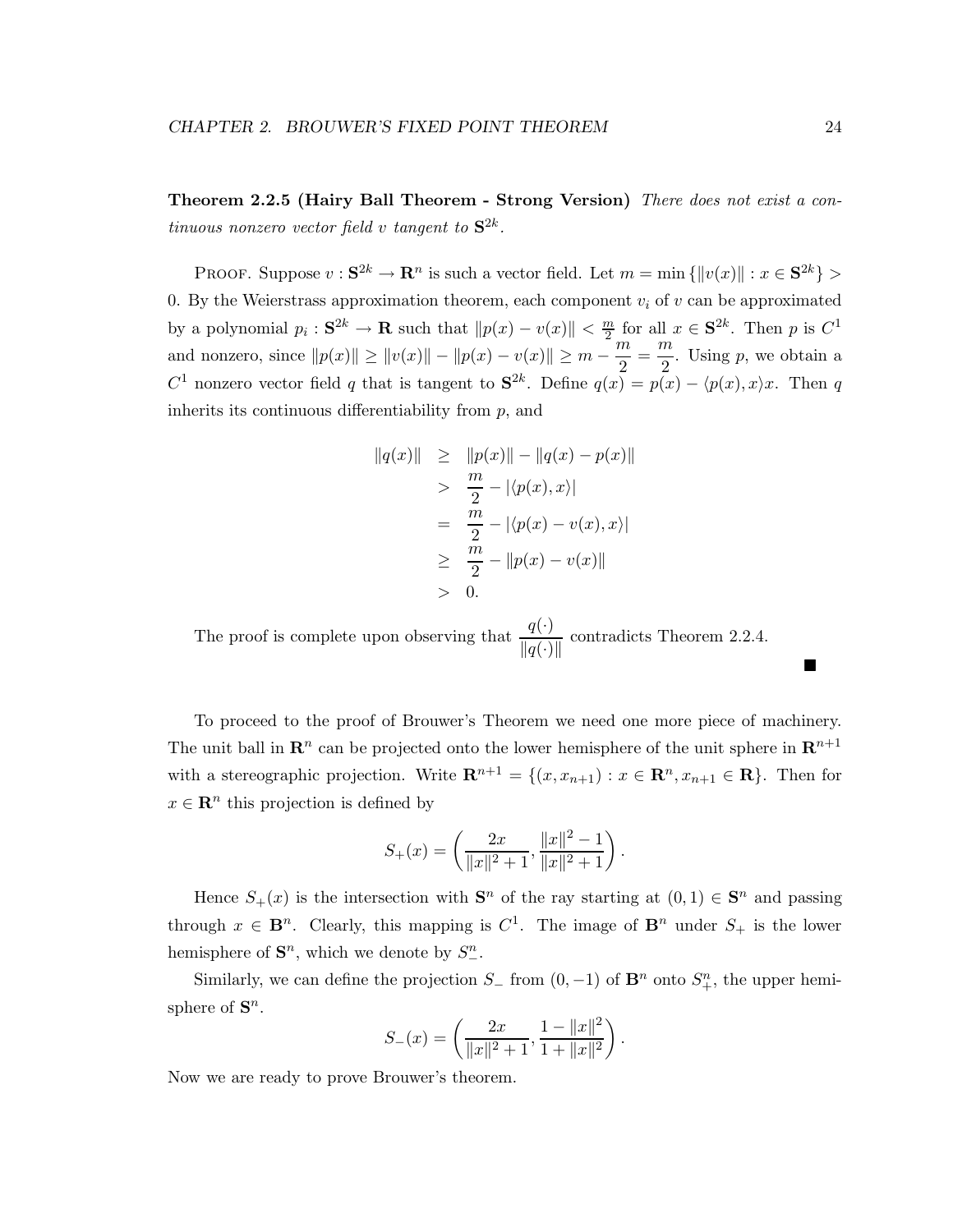Let  $f: \mathbf{B}^{2k} \to \mathbf{B}^{2k}$  be a continuous function, and suppose f leaves no point fixed. We will use f to define a nonzero  $C^1$  vector field on  $\mathbf{B}^{2k}$  that points directly outward at points on **S**2k−1.

Suppose F is such a vector field. For each  $x \in \mathbf{B}^n$ ,  $\{x + tF(x): 0 \le t \le 1\}$  will be a segment in  $\mathbb{R}^n$ . The image of this set under  $S_+$  will be an arc on  $\mathbb{S}^n$  with initial point  $S_+(x)$ lying in  $S^n_-\text{. On } S^2_\text{-}$  we can define a continuous nonzero field of tangent vectors by setting

$$
T_{-}(y) = \frac{d}{dt}S_{+}(x + tF(x))|_{t=0},
$$

for each  $y \in \mathbf{S}^{2k}$ , where  $y = S_+(x)$ .  $T_-(y)$  is the tangent of the arc  $S_+(x+tF(x):0 \le t \le 1)$ . Note that since F points outward on  $S^{2k-1}$ , the projections of the segment  $\{x + tF(x): 0 \leq t\}$  $t \leq 1$  will be "vertical", and so the tangent of the projected arc will be  $(\overline{0}, 1)$ .

Similarly, we can define  $T_+(y) = \frac{d}{dt} S_-(x + tF(x))|_{t=0}$  for  $y \in S_+^{2k}$ . Again, for y on the equator,  $T_+(y) = (0, 1)$ .

Now we define  $T : \mathbf{S}^{2k} \to \mathbf{R}^{n+1}$  by

$$
T(y) = \begin{cases} T_{-}(y) & \text{for } y \in S_{-}^{2k}, \\ T_{+}(y) & \text{for } y \in S_{+}^{2k}. \end{cases}
$$

Then T is a continuous nonvanishing vector field tangent to  $S^{2k}$ . This contradicts the Hairy ball theorem.

The required field  $F : \mathbf{B}^{2k} \to \mathbf{R}^n$  can be defined by

$$
F(x) = x - \left(\frac{1 - \langle x, x \rangle}{1 - \langle x, f(x) \rangle}\right) f(x).
$$

Clearly F is  $C^1$ , and points outward for  $x \in S^{2k-1}$ . To see that F is nonzero, suppose the contrary. Then for some x,  $f_x$  is a scalar multiple of x, and thus  $\langle x, f(x) \rangle x = \langle x, x \rangle f(x)$ . It follows from the definition of F that  $x = f(x)$ , contradicting the hypothesis that f has no fixed points.

To complete the proof, suppose  $f : \mathbf{B}^{2k-1} \to \mathbf{B}^{2k-1}$  is continuous and fixed point free. Then so is the function  $g : \mathbf{B}^{2k} \to \mathbf{B}^{2k}$  defined by  $(x, x_{2k}) \mapsto (f(x), 0)$ , contradicting the above.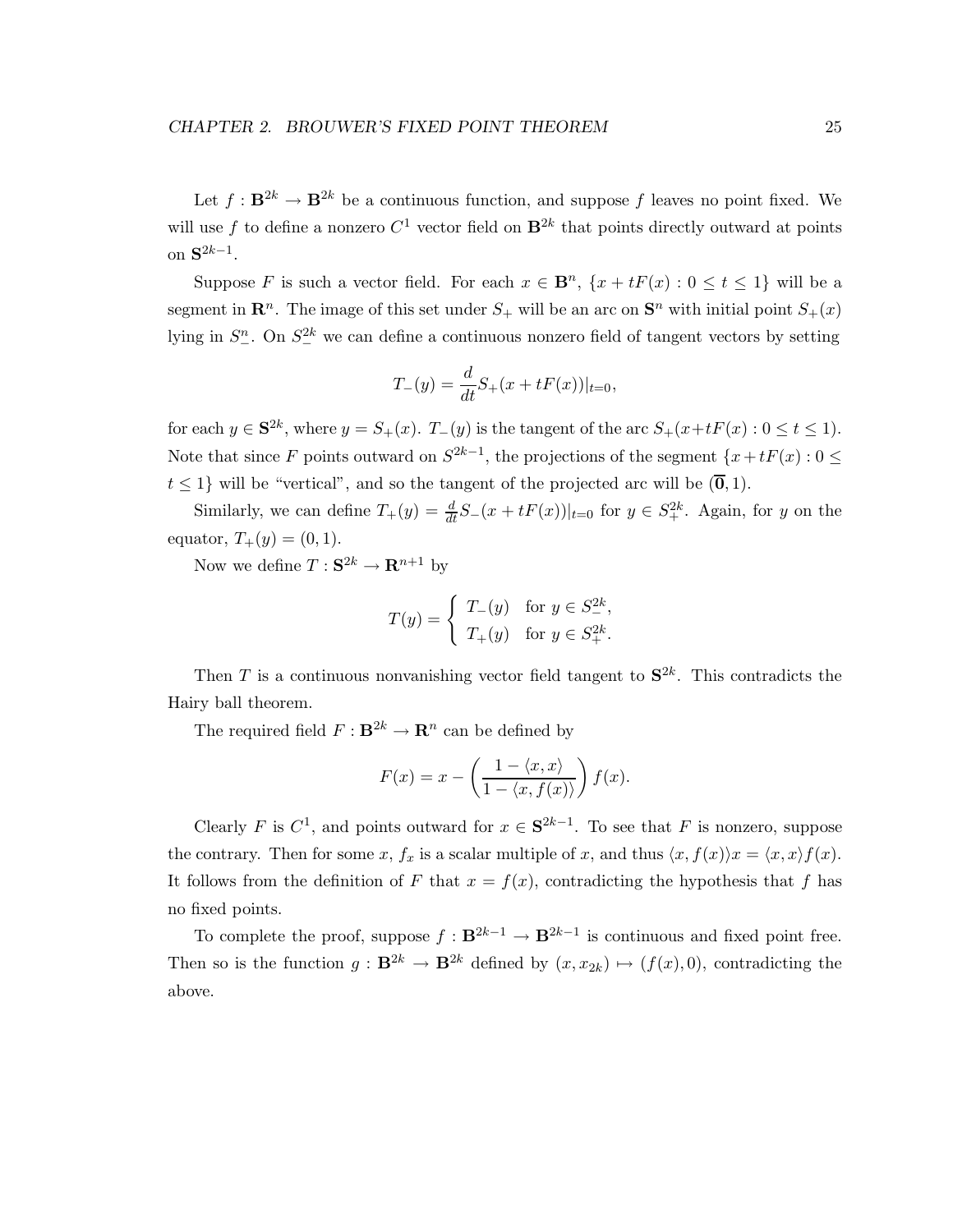### **2.2.2 An Alternate Change of Variables Formula**

The standard change of variables formula in multiple integrals states that

$$
\int_{S_1} f(x)dx = \int_S (f \circ g)(x)| \det \nabla g(x)| dx,
$$

where  $S_1, S \subseteq \mathbb{R}^n$  are open,  $f : S_1 \to \mathbb{R}$  is continuous, and  $g : S \to S_1$  is a one-to-one map such that both g and  $g^{-1}$  are continuously differentiable. In this section we present a recent proof by Peter Lax [40] of a modified version of this theorem that yields Brouwer's theorem as a nice corollary.

In what follows, except when explicitly stated, the function  $g : \mathbb{R}^n \to \mathbb{R}^n$  is twice differentiable and equal to the identity function outside some sphere, say  $S_r^{n-1}$ , the sphere centred at the origin, with radius r. The function  $f : \mathbb{R}^n \to \mathbb{R}$  is differentiable, with compact support. The fixed constant  $c>r$  is chosen such that f is zero outside the c–cube  ${x \in \mathbf{R}^n : -c \leq x_i \leq c}$ . Also the function  $h : \mathbf{R}^n \to \mathbf{R}$  is defined by

$$
h(x_1,x_2,\ldots,x_n)=\int_{-\infty}^{x_1}f(z,x_2,\ldots,x_n)dz.
$$

We note that  $\frac{\partial h}{\partial x_1} = f$  by the fundamental theorem of calculus, and differentiability of h follows from that of  $f$ .

### **Lemma 2.2.6**

$$
(f \circ g) \det \nabla g = \det (\nabla (h \circ g), \nabla g_2, \dots \nabla g_n).
$$
 (2.2)

PROOF. By the chain rule,

$$
\nabla(h \circ g) = \nabla h \circ \nabla g = \sum_{i=1}^{n} \frac{\partial h}{\partial x_i}(g) \nabla g_i.
$$

Thus the first column of the right hand side of (2.2) can be written as a linear combination of the remaining  $n-1$  columns. For  $2 \leq i \leq n$ , subtract  $\frac{\partial h}{\partial n}$  $\frac{\partial n}{\partial x_i}(g)\nabla g_i$  from the first column of the determinant, and then factor out the scalar  $\frac{\partial h}{\partial n}$  $\frac{\partial u}{\partial x_1}(g)$ . We are left with ∂h  $\frac{\partial u}{\partial x_1}(g)$  det  $(\nabla g_1, \nabla g_2, \dots \nabla g_n)$ . From the definition of h, we see this is exactly  $(f \circ g)$  det  $\nabla g$ . Г

We state the following classical identity without proof.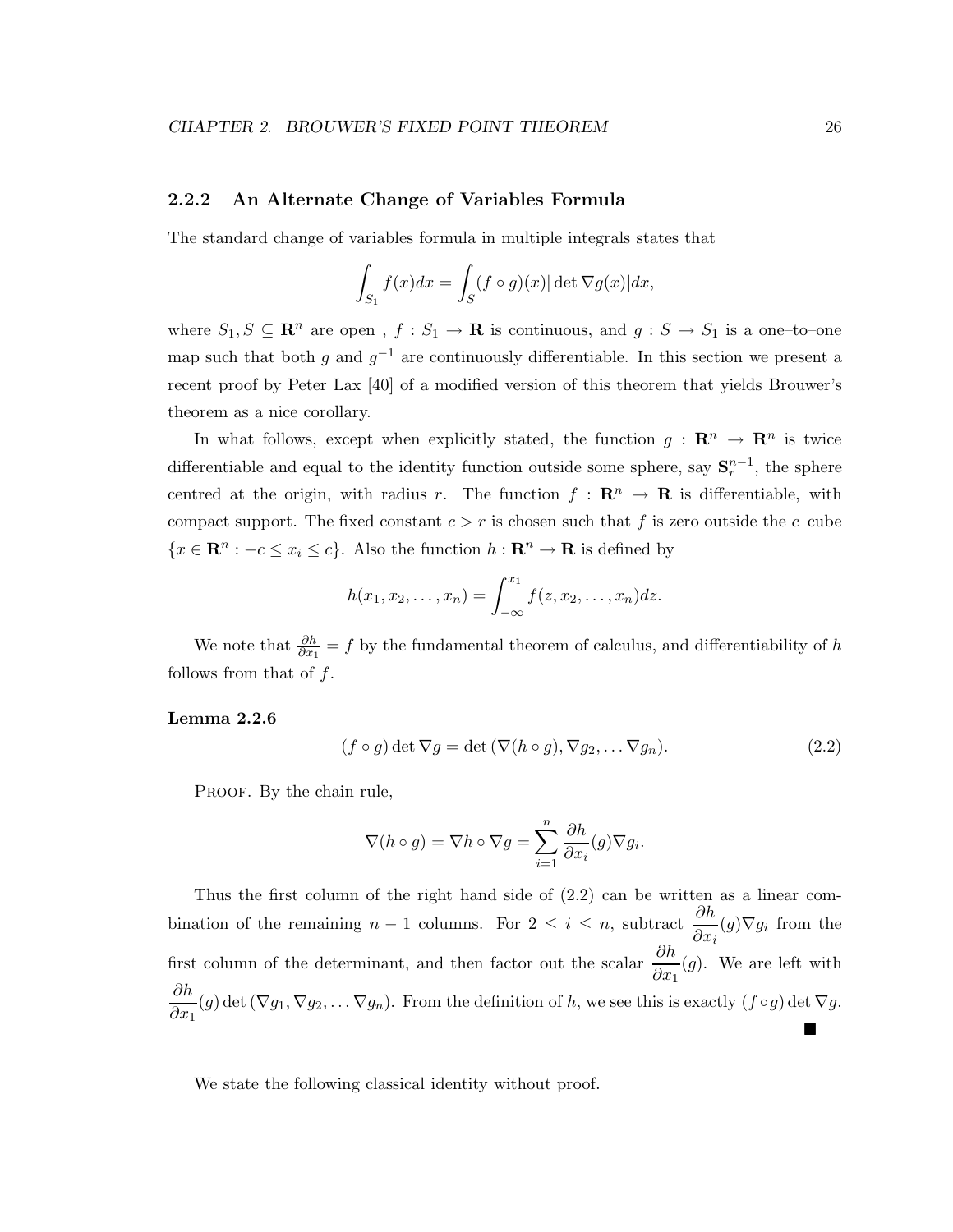**Lemma 2.2.7** Let  $\{M_i\}_{i=1}^n$  be the set of cofactors obtained by expanding the Jacobian de*terminant* det  $\nabla g$  *along its first column. Then*  $\sum_{n=1}^{n}$  $i=1$  $\partial$  $\frac{\partial}{\partial x_i} M_i \equiv 0.$ 

The following is a preliminary version of Lax's change of variables formula.

**Theorem 2.2.8** *Let* f *and* g *be stated as above. Then*

$$
\int f(x)dx = \int (f \circ g)(x) \det \nabla g(x)dx.
$$

PROOF. Since  $f \equiv 0$  outside the c–cube  $\{x \in \mathbb{R}^n : -c \le x_i \le c\}$  it is sufficient to restrict our integration to this set. We will use Lemma 2.2.6, and show  $\int f(x)dx$  is equal to the integral of det ( $\nabla h \circ g, \nabla g_2, \ldots, \nabla g_n$ ). To this end, expand the determinant along its first column. The integrand becomes

$$
\int \frac{\partial}{\partial x_1}(h \circ g)M_1 + \dots + \frac{\partial}{\partial x_n}(h \circ g)M_n.
$$

Since g is twice differentiable, each of its partials are continuous. Thus the cofactors  $M_i$ are continuous, and hence each term has finite integral over the  $c$ –cube. Thus we may do the integration term by term. We will use the notation

$$
dx/dx_i
$$
 :=  $dx_1 \cdots dx_{i-1} dx_{i+1} \cdots dx_n$ ,  
 $c_i$  :=  $(x_1, \ldots, x_{i-1}, c, x_{i+1}, \ldots, x_n)$ .

Then using Fubini's theorem, we have

$$
\int M_i(x) \frac{\partial}{\partial x_i} (h \circ g)(x) dx = \int \left( \int_{x_i = -c}^{x_i = c} M_i(x) \frac{\partial}{\partial x_i} (h \circ g)(x) dx_i \right) dx/dx_i.
$$

The integration by parts formula can be applied to the inner one–dimensional integral to obtain

$$
\int (h \circ g)(x) M_i(x) |_{x_i = -c}^{x_i = c} dx/dx_i - \int (h \circ g)(x) \frac{\partial}{\partial x_i} M_i(x) dx.
$$
 (2.3)

Recall that g is the identity outside the c–cube. Thus  $h \circ g(c_i) = h(c_i)$ , which is zero for  $i \geq 2$ . Similarly,  $(h \circ g)(-c_i) = 0$ , for all i. Thus the first term in (2.3) is zero unless  $i = 1$ , and in that case the integral is  $\int (h \circ g)(c_1) dx/dx_1$ , since  $M_1(c_1) = 1$ .

Now summing (2.3) over  $1 \leq i \leq n$ , we obtain

$$
\int (h \circ g)(c_1) dx/dx_1 - \int (h \circ g)(x) \sum_{i=1}^n \frac{\partial}{\partial x_i} M_i(x) dx.
$$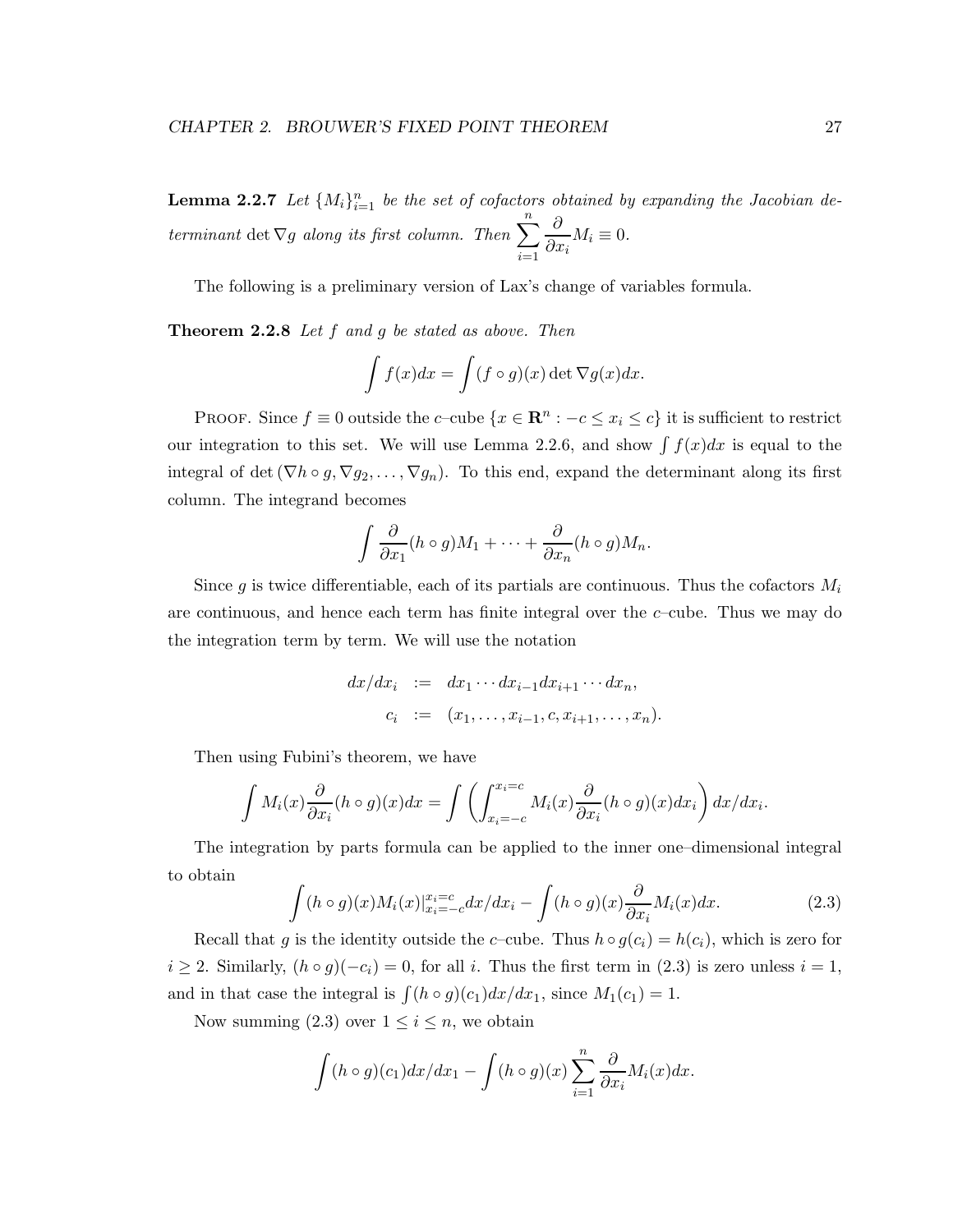Lemma 2.2.7 says the second term is zero. In the first term,  $(h \circ g)(c_1) = h(c_1)$  $\int_{-\infty}^{c} f(z, x_2, \ldots, x_n) dz.$ 

Thus what remains is exactly  $\int f(x)dx$ , and we are done.

We now extend the theorem to functions  $f$  that are continuous with compact support, and g that are differentiable, and equal to the identity outside  $S_r^{n-1}$ . In the following lemmata,  $\phi_{\epsilon} : \mathbf{R}^n \to \mathbf{R}$  is a smooth nonnegative spherically symmetric function whose support lies in  $B_{\epsilon}$ , and with  $\int_{\mathbf{R}} \phi_{\epsilon} dy = 1$ . Also, the convolution of  $\phi_{\epsilon}$  with a function f is defined by

$$
(\phi_{\epsilon} * f)(x) = \int_{B_{\epsilon}} \phi_{\epsilon}(y) f(x - y) dy.
$$

**Lemma 2.2.9** *Let*  $f : \mathbb{R}^n \to \mathbb{R}$  *be continuous with compact support. Define*  $f^{\epsilon} = \phi_{\epsilon} * f$ . *Then*  $f^{\epsilon}$  *is differentiable, with compact support, and*  $f^{\epsilon} \rightarrow f$  *uniformly.* 

PROOF. We omit the proof that  $f^{\epsilon}$  is differentiable. For references, see [22]. The function  $f^{\epsilon}$  has compact support. Let the support of f be contained in  $B_r$ . Then for  $y \in B_{\epsilon}$ ,  $f(x-y)$ will be zero for x outside  $B_{r+\epsilon}$ . To see that  $f^{\epsilon} \to f$  uniformly, let  $\epsilon' > 0$  be given. By uniform continuity of f on  $B_{r+\epsilon'}$ , fix  $\delta > 0$  so that  $|y| < \delta$  implies  $|f(x-y) - f(x)| < \epsilon'.$ Choose  $\epsilon < \min{\{\delta, \epsilon'\}}$ . Then for any  $x \in \mathbb{R}^n$ , we have

$$
|f^{\epsilon}(x) - f(x)| = \left| \int_{B_{\epsilon}} \phi_{\epsilon}(y) f(x - y) dy - f(x) \right|
$$
  

$$
= \left| \int_{B_{\epsilon}} \phi_{\epsilon}(y) (f(x - y) - f(x)) dy \right|
$$
  

$$
\leq \int_{B_{\epsilon}} \phi_{\epsilon}(y) |f(x - y) - f(x)| dy
$$
  

$$
< \epsilon' \int_{B_{\epsilon}} \phi_{\epsilon}(y) dy = \epsilon'.
$$

**Lemma 2.2.10** Let  $g_i : \mathbb{R}^n \to \mathbb{R}$  be differentiable with  $1 \leq i \leq n$ . Suppose  $g_i(x) = x_i$  for  $x$  *outside*  $S_r^{n-1}$ *. Then*  $g_i^{\epsilon} = \phi_{\epsilon} * g_i$  *is twice differentiable, and*  $g_i^{\epsilon}(x) = x_i$  *for*  $x$  *outside*  $S_{r+\epsilon}^{n-1}$ *. Further,*  $g_i^{\epsilon} \rightarrow g_i$  *uniformly.* 

Г

■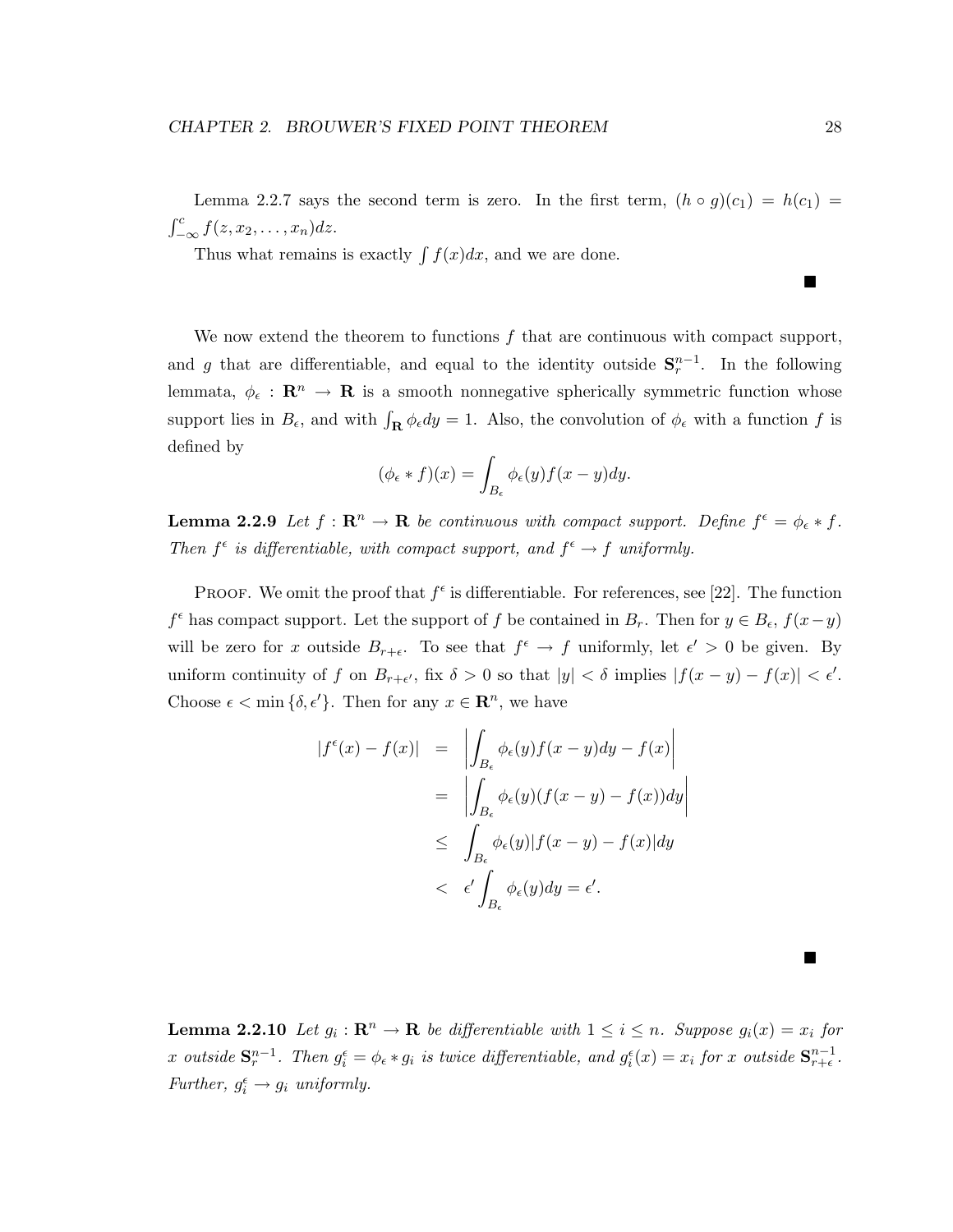PROOF. Again we refer to [22] for the proof of twice differentiability. Let  $\epsilon' > 0$  be given. By uniform continuity of  $g_i^{\epsilon}$  on  $B_{r+2\epsilon'}$ , fix  $\delta > 0$  so that  $|x - y| < \delta$  gives  $|g_i(x) - g_i(y)| < \epsilon'.$ Choose  $\epsilon < \min{\{\delta, \epsilon'\}}$ . Then for  $x \in \mathbb{R}^n$ , we have the following.

$$
|g_i^{\epsilon}(x) - g_i(x)| = \left| \int_{B_{\epsilon}} \phi_{\epsilon}(y) g_i(x - y) dy - g_i(x) \right|
$$
  
= 
$$
\left| \int_{B_{\epsilon}} \phi_{\epsilon}(y) (g_i(x - y) - g_i(x)) dy \right|
$$

If  $|x| > r + \epsilon$ , then  $|x - y| > r$ , and we have  $g_i(x - y) - g_i(x) = -y_i$ . Thus the above becomes

$$
|g_i^{\epsilon}(x) - g_i(x)| = \left| \int_{B_{\epsilon}} \phi_{\epsilon}(y) y_i dy \right| = 0,
$$

because  $\phi_{\epsilon}$  is spherically symmetric.

If  $|x| < r + \epsilon$ , then  $|x - y| \le r + 2\epsilon$ . Since  $\epsilon$  was chosen smaller than  $\delta$ , we may continue from above with

$$
|g_i^{\epsilon}(x) - g_i(x)| \leq \int_{B_{\epsilon}} \phi_{\epsilon}(y)|g_i(x - y) - g_i(x)|dy
$$
  

$$
\leq \epsilon' \int_{B_{\epsilon}} \phi_{\epsilon}(y)dy = \epsilon'.
$$

Thus  $g_i^{\epsilon} \to g_i$  uniformly. From the proof we also see that  $g_i^{\epsilon}(x) = x_i$  for  $|X| \ge r + \epsilon$ .

Now suppose that  $f: \mathbb{R}^n \to \mathbb{R}$  is continuous, with compact support, and  $g: \mathbb{R}^n \to \mathbb{R}^n$ is differentiable and equal to the identity outside  $S_r^{n-1}$ . Applying Lemma 2.2.10 to each component of g gives us a twice differentiable function  $g^{\epsilon} = (g_1^{\epsilon}, g_2^{\epsilon}, \dots, g_n^{\epsilon})$  that is equal to the identity outside the sphere of radius  $r + \epsilon$ .

Applying Theorem 2.2.8 to  $f^{\epsilon}$  and  $g^{\epsilon}$ , we get

$$
\int (f^{\epsilon} \circ g^{\epsilon})(x) \det \nabla g^{\epsilon}(x) dx = \int f^{\epsilon}(x) dx.
$$

Since  $f^{\epsilon} \to f$  and  $g^{\epsilon} \to g$  uniformly, we may let  $\epsilon \to 0$  to obtain the desired result. We have the following theorem.

**Theorem 2.2.11 (Change of Variables)** *Let*  $f : \mathbb{R}^n \to \mathbb{R}$  *be continuous with compact support, and*  $g: \mathbb{R}^n \to \mathbb{R}^n$  *be a continuous map that is the identity outside*  $\mathbf{S}_r^{n-1}$ *, for some*  $r > 0$ *. Then* 

$$
\int f(x)dx = \int (f \circ g)(x) \det \nabla g(x)dx.
$$

 $\blacksquare$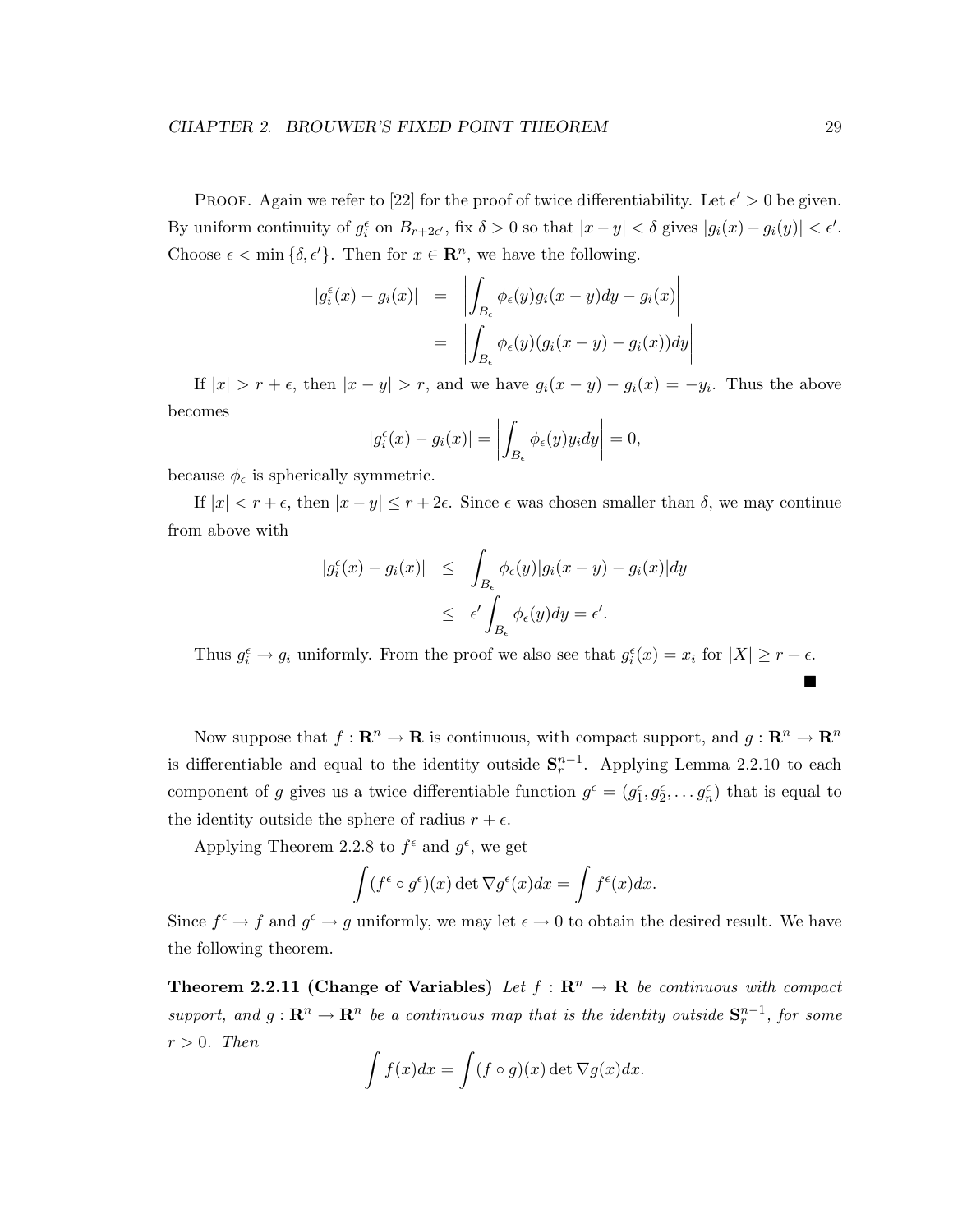We remark that this change of variables formula was proven without requiring the absolute value of the Jacobian determinant of  $g$  in the integrand. This is consistent with the standard version of the formula. It can be shown that if  $g$  is differentiable and the identity outside the unit sphere, then det  $\nabla g > 0$ .

From the following corollaries we deduce Brouwer's theorem.

**Corollary 1** Let  $g : \mathbf{B}^n \to \mathbf{R}^n$  be differentiable and equal to the identity function outside **S**n−1*. Then* g *is onto.*

**PROOF.** First note that since  $\mathbf{B}^n$  is compact, and g is continuous, then the image  $q(\mathbf{B}^n)$ is closed. Suppose g is not onto, and pick y not in  $g(\mathbf{B}^n)$ . Since g is the identity outside  $\mathbf{S}^{n-1}$ , we know  $y \in \mathbf{B}_r^n$ . By closedness of  $g(\mathbf{B}^n)$ , there must be a neighbourhood of y also not in  $g(\mathbf{B}^n)$ . Let  $B_0$  be a ball contained in this neighbourhood, centred at y. Choose  $c > 0$ less than the radius of  $B_0$ . Let  $f: \mathbb{R}^n \to \mathbb{R}$  be defined by

$$
f(x) = \begin{cases} c - ||x - y||, & \text{if } ||x - y|| \le c, \\ 0, & \text{otherwise.} \end{cases}
$$

Then f is continuous and nonnegative. Thus  $\int f(x)dx > 0$ . However, by Theorem 2.2.11,  $\int f(x)dx = \int (f \circ g)(x) \det \nabla g(x)dx$ . Since the support of f lies inside  $B_0$ , and  $B_0$  is not the image of g, this integral must equal zero.

**Corollary 2** *Let*  $g : \mathbf{B}^n \to \mathbf{R}^n$  *be continuous and equal to the identity function on*  $\mathbf{S}^{n-1}$ *. Then*  $g(\mathbf{B}^n)$  *contains*  $\mathbf{B}^n$ *.* 

**PROOF.** Extend g to be the identity map outside  $\mathbf{B}^n$ . Using the same process as above, approximate g by a sequence of differentiable functions  $g^{\epsilon}$  that are the identity outside  $\mathbf{S}_{1+\epsilon}^{n-1}$ . By corollary 1, each of these is onto, and so  $\mathbf{B}^n \subseteq g^{\epsilon}(\mathbf{B}^n)$ . Since  $g^{\epsilon}(\mathbf{B}^n) \to g(\mathbf{B}^n)$ , and  $g(\mathbf{B}^n)$  is compact, we must have  $\mathbf{B}^n \subseteq g(\mathbf{B}^n)$ .

Brouwer's theorem now follows by a standard argument. Suppose  $f : \mathbf{B}^n \to \mathbf{B}^n$  is fixed point free. Define  $g : \mathbf{B}^n \to \mathbf{S}^{n-1}$  by setting  $g(x)$  to be the intersection of the ray from  $f(x)$ 

■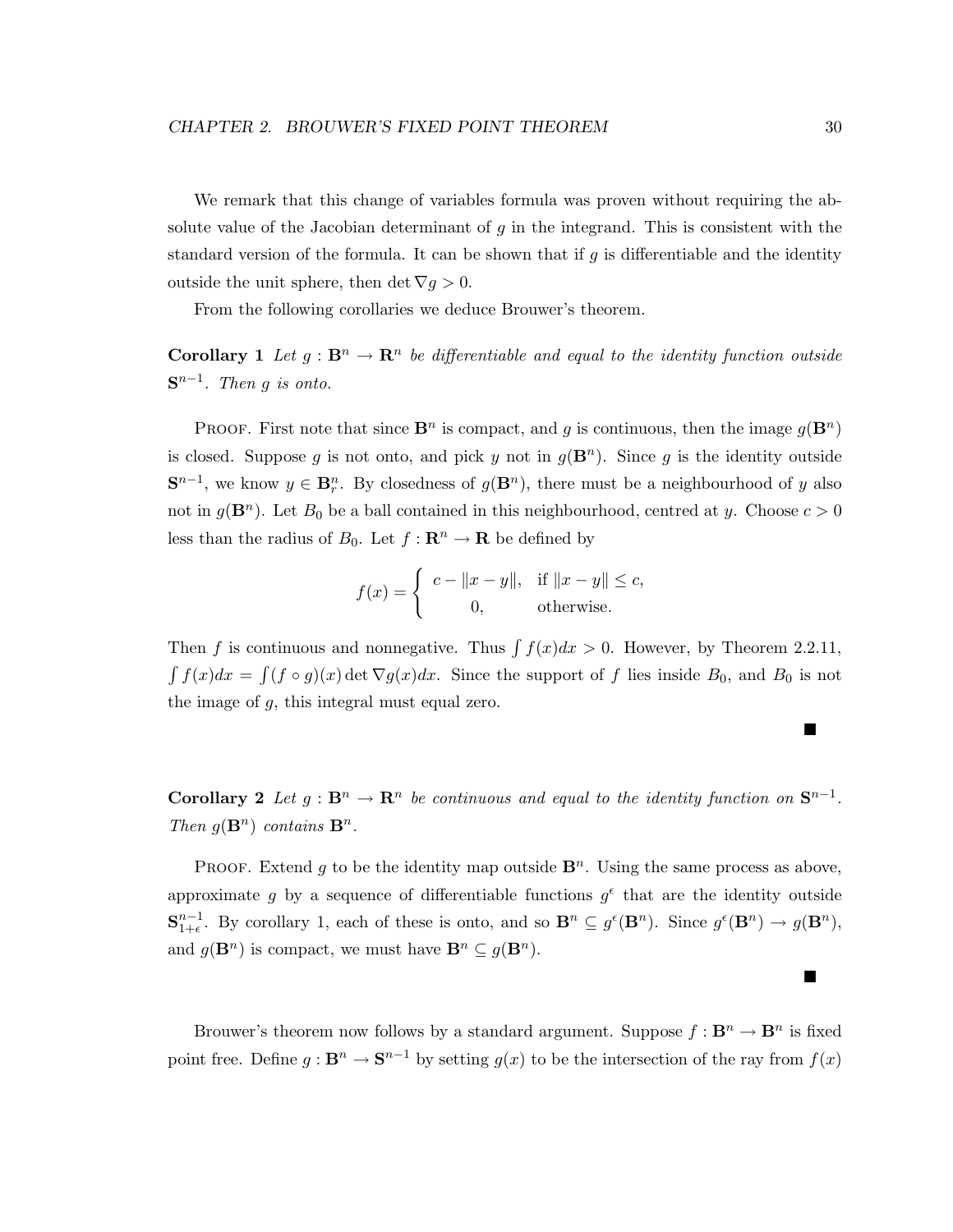through x, with the sphere. Formally, define  $g(x) = x + \alpha(x)(x - f(x))$ , where

$$
\alpha(x)=\frac{\langle x,f(x)\rangle-\|x\|^2+\sqrt{(\langle x,f(x)\rangle-\|x\|^2)^2-\|x-f(x)\|^2(\|x\|^2-1)}}{\|x-f(x)\|^2}.
$$

Since  $x \neq f(x)$ , g is continuous. Then we have defined a continuous function g on  $\mathbf{B}^n$  that is the identity on the sphere, whose image lies strictly in  $S^{n-1}$ , violating corollary 2.

### **2.2.3 Garcia's Proof**

The following proof was found in a text on mathematical economics [27]. In the text, the author relates an anecdote in which he complains to a colleague that there is no simple proof of Brouwer's theorem. The colleague, Adriano Garcia, responded by giving the following proof, based on Green's theorem. Much of the work done in this section is needed to define a rather tedious function, which Garcia refers to as the discriminant.

### **The Existence of the Discriminant**

We need the discriminant function  $\delta$  to be real valued, and to act on the set of continuous functions  $f: \mathbb{R}^n \to \mathbb{R}^n$ . To begin, let A be a neighbourhood of  $\mathbb{S}^{n-1}$ , and let Z be the set of twice continuously differentiable functions  $f : A \to \mathbb{R}^n$  such that  $||f(x)|| = 1$  on  $\mathbb{S}^{n-1}$ . Recall that the Jacobian of a function  $f$ , is the matrix of partial derivatives, the *i*th row being the derivative of the *i*th component of f. Next, let  $J_i(f)$  denote the Jacobian matrix of f, with the ith column replaced with  $f = (f_1, \ldots, f_n)$ , and define the operator G on the set  $Z$  by

$$
G(f) = (\det J_1(f), \det J_2(f), \ldots, \det J_n(f)).
$$

Now, on Z we define the real valued function  $\delta$  by

$$
\delta(f) = \int_{\mathbf{S}^{n-1}} G(f) \cdot \mathbf{n} \, dS.
$$

The function  $\delta$  has the following properties.

**Property 2.2.12** *Let*  $f \in Z$ *, and suppose* f has a normed continuously twice differentiable *extension to all of*  $\mathbf{B}^n$ *. Then*  $\delta(f)=0$ *.* 

**Property 2.2.13** *Let*  $f, g \in Z$ *. If*  $f(x) + g(x) \neq 0$  *for all*  $x \in S^{n-1}$ *, then*  $\delta(f) = \delta(g)$ *.* 

To prove these facts we will have to know more about the behaviour of the operator G.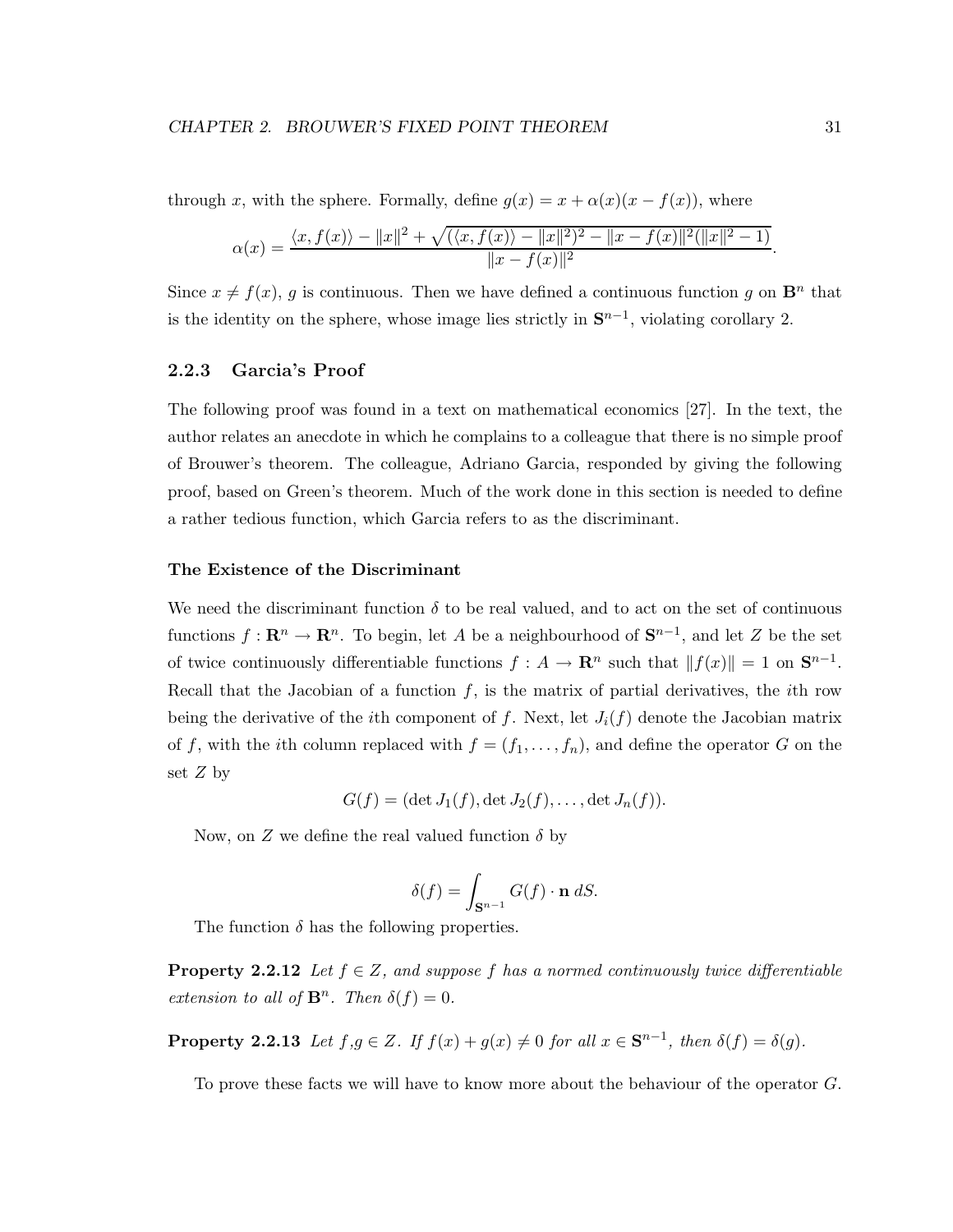**Lemma 2.2.14** *Let*  $f : \mathbb{R}^n \to \mathbb{B}^n$  *be twice continuously differentiable in a neighbourhood of*  $\mathbf{S}^{n-1}$ *. Then*  $\nabla \cdot G(f) = n \det J(f)$ *.* 

PROOF. Recall that

$$
\partial_k(det J_k) = \sum_{m=1}^n \det(J_{km}),
$$

where  $J_{km}$  is the matrix  $J_k$  with  $\partial_k$  applied to its mth column. Note since  $\partial_k \partial_m f = \partial_m \partial_k f$ , we see that  $J_{km}$  and  $J_{mk}$  will be the same but with columns m and k interchanged. Thus det  $J_{km} = -$  det  $J_{mk}$ . Also it is clear that  $J_{kk} = J(f)$ . Then we obtain

$$
\nabla \cdot (G(f)) = \sum_{k=1}^{n} \partial_k (\det J_k)
$$
  
= 
$$
\sum_{k=1}^{n} \sum_{k=1}^{n} m = 1^n \det J_{km}
$$
  
= 
$$
n \det J(f).
$$

**Lemma 2.2.15** *If f is twice continuously differentiable with*  $||f(x)|| = 1$ *, then*  $\nabla \cdot G(f) = 0$ *.* 

PROOF. This follows from the previous lemma by noting that for such an  $f$ , and for  $0 \leq i \leq n$ , we have  $\partial_i |f|^2 = 2f \cdot \partial_i f = 0$ . Thus each of the n columns of the Jacobian of f are orthogonal to f, and so are linearly dependent. Hence  $\det J(f) = 0$ .

We can now deduce property 2.2.12 by applying Green's theorem to  $\delta(f)$ .

$$
\delta(f) = \int_{\mathbf{S}^{n-1}} G(f) \cdot \mathbf{n} \, dS = \int_{\mathbf{B}^n} \nabla \cdot G(f) \, dV = 0
$$

Let  $f,g \in Z$ , and suppose  $f(x) + g(x) \neq 0$  on  $\mathbf{S}^{n-1}$ . Fix  $\epsilon > 0$  such that f and g are defined for  $1 - \epsilon < |x| < 1 + \epsilon$ . Set  $1 - \epsilon < \alpha < \beta < 1$ . Let  $\phi : \mathbf{R} \to [0,1]$  be a twice continuously differentiable function defined on  $[1 - \epsilon, 1 + \epsilon]$  such that  $\phi(x) = 0$  on  $[1 - \epsilon, \alpha]$ , and  $\phi(x) = 1$ on  $[\beta, 1 + \epsilon]$ . Now we take the convex combination  $(1 - \phi(|x|)f(x) + \phi(|x|)g(x))$  of f and g, and call its normalization  $h(x)$ . Then h must also be in the set Z. Thus  $\nabla \cdot G(h) = 0$ . Fix  $\gamma \in (1 - \epsilon, \alpha).$ 

■

 $\blacksquare$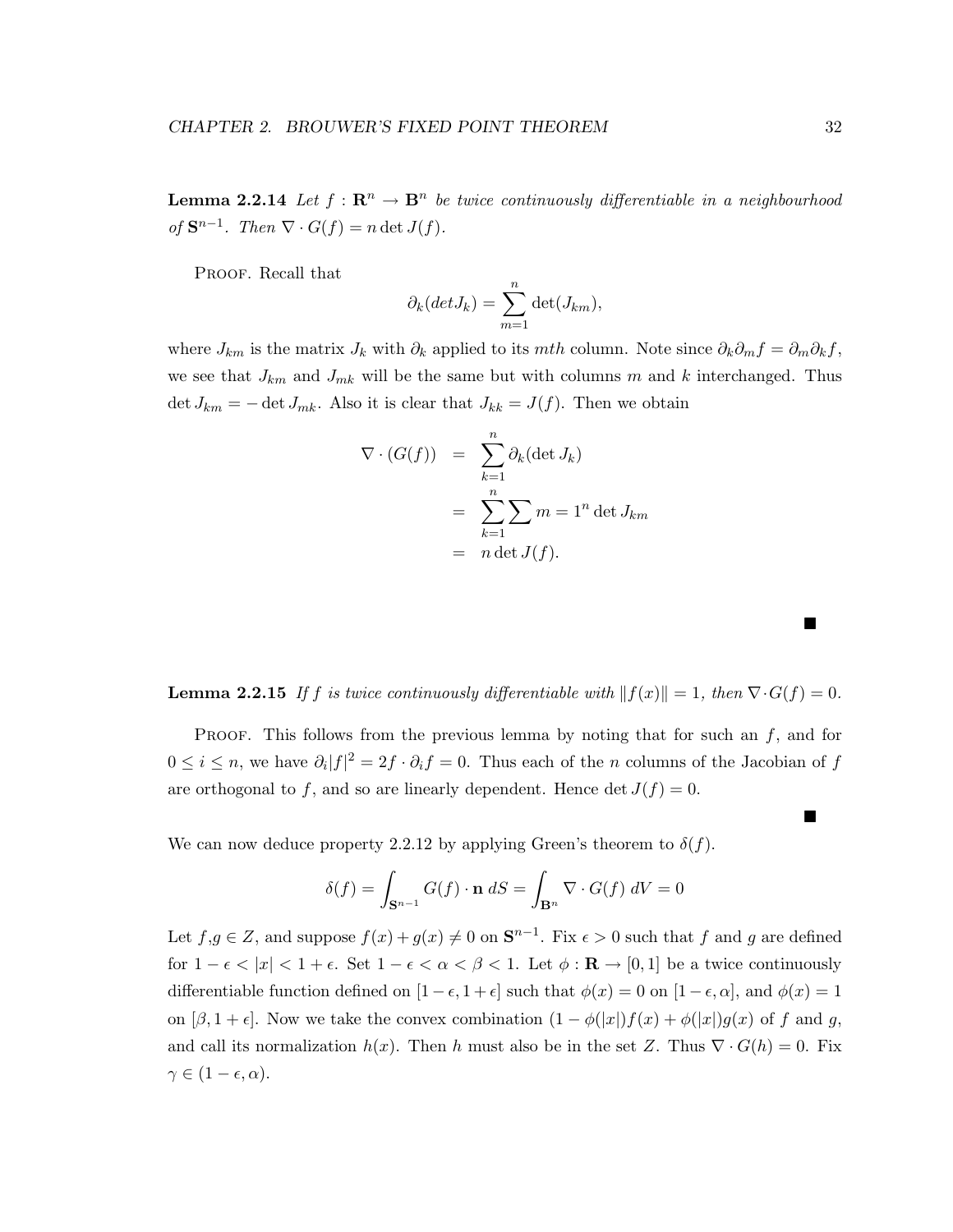$$
\int_{\gamma < |x| < 1} \nabla \cdot G(h) \, dV = \int_{\gamma < |x| < 1} \nabla \cdot G(f) \, dV
$$

From which we obtain, after applying Green's theorem,

$$
\int_{|x|=1} G(h) \cdot \mathbf{n} \, dS - \int_{|x|=\gamma} G(h) \cdot \mathbf{n} \, dS = \int_{|x|=1} G(f) \cdot \mathbf{n} \, dS - \int_{|x|=\gamma} G(f) \cdot \mathbf{n} \, dS.
$$

But  $h = f$  on  $|x| = \gamma$ , and  $h = g$  on  $|x| = 1$ . From the definition of  $\delta$  we obtain the result. That is,  $\delta(f) = \delta(g)$ .

To reach our goal of using  $\delta$  to prove Brouwer's theorem we shall need to extend our definition to an arbitrary function f that is continuous and nonzero on  $S^{n-1}$ .

**Definition 2.2.16** *Let* f *be continuous and nonzero on*  $\mathbf{S}^{n-1}$ *. Let*  $g \in Z$  *be such that*  $f(x) \cdot g(x) > 0$  *for all*  $x \in \mathbf{S}^{n-1}$ *. Then we define*  $\delta(f) = \delta(g)$ *.* 

It is clear that  $\delta$  is well defined. If  $g_1$  and  $g_2$  are two functions in Z whose inner products with f are positive on the unit sphere, then so too is  $(g_1(x) + g_2(x)) \cdot f(x) > 0$ , and so  $g_1(x) + g_2(x) \neq 0$ . By property 2.2.13,  $\delta(g_1) = \delta(g_2)$ . It should also be evident that such a function g actually exists. Given f, we can extend f to a neighbourhood of  $S^{n-1}$  by setting

$$
f(x) = |x| f\left(\frac{x}{|x|}\right)
$$

.

Then  $f$  can be approximated by twice continuously differentiable functions using the Weierstrauss Approximation Theorem. Normalizing the resultant function yields a member of Z with the desired property.

With the function  $\delta$  defined, deducing Brouwer's theorem is fairly straightforward. Let  $f: \mathbf{B}^n \to \mathbf{B}^n$  be continuous. Define  $h(x) = x - f(x)$ .

Now, let  $x \in S^{n-1}$ , and suppose  $(1-t)x + th(x) = 0$  for some  $t \in (0,1)$ . Then taking the inner product with x tells us  $(1-t) + t(x \cdot h(x)) = 0$ . That is,

$$
h(x) \cdot x = \frac{t-1}{t}, \text{ for some } t \in (0,1].
$$

But  $x \cdot h(x) = x \cdot (x - f(x)) = 1 - x \cdot f(x) > 0$ . This contradiction tells us that x and  $h(x)$  nowhere point in opposite directions on the unit sphere. Hence by property 2.2.13,  $\delta[h] = \delta(id] \neq 0$ . Then by property 2.2.12, any continuous extension of h to the whole of the unit ball must vanish somewhere. That is, f must have a fixed point.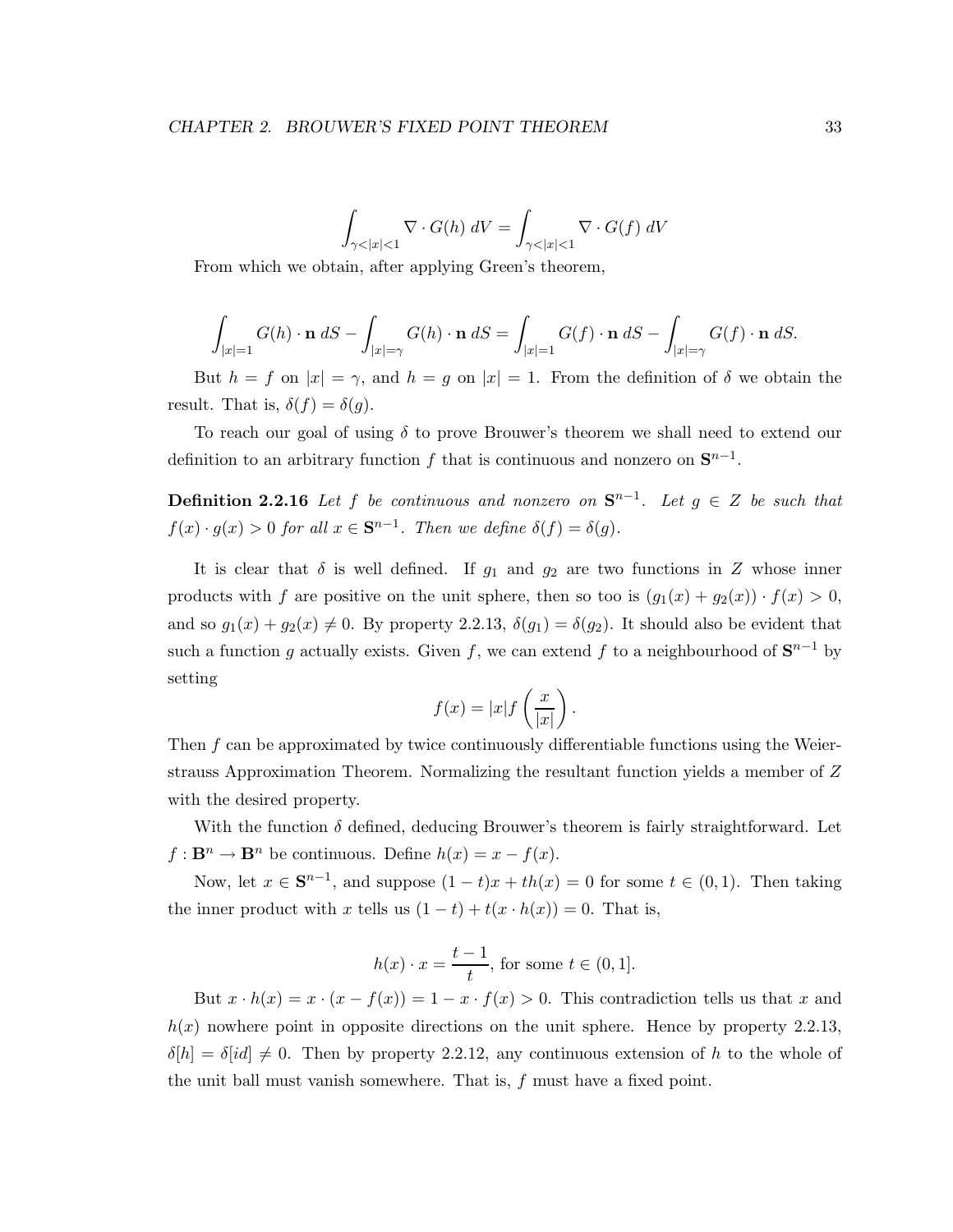# **Chapter 3**

# **Generalizations**

In the past century Brouwer's theorem has seen many generalizations. The literature is vast; in this chapter we outline some of the major results. The first extensions were to specific function spaces. In 1922 Birkhoff and Kellogg showed that compact convex subsets of  $C^n[0,1]$  and  $L_2[0,1]$  have the fixed point property [7]. Cacciopoli showed the same is true in  $C[0, 1]$  [17]. Schauder made the leap to Banach spaces, and Tychonoff extended this further to locally convex topological vector spaces. The goal of these earlier efforts was to generalize the space **E** in which the theorem is set. Following this, results were proven for varying conditions on all three components of the fixed point theorem: the space **E**, the set X, and the function  $f: X \to X$ . Many results were obtained that relaxed requirements on one or two of these components while asking more of the others. Some theorems based on certain boundary conditions do not require that f be a self–map. Throughout most of the development, containment of the image set  $f(X)$  in a compact set is necessary. However in the 50's and 60's, it was shown that we merely require the image to be somehow closer to compact than X itself. At some points we pause from our discussion of what types of sets have the topological fixed point property to consider some results on classes of functions for which closed, bounded, convex sets that the fixed point property. The generalizations we present here will be given in the following template as to facilitate comparison.

**Theorem 3.0.17** *Let* X *be a subset of a space* **E***, and*  $f: X \to \mathbf{E}$ *.* 

*1. set:*

*2. space:*

*3. function:*

*Then [conclusion].*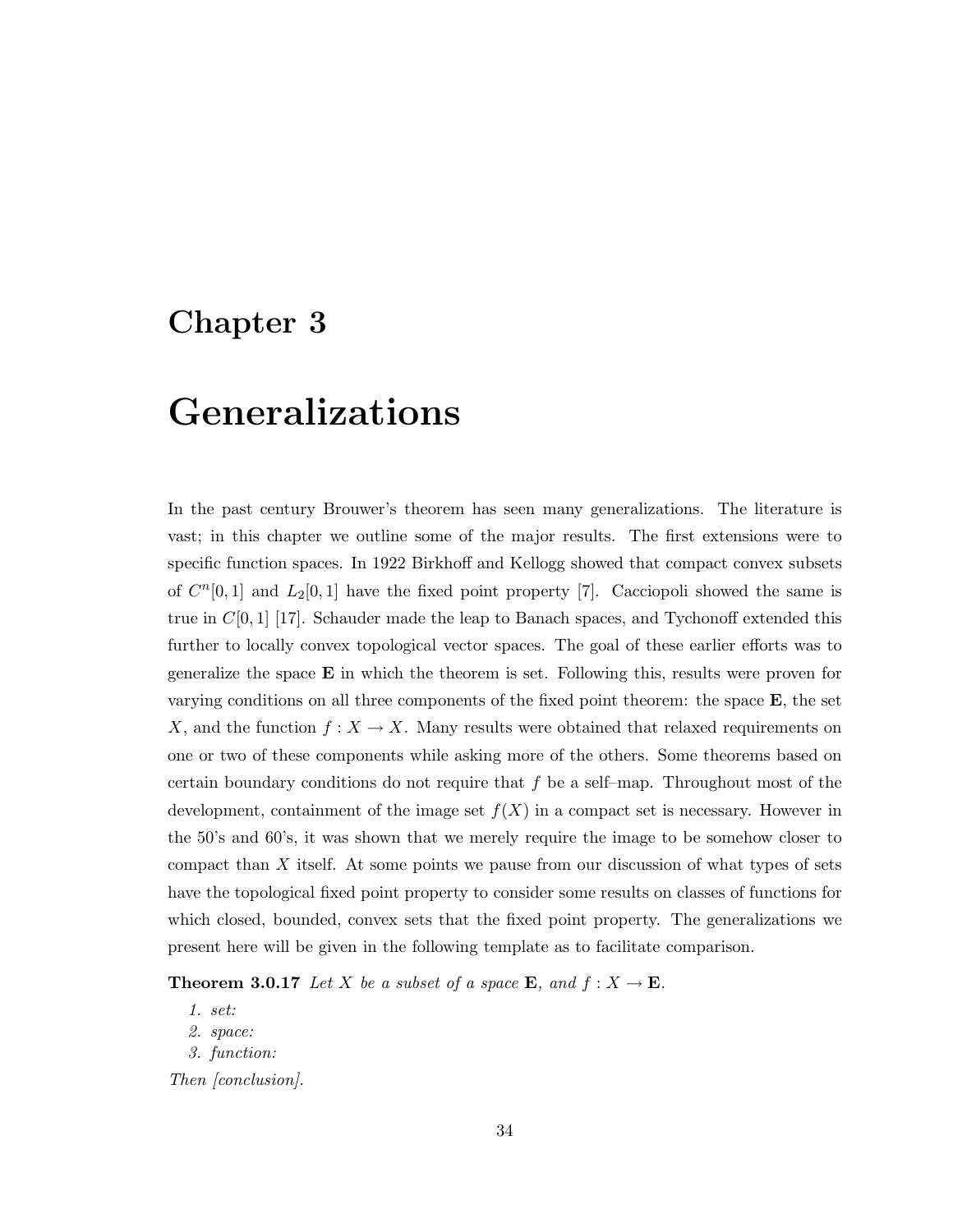### **3.1 Extensions to Infinite Dimensions**

Having proved Brouwer's theorem, the fact that a nonempty compact convex set in Banach Space has the topological fixed point property is easy to acquire. Whereas Brouwer's theorem has been derived through a variety of approaches, as described in the second chapter, the proofs of the infinite dimensional version are generally variations on a theme. We start with a continuous function on a compact convex set, and approximate this set with one that can be embedded in  $\mathbb{R}^n$ . Then Brouwer's theorem is applied to get a fixed point  $x_n$ . Letting  $n \to \infty$  gives us a sequence  $\{x_n\}$  in our original space, whose limit point turns out to be the desired fixed point. The different proofs in the literature vary in the method by which the approximation to finite dimensions is done.

### **3.1.1 Schauder's Fixed Point Theorem**

**Theorem 3.1.1 (Schauder 1927)** *Let* X *be a subset of* **E***, and*  $f: X \to \mathbf{E}$ *.* 

- *1. X : compact, convex.*
- *2.* **E** *: Banach space.*
- *3. f : continuous self–map.*

*Then* f *has a fixed point in* X*.*

PROOF. Suppose  $f: X \to X$  is a continuous function, and fix  $\epsilon > 0$ . We will construct a function  $g: X \to X$  that almost fixes every point of X. To start, by compactness of X, there exists a finite  $\epsilon$ -net,  $\{a_1, \ldots, a_n\}$  in **E**, that covers X. For each  $i \in \{1, \ldots, n\}$ , we define the following function.

$$
m_i(x) = \begin{cases} \epsilon - |x - a_i|, & |x - a_i| \le \epsilon \\ 0, & |x - a_i| \ge \epsilon. \end{cases}
$$

Note that for each  $x \in X$ , there exists an i such that  $m_i(x)$  is nonzero. Thus we can define  $g: X \to X$  by

$$
g(x) = \frac{\sum_{i=1}^{n} m_i(x)a_i}{\sum_{i=1}^{n} m_i(x)}.
$$

For any  $x \in X$ , we have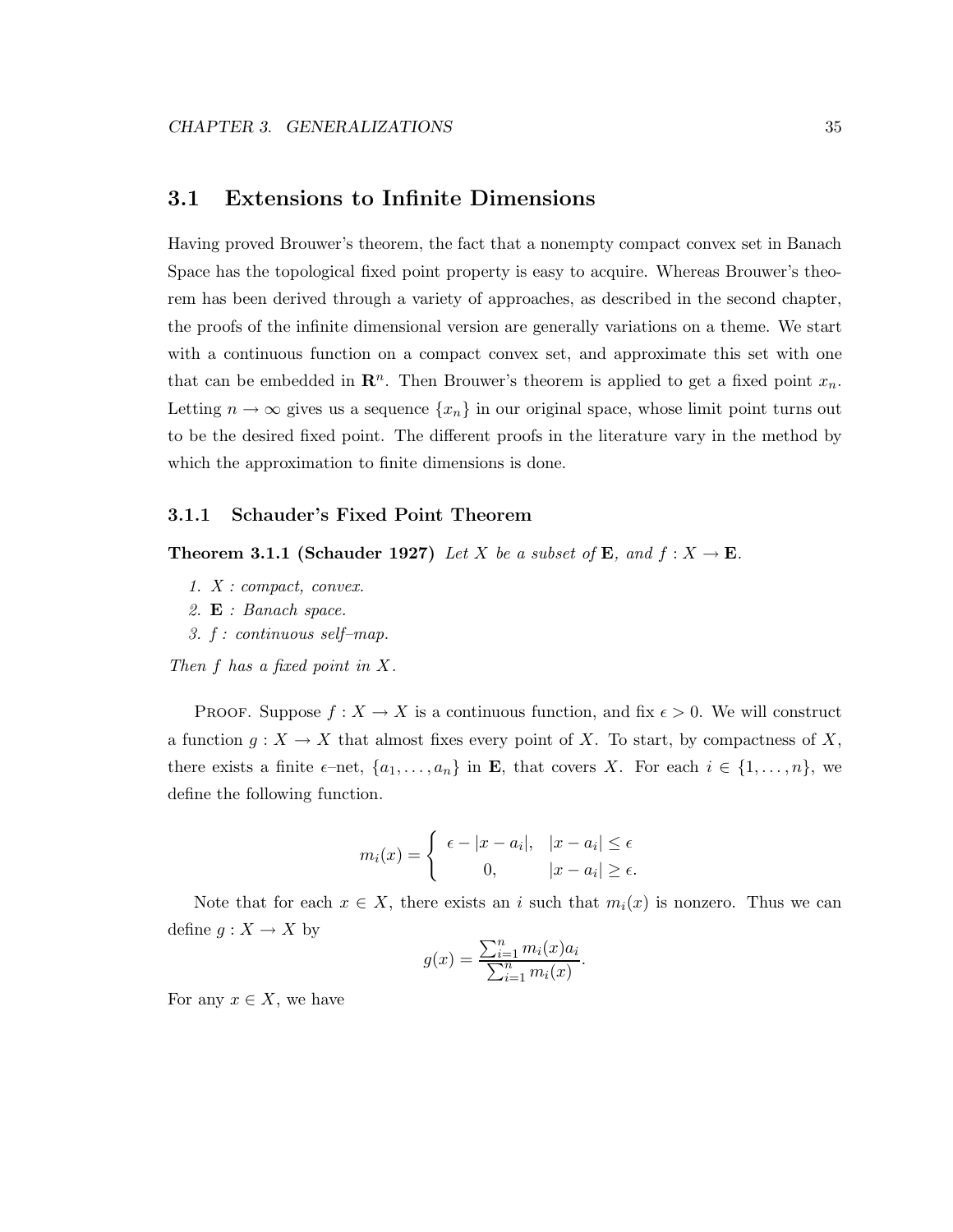$$
|g(x) - x| = \left| \frac{\sum_{i=1}^{n} m_i(x)a_i}{\sum_{i=1}^{n} m_i(x)} - x \right|
$$
  
= 
$$
\left| \frac{\sum_{i=1}^{n} m_i(x)(a_i - x)}{\sum_{i=1}^{n} m_i(x)} \right|
$$
  

$$
\leq \epsilon.
$$

Let  $X_n = \overline{\text{conv}}\{a_1,\ldots,a_n\}$ , and consider  $(g \circ f) : X_n \to X_n$ . As it is the convex hull of a finite set of points,  $X_n$  can be embedded in  $\mathbb{R}^n$ . Thus by Brouwer's theorem, there is a point  $x_n$  that is fixed by  $g \circ f$ .

$$
|x_n - f(x_n)| \le |x_n - g \circ f(x_n)| + |g \circ f(x_n) - f(x_n)|
$$
  
=  $|g \circ f(x_n) - f(x_n)|$   
 $\le \epsilon$ 

The sequence  $\{x_n\}$  is contained in X, a compact set. Thus we have a convergent subsequence  $\{x_{n_k}\}$ , with limit x. By completeness, x is in X. Continuity of f tells us that  $f(x_{n_k})$ converges to  $f(x)$ . Now the above inequality tells us  $f(x) = x$ .

The following, due to Kakutani, illustrates the necessity of compactness in Schauder's theorem. We cannot merely require  $X$  to be closed and bounded.

**Example 2** Let  $\ell_2(\mathbf{Z})$  be the space of functions on **Z**, with norm given by  $|x| = \max_{\mathbf{Z}}(|x_n|)$ , *where*  $x_n$  *is the nth coordinate of*  $x$ *.* 

Consider the unit ball in  $\ell_2(\mathbf{Z})$ . If we write  $b^n$  to be the element in this space that is 1 in the *n*th coordinate, and zero everywhere else, for any  $x \in \ell_2(\mathbf{Z})$  we can write

$$
x = \sum_{\mathbf{n} \in \mathbf{Z}} x_n b^n.
$$

Define  $R: \ell_2(\mathbf{Z}) \to \ell_2(\mathbf{Z})$  by  $(R(x))_n = x_{n-1}$  for each integer n. Then R is the right-shift operator, and is clearly continuous. Next, define  $f : \mathbf{B} \to \mathbf{B}$  by  $f(x) = (1 - |x|)b^0 + R(x)$ .

 $\blacksquare$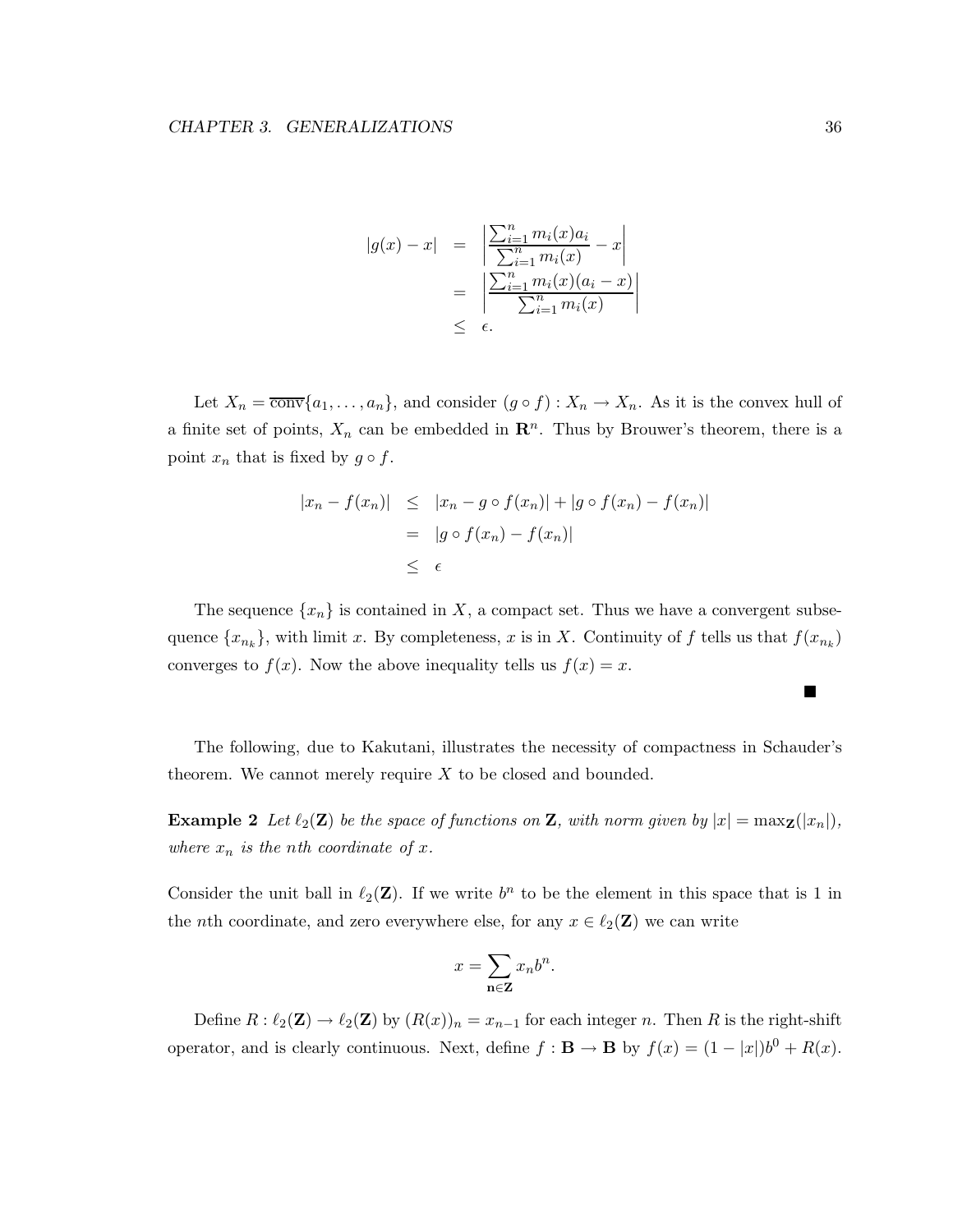Continuity of  $f$  follows from the continuity of the norm, and the continuity of  $R$ . To see that f is indeed a self–map of the unit ball, let  $x \in \mathbf{B}$ . Then we have

$$
|f(x)| = |(1 - |x|)b^{0} + R(x)|
$$
  
\n
$$
\leq |(1 - |x|)b^{0}| + |R(x)|
$$
  
\n
$$
= |1 - |x|| + |x|
$$
  
\n
$$
= 1.
$$

Now suppose f has a fixed point. Then there is an x such that  $x-R(x) = (1-|x|)b^0$ . But the left hand side can be a multiple of  $b^0$  only when  $x = 0$ . In this case we get  $0 = x - R(x) = b^0$ , a contradiction. Thus f is a fixed point free mapping of the unit ball in  $\ell_2(\mathbf{Z})$ .

The above result was actually Schauder's first extension of Brouwer's theorem to infinite dimensional space. He also proved the theorem for  $X$  closed and convex, but with  $f$  a compact mapping. Clearly a continuous mapping on a compact set is compact, but if  $f: X \to X$  is compact, we need not have compactness of X. For instance, the retraction of the open unit ball in  $\mathbb{R}^2$  onto the origin is a compact map. This result is sometimes called "Schauder's second theorem".

### **3.1.2 Tychonoff 's Fixed Point Theorem**

In 1935 Tychonoff proved the following extension of Brouwer's theorem.

**Theorem 3.1.2** *Let* X *be a subset of a space* **E***, and*  $f: X \to \mathbf{E}$ *.* 

- *1. X : compact, convex.*
- *2.* **E** *: locally convex topological vector space.*
- *3. f : continuous self–map.*

*Then* f *has a fixed point in* X*.*

Recall that given two open covers  $U = \{U_{\alpha}\}_{{\alpha} \in A}, V = \{V_{\beta}\}_{{\beta} \in B}$  of a space X, the second is a refinement of the first if each member  $V_\beta$  is contained in some  $U_\alpha$ . Also, U is called nbd-finite provided for each  $x \in X$ , there is a neighbourhood of x that intersects only a finite number of the  $U_{\alpha}$ . A Hausdorff space X is called paracompact when every open cover of X admits a nbd-finite refinement. Given  $Y \subset X$ , the star of Y with respect to the cover U is the set  $St(Y, U) = \bigcup \{U_\alpha : Y \cap U_\alpha \neq \emptyset\}.$  A covering V is called a star-refinement of U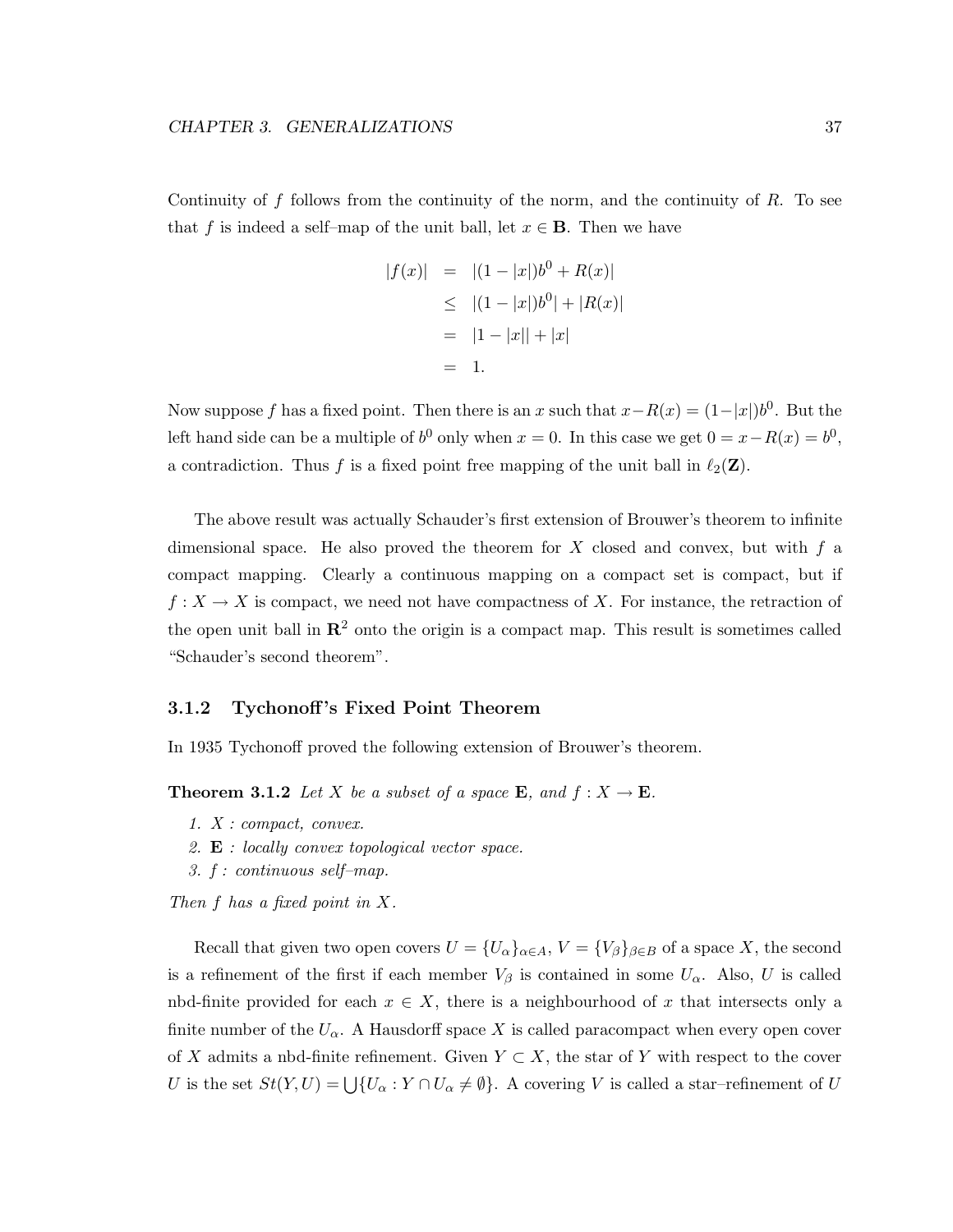provided the cover  $\{St(V_\beta, V)\}_{\beta \in B}$  is a refinement of U. We remark that every open cover of a paracompact space admits an open star–refinement.

**Lemma 3.1.3** *Let*  $\mathbf{E}$  *be a Hausdorff topological space,*  $X \subset \mathbf{E}$ *, and*  $f : X \to X$  *continuous. Then* f has a fixed point if and only if for each open cover  $\{U_{\alpha}\}_{{\alpha}\in A}$  of X, there exists  $x \in X$ *and*  $U_{\alpha}$  *such that both* x *and*  $f(x)$  *lie in*  $U_{\alpha}$ *.* 

PROOF. The "only if" part if the implication is certainly clear. Next assume that for every open cover  $\{U_{\alpha}\}\$  of X there is an  $x \in X$  and  $\alpha$  such that both x and  $f(X)$  lie in  $U_{\alpha}$ . Suppose  $f: X \to X$  is continuous with no fixed points. Since **E** is Hausdorff, we can find open neighbourhoods  $W_x$  and  $V_{f(x)}$  that separate x and  $f(x)$ . Then the open cover  ${W_x}_{x \in X}$  violates our assumption.

With the lemma and the language above we can now prove Tychonoff's theorem.

**PROOF.** Let  $\{U_k\}$  be an open cover of X. Without loss of generality, assume each  $U_\alpha$  is convex. We will approximate X with a finite dimensional set  $X_n$ , and f with a simplicial approximation F, and from the fixed point of F, we obtain an x such that  $f(x)$  and x lie in the same  $U_{\alpha}$  for some  $\alpha$ .

To this end, let  $\{W_i\}$  be a star-refinement of  $\{U_\alpha\}$ , and  $W_1,\ldots,W_n$  a finite subcover of this refinement. For each  $k, 0 \leq k \leq n$ , select and element from  $W_k$  and label it  $x_k$ . Now define  $X_k = \overline{\text{co}}\{x_1,\ldots,x_k\}$ , and set  $m = \dim X_k \leq n$ . Subdivide  $W_k$  into a series of  $m$ -simplexes intersecting only in their faces, small enough that each  $m$ -simplex is completely contained in  $\overline{f^{-1}(W_k)}$  for some k. Let  $\{v_0,\ldots v_s\}$  be the combined vertex sets of our simplexes. For each  $v_i$ ,  $f(v_i)$  is contained in one or more  $W_k$ . Pick one of these k, and define  $F(v_i) = x_k$ . Next extend F linearly to all  $x \in X_n$ . Then F is a continuous self-map on  $X_n$ , and thus by Brouwer's theorem, has a fixed point, say  $x \in X_n$ .

To complete our proof we show the existence of an  $\alpha$  such that both x and  $f(x)$  lie in  $U_{\alpha}$ . Indeed, let  $x \in f^{-1}(W_k)$ . Then  $f(x) \in W_k \subseteq U_{\alpha}$ , where  $U_{\alpha}$  contains  $St(W_k, W)$ . Now x lies in some m-simplex, so let  $x = \sum \lambda_i y_i$ . Then  $F(x) = \sum \lambda_i F(y_i)$ , where each  $F(y_i)$  gets mapped to an  $x_j$ , where  $f(y_i) \in W_j$ . Since  $f(y_i) \in W_k$ , this  $W_j$  must be a neighbourhood of  $W_k$ . That is,  $f(y_i) \in st(W_k, W) \subseteq U_\alpha$ . Thus by convexity,  $F(x) \in U_\alpha$ . Since x was a fixed point of  $F$ , we are done.

П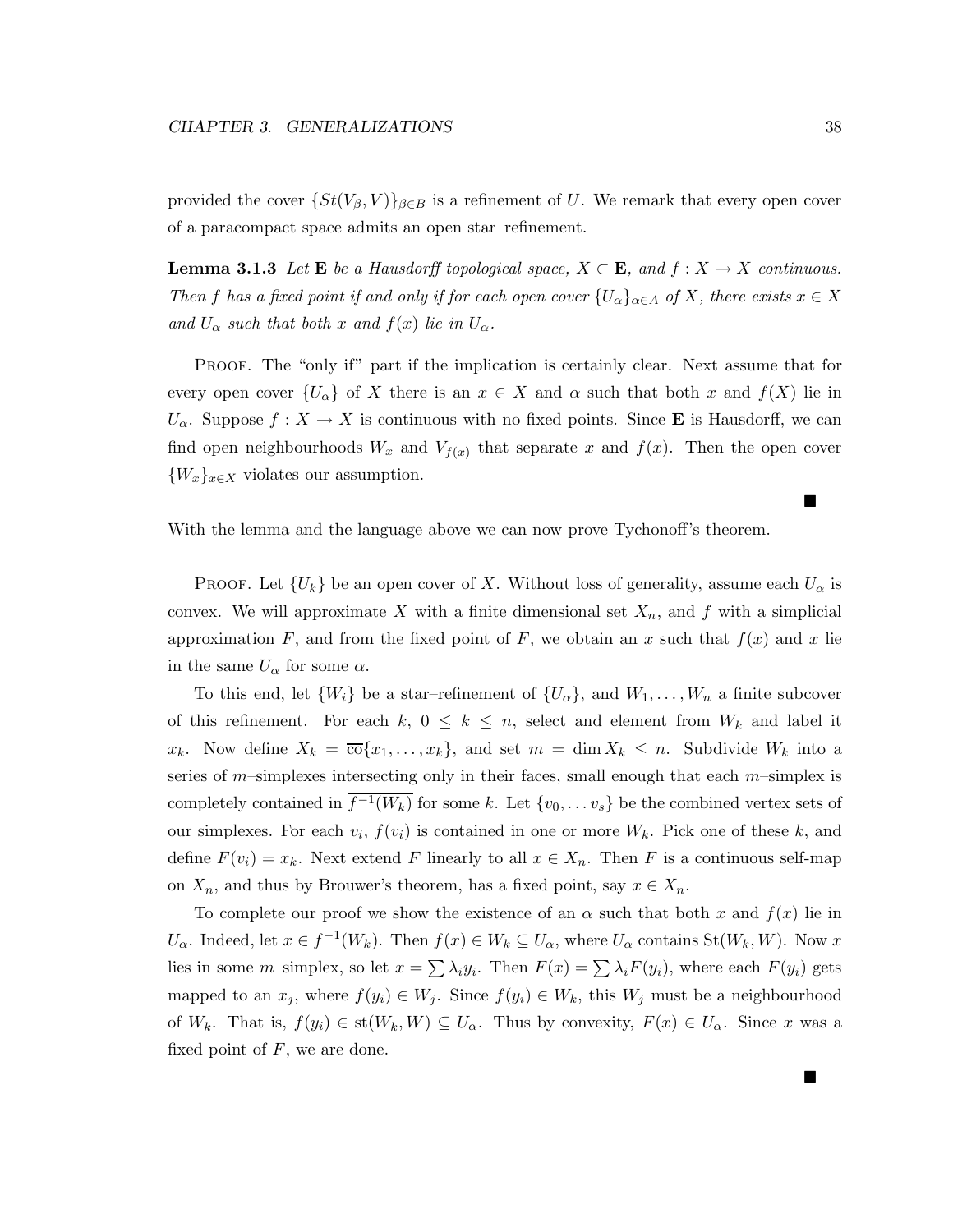Eventually Schauder's second theorem and Tychonoff's theorem were unified to produce the so–called "Schauder–Tychonoff" fixed point theorem. The following was proven by Hukuhara in 1950.

**Theorem 3.1.4** *Let* X *be a subset of a space* **E***, and*  $f: X \to \mathbf{E}$ *.* 

- *1.* X *: convex.*
- *2.* **E** *: locally convex topological vector space.*
- *3.* f *: compact, continuous self–map.*

*Then* f *has a fixed point in* X*.*

## **3.2 Fixed Point Properties for Closed Bounded Convex Sets**

As noted, compactness is important in establishing the topological fixed point theorem in infinite dimensions. In infinite dimensions, the property fails for closed bounded sets. In this section we pause from our consideration of continuous functions to consider some classes of functions for which closed bounded convex sets have fixed points.

### **3.2.1 Theorems with Boundary Conditions**

The first of the theorems in this genre was by KKM in 1929. They proved that a continuous function on the unit ball in  $\mathbb{R}^n$  that mapped the unit sphere into the unit ball must have a fixed point. The following theorem is due to Rothe.

**Theorem 3.2.1** *Let* X *be a subset of a space* **E***, and*  $f: X \to \mathbf{E}$ *.* 

- *1.* X *: closed unit ball.*
- *2.* **E** *: Banach space.*
- *3. f : compact, continuous, and such that*  $f(\partial X) \subset X$ *.*

*Then* f *has a fixed point in* X*.*

PROOF. Suppose  $f : \mathbf{B} \to \mathbf{E}$  is a compact continuous function such that  $f(\mathbf{S}) \subset \mathbf{B}$ . Let  $r : \mathbf{E} \to \mathbf{B}$  be the projection of **E** onto **B**. Since the continuous image of a compact set is again compact, we have that  $(r \circ f) : \mathbf{B} \to \mathbf{B}$  is a compact continuous map. Thus by Schauder's theorem, there is an  $x \in \mathbf{B}$  such that  $r(f(x)) = x$ . If  $x \in \text{int}(B)$ , then  $f(x) = x$ by the definition of r. Else, x is on the boundary of the ball, and by supposition,  $f(x) \in \mathbf{B}$ .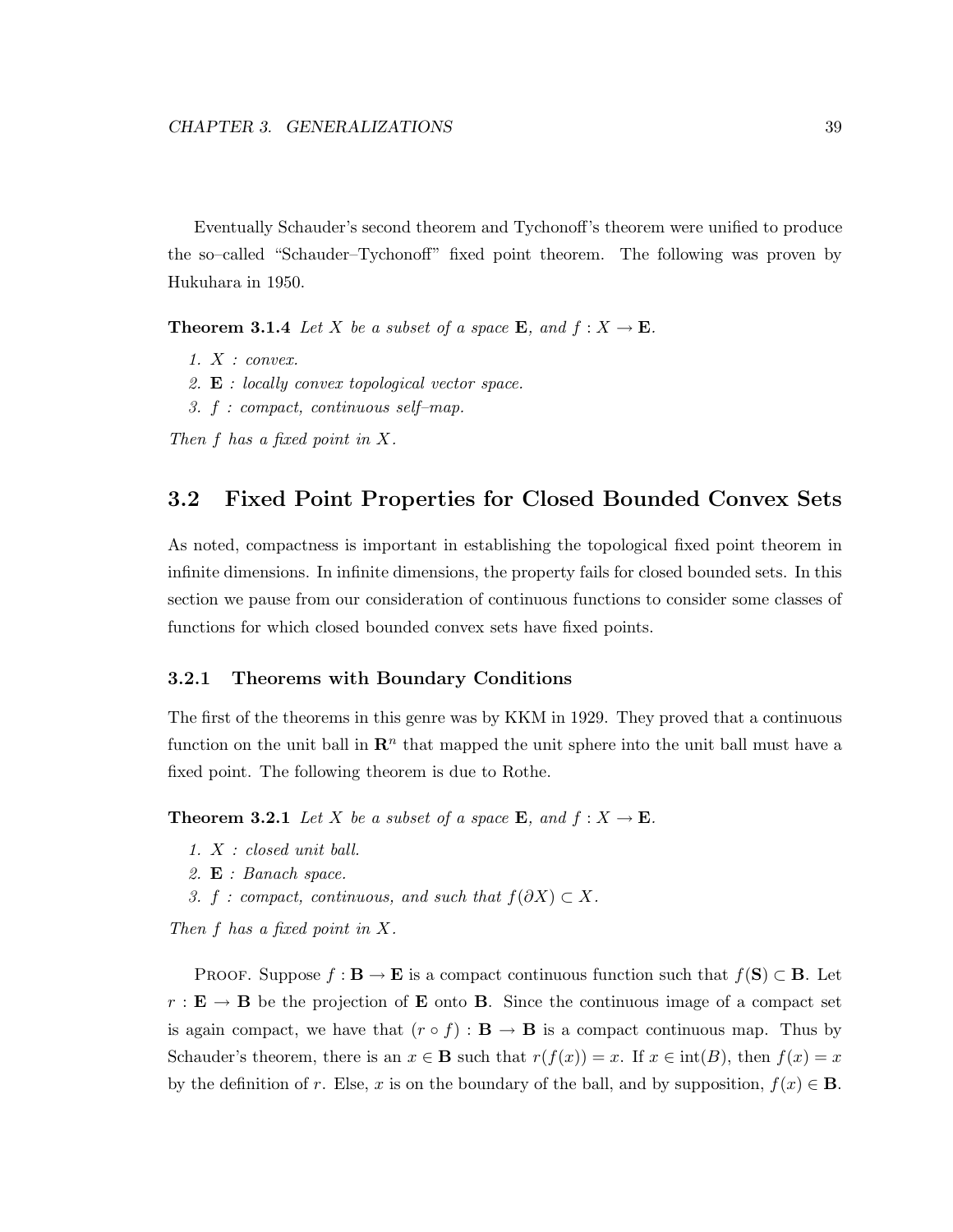Thus  $r(f(x)) = f(x)$ , and again x is the desired fixed point of f.

We note that Rothe's theorem does not hold if we simply require that  $f$  be a compact mapping on the boundary of  $X$ . The following example illustrates this.

**Example 3** Let  $X$  be the ball of radius 2, centered at the origin, in the space  $\ell_2$ . Define  $f: X \to X$  as follows. For  $x = (x_1, x_2, \ldots, x_n, \ldots)$ ,

$$
f(x) = \begin{cases} (\sqrt{1 - ||x||^2}, x_1, x_2, \dots, x_n, \dots), & ||x|| \le 1, \\ (2 - ||x||) f(\frac{x}{||x||}), & 1 \le ||x|| \le 2. \end{cases}
$$

We see that f maps the boundary of X to the origin, and thus is a compact mapping on this set. However, a similar argument to that in example 2 shows that  $f$  has no fixed points.

Since Rothe proved this result, many authors have investigated various boundary conditions. It is possible to replace the condition  $f(\partial X) \subset X$  with any of: i)  $\langle f(x), x \rangle \leq ||x||^2$ (Krasnoselskii), ii)  $||x - f(x)| \ge ||f(x)||$  (Petryshyn), or iii)  $||x - f(x)||^2 \ge ||f(x)||^2 - ||x||^2$ (Altman), for x on the unit sphere. For a discussion of these boundary conditions and how they relate to each other, see Istratescu [35].

### **3.2.2 Conditions on Compactness**

Another avenue for the generalization of Brouwer's theorem is through the requirements on compactness. It has already been shown that we do not need the set  $X$  itself to be compact, as long as the image of X is contained in a compact subset of **E**. It is interesting that what we need is that f in some sense takes  $X$  a little closer to being compact. We will consider two types of mappings that satisfy this condition.

**Definition 3.2.2** *Let* X *be a complete metric space, and* M *the family of bounded nonempty subsets of* X*.* The Kuratowski measure of noncompactness is the function  $\alpha : M \to \mathbb{R}^+$ *defined by*

$$
\alpha(A) = \inf \left\{ \begin{array}{r} \epsilon > 0 & \text{ : } A \text{ can be covered by a finite number} \\ \text{ of sets in } M \text{ with diameter } < \epsilon \end{array} \right\}
$$

Е

.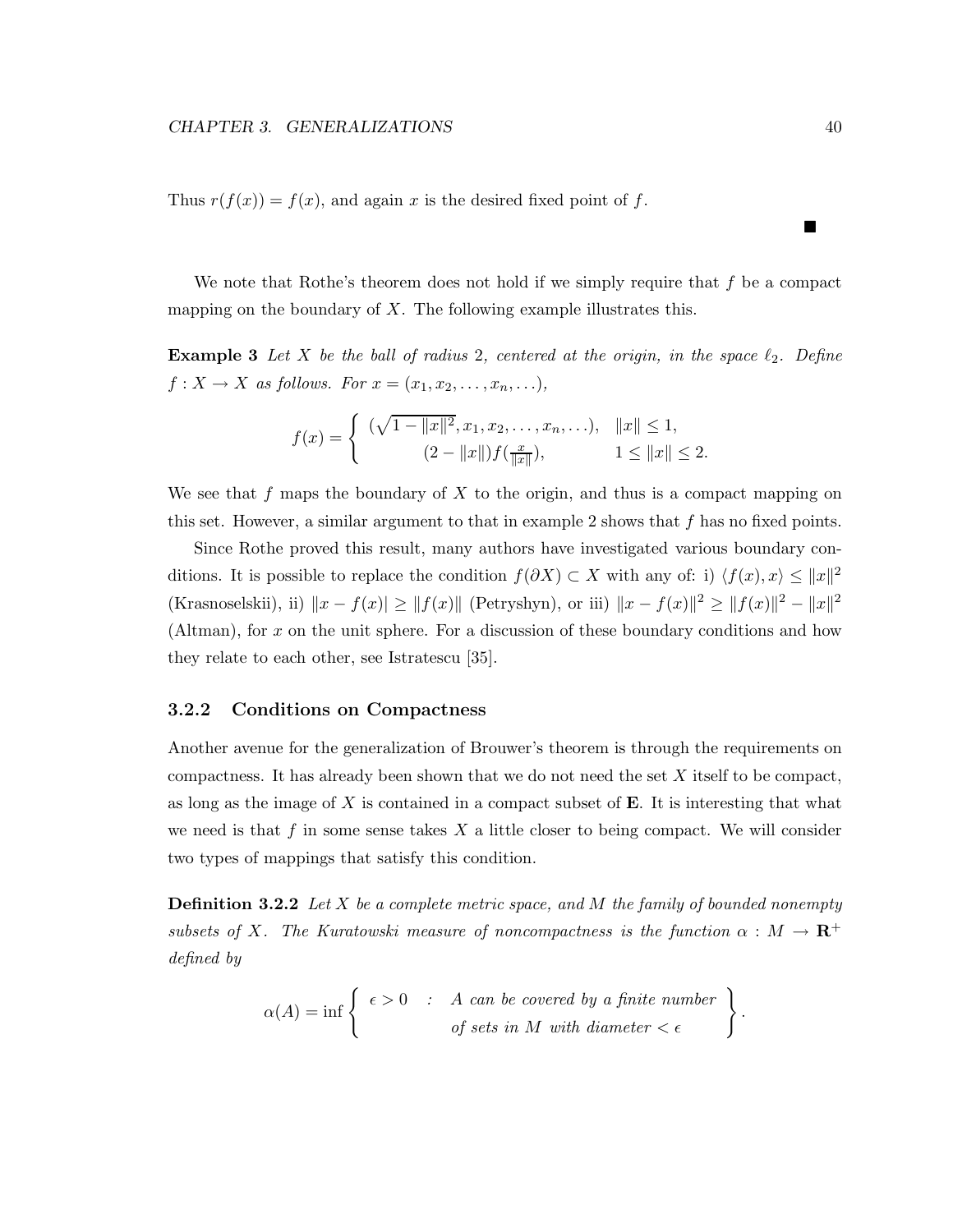### **Example 4** *In infinite dimensional Banach space,*  $\alpha(\mathbf{B})=2$ .

Clearly  $\alpha(\mathbf{B}) \leq 2$ . Let  $\{e^i\}_{i\in I}$  be a basis for the space where  $e^i_j = 1$  if  $j = i$ , and zero otherwise. Each  $e^i$  lies in **B**. the smallest ball containing n basis vectors  $e^{i_1}, \ldots, e^{i_n}$  would be centered at  $\frac{1}{n}$  $\sum_{n=1}^{\infty}$  $t=1$  $e^{i_t}$ , with radius  $\sqrt{1-\frac{1}{n}}$ . Then each ball of diameter  $2\sqrt{1-\frac{1}{n}}$  can cover at most n basis vectors. Thus it would take an infinite number of these balls to cover **B**. Since any set of diameter  $2\sqrt{1-\frac{1}{n}}$  is contained in a ball of diameter  $2\sqrt{1-\frac{1}{n}}$ , any covering of **B** of sets with diameter  $2\sqrt{1-\frac{1}{n}}$  would have to be infinite. Thus  $\alpha(\mathbf{B}) > 2\sqrt{1-\frac{1}{n}}$  for all *n*. Thus  $\alpha(\mathbf{B}) = 2$ .

There are other measures of noncompactness. For example, in the above definition we could have taken the infimum over all balls of radius less than  $\epsilon$ , rather than sets of diameter less than  $\epsilon$ . Then we would have obtained the Hausdorff measure of noncompactness. Any measure would do in what follows. We have the following properties.

### **Properties of the Measure of Noncompactness**

1.  $\alpha(A)=0 \Leftrightarrow \overline{A}$  is compact. 2.  $A \subseteq B \Rightarrow \alpha(A) \leq \alpha(B)$ 3.  $\alpha(A) = \alpha(\overline{A})$ 4.  $\alpha(A \cup B) \le \max{\alpha(A), \alpha(B)}$ 5.  $\alpha(A+B) \leq \alpha(A) + \alpha(B)$ 6.  $\alpha(cA) = |c| \alpha(A)$ 7.  $\alpha(\text{conv}(A)) = \alpha(A)$ 

PROOF. For (1), assume  $\alpha(A) = 0$ , and suppose  $\overline{A}$  is not compact. Then there exists a sequence  $\{x_n\}$  with no convergent subsequence. Thus we can find an  $\epsilon > 0$  such that no  $\epsilon$ -ball contains a subsequence of  $\{x_n\}$ . Then no finite collection of sets with diameter less than  $2\epsilon$  can cover  $\overline{A}$ , violating our assumption. Next, (2) follows clearly since any covering of  $B$  is also a covering of  $A$ . Property  $(3)$  is also immediate. From  $(2)$  we see  $\alpha(A) \leq \alpha(\overline{A})$ . The reverse inequality follows since if  $\{U_{\alpha}\}\)$  covers A, then  $\{\overline{U_{\alpha}}\}$  covers  $\overline{A}$ ,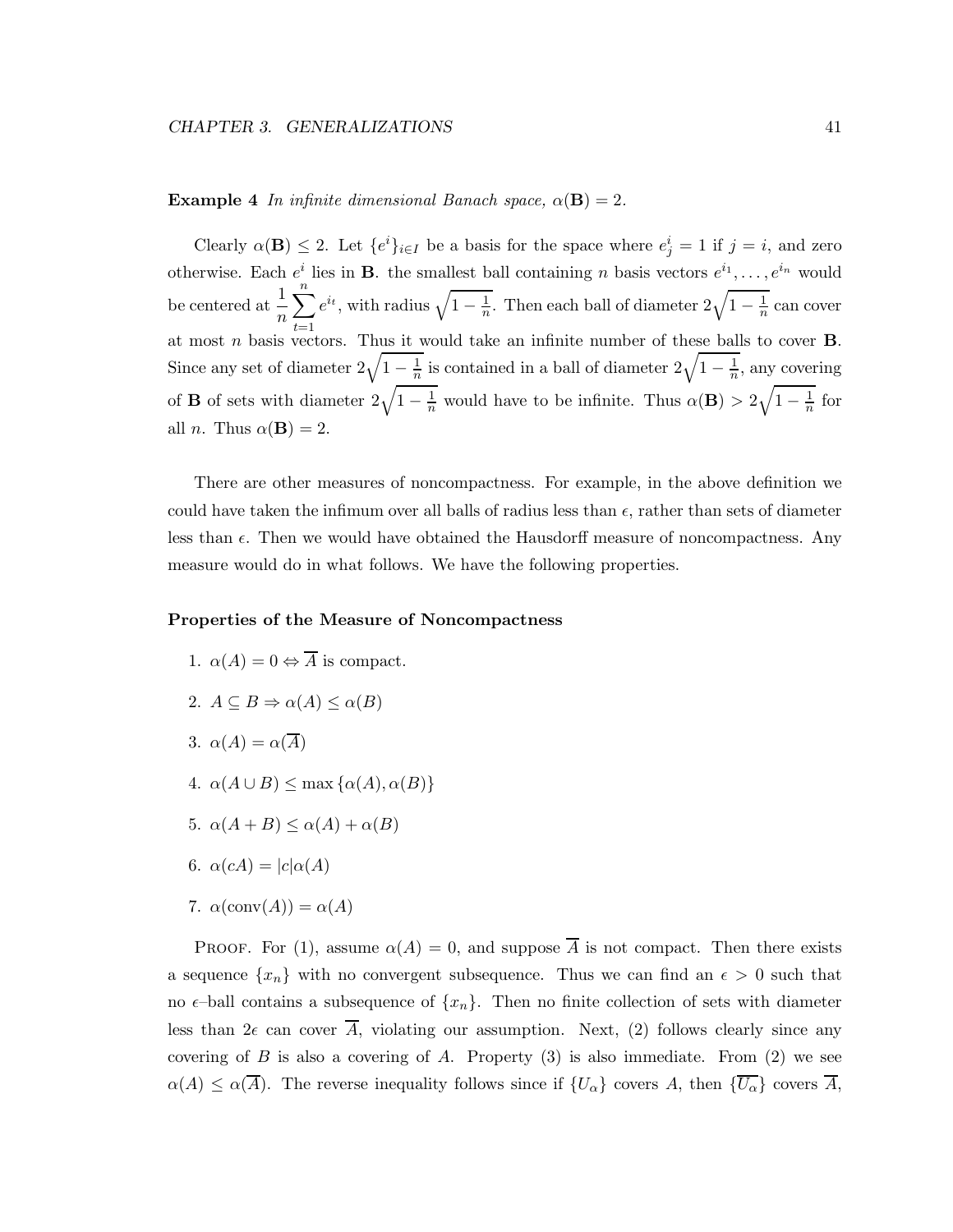and diam $(U_{\alpha}) = \text{diam}(\overline{U_{\alpha}})$ . Property (4) is clear. For (5) we need just note that if  $\{U_i\}$ and  $\{V_j\}$  are finite covers of A and B respectively, and  $\text{diam}(U_i) \leq \epsilon_1$ ,  $\text{diam}(V_j) \leq \epsilon_2$ , then  $\text{diam}(U_i + V_j) \leq \epsilon_1 + \epsilon_2$ . (6) is also evident.

Before we can prove property 7, we need the following lemma.

**Lemma 3.2.3** *If*  $C_1$ ,  $C_2$  *are bounded and convex, then*  $\alpha$ ( $conv(C_1 \cup C_2)$ )  $\leq$  max  $\{\alpha(C_1), \alpha(C_2)\}$ .

PROOF. Let  $\epsilon > 0$  be given. By boundedness of  $C_1$  and  $C_2$ , choose  $K \in \mathbf{R}$  such that  $||x|| < K$  for  $x \in C_1 \cup C_2$ . Select a partition  $\{t_i\}_{i=1}^n$  of  $[0,1]$  such that  $t_i - t_{i-1} \leq \frac{\epsilon}{2K}$ . Then we have

$$
conv(C_1 \cup C_2) \subseteq \bigcup_{1 \leq i \leq n} \{t_i C_1 + (1 - t_i)C_2 + \epsilon \mathbf{B}\}.
$$

Thus,

$$
\alpha(\text{conv}(C_1 \cup C_2)) \leq \max \{ \alpha(t_i C_1 + (1 - t_i)C_2 + \epsilon \mathbf{B}) \}
$$
  
 
$$
\leq \max \{ t_i \alpha(C_1) + (1 - t_i) \alpha(C_2) + \epsilon \alpha(\mathbf{B}) \}
$$
  
 
$$
= \max \{ \alpha(C_1), \alpha(C_2) \} + 2\epsilon.
$$

Since  $\epsilon > 0$  was arbitrary, the result is proven.

We can now prove property 7.

**PROOF.** Since  $A \subseteq \text{conv}(A)$ , we need only show  $\alpha(\text{conv}(A)) \leq \alpha(A)$ . Let  $\epsilon > 0$  be given, and  $U_1,\ldots,U_n$  be a finite cover of A with diam $U_i < \alpha(A) + \epsilon$ . Define  $A_1 = U_1$ , and  $A_i = \text{conv} (A_{i=1} \bigcup U_i)$ . Then  $\text{conv}(A) \subseteq \text{conv}(\bigcup_{i=1}^n U_i) \subseteq A_n$ , and so  $\alpha(\text{conv}(A)) \leq \alpha(A_n)$ . But by Lemma 3.2.3,

$$
\alpha(A_n) \le \max \{ \alpha(U_i) \} \le \text{diam}(U_i) \le \alpha(A) + \epsilon.
$$

Since  $\epsilon > 0$  was arbitrary, the result is proven.

We can use  $\alpha$  to define a class of functions for which closed, bounded, convex sets have the fixed point property.

Г

 $\blacksquare$ 

п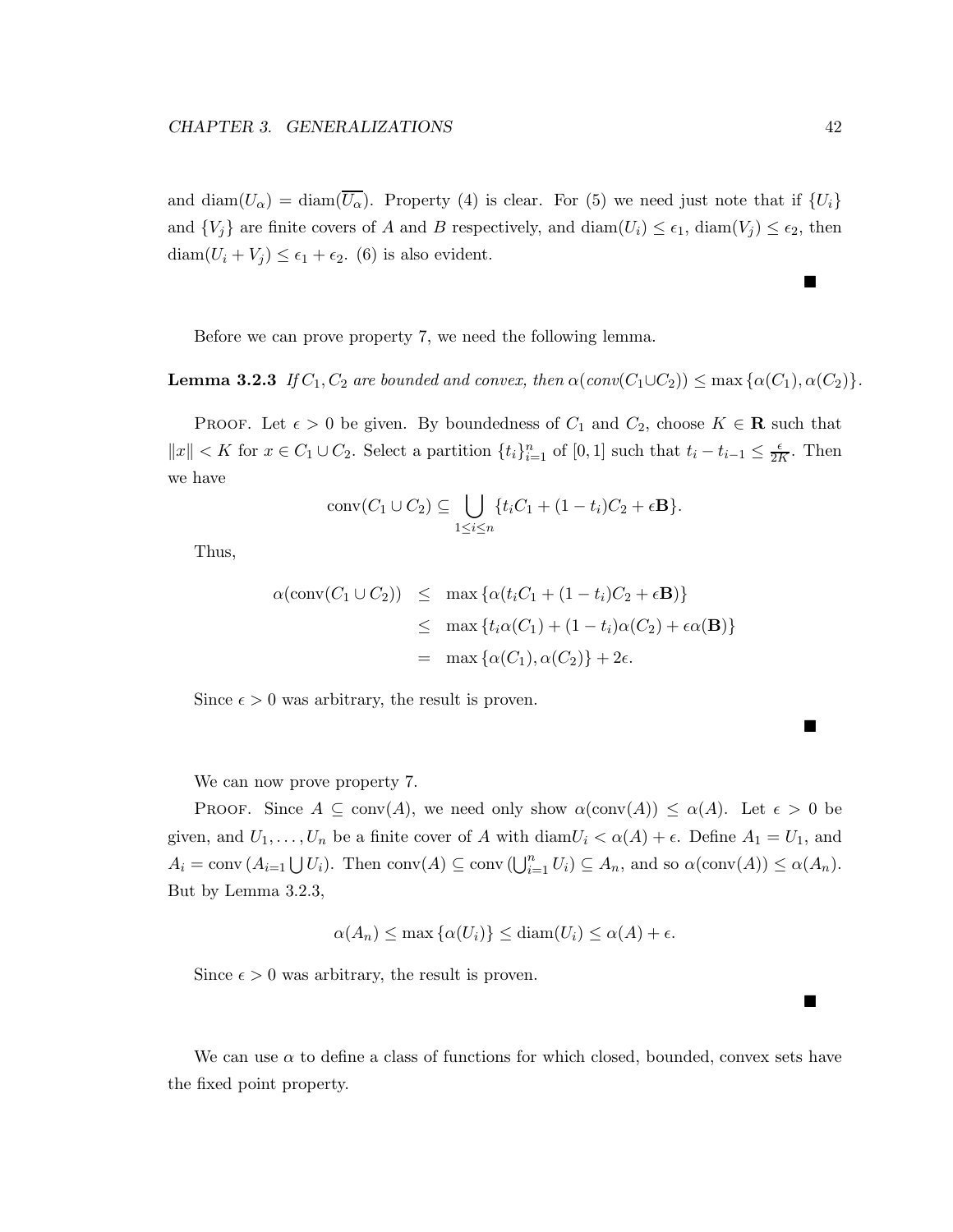**Definition 3.2.4** *Let* X *be a complete metric space.* A continuous function  $f: X \to X$  is *called an*  $\alpha$ -set contraction provided there exists a  $k \in [0,1)$  *such that for all*  $A \subseteq X$ *, we have*

$$
\alpha\left(f(A)\right) \leq k\alpha(A).
$$

Clearly any contraction mapping is an  $\alpha$ -set contraction. Further, any completely continuous compact function is an  $\alpha$ –set contraction. This follows since if A is a bounded subset of **E**, then  $f(A)$  is precompact. Thus  $\alpha(f(A)) = 0 \leq k\alpha(A)$  for any  $k \in [0,1)$ .

We can now prove the following theorem by Darbo [19].

**Theorem 3.2.5 (Darbo 1955)** *Let* X *be a subset of a space* **E***, and*  $f: X \to \mathbf{E}$ *.* 

- *1.* X *: closed, bounded, convex.*
- *2.* **E** *: Banach space.*
- *3.* f *: an* α*–set contraction, self–map on* X*.*

*Then* f *has a fixed point in* X*.*

PROOF. Let  $X_0 = X$ , and define  $X_n = \overline{\text{conv}}(f(X_{n-1}))$  for  $n \ge 1$ . By convexity of X,  $X_1 \subseteq X_0$ . An induction argument shows that  $X_n \subseteq X_{n-1}$  for each n. Thus  $\{X_n\}_{n=0}^{\infty}$  is a decreasing sequence of closed convex sets. Thus  $X_{\infty} = \bigcap_{n=1}^{\infty} X_n$  is nonempty, closed and  $n=0$ convex. Also,

$$
\alpha(X_n) = \alpha(\overline{\text{conv}}(f(X_{n-1})))
$$
  
=  $\alpha(f(X_{n-1}))$   
 $\leq k\alpha(X_{n-1}),$ 

where k is some fixed real in [0,1]. From this, we obtain  $\alpha(X_n) \leq k^n \alpha(X)$ . Since X is bounded,  $\alpha(X) \leq \infty$ . Taking limits gives  $\alpha(X_{\infty}) = 0$ , and so  $X_{\infty}$  is compact. Further, since  $\bigcap_{n=0}^{\infty} X_n = \bigcap_{n=0}^{\infty} \overline{\text{conv}}(f(X_n))$ , it follows that f is a self-map on  $X_{\infty}$ . Thus by Schauder's  $n=0$   $n=0$ <br>theorem f has a fixed point.

Now we turn to another more general class of functions for which closed, bounded, convex sets have the fixed point property.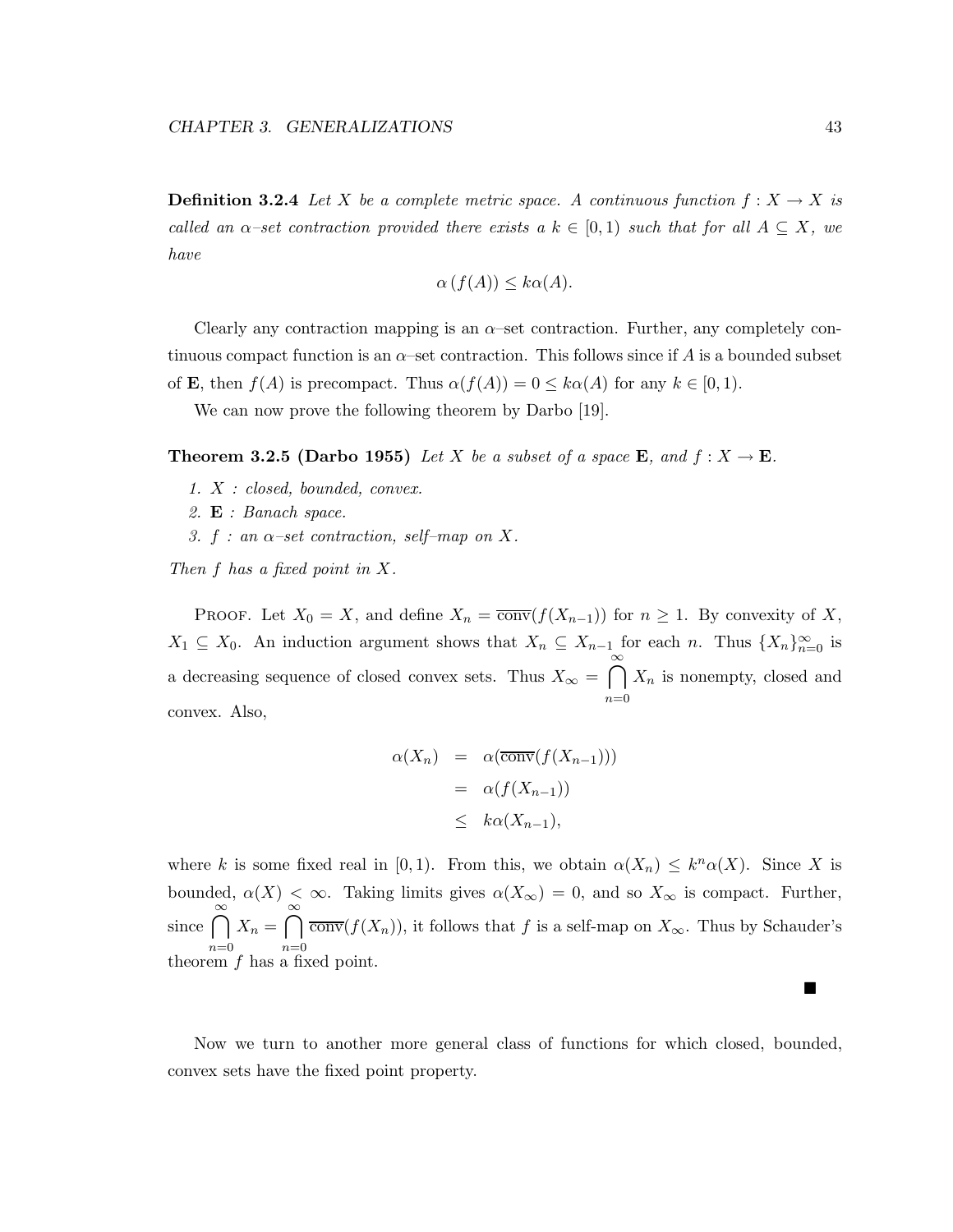**Definition 3.2.6** *Let* X *be a complete metric space.* A function  $f : X \to X$  *is called condensing, or densifying, provided for each noncompact subset A of X, we have*  $\alpha(f(A))$  <  $\alpha(A)$ .

Sadovski used Zorn's lemma, and Schauder's theorem to prove a theorem analogous to, but stronger than Darbo's theorem. It is strange that Darbo's theorem is more frequently referenced in the literature. We have included both results for the sake of completeness. To obtain Sadovski's theorem, we need the following result.

**Theorem 3.2.7** *Let* X *be compact, and*  $f: X \to X$ *. Then there exists a nonempty subset*  $M \subseteq X$  *such that*  $M = \overline{f(M)}$ *.* 

PROOF. Let  $Z = \{A \subseteq X : \overline{f(A)} \subseteq A, A \text{ closed}, A \neq \emptyset\}$ , and partially order Z by reverse inclusion. Then  $Z \neq \emptyset$ , since  $X \in \mathbb{Z}$ . Consider a chain in A:

$$
A_1 \supseteq A_2 \supseteq \cdots \supseteq A_n \supseteq \cdots
$$

Then  $\bigcap A_i$  is closed, and since X is compact,  $\bigcap A_i \neq \emptyset$ . Also, since  $\bigcap \overline{f(A_i)}$  is closed, it is clear that  $\overline{\bigcap f(A_i)} \subseteq \bigcap \overline{f(A_i)} \subseteq \bigcap A_i$ . Thus  $\bigcap A_i \in Z$ , and is an upper bound for our chain. Thus by Zorn's lemma, Z has a maximal element, say M. Then necessarily,  $\overline{f(M)} = M$ . For if not, choose  $x \in M \setminus \overline{f(M)}$ . By closedness of  $\overline{f(M)}$ , we can find a neighbourhood  $U_x$  of x with  $U_x \cap \overline{f(M)} = \emptyset$ . Then  $M \cap U_x^c$  is closed, and  $\overline{f(M \cap U_x^c)} \subseteq \overline{f(M)} \subseteq M \cap U_x^c$ , violating maximality of M (under the reverse inclusion ordering).

It is easy to see that an  $\alpha$ -set contraction is a condensing function, but the converse need not be true. For example, see Istratescu (p.160) [35]. Thus the following theorem is indeed stronger than theorem 3.2.5.

**Theorem 3.2.8 (Sadovski 1967)** *Let* X *be a subset of a space* **E***, and*  $f: X \to \mathbf{E}$ *.* 

- *1.* X *: closed, bounded, convex.*
- *2.* **E** *: Banach space.*
- *3.* f *: a condensing self–map.*

*Then* f *has a fixed point in* X*.*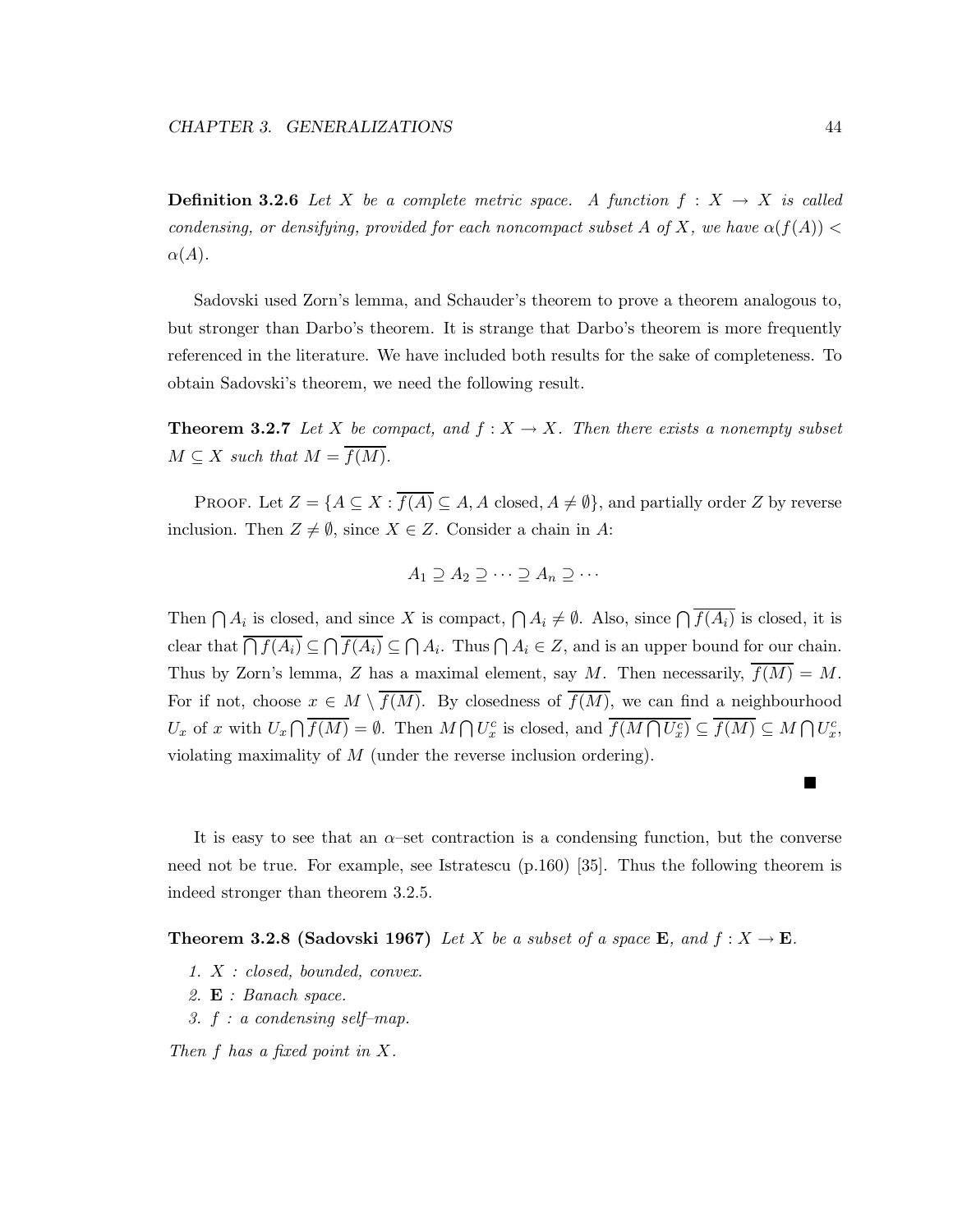PROOF. Fix  $x \in X$ . Let  $K = \bigcup_{n=1}^{\infty} {f^n(x)}$ . Since f is condensing, if  $\alpha(K) \neq 0$  we have

$$
\alpha(K)=\alpha(f(K)\cup\{f(x)\})\leq \alpha(f(K))<\alpha(K).
$$

Thus  $\alpha(K) = 0$ , and so  $\overline{K}$  is compact. Also  $f(\overline{K}) \subseteq \overline{K}$ . Thus by Lemma 3.2.7, there is a nonempty subset  $M \subset \overline{K}$  such that  $M = \overline{f(M)}$ . We use M to produce a compact convex set to which we can apply Schauder's theorem. To this end, set

 $C = \{B \subseteq X : M \subseteq B, B \text{ closed}, \text{ convex}, \text{ and invariant under } f\}.$ 

Note that C is nonempty, since  $X \in C$ . Next let  $A = \bigcap_{B \in C} B$ . Then  $A = \overline{\text{conv}}(f(A))$ , and assuming  $\alpha(A) \neq 0$ , we have

$$
\alpha(A) = \alpha(\overline{\text{conv}}(f(A))) = \alpha(f(A)) < \alpha(A).
$$

Thus  $\alpha(A) = 0$ , and A is compact. Hence, by Schauder's theorem, f has a fixed point.

### **3.3 Other Extensions**

We end this chapter with a look at fixed point theorems involving more than one function. The geometric counterpart of the topological fixed point theorem is of course the famous Banach contraction principle. The following theorem due to Krasnoselskii considers the fixed points of the sum of a compact continuous mapping with a contraction.

**Theorem 3.3.1 (Krasnoselskii)** *Let* X *be a subset of a space* **E***, and*  $f, g: X \to \mathbf{E}$ *.* 

- *1.* X *: closed, convex.*
- *2.* **E** *: Banach space.*
- *3.* f and g : continuous, f compact, g a contraction, and  $f(X) + g(X) \subseteq X$ .

*Then*  $f + g$  *has a fixed point in*  $X$ *.* 

**Lemma 3.3.2** *Let*  $g: X \to \mathbf{E}$  *be a contraction, and id the identity map. Then*  $id - g$ :  $X \to (id - g)(X)$  *is a homeomorphism, and if*  $(id - g)(X)$  *is precompact, then so is* X.

Г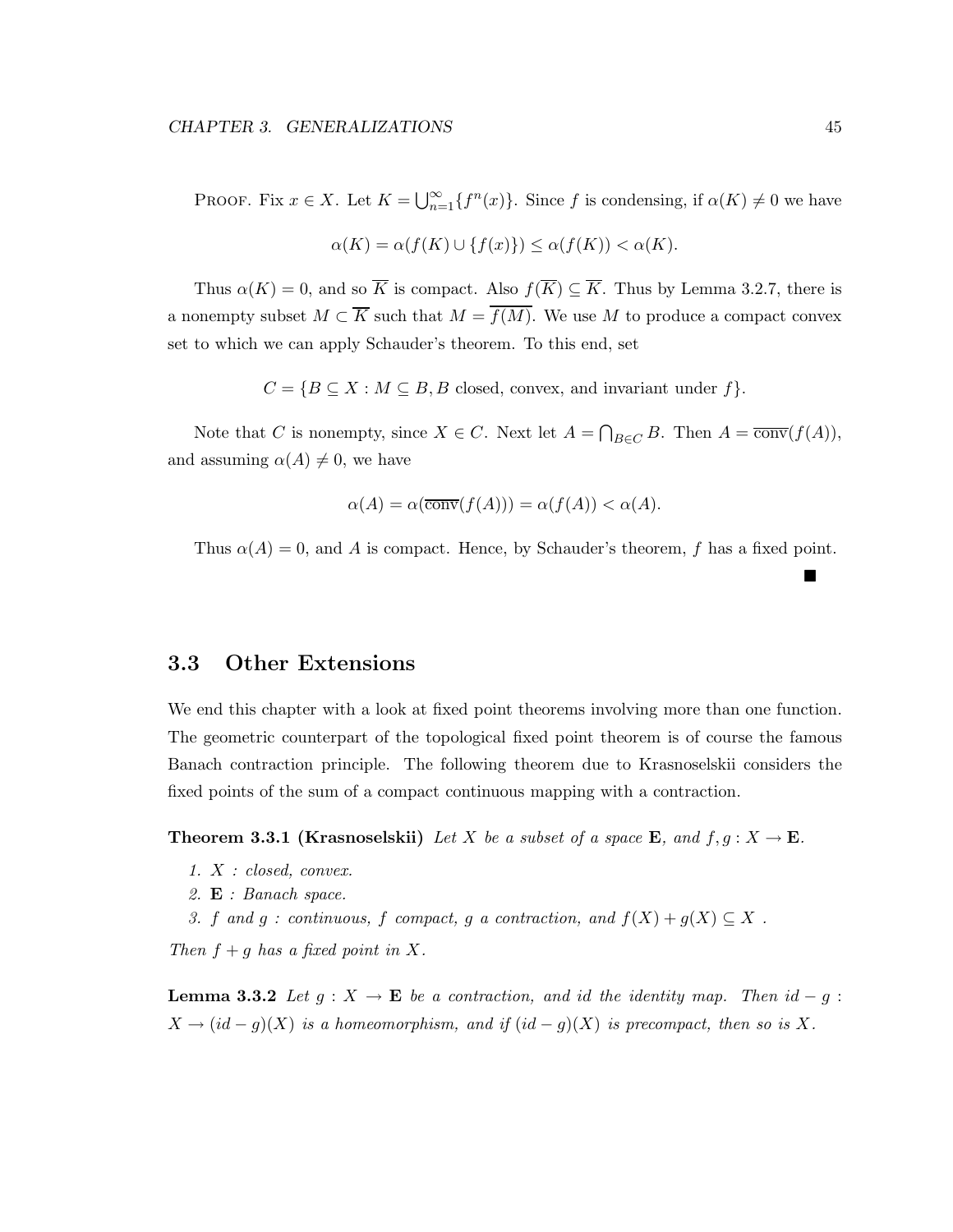PROOF. To see that  $(id - g)^{-1}$  is continuous. it is sufficient to note that

$$
||(id - g)(x) - (id - g)(y)|| \ge ||x - y|| - ||g(x) - g(y)|| \ge (1 - k)||x - y||,
$$

for some  $k \in [0,1)$ . Also, if  $(id - g)(X)$  can be covered with a finite number of balls of radius  $(1 - k)\epsilon$ , then X can be covered by a finite number of balls of radius  $\epsilon$ .

PROOF. [of Theorem 3.3.1] Fix  $a \in X$ . The the function  $x \mapsto g(x) + f(a)$  is a contraction on X, and hence has a unique fixed point  $x_0$  in X. Then  $x_0 - g(x_0) = f(a)$ , and so  $(id - g)^{-1} \circ f(a)$  is in X for each a. By Lemma 3.3.2,  $(id - g)^{-1} \circ f$  is continuous and compact, and so has a fixed point z. Then  $f(z) + g(z) = z$ .

In theorem 3.3.1, the requirement that  $f(x) + g(y)$  be in X for all  $x, y \in X$  is quite strong. It is natural to ask whether we may merely require  $f + g$  be a self map on X. The answer is yes, if we assume X is bounded. For if f is compact, then for  $A \subseteq X$ ,  $f(A)$ is precompact. Hence  $\overline{f(A)}$  is compact, and  $\alpha(f(A)) = 0$ . Further if g is a contraction, and  $U_1, \ldots, U_n$  is a finite cover of A with  $\text{diam}(U_i) < \epsilon$ , then  $g(U_1), \ldots, g(U_n)$  covers  $g(A)$ . For  $g(x)$ ,  $g(y) \in g(U_i)$  we have  $||g(x) - g(y)|| \le k||x - y|| < k\epsilon$ , for some  $k \in [0, 1)$ . Thus  $\text{diam}(g(U_i)) < \text{diam}(U_i)$ , and so  $\alpha(g(A)) < \alpha(A)$ . In summary,

$$
\alpha((f+g)(A)) = \alpha(f(A) + g(A)) \le \alpha(f(A)) + \alpha(g(A)) < \alpha(A).
$$

Thus  $f + g : X \to X$  is condensing, and by Sadovski's theorem,  $f + g$  has a fixed point.

Much theory has been developed on fixed point theorems for families of continuous functions. The following was obtained by Markov using the Tychonoff fixed point theorem. Kakutani gave a direct proof of the theorem, for a family of equicontinuous functions. Recall that a family of functions  $F = \{f\}$  is said to be equicontinuous on a set X if for every  $x \in X$ and any family of neighbourhoods  ${V_f}_{f\in F}$  of  $f(x)$ , there exists a neighbourhood U of x such that  $y \in U$  implies  $f(y) \in V_f$ , for all  $f \in F$ .

A family of functions  $F = \{f\}$  defined on a set X, is said to have a fixed point if there is a mutual fixed point for all  $f \in F$ . A family F is said to be commuting if  $f \circ g = g \circ f$ for all  $f,g \in F$ .

Г

 $\blacksquare$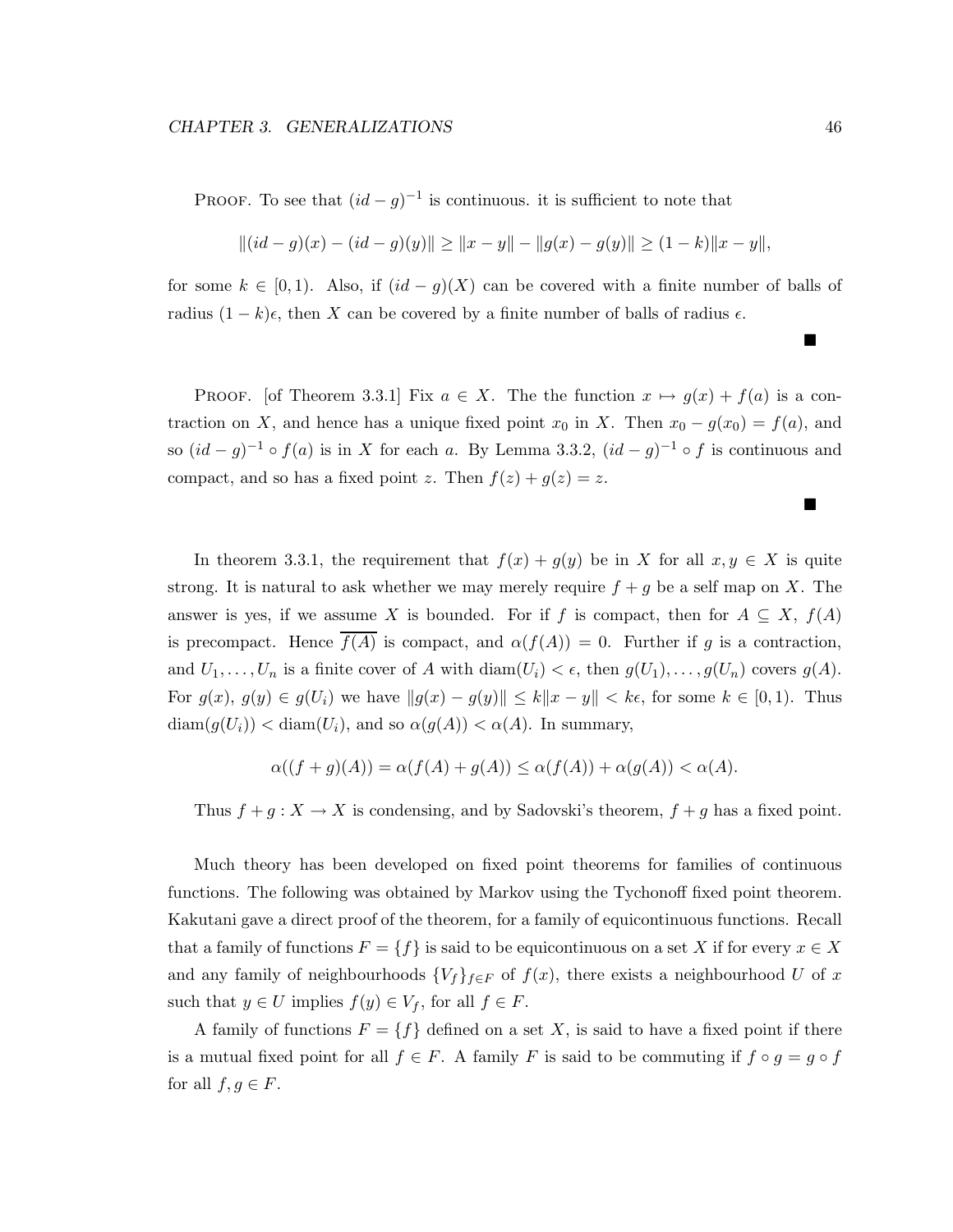■

**Theorem 3.3.3 (Markov 1936)** *Let* X *be a subset of a space* **E***, and*  $f: X \to \mathbf{E}$ *.* 

- *1.* X *: compact, convex.*
- *2.* **E** *: locally convex topological vector space.*
- *3.*  $F = \{f\}$  *: a commuting family of affine functions.*

*Then* F *has a fixed point in* X*.*

PROOF. For  $f \in F$ , let  $Fix(f)$  denote the set of fixed points of f. Since f is affine, it is not hard to see that  $Fix(f)$  is closed and convex, and so  $Fix(f)$  inherits compactness from X. By Tychonoff's theorem,  $Fix(f)$  is nonempty. Next note that for  $x \in Fix(f)$ , and  $g \in F$ ,  $g(x) = g(f(x)) = f(g(x))$ , so  $g(x) \in Fix(f)$ , and g is a self-map of the compact convex set Fix $(f)$ . Thus, as above, the set of points in Fix $(f)$  that are fixed by g is compact, convex, and nonempty. This set is exactly  $Fix(g) \cap Fix(f)$ . Then by induction, the set  ${\text{Fix}(f): f \in F}$  has the finite intersection property. Now by compactness of X, we see

$$
\bigcap_{f \in F} \text{Fix}(f) \neq \emptyset.
$$

Hence  $F$  has a fixed point.

Further results are known for nonaffine families of commuting mappings. In general, we know that an arbitrary family of commuting continuous functions need not have a common fixed point. See, for example, Boyce [15], or Huneke [34]. Both independently showed that there exist two commuting continuous functions on the unit interval that do not have a common fixed point. However, we know that if all but one member of the family of mappings is affine, then the theorem still holds. As well, it is not hard to see that any family of commuting continuous functions that contains just one contraction must have a common fixed point. Indeed, if  $g$  is a contraction, then it must have a unique fixed point, say x. For  $f \in F$ ,  $g(f(x)) = f(g(x)) = f(x)$ . Then by uniqueness,  $f(x) = x$ .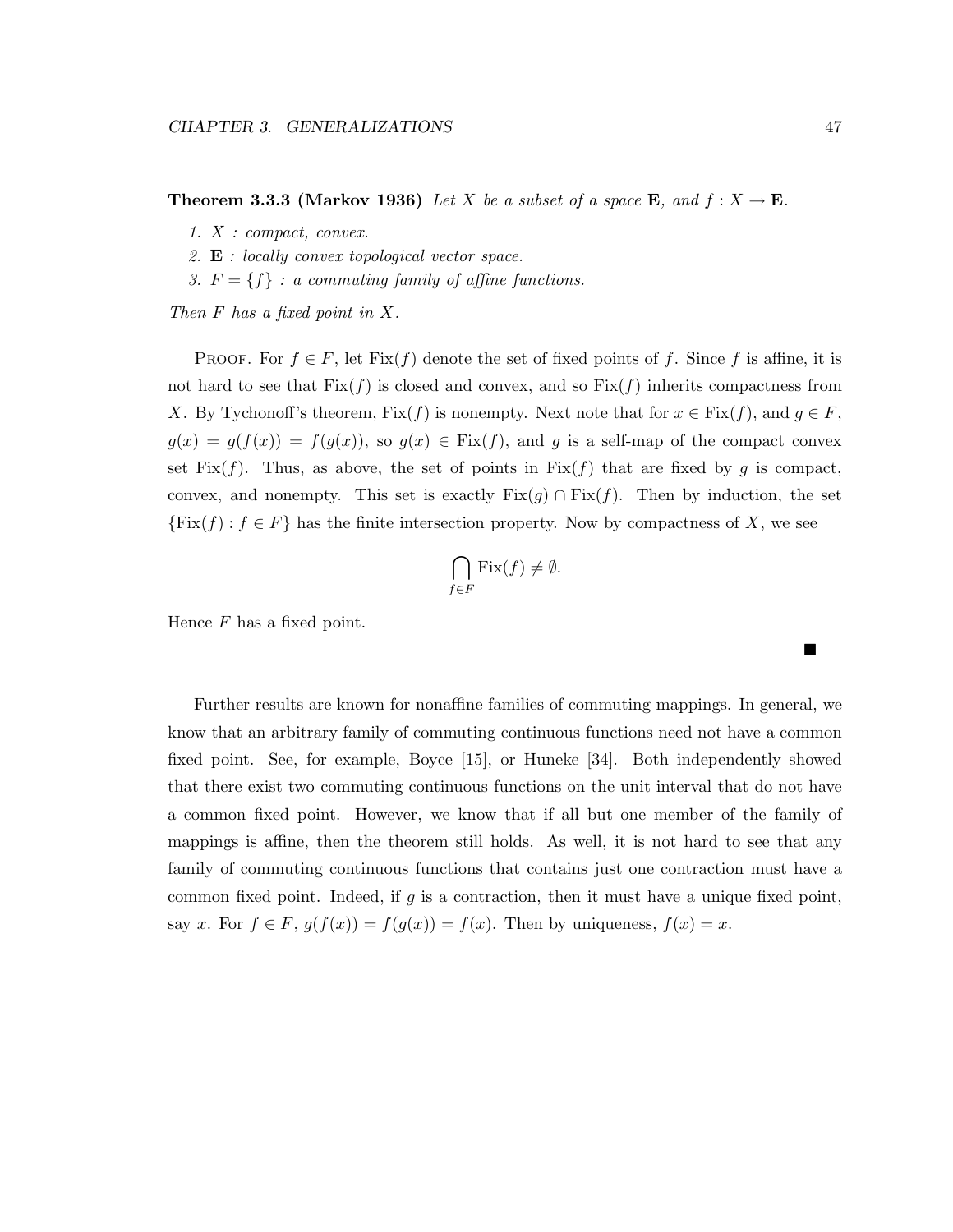# **Chapter 4**

# **Multifunctions and Kakutani's Theorem**

Topological fixed point theory for multifunctions has its seeds in von Neumann's work in the proof of the fundamental theorem of game theory [45]. In an effort to simplify the arguments used, Kakutani proved an analog of Brouwer's theorem [36]. Since its conception, Kakutani's theorem has been applied numerous times in game theory, economic theory, and control theory. In particular, Nash used it to prove the existence of an equilibrium for finite games. Debreu [20] lists more than three hundred applications of the theorem in proving the existence of an economic equilibrium. As with Brouwer's theorem, various authors have sought generalizations of Kakutani's theorem. Some of the development has paralleled that of Brouwer.

Kakutani's theorem is a statement about fixed points in compact convex subsets of **R**<sup>n</sup>. The generalization to Banach space was given by Bohnenblust and Karlin [9]. Fan [23] and Glicksberg [30] independently extended this to locally convex topological vector spaces. Later, Himmelberg [33] dropped the compactness requirement on  $X$ , assuming that the image of the multifunction is contained in a compact subset of X. As with Brouwer's theorem, there have also been results based on boundary conditions. We give the analog to Rothe's theorem, as well as a boundary condition theorem by Browder [16] that does not require our function be a self map.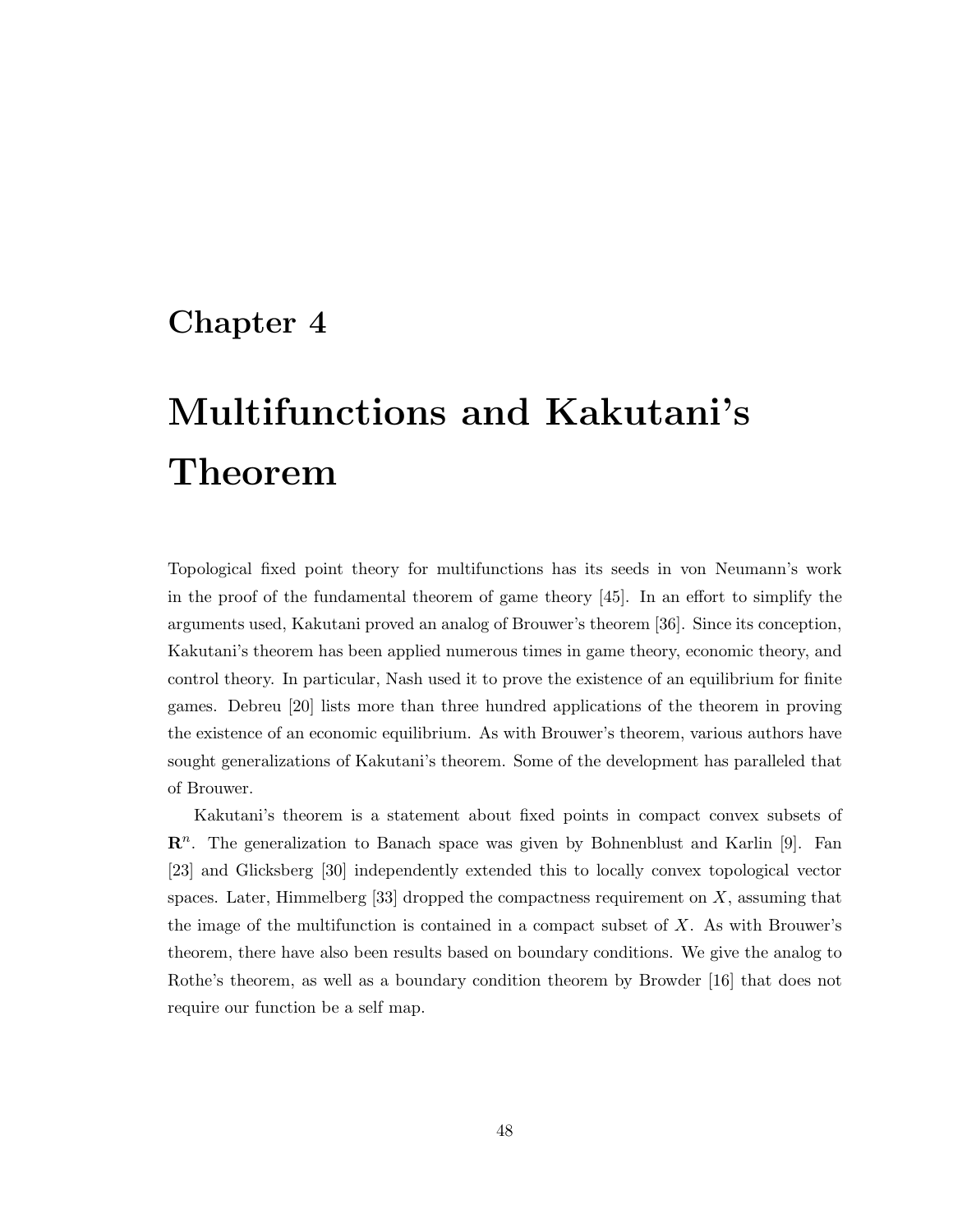### **4.1 Kakutani's Fixed Point Theorem**

Recall that a multifunction  $F: X \to 2^X$  is a set valued map on X. As in Brouwer, we will consider sets that are compact and convex. The basic requirement for a multifunction in topological fixed point theorems is that it be upper semicontinuous, with nonempty, compact, convex images. For short, we say F is a cusco. An element  $x \in X$  is a fixed point for F provided  $x \in F(x)$ . If every cusco mapping X into  $2^X$  has a fixed point, then we say  $X$  has the Kakutani fixed point property (kfpp).

**Lemma 4.1.1** *The Kakutani fixed point property is preserved under retractions.*

PROOF. Suppose X has the Kakutani fixed point property. If  $r : X \to Y$  is a retraction, and  $F: Y \to 2^Y$  is a cusco, then  $G: X \to 2^Y$  defined by  $G(x) = F(r(x))$  is a cusco, and has a fixed point that must also be a fixed point of F.

# **Theorem 4.1.2 (Kakutani)** Let X be a compact convex subset in  $\mathbb{R}^n$ . If  $F: X \to 2^X$  is *a* cusco*, then* F *has a fixed point.*

PROOF. In light of the above lemma, we may assume that X is a k-simplex. Let  $n > 0$ be given. Subdivide X into a k-simplicial complex such that each  $k$ -subsimplex is contained in a ball of radius  $\frac{1}{n}$ . Define a single valued function  $f_n : X \to X$  as follows. For each vertex v in X, select  $f_n(v)$  in  $F(v)$ . Then extend  $f_n$  linearly over each k-subsimplex in the complex. So  $f_n$  is continuous, and by Brouwer's theorem, has a fixed point, say  $x_n$ . Consider the sequence  $\{x_n\}$  in X. We may assume  $\lim_{n\to\infty}x_n=x$ , since otherwise we can consider a convergent subsequence. We will show that  $x$  is our desired point.

To this end, let  $S_n$  be a k-simplex in our complex, containing  $x_n$ , and let  $x_0^n, \ldots, x_k^n$  be the vertices of  $S_n$ . As  $n \to \infty$ , the diameter of  $S_n$  goes to zero. Thus  $x_i^n \to x$  for each i. Let  $f_n(x_i^n) = y_i^n$ . So we can write  $x_n = \sum_{i=0}^k \lambda_i^n y_i^n$ , where  $\sum_{i=0}^k \lambda_i^n = 1$ ,  $\lambda_i^n \ge 0$ . We can assume without loss of generality that  $x_n \to x$ ,  $\lambda_i^n \to \lambda_i$ , and  $y_i^n \to y_i$  all converge. Otherwise we could use convergent subsequences. Since for each  $n, \sum_{i=0}^{k} \lambda_i^n = 1, \lambda_i^n \geq 0$ , we must have  $\sum_{i=0}^{k} \lambda_i = 1, \lambda_i \geq 0$ . So  $x = \sum_{i=0}^{k} \lambda_i y_i$  is a convex combination. Further, since  $x_i \to x$ ,  $y_i^n \to y_i, y_i^n \in F(x_i^n)$ , by upper semicontinuity of F, we must have  $y_i \in F(x)$  for each i. Thus by convexity of  $F(x)$ , we obtain  $x \in F(x)$ .

■

Г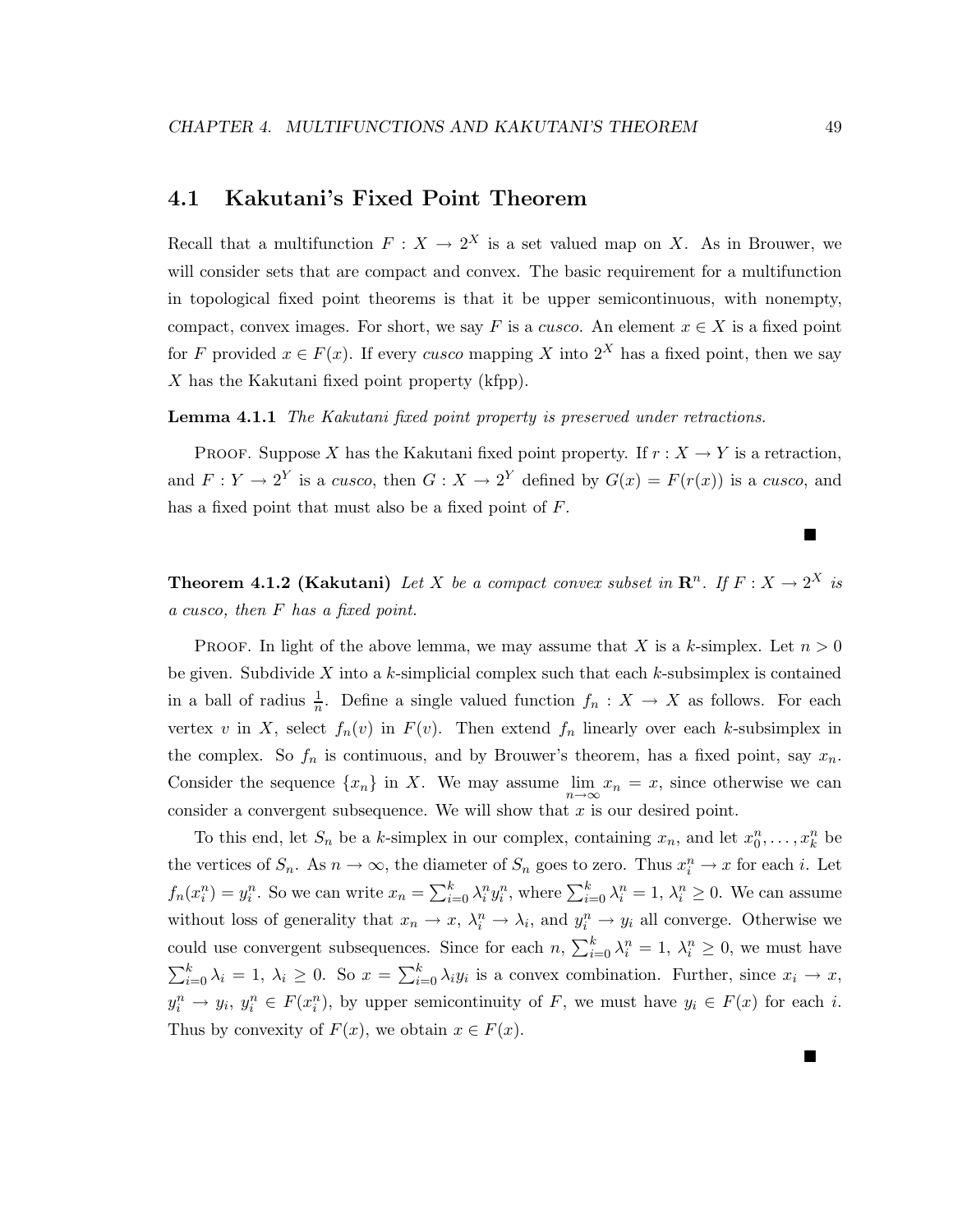Not surprisingly, the kfpp is very closely related to the tfpp. If X has the kfpp, then since any continuous single valued function can be viewed as a cusco, X will also have the tfpp. Further, if X is a compact subset of Euclidean space, then the two properties are equivalent. For in this case, Cellina's theorem says that there is an approximate continuous selection f of F. That is, for each  $\epsilon > 0$ , there exists  $f_{\epsilon}: X \to X$  continuous with

$$
d_{Gr(F)}(x, f_{\epsilon}(x)) < \epsilon,
$$

for any x in X. So if X has the tfpp, then each  $f_{\epsilon}$  has a fixed point, say  $x_{\epsilon}$ . Letting  $\epsilon$  go to zero gives a sequence  $(x_{\epsilon}, x_{\epsilon})$  that approaches the graph of F. Since F is a cusco, this graph is closed, hence  $\lim_{\epsilon \to 0}(x_{\epsilon}, x_{\epsilon})=(x, x) \in Gr(F)$ . That is, x is a fixed point for F. It follows that the two properties are also equivalent for the class of convex sets. For if  $X$  is convex and noncompact, then X doesn't have the tfpp (or the kfpp).

### **4.2 Extended to Banach Space**

As in the case for single valued mappings, a set that can be approximated by a sequence of sets having the Kakutani fixed point property will inherit this property. It is through this approximation process that we can extend Kakutani's theorem to Banach space. As stated, Bohnenblust and Karlin first showed the extension of Kakutani's theorem to Banach space. The following proof of this result can be found in Smart [52].

**Lemma 4.2.1** *Let*  $\mathbf{E}$  *be a normed space, and*  $X \subset \mathbf{E}$  *a compact and convex. Suppose that for every*  $n \in \mathbb{N}$ *, there exists*  $f_n: X \to X$  *linear such that* 

- *1.*  $||f_n(x) x|| < \epsilon_n$  *for all*  $x \in X$ *, where*  $\epsilon_n \to 0$  *as*  $n \to \infty$ *.*
- 2.  $f_n(X)$  has the Kakutani fixed point property for each n.

*Then* X *has the Kakutani fixed point property.*

PROOF. Let  $F: X \to 2^X$  be a cusco. Then  $f_n \circ F$  is a cusco on  $f_n(X)$ , and so by assumption, has a fixed point. Let  $x_n \in f_n(F(x_n))$ , and write  $x_n = f(y_n)$  for some  $y_n \in F(x_n)$ . Possibly after considering subsequences, let  $x_n \to x$  in  $f(X)$ . Then by assumption,  $||x_n - y_n|| = ||f(y_n) - y_n|| \to 0$ . Thus  $y_n \to x$ , and the sequence  $(x_n, y_n)$  in  $Gr(F)$ converges to  $(x, x)$ . Since  $Gr(F)$  is closed, we obtain  $x \in F(x)$ . Thus X has the Kakutani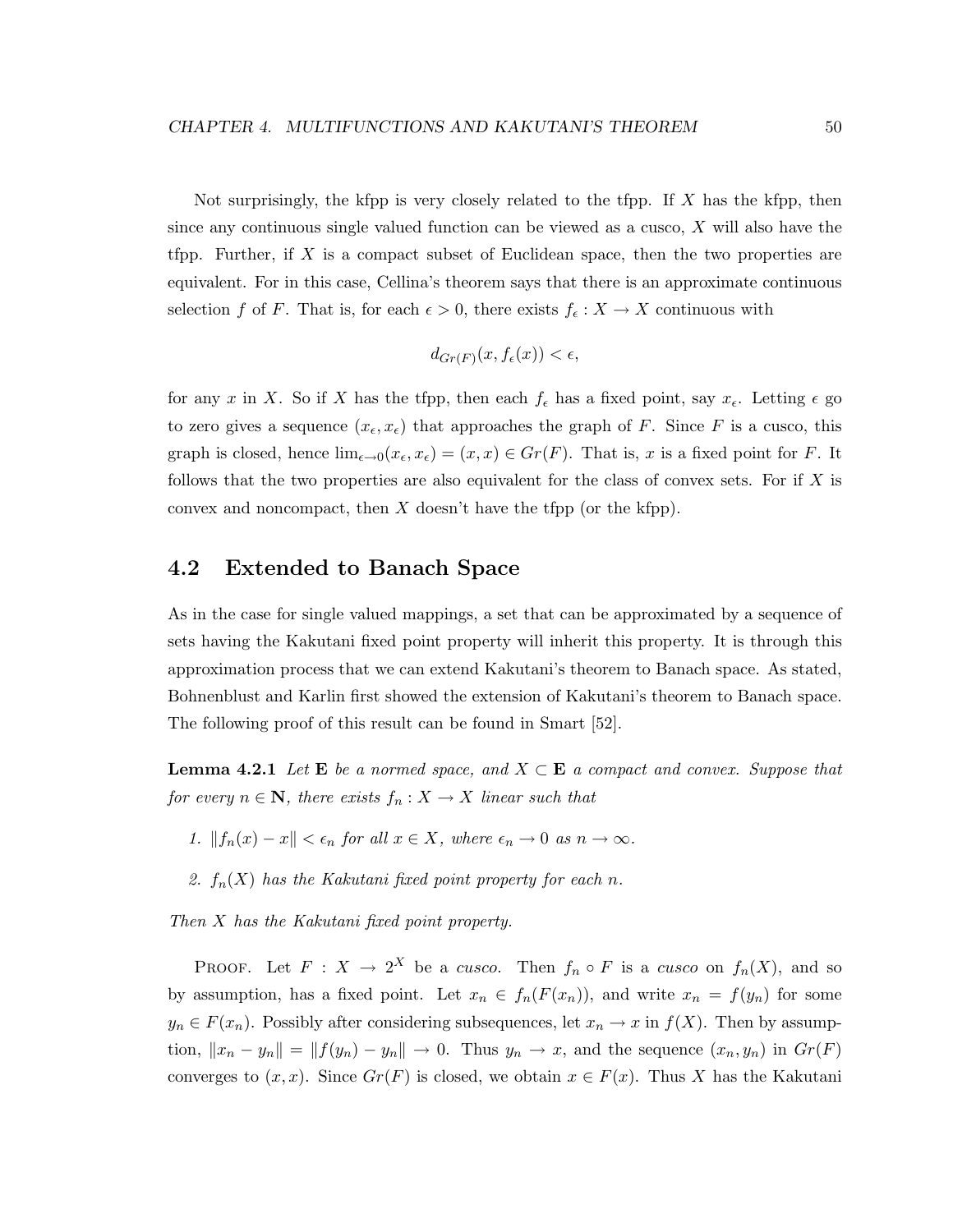fixed point property.

In what follows, we use the fact that any compact convex subset of a Banach space is homeomorphic to a compact convex subset of the Hilbert cube, H. The following lemma is needed to show that H has the Kakutani fixed point property.

**Theorem 4.2.2** *The Hilbert cube*  $H = \{(x_n) \in \ell_2 : |x_n| \leq \frac{1}{n}\}$  *has the kfpp.* 

PROOF. Let  $p_n : \ell_2 \to \ell_2$  be the projection map defined by  $p_n(x_1, x_2, \ldots) = (x_1, \ldots, x_n, 0, \ldots)$ . The for each  $x \in H$ ,

$$
||p_n(x) - x||^2 \le \sum_{k=n+1}^{\infty} \frac{1}{k^2},
$$

which approaches zero, as  $n \to \infty$ . Also  $p_n(H)$  can be embedded into  $\mathbb{R}^n$  as a closed bounded convex set. Thus  $p_n(H)$  has the kfpp for each n. Thus by lemma 4.2.1, H has the kfpp.

**Theorem 4.2.3** *Let* X *be a compact convex subset in Banach space. There is a linear homeomorphism of* X *onto a compact convex subset of* H*.*

**PROOF.** Assume that X is a subset of **B**. Let  $\{x_n\}$  be dense in span(X), and for each  $n \in \mathbb{N}$  choose a bounded linear function  $F_n$  on **E** such that

$$
f_n(x_n) = \frac{\|x\|}{n}
$$
, and  $\|f_n\| = \frac{1}{n}$ .

Now define  $f: X \to H$  by  $f((x_i)) = (f_i(x))$ . Then clearly f is continuous. Also if  $x \neq y$ , then

$$
|f_n(x) - f_n(y)| \ge ||f_n(x_n)| - |f_n(x - y - x_n)|
$$
  
\n
$$
\ge \frac{||x_n||}{n} - \frac{||(x - y) - x_n||}{n} > 0,
$$

for  $x_n$  sufficiently close to  $x - y$ . Thus f is a linear homeomorphism onto  $f(X)$ . Since X is compact and convex, so is  $f(X)$ .

Since the kfpp is preserved under linear homeomorphisms, and any compact convex subset of  $H$  is a retract of  $H$ , we have the following theorem.

 $\blacksquare$ 

■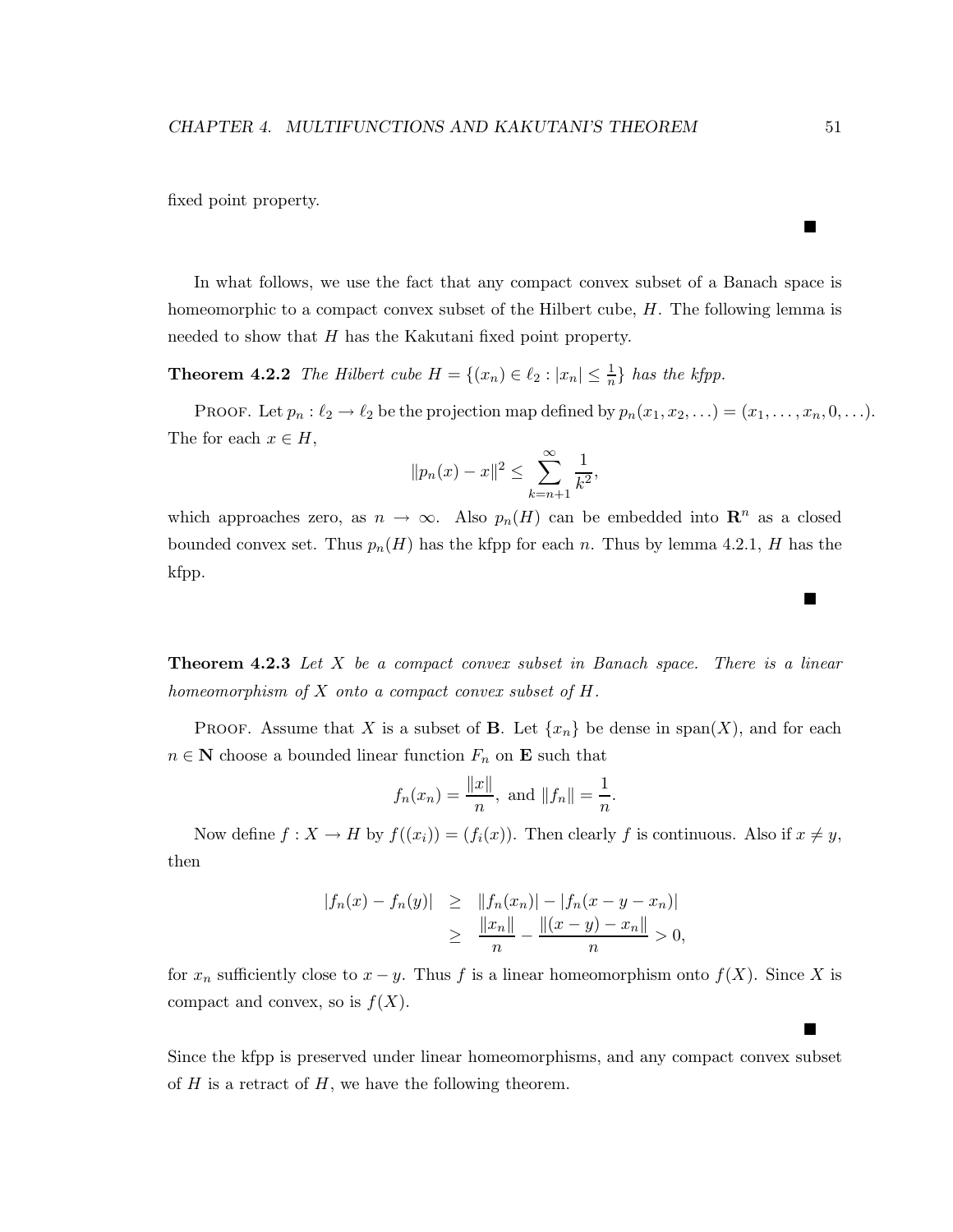**Theorem 4.2.4** *Let* X *be a compact convex subset of a Banach space, and*  $F: X \to 2^X$  *a* cusco*. Then* F *has a fixed point.*

As in the single-valued case, we can use this result to make a statement about a class of functions for which a closed convex set has the fixed point property.

**Theorem 4.2.5** *Let* X *be a closed convex subset of a Banach space, and*  $F: X \to 2^X$  *a* cusco. If  $F(X)$  is contained in a compact subset of X, then F has a fixed point.

PROOF. Let  $Y = \overline{conv}(F(X)) \subseteq X$ . Since  $F(X)$  is contained in a compact subset of X, its closure must be compact. Thus by Mazur's theorem, Y is compact. From theorem 4.2.4,  $F: Y \to 2^Y$  has a fixed point.

Further generalizations of the Kakutani fixed point theorem has paralleled some of that of the single valued case. For references, see for instance, [47].

## **4.3 Theorems with Boundary Conditions**

In this section we take a slight detour to consider some results in which the function considered is not strictly a self–map. The first theorem we consider is immediate from the material in the previous section. In the second part, we look at some interesting results by Browder that don't explicitly make any requirements that  $F$  map  $X$  into  $2^X$ . Of course, it is a necessary consequence of the conditions that Browder does insist on that  $F(X) \cap X \neq \emptyset$ . This theorem is of particular interest because it gives better insight into the characteristics of  $F$  that give us a fixed point. As well, the preliminary results need to prove the theorems of Browder are of interest in their own right.

We begin with the multifunction analog of Rothe's theorem.

**Theorem 4.3.1** *Let* X *be a closed convex subset of a Banach space* **E***, and*  $F: X \to 2^{\mathbf{E}}$ *a* cusco such that  $F(X)$  is precompact. If  $F(x) \subseteq X$  for each  $x \in \partial X$ , then F has a fixed *point.*

PROOF. First note that if X has empty interior, then  $X = \partial X$ , and the result follows from theorem 4.2.5. In  $\text{int}(X) \neq \emptyset$ , then we can assume without loss of generality that

 $\blacksquare$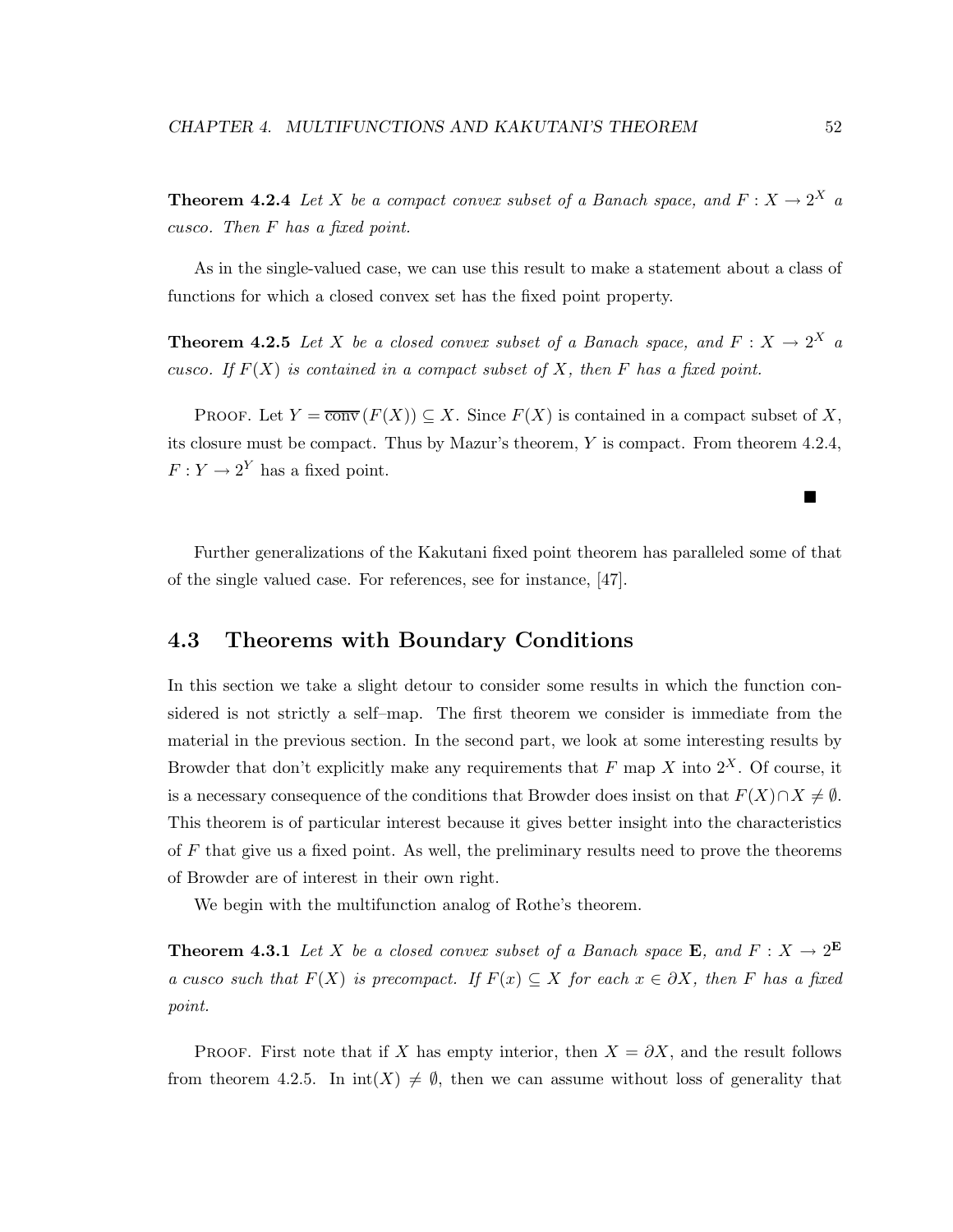$0 \in \text{int}(X)$ . By virtue of  $F(X)$  being contained in a compact subset of X, choose  $c \in \mathbb{R}^+$ such that  $F(X) \subseteq cX$ . Next let g be the Minkowski functional, and let  $r : cX \to X$  be the retraction defined by  $r(x) = (\max\{g(x), 1\})^{-1}X$ . Consider the function  $G : cX \to 2^{cX}$ defined by

$$
G(x) = F(r(x)).
$$

Then G is a cusco, and so there is an  $x_0 \in cX$  with  $x_0 \in G(x_0)$ . Note that if  $x \notin X$ , then  $r(x) \in \partial X$ , and so  $G(x) \subseteq X$ . Thus any fixed point of G must be in X. It follows that  $x_0$  is a fixed point of F.

Now we turn to our first result by Browder. The previous multifunction results have required F to be usc. In the following, we ask that the inverse image of open sets under  $F$ be open. In this case,  $F$  is said to be lower semicontinuous.

**Theorem 4.3.2** *Let* X *be a nonempty compact convex subset of a topological vector space* **E***, and*  $F: X \to 2^X$  *such that*  $F(x)$  *is nonempty and convex for each*  $x \in X$ *. Suppose that*  $F^{-1}(y) = \{x \in X : y \in F(x)\}$  *is open for each*  $y \in X$ *. Then* F *has a fixed point.* 

PROOF. The set  $\{F^{-1}(y): y \in X\}$  is an open cover of our compact set X. Thus choose a finite subcover  $\{F^{-1}(y_i)\}_{i=1}^n$ , and let  $p_i: X \to \mathbf{R}, 1 \le i \le n$ , be a partition of unity subordinate to this cover. Define  $p : X \to X$  by

$$
p(x) = \sum_{i=1}^{n} p_i(x) y_i.
$$

By convexity of X, p is well-defined. Also, for each i such that  $p_i(x) \neq 0$ , we have  $x \in F^{-1}(y_i)$ . Thus  $y_i \in F(x)$ . Since  $\sum_{i=1}^{n}$  $i=1$  $p_i(x) = 1$ , and  $p_i(x) \geq 0$ , we see that  $p(x)$  is a convex combination of points in  $F(x)$ . Since  $F(x)$  is convex,  $p(x) \in F(x)$ . But p is a continuous self-map on the finite dimensional set, so by Brouwer's theorem  $p$  has a fixed point. This point is the desired fixed point for X.

**Lemma 4.3.3** *Let* X *be a compact subset of a topological vector space* **E***, and*  $f: X \to \mathbf{E}^*$ *continuous. Then for a fixed*  $y \in X$ *, the function*  $g : X \to \mathbf{R}$  *defined by*  $g(x) = \langle f(x), x - y \rangle$ *is continuous.*

 $\blacksquare$ 

Р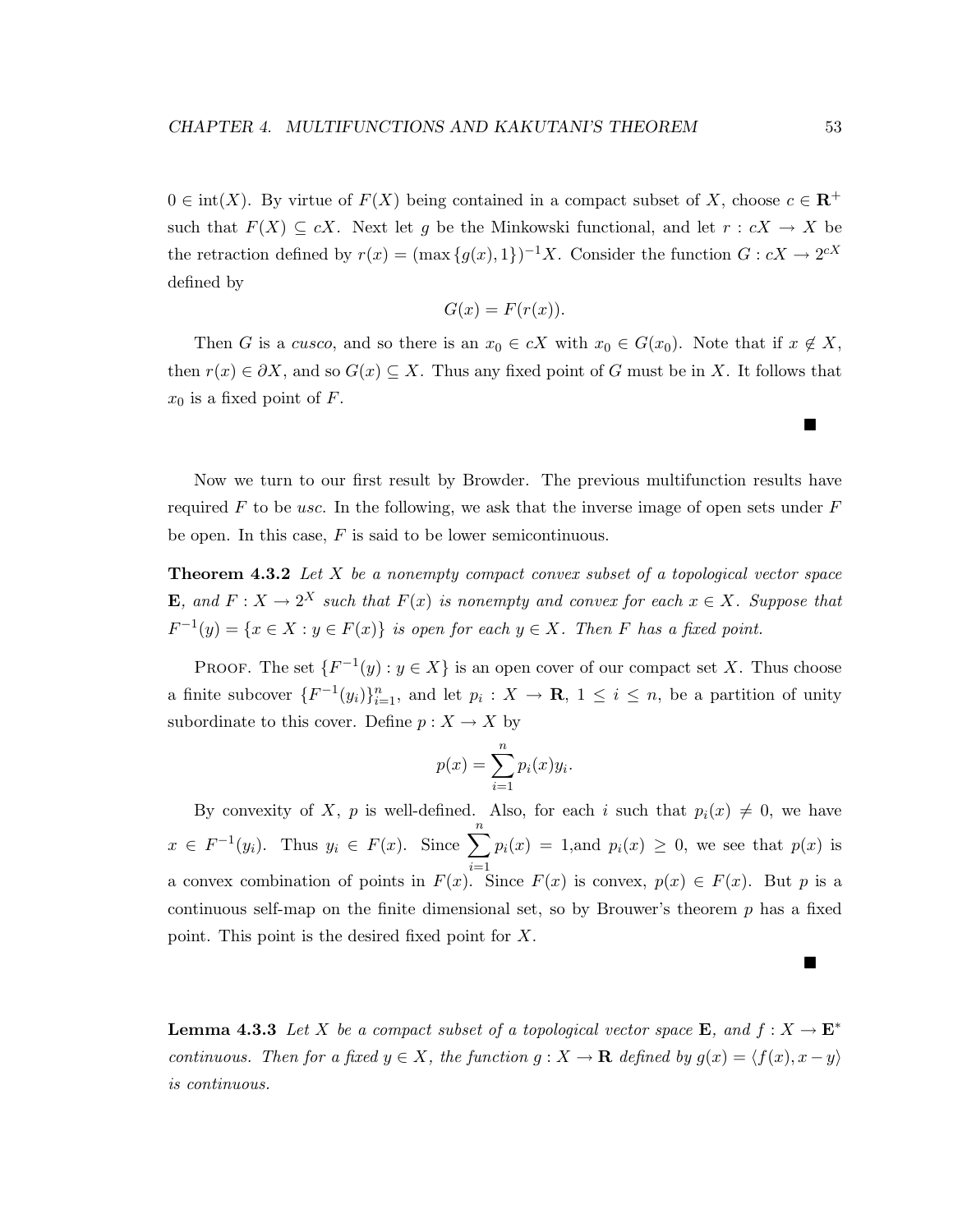PROOF. Fix  $y \in X$ . By compactness of X, let  $K = \sup$ x∈X  $\{\|x-y\|\}<\infty$ . Fix  $z\in X$ , and let  $\epsilon > 0$  be given. Since f is continuous, choose  $\delta_1 > 0$  so that  $||x - z|| < \delta_1 \Rightarrow ||f(x) f(z)$   $\leq \frac{\epsilon}{2k}$ . Since  $f(x) \in \mathbf{E}^*$ , let  $\delta_2 > 0$  be such that  $\|x - z\| < \delta_2 \Rightarrow |\langle f(z), z - x \rangle| < \frac{\epsilon}{2}$ . Then choose  $\delta = \min \{\delta_1, \delta_2\}$ . Continuity of g follows from

$$
||g(z) - g(x)|| = ||\langle f(z), z - y \rangle - \langle (x), x - y \rangle||
$$
  
\n
$$
\leq ||\langle f(z), z - y \rangle - \langle f(z), x - y \rangle + \langle f(z), x - y \rangle - \langle f(x), x - y \rangle||
$$
  
\n
$$
\leq ||\langle f(z), z - x \rangle|| + ||\langle f(z) - f(x), x - y \rangle||.
$$

**Lemma 4.3.4** *Let* **E** *be a locally convex topological vector space, and* X *a nonempty subset of* **E***. Let*  $F: X \to 2^E$  *be a cusco, and suppose* F *has no fixed points. Then there exists a continuous function*  $f: X \to \mathbf{E}^*$  *such that for*  $x \in X$ *,*  $f(x)$  *is strictly positive on*  $x - F(x)$ *.* 

PROOF. For  $x^* \in \mathbf{E}^*$ , define

$$
N_{x^*} = \{ x \in X | \langle x^*, y \rangle > 0 \text{ for all } y \in x - F(x) \}.
$$

Note that by assumption,  $0 \notin x - F(x)$ , for each  $x \in X$ . Also,  $x - F(x)$  is closed and convex. Thus, for a fixed  $x_0 \in X$ , a familiar separation theorem tells us there is a  $\delta > 0$ and  $x^* \in \mathbf{E}^*$  with  $\langle x^*, y \rangle > \delta$  for each  $y \in x_0 - F(x_0)$ . Further, by continuity of  $x^*$ , we can choose a neighbourhood V of  $x_0 - F(x_0)$  such that  $\langle x^*, y \rangle > \frac{\delta}{2}$  for  $y \in V$ . By upper semicontinuity of F, there is a neighbourhood U of  $x_0$  such that  $x \in U$  gives  $x - F(x) \subseteq V$ . Thus  $U \subseteq N_{x^*}$ . Hence  $x_0 \in \text{int}N_{x^*}$ , and  $\{\text{int}N_{x^*} : x^* \in \mathbf{E}^*\}$  is an open cover of X. By compactness, let  $\{N_{x_1^*}, \ldots, N_{x_n^*}\}$  be a finite cover of X, and choose  $\{\beta_1, \ldots, \beta_n\}$  a partition of unity subordinate to this cover. Define  $f : X \to \mathbf{E}^*$  by

$$
f(x) = \sum_{i=1}^{n} \beta_i(x) x_i^*.
$$

Then f is continuous, and for  $\beta_i(x) \neq 0$ , we have  $\langle x_i^*, y \rangle > 0$  for all  $y \in x - F(x)$ . Thus  $f(x)$  is strictly positive on  $x - F(x)$ .

■

Г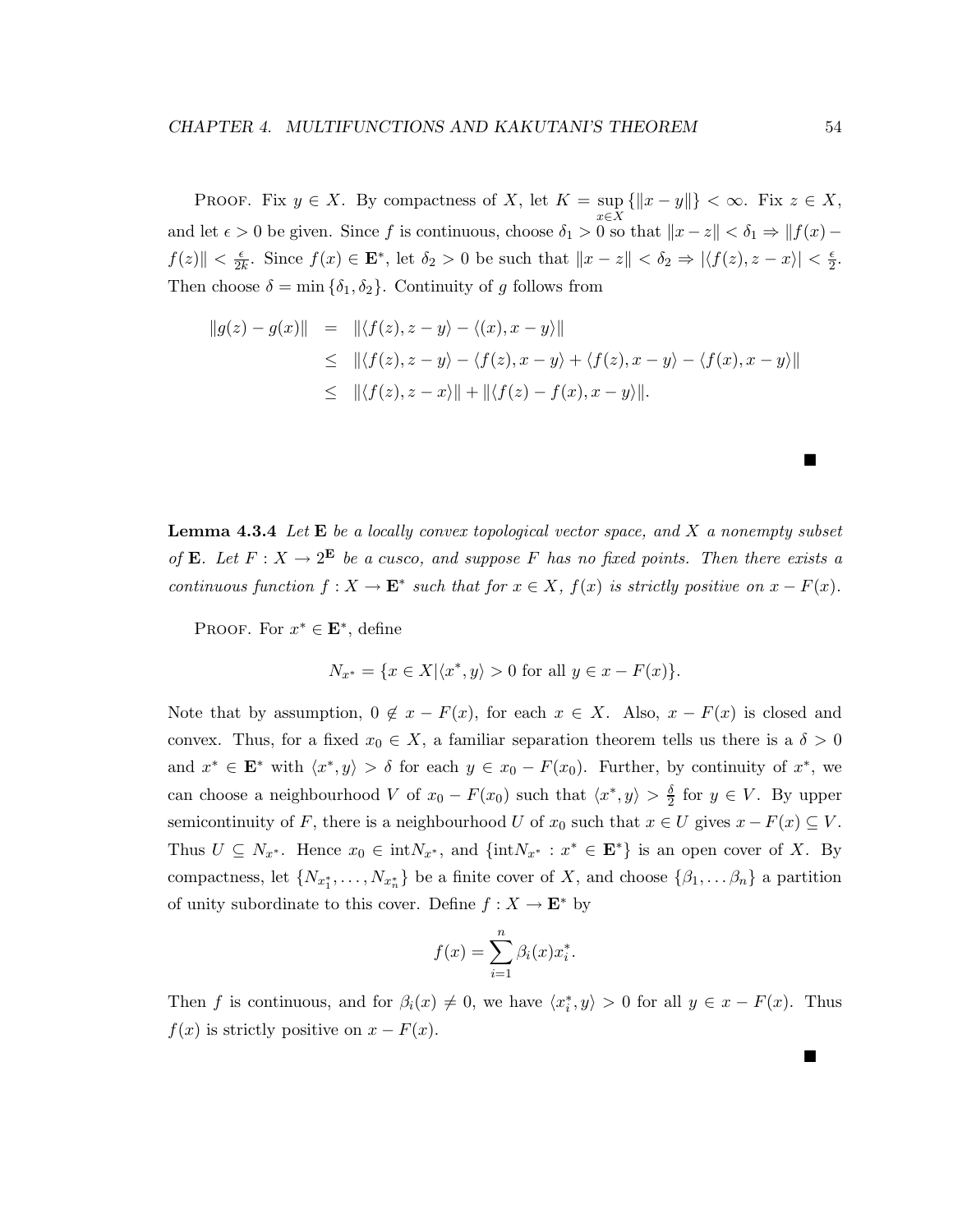The following lemma is typical in Browder's treatment of fixed point theorems for multifunctions. A more detailed account can be found in [16], and references therein. In this vein, Browder relates the absence of a fixed point of  $F$  to the existence of a single valued function that is positive on  $x - F(x)$  for some x.

**Lemma 4.3.5** *Let* X *be a compact convex subset of a locally convex topological vector space* **E***, and*  $f: X \to \mathbf{E}^*$  *continuous. Then there exists*  $x \in X$  *such that*  $\langle f(x), x - y \rangle \ge 0$  *for all*  $y \in X$ .

PROOF. Suppose the contrary, and let  $F(x) = \{y \in X : \langle f(x), x - y \rangle < 0\}$ . Then by assumption, for any  $x \in X$ ,  $F(x) \neq 0$ . Further, if  $x_1, x_2 \in F(x)$ , then for  $0 \leq \lambda \leq 1$ , we have

$$
\langle f(x), x - (\lambda x_1 + (1 - \lambda)x_2) \rangle = \lambda \langle f(x), x - x_1 \rangle + (1 - \lambda) \langle f(x), x - x_2 \rangle < 0.
$$

Thus  $F(x)$  is convex. By Lemma 4.3.3, for a fixed  $y \in X$ , the function defined by  $g(x) = \langle f(x), x - y \rangle$  is continuous. Thus  $g^{-1}(-\infty, 0) = F^{-1}(y)$  is open. Now by theorem 4.3.2, F has a fixed point. But  $x \in F(x)$  means  $0 > \langle f(x), x - x \rangle = 0$ , a contradiction.

As stated, the theorems we present below make no explicit assumption that the intersection of  $F(X)$  and X is nonempty. Instead, strong assumptions on the behaviour of F on the boundary of  $X$  is required. Sometimes a function satisfying the hypothesis of the first theorem is called an "outward" mapping, and one satisfying the conditions of the second, an "inward" mapping.

**Theorem 4.3.6** *Let* **E** *be a locally convex topological vector space, and* X *a nonempty compact convex subset of* **E***. Let*  $F: X \to 2^{\mathbf{E}}$  *be a cusco, and suppose that for each*  $x \in \partial X$ *, there exists*  $y \in F(x)$ ,  $z \in X$ ,  $\lambda < 0$  *such that*  $y - x = \lambda(z - x)$ *. Then* F *has a fixed point.* 

PROOF. Suppose the contrary. Then by Lemma 4.3.4, there is a continuous  $f: X \to \mathbf{E}^*$ such that  $f(x)$  is strictly positive on  $x - F(x)$ . By Lemma 4.3.5, there exists  $x_0 \in X$  such that

$$
\langle f(x_0), x_0 - x \rangle \ge 0, \text{ for all } x \in X. \tag{4.1}
$$

There are two cases to consider.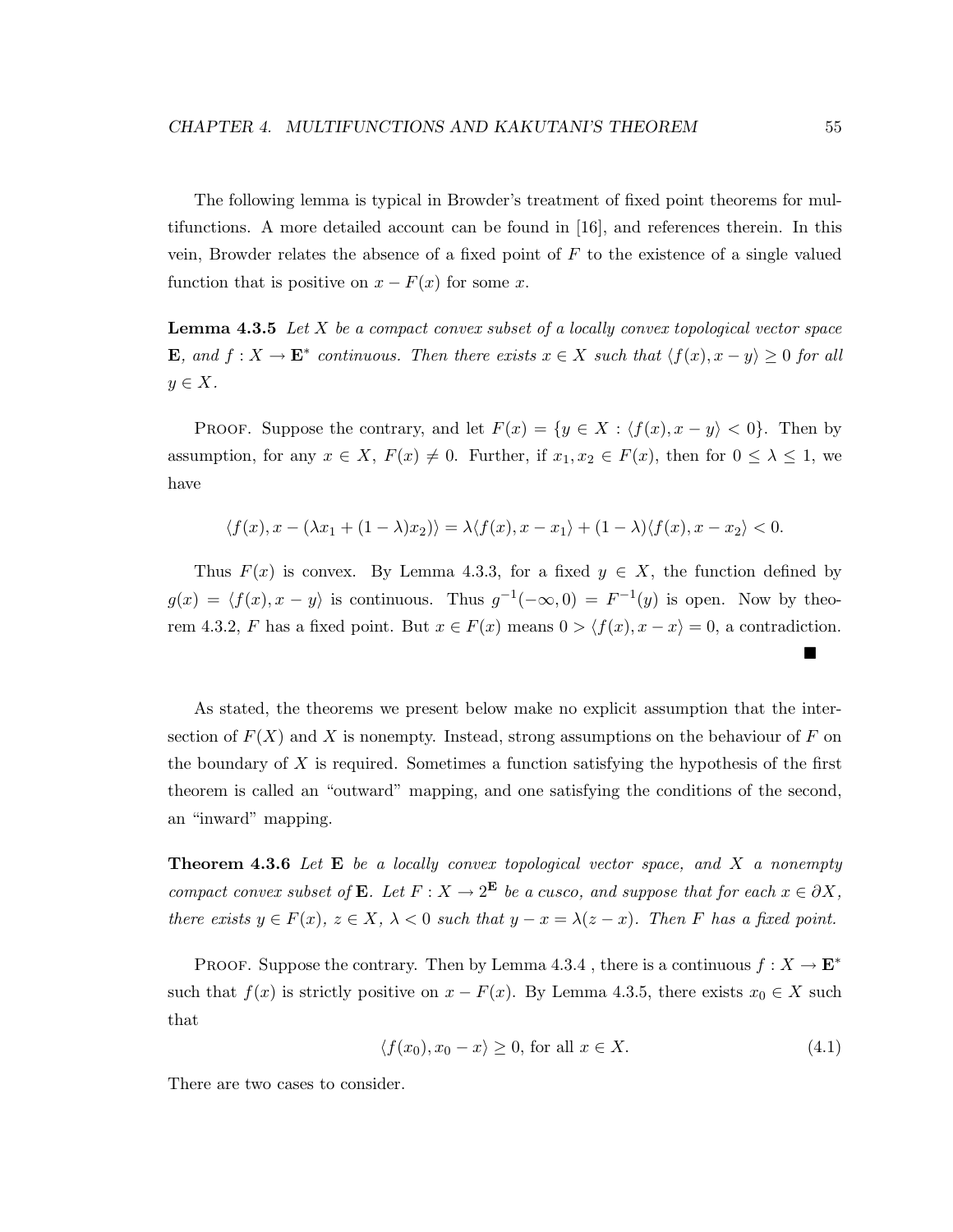First suppose  $x_0 \notin \partial X$ . Since X is convex, for  $y \in \mathbf{E}$ , there is an  $\epsilon > 0$  with  $x =$  $x_0 - \epsilon y \in X$ . We have  $0 \le \langle f(x_0), x - x_0 \rangle = \epsilon \langle f(x_0), y \rangle$ . Thus  $\langle f(x_0), y \rangle \ge 0$  for all  $y \in \mathbf{E}$ . Replacing y with  $-y$ , we obtain  $\langle f(x_0), y \rangle = 0$ , for all  $y \in \mathbf{E}$ . On the other hand,  $f(x_0)$  is strictly positive on the nonempty set  $x_0 - F(x_0)$ , and so we have a contradiction.

Now suppose  $x_0 \in \partial X$ . Then by our assumption, choose  $y \in F(x_0)$ ,  $x \in X$ ,  $\lambda < 0$  with  $y - x_0 = \lambda(x - x_0)$ . Since  $f(x_0)$  is strictly positive on  $x_0 - F(x_0)$ , we have

$$
0 < \langle f(x_0), x_0 - y \rangle = \lambda \langle f(x_0), x_0 - x \rangle \le 0,
$$

by (4.1) above, and since  $\lambda < 0$ . Thus again we have a contradiction. It follows that F must have a fixed point.

The corresponding result for inward mappings is easily obtained from the previous theorem.

**Theorem 4.3.7** *Let* **E** *be a locally convex topological vector space, and* X *a nonempty compact convex subset of* **E***. Let*  $F: X \to 2^{\mathbf{E}}$  *be a cusco, and suppose that for each*  $x \in X$ *, there exists*  $y \in F(x)$ ,  $z \in X$ ,  $\lambda > 0$  *such that*  $y - x = \lambda(z - x)$ *. Then* F *has a fixed point.* 

PROOF. We reduce this to the previous case of theorem 4.3.6. Define  $G: X \to 2^{\mathbf{E}}$  by  $G(x)=2x - F(x)$ . Then G is a cusco. Now, for  $x \in \partial X$ , choose  $y \in F(X)$ ,  $z \in X$ ,  $\lambda > 0$ such that  $y - x = \lambda(z - x)$ . Then  $2x - y \in G(x)$ , and

$$
(2x - y) - x = x - y = -\lambda(z - x), \text{ with } -\lambda < 0.
$$

Thus G satisfies the hypothesis for the previous theorem, and so has a fixed point, say x. Then  $x \in 2x - F(x)$ . It follows that x is a fixed point for F.

Е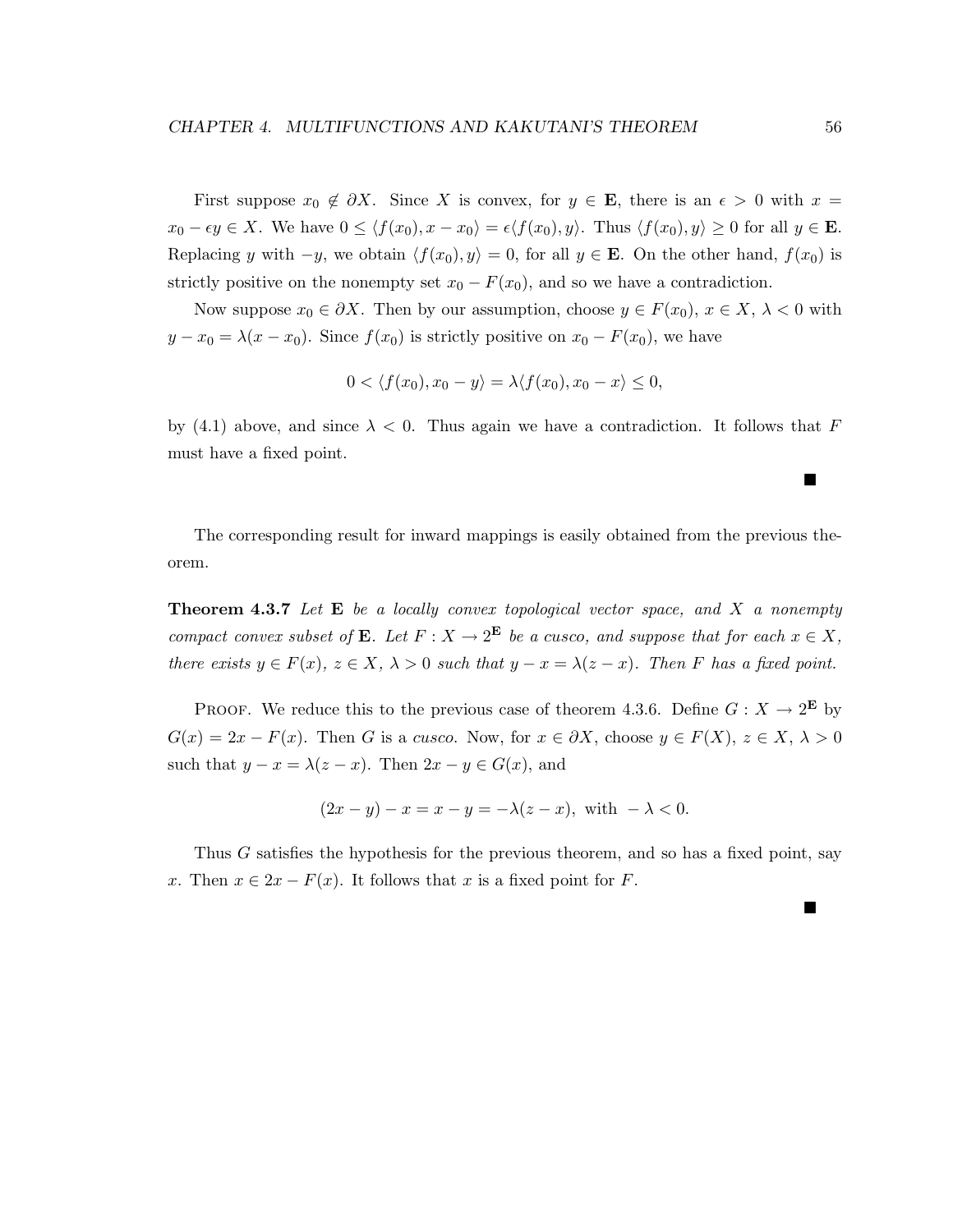# **Chapter 5**

# **Applications**

The application of topological fixed point theory is vast. In fields such as economics and game theory it is the only known method by which many important results are obtained. Brouwer can be used to show the existence of a winner in the game of Hex [28], and has been useful in other two player mathematical games. The theory is also fundamental in showing the existence of solutions for differential equations. As well, Brouwer's theorem and its relatives have served to simplify existing proofs of many well known results. In this chapter we highlight a few of these applications.

## **5.1 The KKM-Map Principle**

In chapter two we saw that Sperner  $\Rightarrow$  KKM  $\Rightarrow$  Brouwer. The ease in which this chain was established caused much speculation as to their equivalence. The question was open for almost 50 years, when in 1974 Yoseloff showed that Brouwer  $\Rightarrow$  Sperner. This is perhaps one of the most important relationships Brouwer's theorem has with any result. Together, the three theorems form a mathematical trinity that has had a great number of applications.

The KKM theorem was extended to topological vector spaces in 1952 by Ky Fan [23]. Its extensions and equivalent formulations have had such an effect as to have spawned a branch of research known as KKM theory. The theorem itself has become known as the KKM–map principle, and has been widely used as a tool for fixed point theory, minimax problems, dimension theory, and mathematical economics. As such, we consider Brouwer  $\Rightarrow$  KKM to be an important application of the Brouwer fixed point theorem.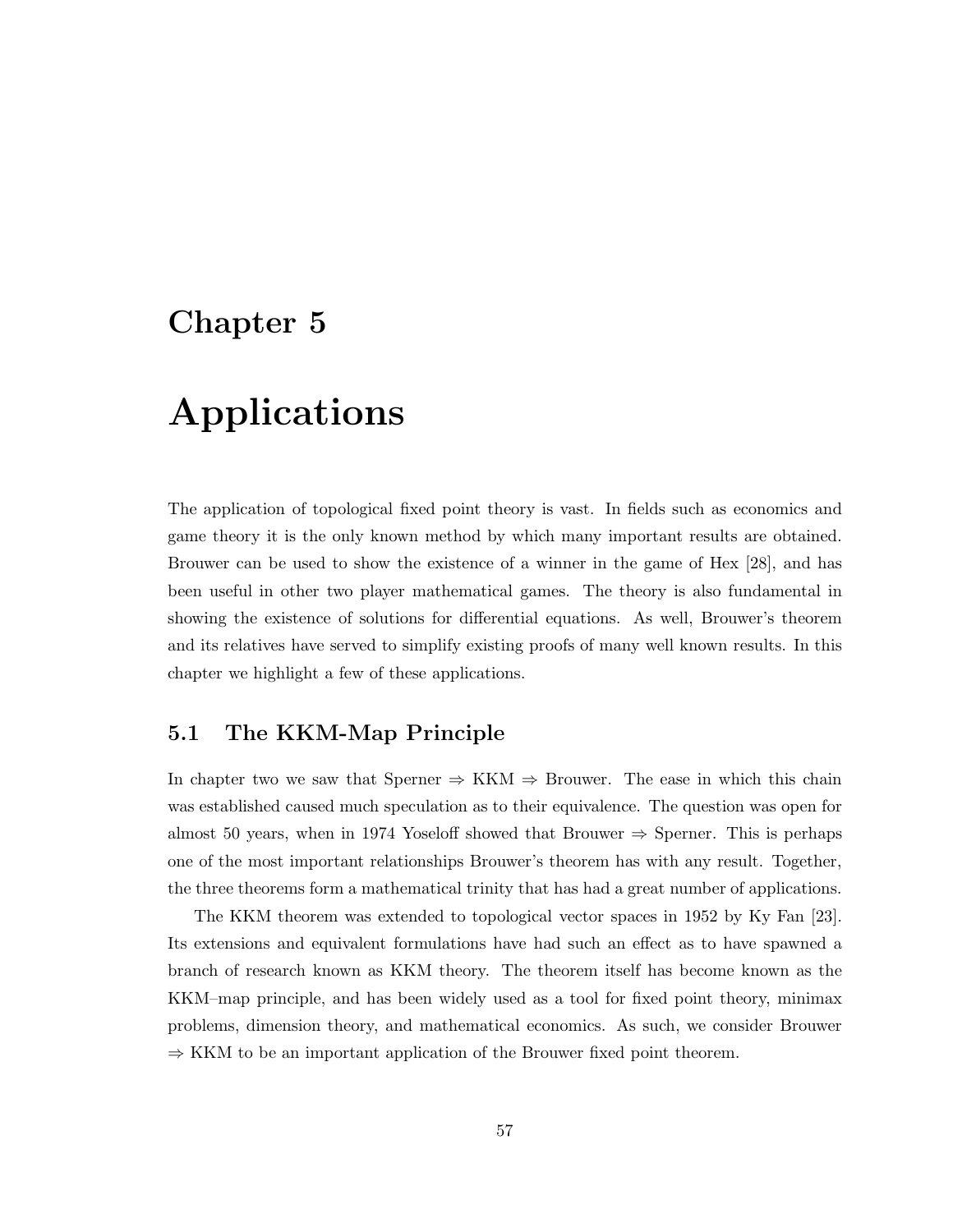**Theorem 5.1.1 (KKM)** *Let* X *be a nonempty subset of Euclidean space* E*. Suppose that for every*  $x \in X$ *, there exists a closed subset*  $M(x) \subseteq X$  *such that* 

$$
convF \subseteq \bigcup_{x \in F} M(x)
$$

*for all finite subsets* F *of* X*. Then, for any finite subset* F *of* X*,*

$$
\bigcap_{x \in F} M(x) \neq \emptyset.
$$

*Hence, if for some*  $x \in X$ *,*  $M(x)$  *is compact, we have* 

$$
\bigcap_{x \in X} M(x) \neq \emptyset.
$$

PROOF. Suppose the contrary. That is, suppose the hypothesis of the theorem, and that  $F = \{x_1, x_2, \dots, x_m\}$  is a finite set in X with  $\bigcap_{i=1}^m M(x_i) = \emptyset$ .

Consider  $f : conv(F) \to E$  defined by

$$
y \mapsto \frac{\sum_{i=1}^{m} d_{M(x_i)}(y)x_i}{\sum_{i=1}^{m} d_{M(x_i)}(y)}
$$
.

This map is well-defined since by assumption  $\bigcap_{i=1}^{m} M(x_i) = \emptyset$ . Thus we have f is a self-map on conv $(F)$ . By Brouwer's theorem, f has a fixed point, say z.

Define  $F' = \{x \in F : z \notin M(x)\}.$  Now,

$$
z = \frac{\sum_{i=1}^{m} d_{M(x_i)}(z) x_i}{\sum_{i=1}^{m} d_{M(x_i)}(z)}.
$$

Note that  $z \notin M(x) \Leftrightarrow d_{M(x)}(z) \neq 0$ . Therefore z can be written as a convex combination of elements in  $\text{conv}(F')$ . From the assumed property,  $\text{conv}(F') \subseteq \bigcup_{x \in F'} M(x)$ . This implies  $z \in M(x)$  for some  $x \in F'$ , a contradiction. Thus  $\bigcap_{i=1}^{m} M(x_i) \neq \emptyset$ .

The final statement of the theorem follows using the finite intersection property characterization of compactness.

Multifunctions satisfying the hypothesis of the KKM theorem, that is, functions  $F$ :  $X \to 2^X$  with conv $\{x_1, \ldots, x_n\} \subseteq \bigcup_{i=1}^n F(x_i)$ , for finite subsets  $\{x_1, \ldots, x_n\}$  of X, are called KKM–maps. For example, let **E** be a normed linear space, X a convex subset, and  $f: X \to \mathbf{E}$  a continuous function. Then it can be shown that  $G: X \to 2^X$  defined by

$$
G(x) = \{ y \in X : ||f(y) - y|| \le ||f(y) - x|| \}
$$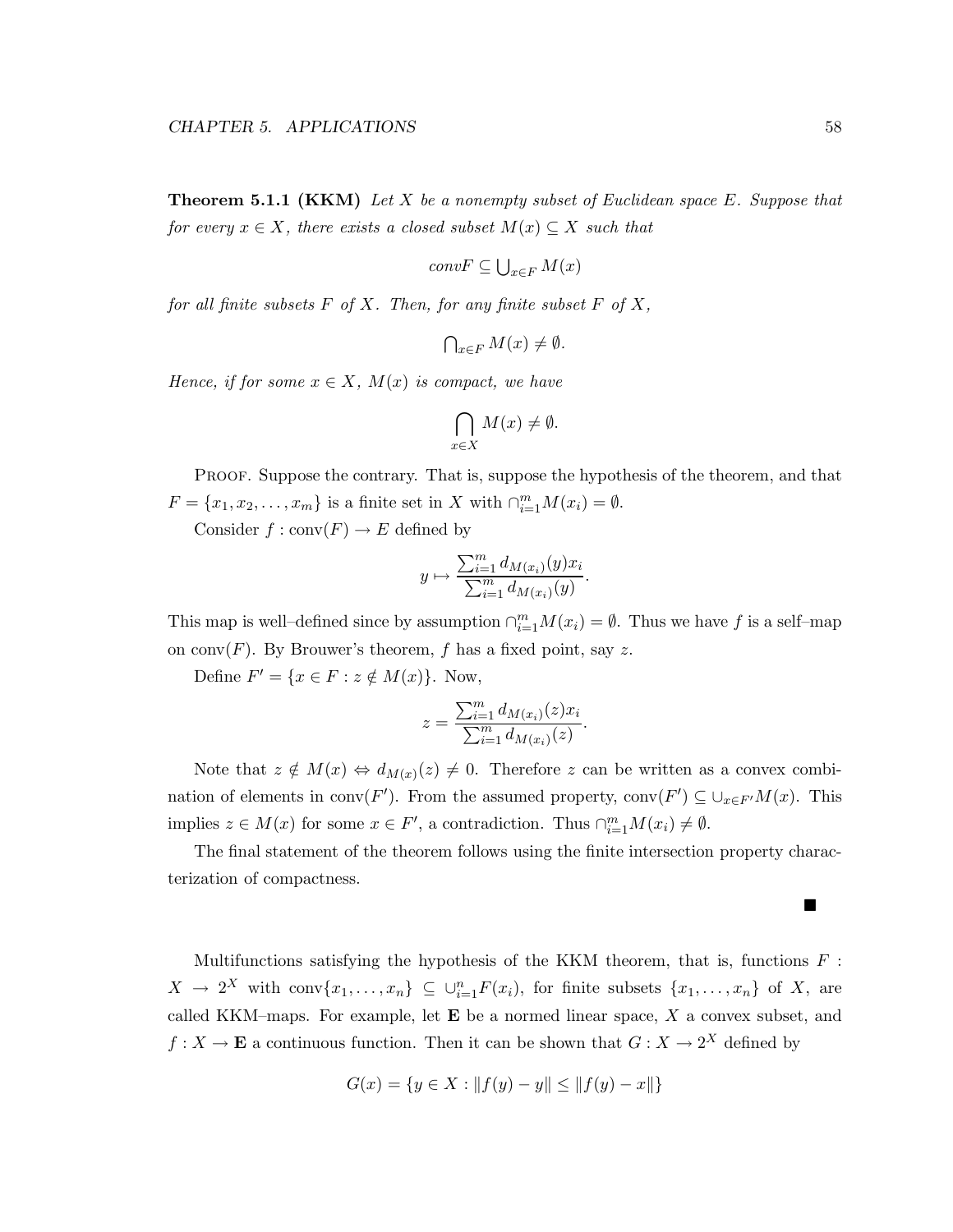is a KKM–map. Thus the KKM–map principle is useful in showing the existence of best approximations. A thorough account of fixed point theory and best approximations can be found in [51].

## **5.2 Solutions to Differential Equations**

The usefulness of fixed point theorems in proving the existence of solutions for differential equations cannot be overstated. Often, the solution of an equation is found to coexist with the existence of a fixed point of some related function. For example, a solution to the equation  $F(x) = 0$  is a fixed point of  $F(x) + x$ . If the set of valid solutions can be viewed as a compact convex subset of some space, then it may be possible to show the existence of a fixed point using topological fixed point theorems. Often in this area, the space is a function space, and so Schauder's theorem may be helpful.

As an example, we show the existence of a continuous  $y : \mathbf{R} \to \mathbf{R}^n$  with

$$
y'(t) = f(t, y(t))
$$

$$
y(a) = b,
$$

where f is a continuous function of t and y, in a neighbourhood of  $(a, b)$ .

First note that by continuity, we can assume  $|f(t, y)| \leq K$ , for  $|t - a| \leq \epsilon$ , and  $|y - b| \leq \epsilon$ . Let  $\delta < \min\left\{\epsilon, \frac{\epsilon}{K}\right\}$ . Consider the space **E** of functions from **R** into **R**<sup>n</sup> that are continuous on |t−a| < δ. We equip **E** with the uniform norm. The set to which we will apply Schauder's theorem is

$$
X = \{ y \in \mathbf{E} : |y(t) - b| \le \delta K, \text{ for all } t \}.
$$

It is not hard to see that M is closed and convex. next, define  $h: X \to X$  by

$$
h(y)(t) = b + \int_a^t f(s, y(s))ds.
$$

Then for  $y \in X$ ,  $|h(y)(t)-b| \leq |t-a| \max\{|f(s,y(s))|\} \leq \delta K$ . Thus, h is indeed a self-map of  $X$ . Also  $h$  is continuous, since

$$
|h(y_1) - h(y_2)| = \sup_t \left| \int_a^t f(s, y_1(s)) - f(s, y_2(s)) \right|
$$

approaches zero as  $|y_1 - y_2| \to 0$ , by uniform continuity of f. Next note that for any  $y \in X$ ,  $|h(y)| \leq |b| + \delta K$ , and so  $h(X)$  is uniformly bounded. Also note that  $h(X)$  is equicontinuous,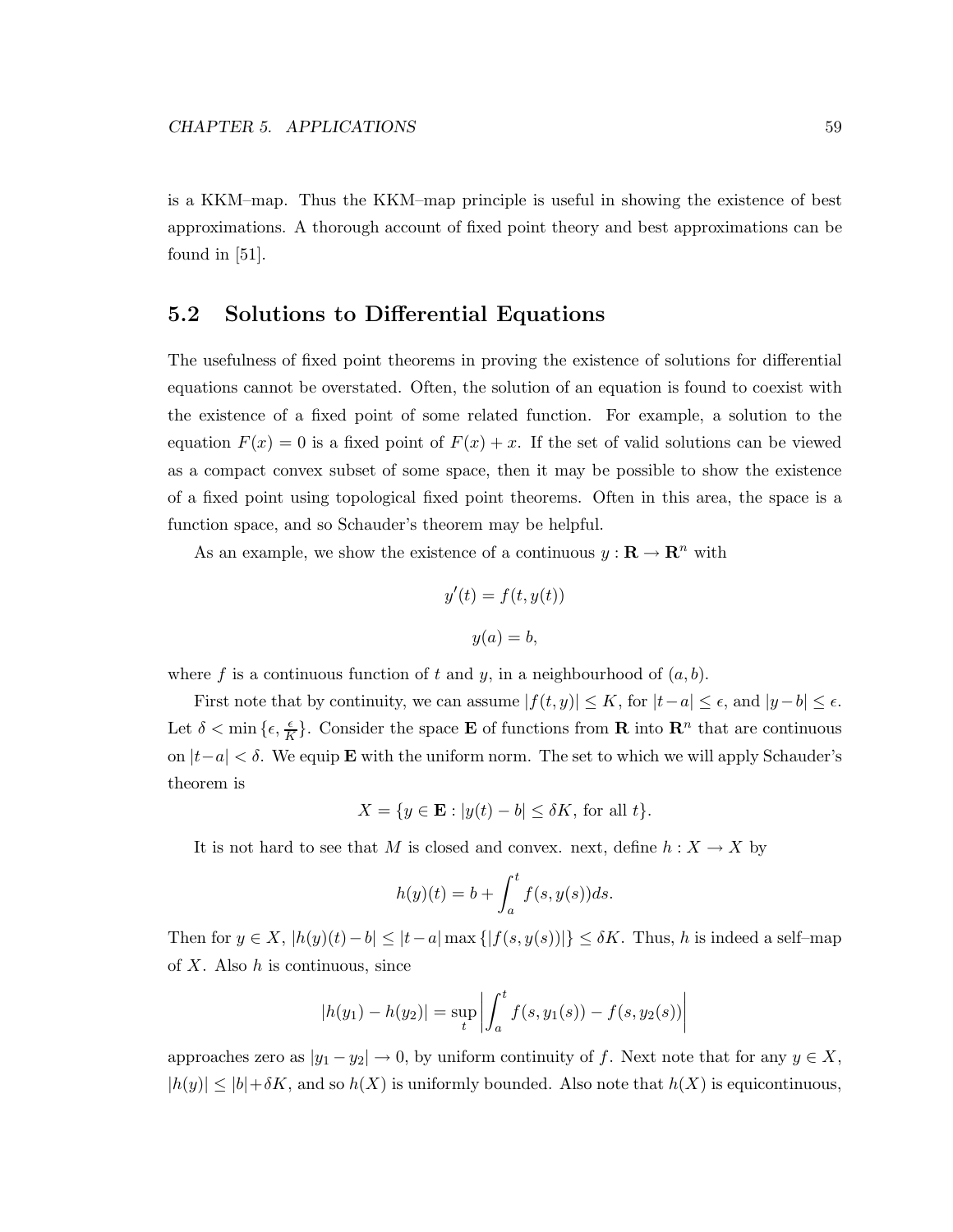since

$$
|h(y)(t_1) - h(y)(t_2)| \le \left| \int_{t_1}^{t_2} f(s, y(s)) ds \right| \le K|t_1 - t_2|.
$$

It follows that  $h(X)$  is precompact, and so we can apply Schauder's (second) theorem to see that h has a fixed point. This fixed point solves the equation.

Banach's contraction principle is also very important for showing existence of solutions to DE's. A nice description of various problems and generic methods for changing solution existence problems into fixed point problems can be found in [52].

## **5.3 The Jordan Curve Theorem**

Many authors have employed Brouwer's theorem to give a simplified proof of a known result in mathematics. One such application is Maehara's proof of the Jordan Curve theorem [42]. A Jordan curve is the image under a homeomorphism of a circle. The Jordan curve theorem says that in  $\mathbb{R}^2$ , the compliment of a Jordan curve J consists of two components, each of which have  $J$  as its boundary. This result is notoriously difficult to prove. The first rigorous proof appeared in 1905 [55]. In 1984 Maehara used Brouwer's theorem to give a simplified version of a proof by Moise [44]. Still, a simplified proof of the Jordan curve theorem need not be brief. We present here the lemmas Maehara used to bypass some of the tedious arguments in Moise's proof.

Let J be a Jordan curve in  $\mathbb{R}^2$ . By  $E(a, b; c, d)$  we mean the rectangular region  $\{(x, y):$  $a \leq x \leq b, c \leq y \leq d$ .

**Theorem 5.3.1** *If*  $\mathbb{R}^2 - J$  *is not connected, then each of its components has J as its boundary.*

**PROOF.** Let U be a component of  $\mathbb{R}^2 - J$ . Then for any other component W, we have  $(\overline{U}\bigcap U^c)\bigcap W=\emptyset$ . Thus  $\overline{U}\bigcap U^c$  is contained in J. If  $\overline{U}\bigcap U^c\neq J$ , the let  $A\subseteq J$  be an arc with  $\overline{U} \cap U^c$  ⊆ A. Now, since J is bounded,  $\mathbb{R}^2 - J$  can have only one unbounded component. Thus we must have at least one bounded component.

First assume that U is a bounded component. Choose  $a \in U$ , and let D be a disk centred at a, containing J. By the Tietze Extension theorem, the function  $id: A \to A$  has a continuous extension  $R: D \to A$ . We define  $f: D \to D \setminus \{a\}$  by

$$
f(x) = \begin{cases} r(x), & \text{if } x \in \overline{U}, \\ x, & \text{if } x \in U^c. \end{cases}
$$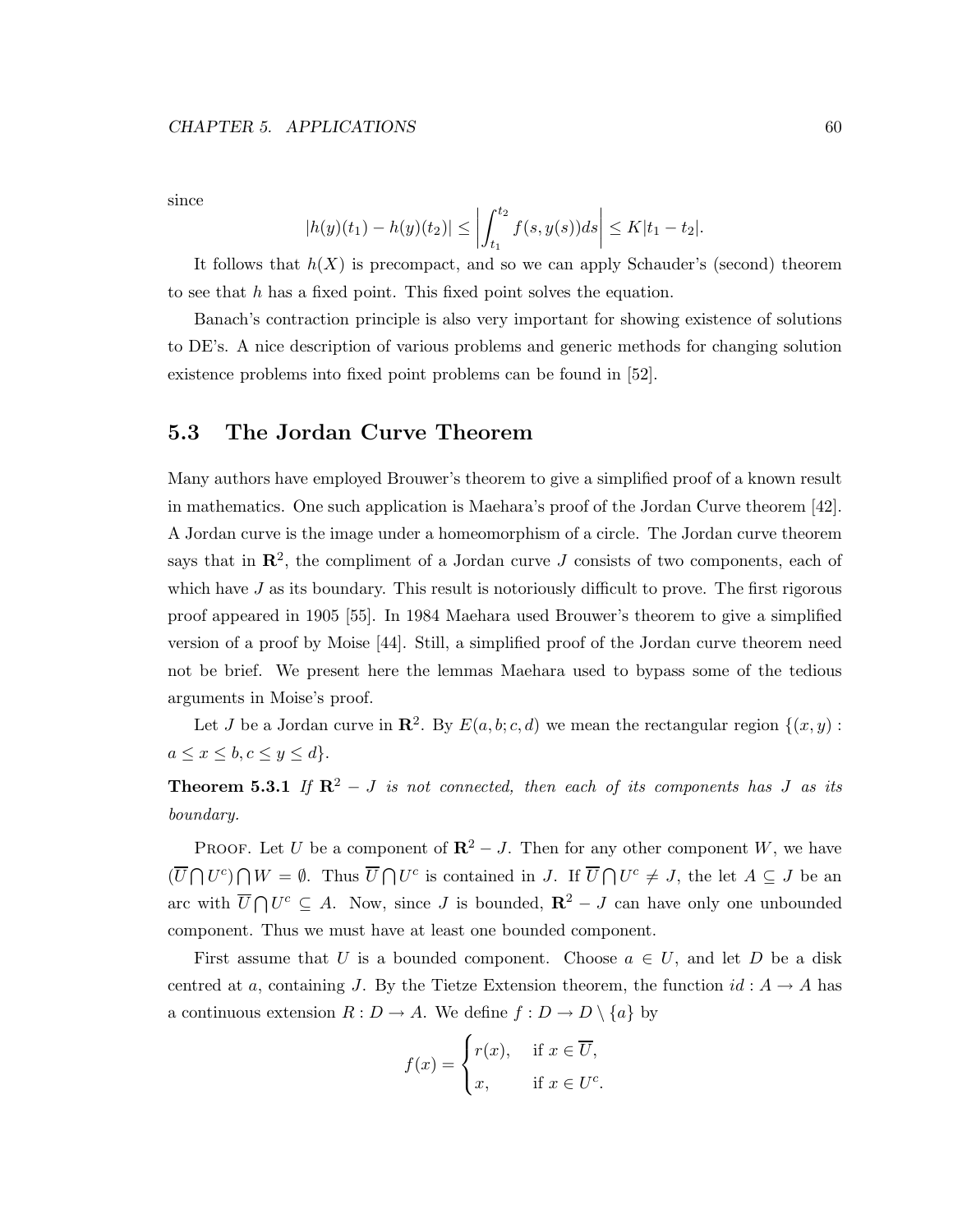Note that  $\overline{U} \cap U^c \subseteq A$ , so f is well-defined and continuous. Now let  $p : D \setminus \{a\} \to S$  be the projection through a onto the boundary S of the disk, and  $g : S \to S$  the antipodal map. Then the function  $g \circ f : D \to D$  is continuous with no fixed point, violating Brouwer's theorem. Thus  $\overline{U} \bigcap U^c = J$ .

The case where  $U$  is unbounded follows similarly, by letting

$$
f(x) = \begin{cases} r(x), & \text{if } x \in U^c, \\ x, & \text{if } x \in \overline{U}. \end{cases}
$$

Next Maehara uses Brouwer's theorem to prove the following. Suppose in a rectangle we have two paths, one going from the left to the right side, and the other starting at the top and ending somewhere along the bottom. Then these paths must intersect.

**Theorem 5.3.2** *Let*  $f(t) = (f_1(t), f_2(t))$  *and*  $g(t) = g_1(t), g_2(t)$ *), for* −1 ≤ t ≤ 1*, be paths in*  $E(a, b; c, d)$  *such that* 

$$
f_1(-1) = a, f_1(1) = b, g_2(-1) = c, g_2(1) = d.
$$

*Then there exists*  $t \in [-1, 1]$  *such that*  $f(t) = g(t)$ *.* 

PROOF. Suppose the contrary. If  $f(s) \neq g(t)$  for all  $s, t \in [0,1]$ , then the function h defined by  $\left(\begin{array}{cc} f(x) & f(x) & f(x) \\ g(x) & g(x) & g(x) \end{array}\right)$ 

$$
h(s,t) = \frac{(g_1(t) - f_1(s), f_2(s) - g_2(t))}{\max\{|f_1(s) - g_1(t)|, |f_2(s) - g_2(t)|\}}
$$

is well–defined and continuous, and maps  $E$  into its boundary. Thus by Brouwer's theorem, hh has a fixed point say  $(s, t)$ . But  $h(s, t)=(s, t)$  implies  $|s| = 1$  or  $|t| = 1$ . Examining these four possibility gives a contradiction in each case.

Using these two results, Maehara proves the Jordan Curve theorem by first constructing a particular point  $z \in \mathbb{R}^2 - J$ , and proving that the component containing z must be bounded, and then showing there can be no other bounded component than this. For details, see [42].

Е

 $\blacksquare$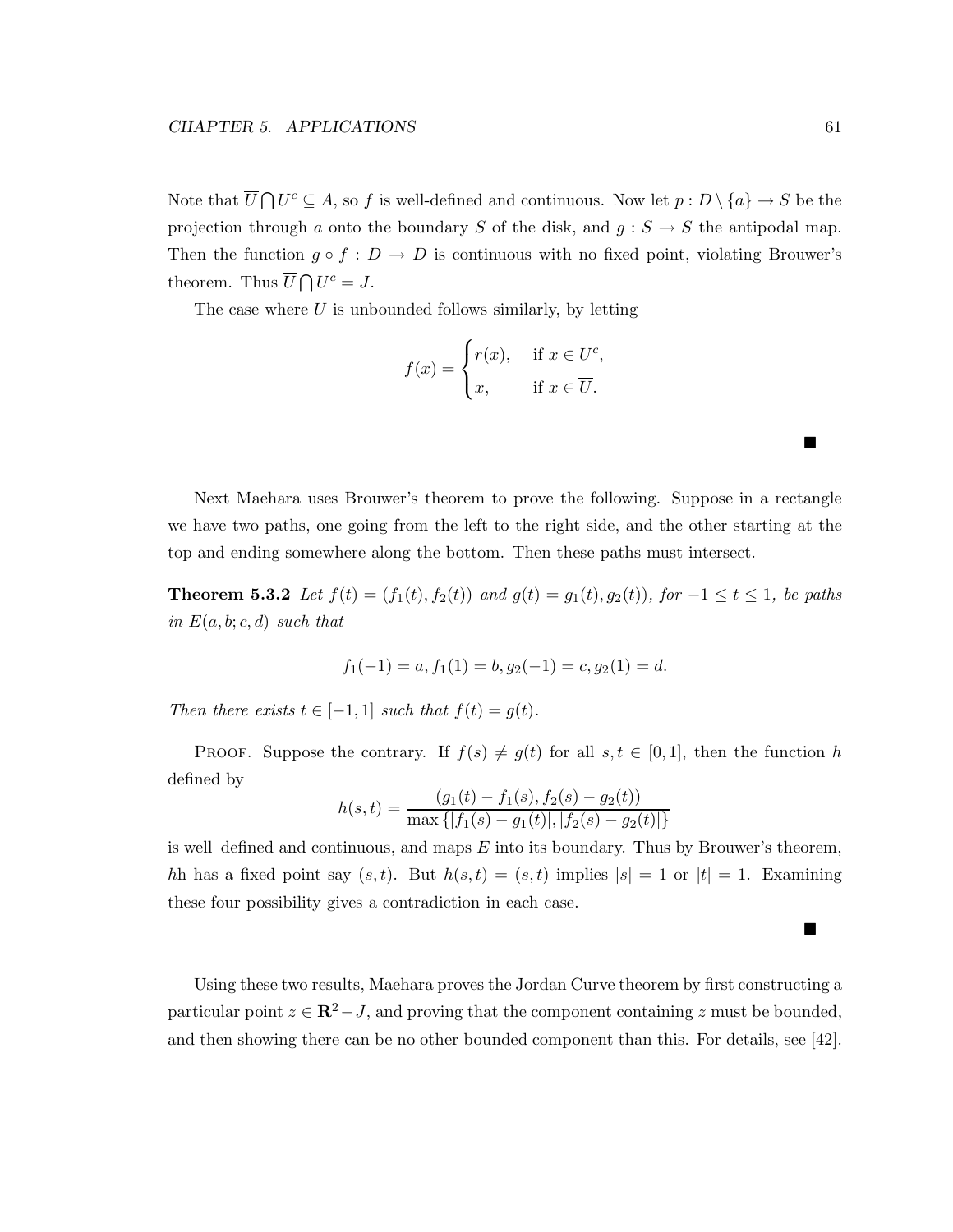### **5.4 Existence of Equilibrium Points**

Kakutani's theorem has had far reaching influences in game theory and economic theory where the goal is to show the existence of an equilibrium point. There are literally hundreds of citations of the theorem in the literature. Famous results by Nash, von Neumann, and Ky Fan have been shown to be consequences of Kakutani's fixed point theorem. Using Brouwer's theorem, Arrow and Debreu put to rest the centuries old question of the existence of an equilibrium in a competitive economy [4]. Here we present a famous lemma by von Neumann, from which he obtained a fundamental result in the theory of games.

**Theorem 5.4.1 (von Neumann)** *Let* X *and* Y *be nonempty compact convex subsets of*  $\mathbb{R}^n$ *. Suppose* A and B are closed subsets of  $X \times Y$  such that  $A(y) = \{x \in X : (x, y) \in A\}$  and  $B(x) = \{y \in Y : (x, y) \in B\}$  are nonempty closed convex subsets of X and Y respectively. *Then*  $A \cap B$  *is nonempty and compact.* 

The original proof by Von Neumann was somewhat complicated and used a notion of integrals in Euclidean space. The theorem is very easy to prove using Kakutani's theorem. In fact, Kakutani published his theorem as a method for proving this lemma, from which it is not hard to obtain von Neumann's minimax theorem.

PROOF. Define  $F: X \times Y \to X \times Y$  by  $F(x, y) = A(y) \times B(x)$ . Compactness, convexity, and nonemptiness of  $F(x, y)$  follow from that of its components parts. Also, it follows from the closedness of A and B that F is usc. Thus by Kakutani's theorem, F has a fixed point, say  $(x, y) \in A(y) \times B(x)$ . It follows that  $(x, y) \in A \cap B$ .

From the lemma, it is not hard to obtain the famous von Neumann minimax theorem. We state the theorem here, and refer to [36] for the proof.

**Theorem 5.4.2** *Let*  $K \subseteq \mathbb{R}^m$ ,  $L \subseteq \mathbb{R}^n$  *be closed and convex, and*  $f : K \times L \to \mathbb{R}$  *continuous. Suppose for all*  $x \in K$  *and*  $\alpha in \mathbf{R}$ *,*  $\{y \in L : f(x, y) \leq \alpha\}$  *is convex, and for all*  $y \in L$ *, and*  $\beta in \mathbf{R}$ *,*  $\{x \in K : f(x, y) \geq \beta\}$  *is convex. Then* 

$$
\max_{x \in K} \min_{y \in L} f(x, y) = \min_{y \in L} \max_{x \in K} f(x, y).
$$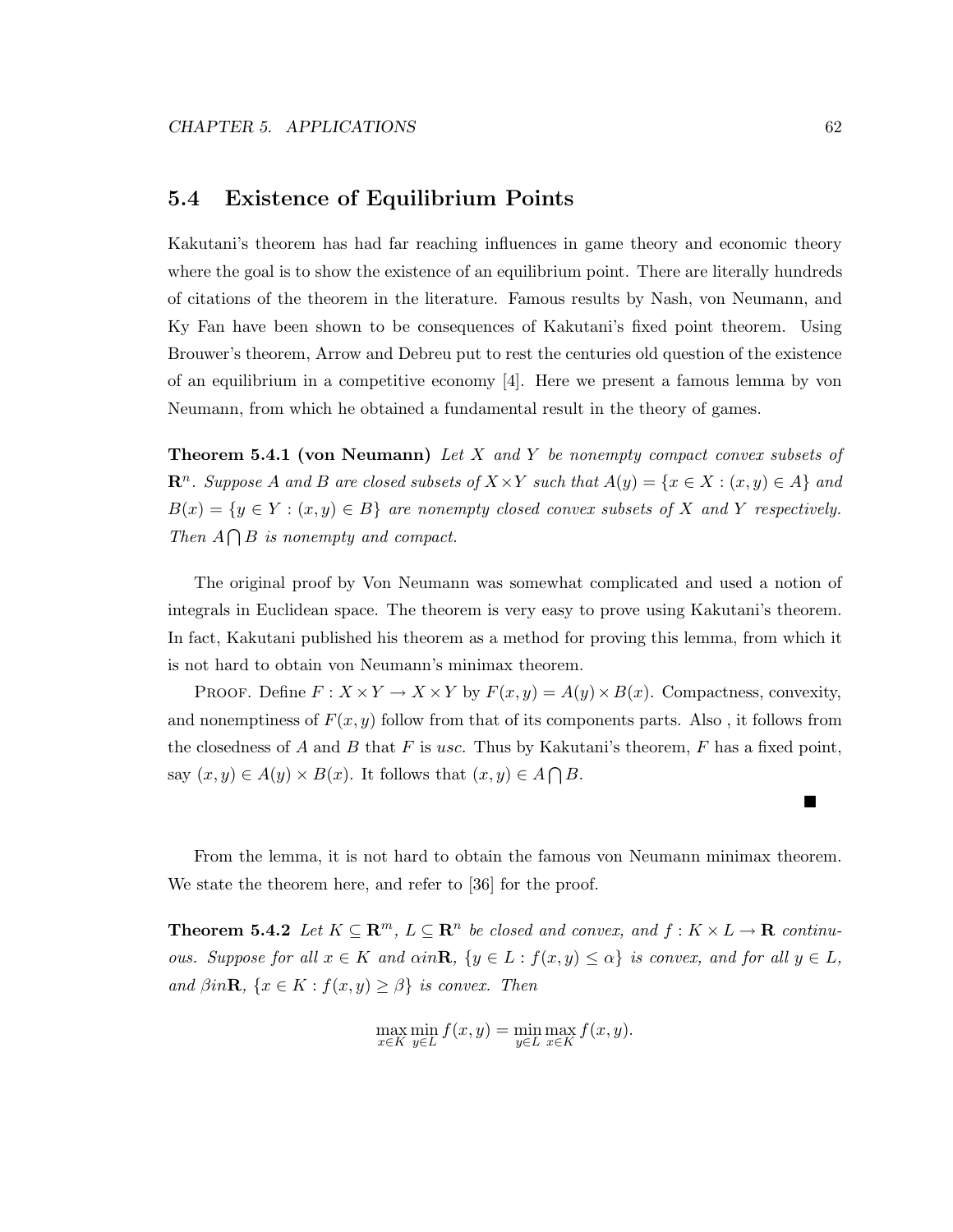## **5.5 A Note on the Fundamental Theorem of Algebra**

In a 1949 paper [2], B.H. Arnold wrote "... it has been known for some time that the fundamental theorem of algebra could be derived from Brouwer's fixed point theorem.". He continued to give a simple one page proof that a polynomial with degree  $n \geq 1$  has at least one complex root. Unfortunately, he did this by applying Brouwer's theorem to a discontinuous function. This error was spotted and a correction was published less than two years later [3]. In 1951, M.K. Fort followed up with a brief proof, using the existence of continuous nth roots of a continuous non zero function on a disk in the complex plane to show that Brouwer can be used to prove the fundamental theorem [25]. In this author's opinion, except for an ill–fated choice of titles, this would have probably been the end of the incorrect proof by Arnold. Arnold's paper was boldly called "A Topological Proof of the Fundamental Theorem of Algebra", whereas Fort's paper was modestly titled "Some Properties of Continuous Functions". Since 1949, citations of Arnold's paper have popped up from time to time as proof of the existence of a topological proof of the fundamental theorem of algebra, including in a four hundred page volume on fixed point theory published in 1981, a talk given in 2000 at a meeting of the Association for Symbolic Logic, as well as in newsgroup discussions that are at least as recent as 1998. On the other hand, this author had a difficult time tracking down Fort's paper, even knowing before hand that it did exist. No amount of searching electronic databases with relevant key words would produce it, though Arnold's paper was invariably returned. Perhaps it would have been useful for Fort to rename his work "A Correct Topological Proof of the Fundamental Theorem of Algebra". It seems certain that Arnold would have preferred this to having his blunder quoted so long after he made his apologies.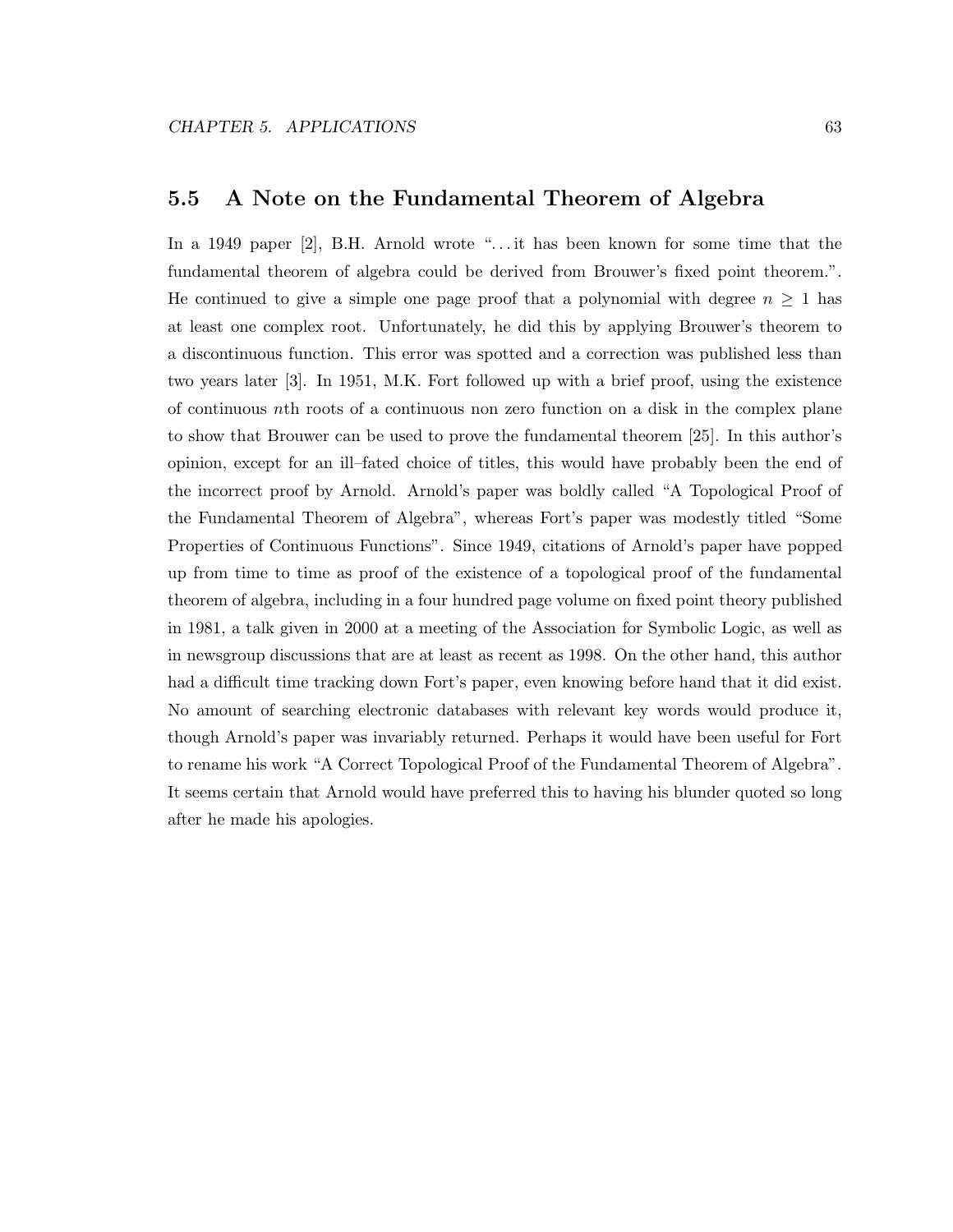# **Appendix: A Compact Contractible Set Without the tfpp**

It was long thought that contractibility and compactness were the key properties needed for a set in finite dimensions to inherit the fixed point property. A set with a hole in it could be rotated about this hole, leaving no points fixed. A set missing limit points could be shifted towards a limit point, fixing no elements. In 1932 K. Borsuk asked if a compact contractible set should always have the fixed point property. The question was open for more than 20 years, until Shin'ichi Kinoshita gave the following example [38].

We construct our mapping on a subset of  $\mathbb{R}^3$ , made up of the following sets,  $A_1$ ,  $A_2$ , and  $A_3$ .

$$
A_1 = \{(r, \theta, z) : 0 \le \theta \le 2\pi, 0 \le r < 1, z = 0\}
$$
  

$$
A_2 = \{(r, \theta, z) : 0 \le \theta \le 2\pi, r = 1, 0 \le z \le 1\}
$$

$$
A_3 = \{ (r, \theta, z) : r = \frac{2}{\pi} \arctan(\varphi), \theta = \varphi \mod 2\pi, 0 \le \varphi < \infty, 0 \le z \le 1 \}
$$

We equip A with the relative topology from  $\mathbb{R}^3$ . A is closed and bounded, thus compact. Let  $g,h : A \to A$  be defined by  $g(r, \theta, z)=(r, \theta, 0)$ , and  $h(r, \theta, z) = (0, \theta, z)$ . Then  $h \circ g$ testifies to the contractibility of A.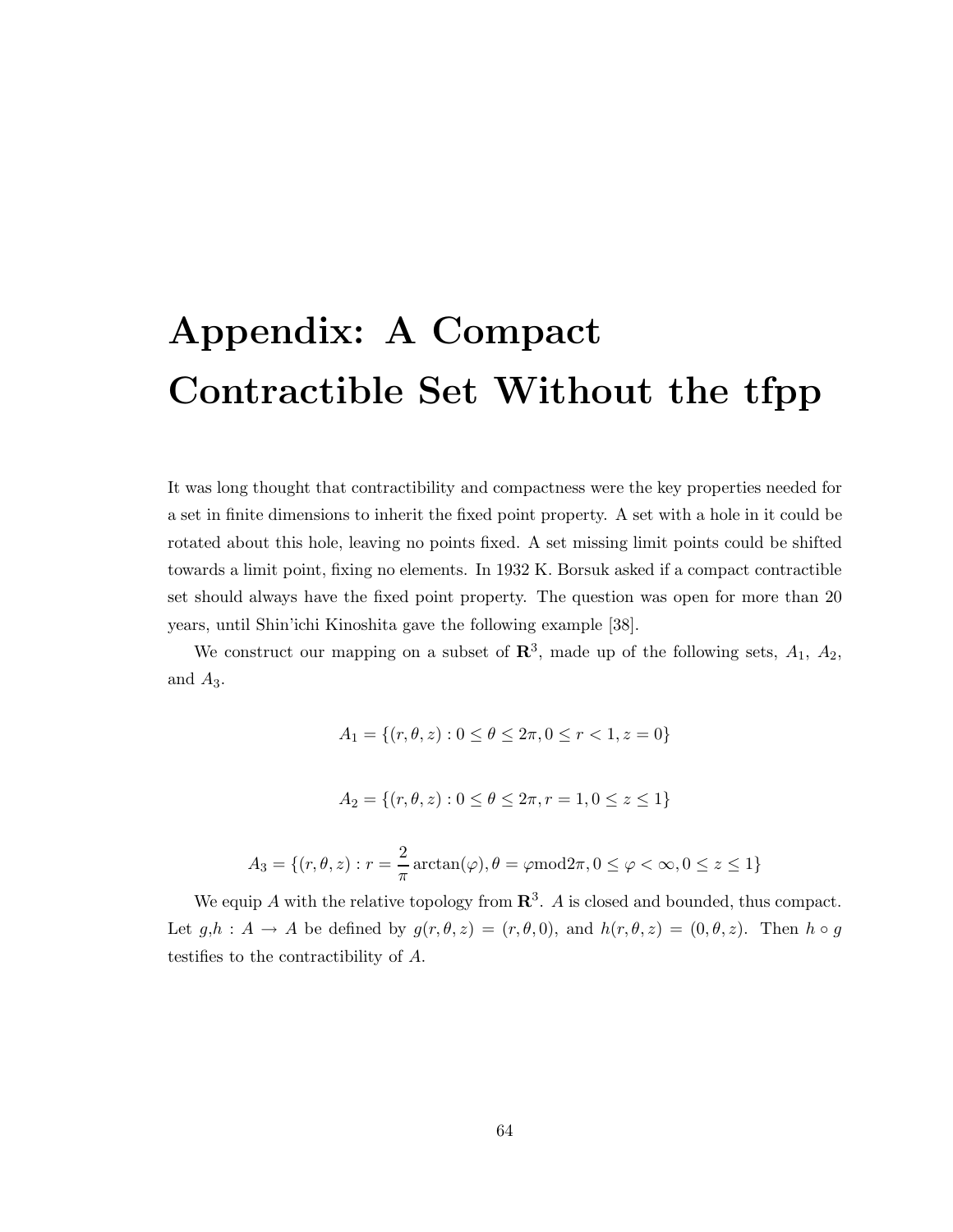

Figure 5.1: Kinoshita's example:  $A = A_1 \cup A_2 \cup A_3$ .

Kinoshita's example was based on the following idea. Imagine grasping the top of A with on hand, the bottom with another hand. Twist the top counter-clockwise  $\pi$  radians, the bottom clockwise  $\pi$  radians. As you twist A in this manner, in order to stay in  $A_3$ , elements in  $A_3$  near  $z = 1$  will increase in radius as they rotate. Elements in  $A_3$  near  $z = 0$ will shrink in radius as they are rotated. As  $A_1$  is rotated, elements close to the boundary  $r = 1$  will be rotated  $\pi$  radians. Those closer to the center will be stretched towards the origin as they are rotated.

As described, this mapping will have problems at the origin. Thus in a neighbourhood around the origin we have to do some extra twisting and turning to guarantee the function has the desired properties. The following function formalizes this procedure.

On  $A_1$  we define  $f : A \to A$  by

$$
f(r, \theta, z) = \begin{cases} \left(\frac{2}{\pi} \arctan(\tan(\frac{\pi r}{2} - \pi)), \theta - \pi, 0\right) & r \ge \frac{2}{\pi} \arctan(\pi) \\ \left(0, 0, 1 - \frac{1}{\pi} \arctan(\frac{\pi r}{2})\right) & 0 \le r \le \frac{2}{\pi} \arctan(\pi) \end{cases}
$$

Thus f maps  $(0,0,0)$  to  $(0,0,1)$ , the circle  $r = \frac{2}{\pi} \arctan(\pi)$  to  $(0,0,0)$ , and the points inside this circle onto the segment  $r = 0$ ,  $0 < z \le 1$ . The points comprising the annulus outside this circle are mapped as described in the above description. That is, the annulus

.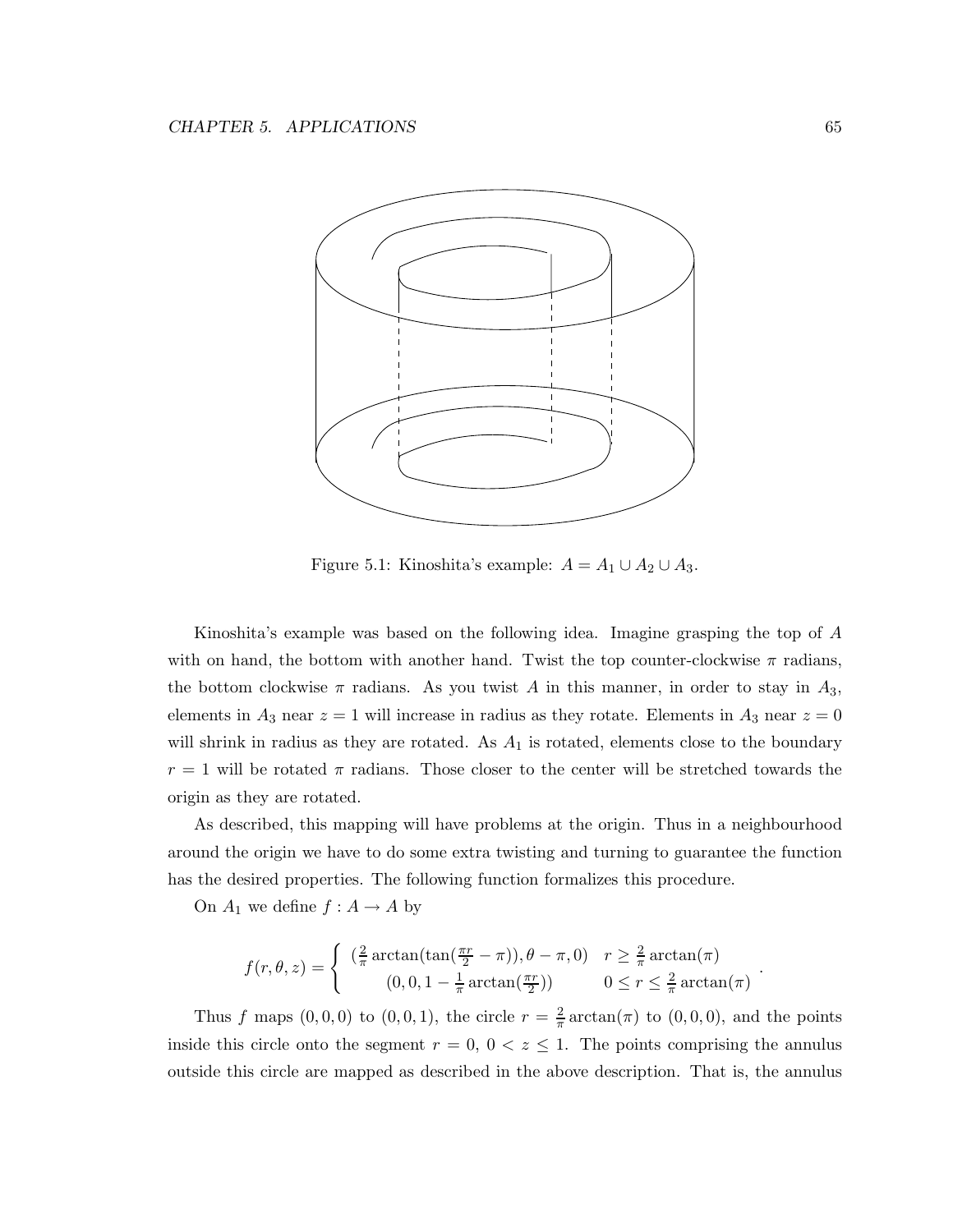is rotated  $\pi$  radians as its inner boundary circle is contracted to the origin. Note that this function leaves no point of  $A_1$  fixed.

On  $A_2$  f is given by

$$
f(1, \theta, z) = \begin{cases} (1, (\theta - \pi + 2\pi z) \mod 2\pi, z + \frac{z}{2}) & 0 \leq z \leq \frac{1}{2} \\ (1, (\theta - \pi + 2\pi z) \mod 2\pi, \frac{1}{2} + \frac{z}{2}) & \frac{1}{2} \leq z \leq 1 \end{cases}.
$$

Thus the top of the cylinder is rotated counter clockwise  $\pi$  radians, the bottom clockwise  $\pi$  radians. At the same time, the circle  $r = \frac{2}{\pi} \arctan(\pi)$ ,  $z = 1$ , is pulled upward to  $z = \frac{3}{4}$ , stretching the bottom half of the cylinder with it, and compressing the top half of the cylinder between  $\frac{3}{4} \leq z \leq 1$ . The twisting motion ensures no points in  $A_2$  off the circle at  $z = \frac{1}{2}$  are fixed, and the lifting motion ensures no point on this circle is left fixed.

On  $A_3$ , f is a little more complicated. Outside the circle  $r = \frac{2}{\pi} \arctan(\pi)$ , f behaves pretty much as described in the discussion. However, to keep continuity with regard to  $f$ as defined on  $A_1$ , and to ensure no point on the segment  $0 \le z \le 1$ ,  $r = 0$  remains fixed, we have to do a little more twisting and turning.

For  $0 \leq \varphi \leq \pi$ , define f on  $A_3$  by

$$
f(r, \theta, z) = \begin{cases} \left(\frac{2}{\pi} \arctan((\varphi + \pi)z, (\varphi + \pi)z \mod 2\pi, 1 + \frac{\varphi}{\pi}(\frac{3}{2}z - 1)) \right) & 0 \le z \le \frac{1}{2} \\ \left(\frac{2}{\pi} \arctan((\varphi + \pi)z, (\varphi + \pi)z \mod 2\pi, 1 + \frac{\varphi}{\pi}(\frac{1}{2}z - \frac{1}{2})) \right) & \frac{1}{2} \le z \le 1 \end{cases}.
$$

For  $\pi \leq \varphi < \infty$ , f is define by

$$
f(r,\theta,z) = \begin{cases} \left(\frac{2}{\pi}\arctan(\varphi - \pi + 2\pi z), (\varphi - \pi + 2\pi z) \mod 2\pi, z + \frac{z}{2}\right) & 0 \leq z \leq \frac{1}{2} \\ \left(\frac{2}{\pi}\arctan(\varphi - \pi + 2\pi z), (\varphi - \pi + 2\pi z) \mod 2\pi, \frac{1}{2} + \frac{z}{2}\right) & \frac{1}{2} \leq z \leq 1 \end{cases}.
$$

It is easily verified that on  $A_1 \cap A_2$ ,  $f|_{A_1} = f|_{A_2}$ , and likewise f is consistent on  $A_1 \cap A_3$ . Also  $\lim_{r\to 1} f|_{A_3}(r,\theta,z) = f|_{A_2}(1,\theta,z)$ . Since f is continuous on each component of A, it is continuous on A, and by design has no fixed point.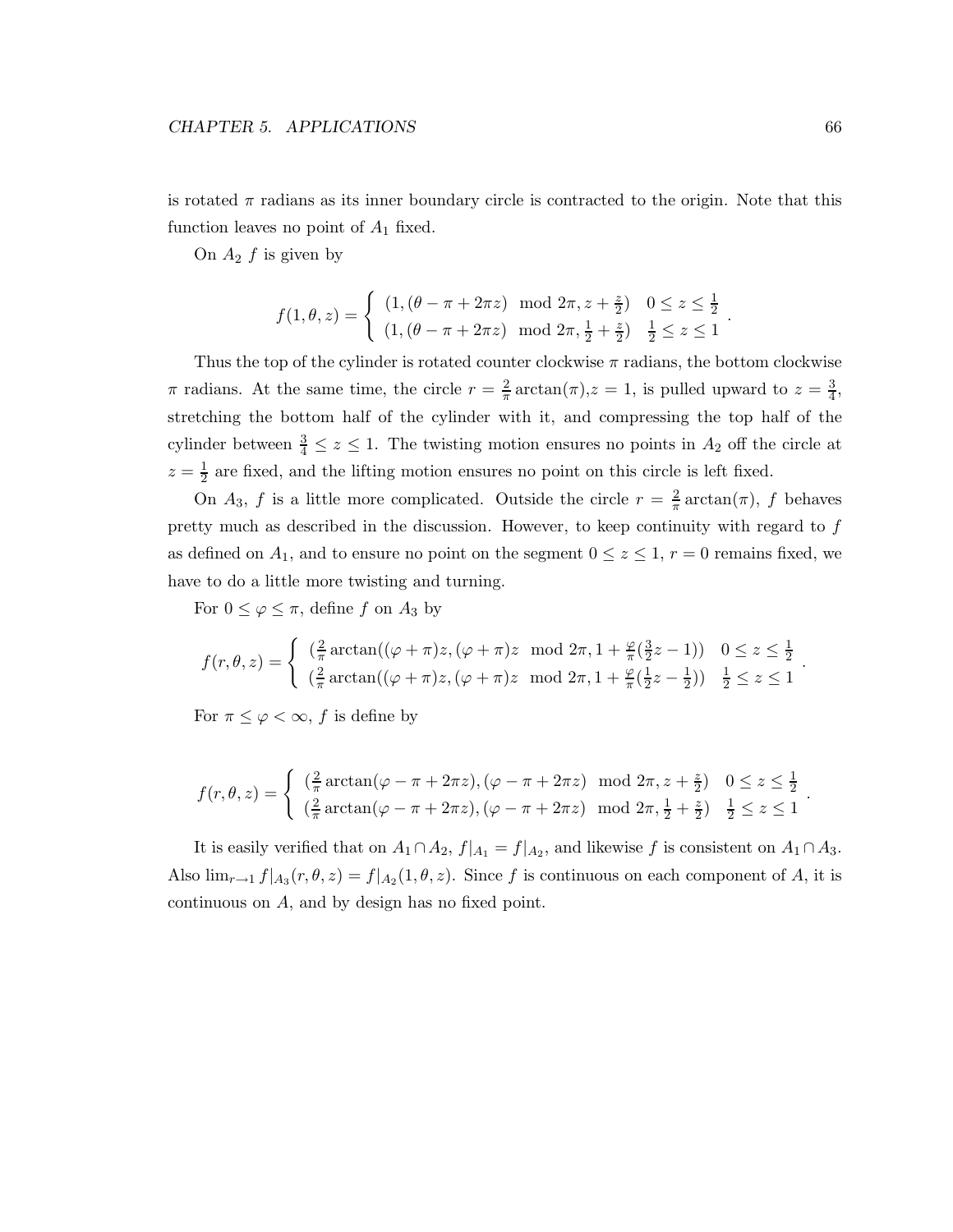## **Bibliography**

- [1] Armstrong, M.A. *Basic Topology*. Springer-Verlag, New York, 1983.
- [2] Arnold, B.H., A Topological Proof of the Fundamental Theorem of Algebra. *Amer. Math. Monthly*. **56** (1949), 465–466.
- [3] Arnold, B.H., and Niven, Ivan, A Correction. *Amer. Math. Monthly*. **58** (1951), 104.
- [4] Arrow, Kenneth J., Debreu, Gerard. On the Existence of an Equilibrium for a Competitive Economy. *Econometrica*. **22** (1954), 265–290.
- [5] B´aez–Duarte, L. Brouwer's Fixed Point Theorem and a Generalization of the Formula for Change of Variables in Multiple Integrals.*J. Math. Anal. Appl.* **177** (1993), 412–414.
- [6] Bing, R.H., The Elusive Fixed Point Property. *Amer. Math. Monthly*. **76** (1969), 119– 132.
- [7] Birkhoff, G.D. and Kellogg, O.D. Invariant Points in Function Space. *Trans. of the Amer. Math. Soc.*. **23** (1922),96-115.
- [8] Bohl, P. über die Bewegung eines mechanischen Systems in der Nähe einer Gleichgewichtslage. *J. Reine Angew. Math*. **127** (1904), 179–276.
- [9] Bohnenblust, H.F. and Karlin, S. On a Theorem of Ville. *Contributions to the Theory of Games*. Princeton University Press, New Jersey, 1950.
- [10] Bondy, J.A., and Murty, U.S.R. *Graph Theory with Applications*. North-Holland, New York, 1976.
- [11] Borwein, Jonathan M., and Lewis, Adrian S. *Convex Analysis and Nonlinear Optimization*. Springer-Verlag, New York, 2000.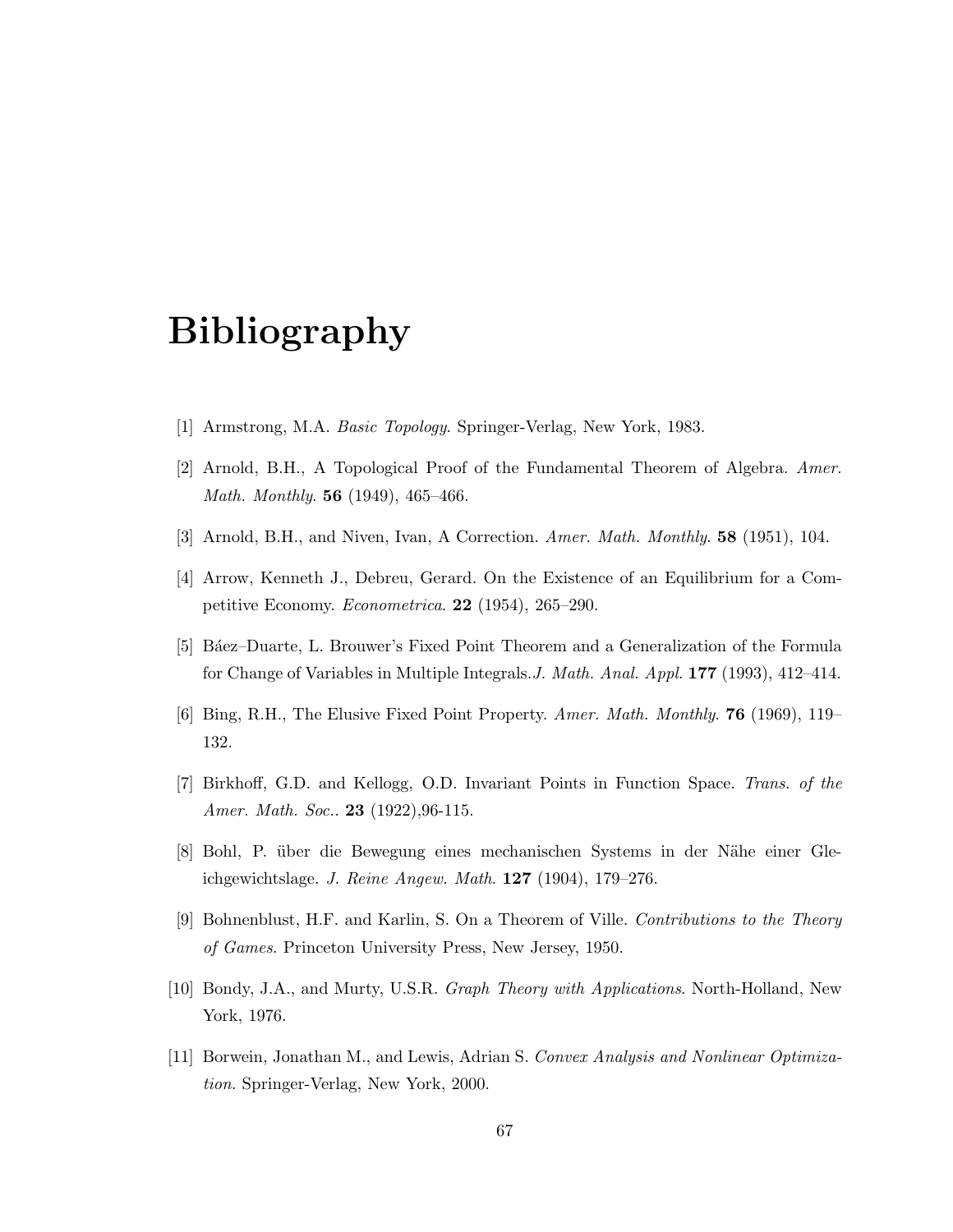- [12] Brouwer, L.E.J. Uber ein eindeutige, stetige Transformationen von Flachen in sich. *Math. Ann.* **69** (1910), 176–180.
- [13] Brouwer, L.E.J. Uber Abbildung von Mannigfaltigkeiten. *Math. Ann.* **71** (1912), 97– 115.
- [14] Brouwer, L.E.J. An Intuitionist Correction of the Fixed–Point Theorem on the Sphere, *Proc. Roy. Soc. London* **A 213** (1952), 1–2.
- [15] Boyce,W.M. Commuting Functions with no Fixed Point. *Trans. Amer. Math. Soc.* **137** (1969), 77–92.
- [16] Browder, F.E. The Fixed Point Theory of Multi–valued Mappings in Topological Vector Spaces. *Mathematische Annalen*. **177** (1968), 283–301.
- [17] Cacciopoli, R. Un teorema generale sull'esistenza di elementi uniti in una trasformazione funzionale. *Accad. Naz. Lincei Rend.*, s. VI. **11** (1930), 794–799.
- [18] Cellina, A. Fixed Points of Noncontinuous Mappings. *Atti Accad. Naz. Lincei Rend.* **49** (1970), 30–33.
- [19] Darbo, G. Punti Uniti in Transformazioni a Condominio non Compatto. *Rend Sem. Mat. Univ. Padova* **24** (1955), 84–92.
- [20] Debreu, G. Existence of Competitive Equilibrium. *Handbook of Mathematical Economics*, K.J. Arrow and M.D. Intriligator, eds., II, North–Holland, 1982, 697–743.
- [21] Dugundgi, J. *Topology*. Allyn and Bacon, Boston, 1966.
- [22] Evans, L.C. *Partial Differential Equations*. American Math. Soc., Providence R.I., 1998.
- [23] Fan, K. Fixed–Point and Minimax Theorems in Locally Convex Topological Linear Spaces. *Proc. Nat. Acad. Sci. USA* **38** (1952), 121–126.
- [24] Fan, K. A Generalization of Tychonoff's Fixed Point Theorem. *Math. Ann.* **142** (1961), 305–310.
- [25] Fort, M.K., Some Properties of Continuous Functions. *Amer. Math. Monthly*. **59** (1952), 372–375.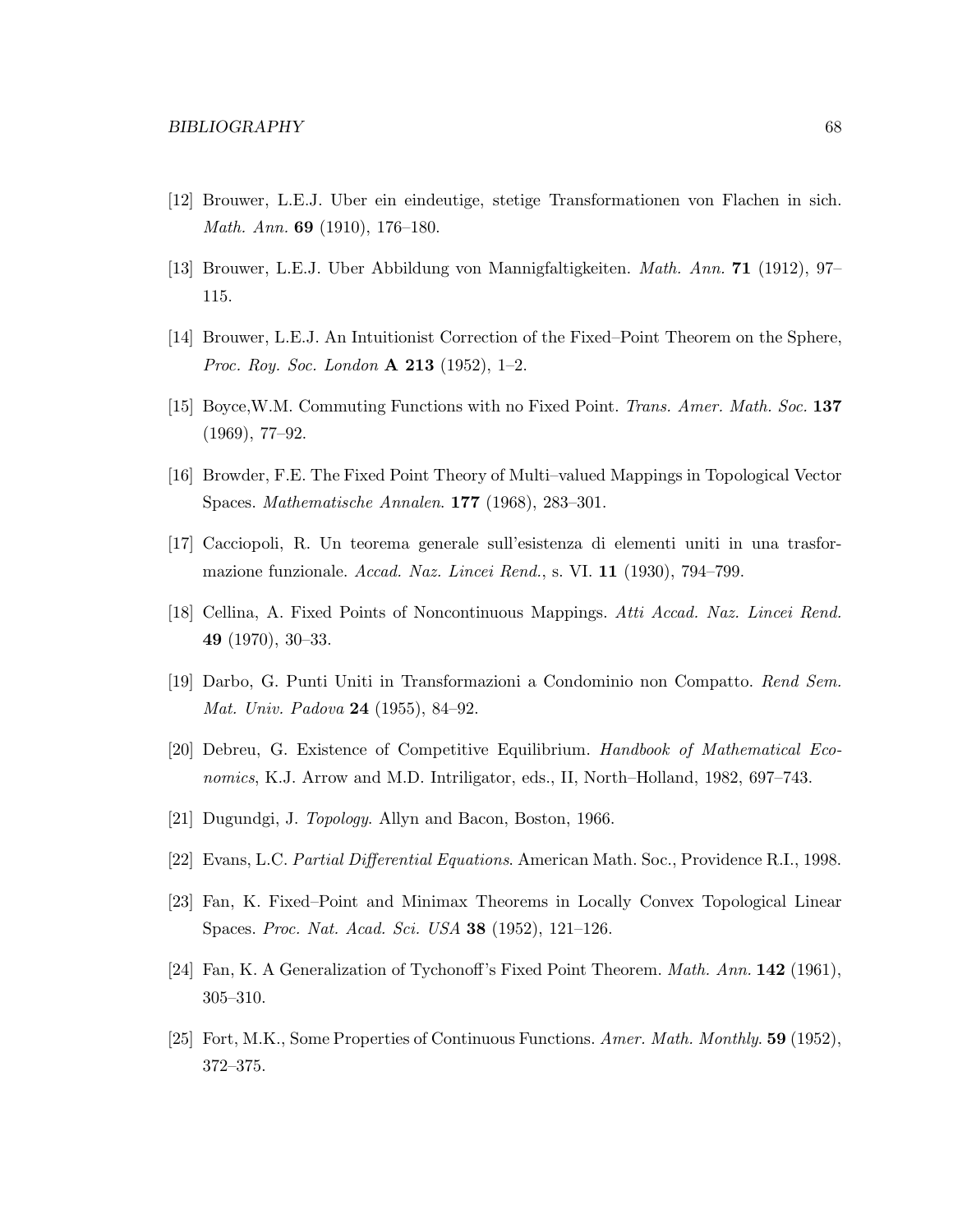- [26] Freudenthal, H.(ed.) *L.E.J. Brouwer Collected Works*, vol. 2. American Elsevier, New York, 1976.
- [27] Franklin, J. *Mathematical Methods of Economics*. Springer–Verlag, New York, 1983.
- [28] Gale, David. The Game of Hex and the Brouwer Fixed–Point Theorem. *Amer. Math. Monthly*. **86** (1979), 818–827.
- [29] Goebel, K., and Kirk, W.A. *Topics in Metric Fixed Point Theory*. Cambridge University Press, Cambridge, 1990.
- [30] Glicksberg, I.L. A Further Generalization of the Kakutani Fixed Point Theorem, with Application to Nash Equilibrium Points. *Proc. Amer. Math. Soc.* **3** (1952), 170–174.
- [31] Graves, Lawrence M. *The Theory of Functions of Real Variables*. McGraw–Hill Book Company, New York, 1956.
- [32] Gröger, K. A Simple Proof of the Brouwer Fixed Point Theorem. *Math. Nachr.* **102** (1980), 293–295.
- [33] Himmelberg, C.J. Fixed Points of Compact Multifunctions. *J. Math. Anal. Appl.* **38** (1972), 205–207.
- [34] Huneke, J.P. On Common Fixed Points of Commuting Continuous Functions on an Interval. *Trans. Amer. Math. Soc.* **139** (1969), 371–81.
- [35] Istratescu, V.I. *Fixed Point Theory.* D.Reidel Publishing Comp. Boston, 1981.
- [36] Kakutani, Shizuo. A Generalization of Brouwer's Fixed Point Theorem. *Duke Math. Journal*. **8** (1941), 457-459.
- [37] Kannai, Y. An Elementary Proof of the No Retraction Theorem. *Amer. Math. Monthly*. **88** (1981), 264–268.
- [38] Kinoshita, S. On Some Contractible Continua without Fixed Point Propety. *Fund. Math.* **40** (1953), 96–98.
- [39] Klee, V.L., Jr., Some Topological Properies of Convex Sets, *Trans. Amer. Math. Soc.* **78** (1955), 30–45.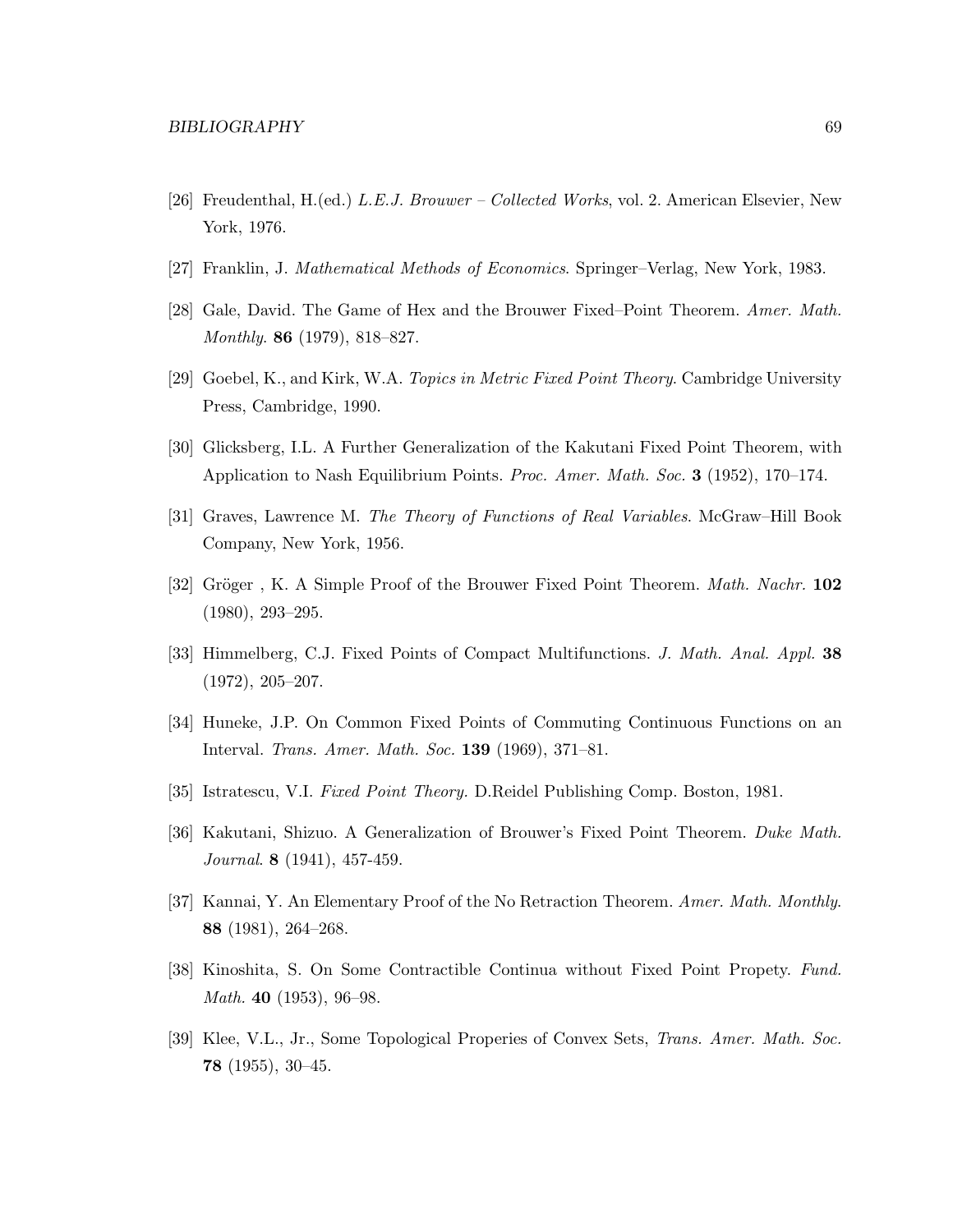- [40] Lax, P.D. Change of Variables in Multiple Integrals. *Amer. Math. Monthly*. **106** (1999), 497–501.
- [41] Lax, P.D. Change of Variables in Multiple Integrals II. *Amer. Math. Monthly*. **108** (2001), 115–119.
- [42] Maehara, R. The Jordan Curve Theorem Via the Brouwer Fixed Point Theorem. *Amer. Math. Monthly*. **91** (1984), 641–643.
- [43] Milnor, J. Analytic Proofs of the "Hairy Ball Theorem" and the Brouwer Fixed Point Theorem. *Amer. Math. Monthly*. **84** (1978), 521–524.
- [44] Moise, E.E. *Geometric Topology in Dimensions 2 and 3.* Springer–Verlag, Berlin– Heidelberg–New York, 1977. '
- [45] Neumann, J. von. Zur Theorie der Gesellschafttsspiele. *Math. Ann.* **100** (1928), 295– 320.
- [46] Neumann, J. von. über ein ökonomisches Gleichungssystem und eine Verallgemeinerung des Brouwerschen Fixpunktsatzes. *Erg. Math. Kolloqu.* **8** (1937), 73–83.
- [47] Park, S. Ninety Years of the Brouwer Fixed Point Theorem. *Vietnam J. Math.* **27** (1998), 187–222.
- [48] Rogers, C.A. A Less Strange Version of Milnor's Proof of Brouwer's Fixed Point Theorem. *Amer. Math. Monthly*. **87** (1980), 525–527.
- [49] Samelson, H. On the Brouwer Fixed Point Theorem. *Portugal. Math.* **22** (1963), 189– 191.
- [50] Schauder, J. Der Fixpunktsatz in Funktionalr¨aumen. *Studia. Math.* **2** (1930), 171–180.
- [51] Singh, S., Watson, B., Srivastava,P. *Fixed Point Theory and Best Approximation: The KKM–Map Principle*. Kluwer Academic Publishers, Boston, 1997.
- [52] Smart, D.R. *Fixed Point Theorems*, Cambridge University Press, Cambridge, 1974.
- [53] Su, F.E. Borsuk–Ulam Implies Brouwer: A Direct Construction. *Amer. Math. Monthly*. **104** (1997), 855–859.